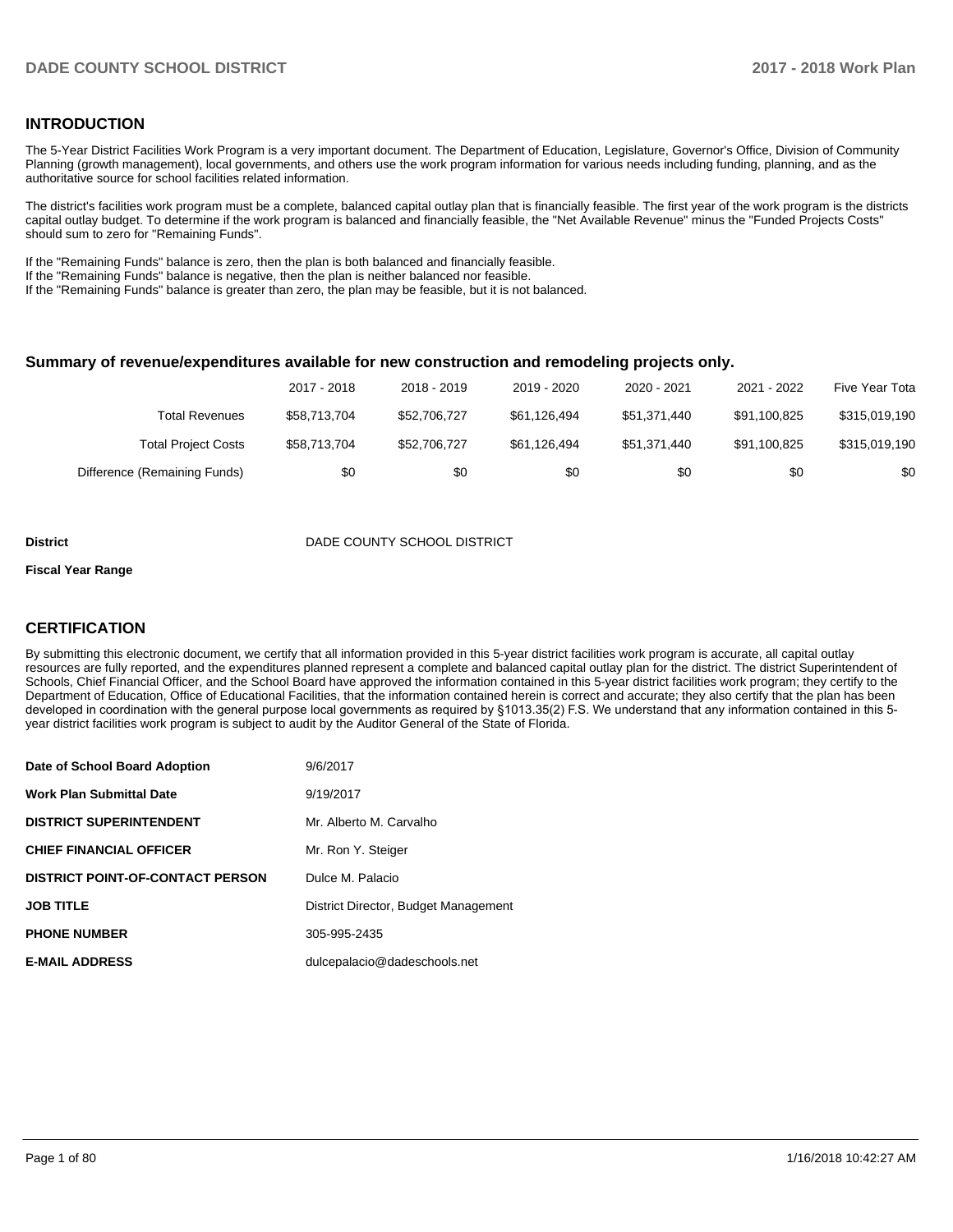# **Expenditures**

#### **Expenditure for Maintenance, Repair and Renovation from 1.50-Mills and PECO**

Annually, prior to the adoption of the district school budget, each school board must prepare a tentative district facilities work program that includes a schedule of major repair and renovation projects necessary to maintain the educational and ancillary facilities of the district.

|                | Item                                                                                                                                                                                                                                                                                                                                                                                                                                                                                                                                                                                                                                                                                                                                                                                                                                                                                                                                                                                                                                                                                                                                                                                                                                                                                                                                                                                                                                                                                                                                                                                                                                                                                                                                                                                                                                                                                                                                                                                                                                                                                                                                                                                                                                                                                                                                                                                                                                                                                                                                                                                                                                                                                                                                                                                                                                                                                                                                                                                                                                                                                                                                                                                                                                                                                                                                                                                                                                                                                                                                                                                                                                                                                                                                                                                                                                                                                                                                                                                                                                                                                                                                                                                                                                                                                                                                                                                                                                                                                                                                                                                                                                                                                                                                                                                                                                                                                                                                                                                                                                | 2017 - 2018<br><b>Actual Budget</b> | 2018 - 2019<br>Projected | 2019 - 2020<br>Projected | 2020 - 2021<br>Projected | 2021 - 2022<br>Projected | <b>Total</b> |  |  |  |
|----------------|-------------------------------------------------------------------------------------------------------------------------------------------------------------------------------------------------------------------------------------------------------------------------------------------------------------------------------------------------------------------------------------------------------------------------------------------------------------------------------------------------------------------------------------------------------------------------------------------------------------------------------------------------------------------------------------------------------------------------------------------------------------------------------------------------------------------------------------------------------------------------------------------------------------------------------------------------------------------------------------------------------------------------------------------------------------------------------------------------------------------------------------------------------------------------------------------------------------------------------------------------------------------------------------------------------------------------------------------------------------------------------------------------------------------------------------------------------------------------------------------------------------------------------------------------------------------------------------------------------------------------------------------------------------------------------------------------------------------------------------------------------------------------------------------------------------------------------------------------------------------------------------------------------------------------------------------------------------------------------------------------------------------------------------------------------------------------------------------------------------------------------------------------------------------------------------------------------------------------------------------------------------------------------------------------------------------------------------------------------------------------------------------------------------------------------------------------------------------------------------------------------------------------------------------------------------------------------------------------------------------------------------------------------------------------------------------------------------------------------------------------------------------------------------------------------------------------------------------------------------------------------------------------------------------------------------------------------------------------------------------------------------------------------------------------------------------------------------------------------------------------------------------------------------------------------------------------------------------------------------------------------------------------------------------------------------------------------------------------------------------------------------------------------------------------------------------------------------------------------------------------------------------------------------------------------------------------------------------------------------------------------------------------------------------------------------------------------------------------------------------------------------------------------------------------------------------------------------------------------------------------------------------------------------------------------------------------------------------------------------------------------------------------------------------------------------------------------------------------------------------------------------------------------------------------------------------------------------------------------------------------------------------------------------------------------------------------------------------------------------------------------------------------------------------------------------------------------------------------------------------------------------------------------------------------------------------------------------------------------------------------------------------------------------------------------------------------------------------------------------------------------------------------------------------------------------------------------------------------------------------------------------------------------------------------------------------------------------------------------------------------------------------------------------|-------------------------------------|--------------------------|--------------------------|--------------------------|--------------------------|--------------|--|--|--|
| <b>HVAC</b>    |                                                                                                                                                                                                                                                                                                                                                                                                                                                                                                                                                                                                                                                                                                                                                                                                                                                                                                                                                                                                                                                                                                                                                                                                                                                                                                                                                                                                                                                                                                                                                                                                                                                                                                                                                                                                                                                                                                                                                                                                                                                                                                                                                                                                                                                                                                                                                                                                                                                                                                                                                                                                                                                                                                                                                                                                                                                                                                                                                                                                                                                                                                                                                                                                                                                                                                                                                                                                                                                                                                                                                                                                                                                                                                                                                                                                                                                                                                                                                                                                                                                                                                                                                                                                                                                                                                                                                                                                                                                                                                                                                                                                                                                                                                                                                                                                                                                                                                                                                                                                                                     | \$0                                 | \$0                      | \$0                      | \$0                      | \$0                      | \$0          |  |  |  |
|                | Locations: No Locations for this expenditure.                                                                                                                                                                                                                                                                                                                                                                                                                                                                                                                                                                                                                                                                                                                                                                                                                                                                                                                                                                                                                                                                                                                                                                                                                                                                                                                                                                                                                                                                                                                                                                                                                                                                                                                                                                                                                                                                                                                                                                                                                                                                                                                                                                                                                                                                                                                                                                                                                                                                                                                                                                                                                                                                                                                                                                                                                                                                                                                                                                                                                                                                                                                                                                                                                                                                                                                                                                                                                                                                                                                                                                                                                                                                                                                                                                                                                                                                                                                                                                                                                                                                                                                                                                                                                                                                                                                                                                                                                                                                                                                                                                                                                                                                                                                                                                                                                                                                                                                                                                                       |                                     |                          |                          |                          |                          |              |  |  |  |
| Flooring       |                                                                                                                                                                                                                                                                                                                                                                                                                                                                                                                                                                                                                                                                                                                                                                                                                                                                                                                                                                                                                                                                                                                                                                                                                                                                                                                                                                                                                                                                                                                                                                                                                                                                                                                                                                                                                                                                                                                                                                                                                                                                                                                                                                                                                                                                                                                                                                                                                                                                                                                                                                                                                                                                                                                                                                                                                                                                                                                                                                                                                                                                                                                                                                                                                                                                                                                                                                                                                                                                                                                                                                                                                                                                                                                                                                                                                                                                                                                                                                                                                                                                                                                                                                                                                                                                                                                                                                                                                                                                                                                                                                                                                                                                                                                                                                                                                                                                                                                                                                                                                                     | \$0                                 | \$0                      | \$0                      | \$0                      | \$0                      | \$0          |  |  |  |
|                | Locations: No Locations for this expenditure.                                                                                                                                                                                                                                                                                                                                                                                                                                                                                                                                                                                                                                                                                                                                                                                                                                                                                                                                                                                                                                                                                                                                                                                                                                                                                                                                                                                                                                                                                                                                                                                                                                                                                                                                                                                                                                                                                                                                                                                                                                                                                                                                                                                                                                                                                                                                                                                                                                                                                                                                                                                                                                                                                                                                                                                                                                                                                                                                                                                                                                                                                                                                                                                                                                                                                                                                                                                                                                                                                                                                                                                                                                                                                                                                                                                                                                                                                                                                                                                                                                                                                                                                                                                                                                                                                                                                                                                                                                                                                                                                                                                                                                                                                                                                                                                                                                                                                                                                                                                       |                                     |                          |                          |                          |                          |              |  |  |  |
| Roofing        |                                                                                                                                                                                                                                                                                                                                                                                                                                                                                                                                                                                                                                                                                                                                                                                                                                                                                                                                                                                                                                                                                                                                                                                                                                                                                                                                                                                                                                                                                                                                                                                                                                                                                                                                                                                                                                                                                                                                                                                                                                                                                                                                                                                                                                                                                                                                                                                                                                                                                                                                                                                                                                                                                                                                                                                                                                                                                                                                                                                                                                                                                                                                                                                                                                                                                                                                                                                                                                                                                                                                                                                                                                                                                                                                                                                                                                                                                                                                                                                                                                                                                                                                                                                                                                                                                                                                                                                                                                                                                                                                                                                                                                                                                                                                                                                                                                                                                                                                                                                                                                     | \$0                                 | \$0                      | \$0                      | \$0                      | \$0                      | \$0          |  |  |  |
|                | Locations: No Locations for this expenditure.                                                                                                                                                                                                                                                                                                                                                                                                                                                                                                                                                                                                                                                                                                                                                                                                                                                                                                                                                                                                                                                                                                                                                                                                                                                                                                                                                                                                                                                                                                                                                                                                                                                                                                                                                                                                                                                                                                                                                                                                                                                                                                                                                                                                                                                                                                                                                                                                                                                                                                                                                                                                                                                                                                                                                                                                                                                                                                                                                                                                                                                                                                                                                                                                                                                                                                                                                                                                                                                                                                                                                                                                                                                                                                                                                                                                                                                                                                                                                                                                                                                                                                                                                                                                                                                                                                                                                                                                                                                                                                                                                                                                                                                                                                                                                                                                                                                                                                                                                                                       |                                     |                          |                          |                          |                          |              |  |  |  |
| Safety to Life |                                                                                                                                                                                                                                                                                                                                                                                                                                                                                                                                                                                                                                                                                                                                                                                                                                                                                                                                                                                                                                                                                                                                                                                                                                                                                                                                                                                                                                                                                                                                                                                                                                                                                                                                                                                                                                                                                                                                                                                                                                                                                                                                                                                                                                                                                                                                                                                                                                                                                                                                                                                                                                                                                                                                                                                                                                                                                                                                                                                                                                                                                                                                                                                                                                                                                                                                                                                                                                                                                                                                                                                                                                                                                                                                                                                                                                                                                                                                                                                                                                                                                                                                                                                                                                                                                                                                                                                                                                                                                                                                                                                                                                                                                                                                                                                                                                                                                                                                                                                                                                     | \$612,476                           | \$612.476                | \$612,476                | \$612,476                | \$612.476                | \$3,062,380  |  |  |  |
|                | Locations: ADA MERRITT K-8 CEN, AGENORIA S PASCHAL/O, AIR BASE K-8 CENTER, AMELIA EARHART ELEME, AMERICAN SENIOR HIGH,<br>ANDOVER MIDDLE SCHOO, ANNA BRENNER MEYERS , ARCH CREEK ELEMENTAR, ARCOLA LAKE ELEMENTA, ARTHUR AND POLLY<br>MAY, ARVIDA MIDDLE, AUBURNDALE ELEMENTAR, AVENTURA WATERWAYS K, AVOCADO ELEMENTARY, BANYAN ELEMENTARY,<br>BARBARA GOLEMAN SENI, BARBARA HAWKINS ELEM, BEL-AIRE ELEMENTARY, BEN SHEPPARD ELEMENT, BENJAMIN FRANKLIN K-<br>BENT TREE ELEMENTARY, BETHUNE CENTER, BISCAYNE ELEMENTARY, BISCAYNE GARDENS ELE, BISCAYNE NATURE CENT, BLUI)<br>LAKES ELEMENTAR, BOB GRAHAM EDUCATION, BOOKER T WASHINGTON , BOWMAN ASHE/DOOLIN K, BRENTWOOD ELEMENTARY<br>BROADMOOR ELEMENTARY, BROWNSVILLE MIDDLE, BUNCHE PARK ELEMENTA, CALUSA ELEMENTARY, CAMPBELL DRIVE K-8 C,<br>CARIBBEAN ELEMENTARY, CAROL CITY ELEMENTAR, CAROL CITY MIDDLE, CARRIE P MEEK/WESTVI, CENTER FOR INTERNATI,<br>CHAPMAN HOUSE, CHARLES DAVID WYCHE, CHARLES R DREW K-8 C, CHARLES R DREW MIDDL, CHARLES R HADLEY ELE,<br>CHRISTINA M EVE ELEM, CITRUS GROVE ELEMENT, CITRUS GROVE MIDDLE, CLAUDE PEPPER ELEMEN, COCONUT GROVE<br>ELEMEN, COCONUT PALM K-8 ACA, COLONIAL DRIVE ELEME, COMSTOCK ELEMENTARY, COPE CENTER NORTH, CORAL GABLES<br>PREPARA, CORAL GABLES SENIOR , CORAL PARK ELEMENTAR, CORAL REEF ELEMENTAR, CORAL REEF SENIOR HI, CORAL<br>TERRACE ELEMEN, CORAL WAY K-8 CENTER, CORPORATE ACADEMY NO, COUNTRY CLUB MIDDLE , CRESTVIEW ELEMENTARY,<br>CUTLER BAY MIDDLE SC, CUTLER BAY SENIOR HI, CUTLER RIDGE ELEMENT, CYPRESS ELEMENTARY, D A DORSEY TECHNICAL,<br>DANTE B FASCELL ELEM, DAVID FAIRCHILD ELEM, DAVID LAWRENCE JR K-, DESIGN AND ARCHITECT, DEVON AIRE K-8 CENTE,<br>DISTRICT OFFICE/ CHA, DORAL MIDDLE, DOROTHY M WALLACE - , DR CARLOS J FINLAY E, DR EDWARD L WHIGHAM , DR GILBERT<br>L PORTER , DR HENRY W MACKWEST, DR MICHAEL M KROP SE, DR. FREDERICA S WILS, DR. HENRY E. PERRINE, DR. MANUEL C.<br>BARREI, DR. ROBERT B. INGRAM, DR. ROLANDO ESPINOSA, E W F STIRRUP ELEMEN, EARLINGTON HEIGHTS E, EDISON PARK K-8<br>CENT, EMERSON ELEMENTARY, ENEIDA MASSAS HARTNE, ENGLISH CENTER, ERNEST R GRAHAM K-8, ETHEL F BECKFORD-RIC,<br>, ETHEL KOGER BECKHAM , EUGENIA B THOMAS K-8, EVERGLADES K-8 CENTE, FAIRLAWN ELEMENTARY, FELIX VARELA SENIOR <br>FIENBERG-FISHER ADUL, FIENBERG-FISHER K-8 , FLAGAMI ELEMENTARY, FLAMINGO ELEMENTARY, FLORIDA CITY ELEMENT,<br>FLORIDA DIAGNOSTIC L, FOOD & NUTRITION CEN, FRANCES S TUCKER ELE, FRANK CRAWFORD MARTI, FREDERICK DOUGLASS<br>E, FULFORD ELEMENTARY, G HOLMES BRADDOCK SE, GEORGE T BAKER AVIAT, GEORGE WASHINGTON CA, GEORGE<br>WASHINGTON CA, GEORGIA JONES-AYERS , GERTRUDE K EDELMAN/S, GLADES MIDDLE, GLORIA FLOYD ELEMENT, GOLDEN <br>GLADES ELEMEN, GOULDS CENTER, GOULDS ELEMENTARY SC, GRATIGNY ELEMENTARY, GREENGLADE ELEMENTAR,<br>GREYNOLDS PARK ELEME, GULFSTREAM ELEMENTAR, HAMMOCKS MIDDLE, HENRY E S REEVES ELE, HENRY H FILER MIDDLE,<br>HENRY M FLAGLER ELEM, HENRY S WEST LABORAT, HERBERT A AMMONS MID, HIALEAH ELEMENTARY, HIALEAH GARDENS ELEM<br>HIALEAH GARDENS MIDD, HIALEAH GARDENS SENI, HIALEAH MIDDLE, HIALEAH SENIOR HIGH, HIALEAH-MIAMI LAKES , HIBISCUS<br>ELEMENTARY, HIGHLAND OAKS MIDDLE, HOLMES ELEMENTARY, HOMELESS ASSISTANCE , HOMESTEAD MIDDLE, HOMESTEAD<br>SENIOR HIG, HORACE MANN MIDDLE, HOWARD D MCMILLAN MI, HOWARD DRIVE ELEMENT, HUBERT O SIBLEY K-8, INFORMATION<br>TECHNOLO, INTERNATIONAL STUDIE, IRVING & BEATRICE PE, ITECH@ THOMAS A EDIS, ITS ANNEX WAREHOUSE, JACK DAVID<br>GORDON E, JAMES H BRIGHT ELEME, JAN MANN OPPORTUNITY, JANE S ROBERTS K-8 C, JESSE J. McCRARY JR., JOE HALL<br> ELEMENTARY, JOELLA C GOOD ELEMEN, JOHN A FERGUSON SENI, JOHN F KENNEDY MIDDL, JOHN G DUPUIS ELEMEN, JOHN H<br>SCHEE TRANSPO, JOHN I SMITH K-8 CEN, JORGE MAS CANOSA MID, JOSE DE DIEGO MIDDLE, JOSE MARTI MAST 6-12, JUVENILE<br>JUSTICE CEN, KELSEY L PHARR ELEME, KENDALE ELEMENTARY, KENDALE LAKES ELEMEN, KENSINGTON PARK ELEM, KENWOOD<br>K-8 CENTER, KEY BISCAYNE K-8 CEN, KINLOCH PARK ELEMENT, KINLOCH PARK MIDDLE, LAKE STEVENS ELEMENT, LAKE<br>STEVENS MIDDLE, LAKEVIEW ELEMENTARY, LAMAR LOUIS CURRY MI, LAURA C SAUNDERS ELE, LAWTON CHILES MIDDLE,<br>ILEEWOOD K-8 CENTER. LEISURE CITY K-8 CEN. LENORA BRAYNON SMITH. LIBERTY CITY ELEMENT. LILLIE C EVANS K-8 C. LINDA<br>LENTIN K-8 CEN, LINDSEY HOPKINS TECH, LORAH PARK ELEMENTAR, LUDLAM ELEMENTARY, M A MILAM K-8 CENTER, MADIE IVES<br>ICOMMUNITY, MADISON MIDDLE, MAE M WALTERS ELEMEN, MAINTENANCE OPERATIO, MANDARIN LAKES K-8 A, MARITIME &<br>SCIENCE T, MARJORY STONEMAN DOU, MATERIALS CONTROL CE, MAYA ANGELOU ELEMENT, MDCPS POLICE CENTER, MDCPS<br>POLICE GENERAL, MEADOWLANE ELEMENTAR, MEDICAL ACADEMY FOR , MELROSE ELEMENTARY, MIAMI ARTS STUDIO 6-, MIAMI<br>IBEACH SENIOR H, MIAMI CAROL CITY SEN, MIAMI CENTRAL SENIOR, MIAMI CORAL PARK SEN, MIAMI EDISON SENIOR , MIAMI<br>IGARDENS ELEMEN, MIAMI HEIGHTS ELEMEN, MIAMI JACKSON SENIOR, MIAMI KILLIAN SENIOR, MIAMI LAKES EDUCATIO, MIAMI |                                     |                          |                          |                          |                          |              |  |  |  |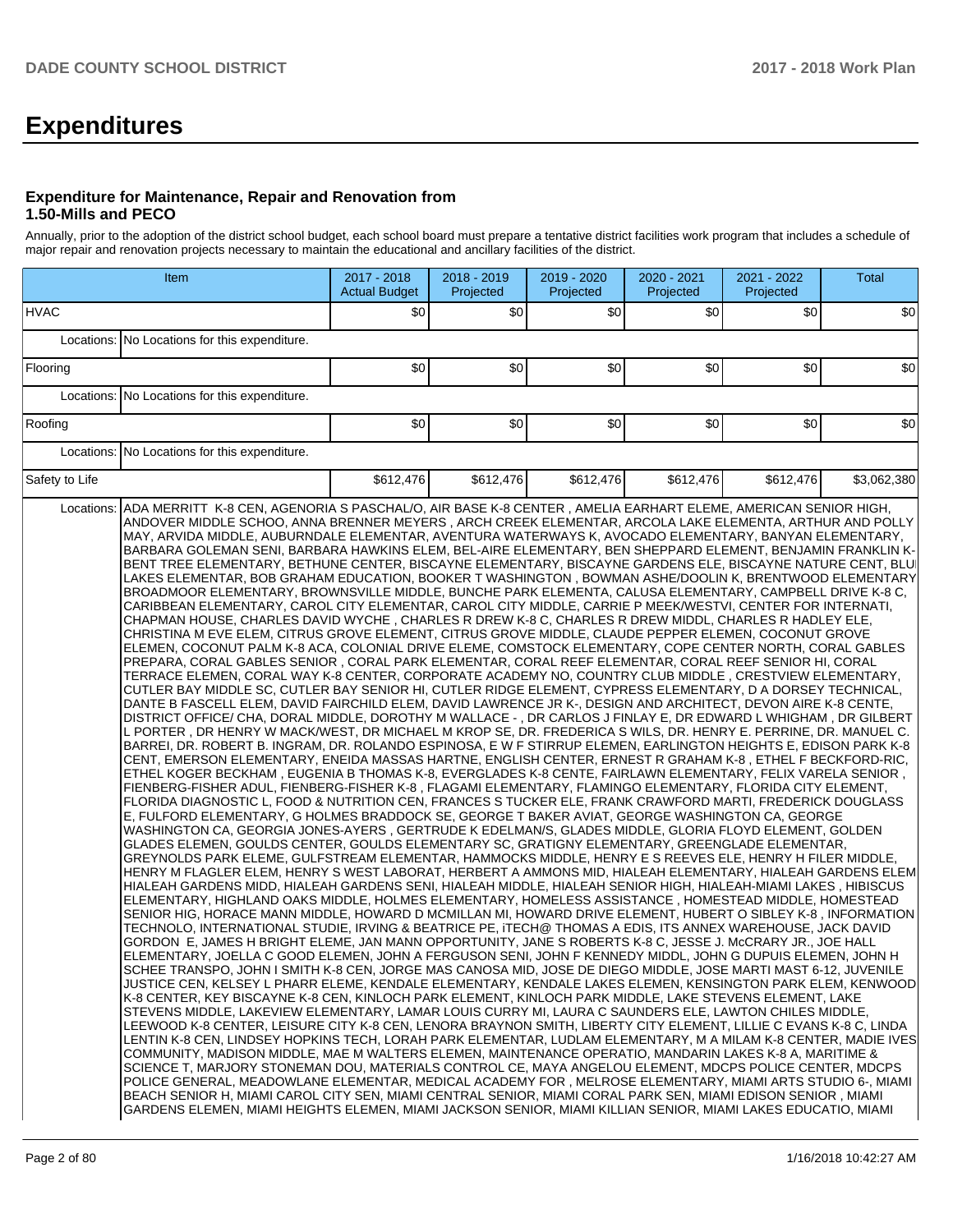| SOUTHRIDGE SEN, MIAMI SPRINGS ELEMEN, MIAMI SPRINGS MIDDLE, MIAMI SPRINGS SENIOR, MIAMI SUNSET SENIOR,<br>MORNINGSIDE K-8 CENT, MYRTLE GROVE K-8 CEN, NATHAN B YOUNG ELEME, NATHANIEL TRAZ POWEL, NATURAL BRIDGE<br>ELEME, NAUTILUS MIDDLE, NEVA KING COOPER EDU, NORLAND  MIDDLE, NORLAND ELEMENTARY, NORMA BUTLER BOSSARD,<br>NORMAN S. EDELCUP/SU, NORTH BEACH ELEMENTA, NORTH COUNTY K-8 CEN, NORTH DADE CENTER FO, NORTH DADE MIDDLE,<br>NORTH GLADE ELEMENTA, NORTH HIALEAH ELEMEN, NORTH MIAMI BEACH SE, NORTH MIAMI ELEMENTA, NORTH MIAMI MIDDLE,<br>NORTH MIAMI SENIOR H, NORTH MIAMI STADIUM, NORTH REGION OFFICE, NORTH TWIN LAKES ELE, NORWOOD ELEMENTARY,<br>OAK GROVE ELEMENTARY, OJUS ELEMENTARY, OLIVER HOOVER ELEMEN, OLYMPIA HEIGHTS ELEM, ORCHARD VILLA ELEMEN,<br>PALM LAKES ELEMENTAR, PALM SPRINGS ELEMENT, PALM SPRINGS MIDDLE, PALM SPRINGS NORTH E, PALMETTO ELEMENTARY<br>PALMETTO MIDDLE, PARKVIEW ELEMENTARY, PARKWAY ELEMENTARY, PARKWAY MIDDLE, PAUL LAURENCE DUNBAR, PAUL W<br>BELL MIDDLE, PHILLIS WHEATLEY ELE, PHYLLIS R MILLER ELE, PINE LAKE ELEMENTARY, PINE VILLA ELEMENTAR, PINECREST<br>IELEMENTARY, POINCIANA PARK ELEME, PONCE DE LEON MIDDLE, RAINBOW PARK ELEMENT, REDLAND ELEMENTARY, REDLAND<br>MIDDLE, REDONDO ELEMENTARY, REGION MAINTENANCE C, REGION MAINTENANCE C, REGION MAINTENANCE C, REGION<br>MAINTENANCE C, REGION MAINTENANCE C, REGION MAINTENANCE C, RICHMOND HEIGHTS MID, RIVERSIDE ELEMENTARY,<br>RIVIERA MIDDLE, ROBERT MORGAN EDUCAT, ROBERT MORGAN EDUCAT, ROBERT RENICK EDUCAT, ROBERT RUSSA MOTON E,<br>ROCKWAY ELEMENTARY, ROCKWAY MIDDLE, RONALD W. REAGAN/DOR, ROYAL GREEN ELEMENTA, ROYAL PALM ELEMENTAR,<br>RUBEN DARIO MIDDLE, RUTH K BROAD-BAY HAR, RUTH OWENS KRUSE EDU, SANTA CLARA ELEMENTA, SCHOOL BOARD ADMINIS<br>SCOTT LAKE ELEMENTAR, SEMINOLE ELEMENTARY, SHADOWLAWN ELEMENTAR, SHENANDOAH ELEMENTAR, SHENANDOAH<br>MIDDLE, SHOOL BOARD WHAREHOU, SILVER BLUFF ELEMENT, SNAPPER CREEK ELEMEN, SOUTH DADE ADULT EDU, SOUTH<br>DADE MIDDLE SC, SOUTH DADE SENIOR HI, SOUTH HIALEAH ELEME, SOUTH MIAMI MIDDLE, SOUTH MIAMI HEIGHTS , SOUTH<br>MIAMI K-8 CENT, SOUTH MIAMI SENIOR H, SOUTH POINTE ELEMENT, SOUTH REGION OFFICE , SOUTHSIDE ELEMENTARY,<br>SOUTHWEST MIAMI SENI, SOUTHWOOD MIDDLE, SPANISH LAKE ELEMENT, SPRINGVIEW ELEMENTAR, STORES AND DISTRIBUT,<br>STUDENT SERVICES & A, SUNSET ELEMENTARY, SUNSET PARK ELEMENTA, SWEETWATER ELEMENTAR, SYLVANIA HEIGHTS ELE,<br>TERRA ENVIRONMENTAL , THE 500 ROLE MODELS , THENA CROWDER EARLY , THOMAS JEFFERSON MID, TOUSSAINT<br>L'OUVERTUR, TRANSPORTATION CENTE, TRANSPORTATION CENTE, TRANSPORTATION CENTE, TRANSPORTATION CENTE,<br>TRANSPORTATION CENTE, TRANSPORTATION CENTE, TRANSPORTATION CENTE, TRANSPORTATION CENTE, TRANSPORTATION<br>CENTE, TRANSPORTATION REDLA, TREASURE ISLAND ELEM, TROPICAL ELEMENTARY, TWIN LAKES ELEMENTAR, VAN E BLANTON<br>ELEMEN, VILLAGE GREEN ELEMEN, VINELAND K-8 CENTER, VIRGINIA A BOONE HIG, W J BRYAN ELEMENTARY, W R THOMAS<br>MIDDLE, WESLEY MATTHEWS ELEM, WEST HIALEAH GARDENS, WEST HOMESTEAD K-8 C, WEST LAKE PREPARATOR, WEST MIAMI<br>MIDDLE, WESTLAND HIALEAH SEN, WESTVIEW MIDDLE, WHISPERING PINES ELE, WILLIAM A CHAPMAN EL, WILLIAM H TURNER<br>TEC, WILLIAM H. LEHMAN EL, WINSTON PARK K-8 CEN, YOUNG MEN'S PREPARAT, YOUNG WOMEN'S ACADEM, YWAACD @ JRE LEI <br>EDU, ZORA NEALE HURSTON E |                                                                                                                                                                                                                                                                                                                                                                                                                                                                                                                                                                                                                                                                                                                                                                                                                                                                                                    |             |             |             |             |             |              |  |  |
|------------------------------------------------------------------------------------------------------------------------------------------------------------------------------------------------------------------------------------------------------------------------------------------------------------------------------------------------------------------------------------------------------------------------------------------------------------------------------------------------------------------------------------------------------------------------------------------------------------------------------------------------------------------------------------------------------------------------------------------------------------------------------------------------------------------------------------------------------------------------------------------------------------------------------------------------------------------------------------------------------------------------------------------------------------------------------------------------------------------------------------------------------------------------------------------------------------------------------------------------------------------------------------------------------------------------------------------------------------------------------------------------------------------------------------------------------------------------------------------------------------------------------------------------------------------------------------------------------------------------------------------------------------------------------------------------------------------------------------------------------------------------------------------------------------------------------------------------------------------------------------------------------------------------------------------------------------------------------------------------------------------------------------------------------------------------------------------------------------------------------------------------------------------------------------------------------------------------------------------------------------------------------------------------------------------------------------------------------------------------------------------------------------------------------------------------------------------------------------------------------------------------------------------------------------------------------------------------------------------------------------------------------------------------------------------------------------------------------------------------------------------------------------------------------------------------------------------------------------------------------------------------------------------------------------------------------------------------------------------------------------------------------------------------------------------------------------------------------------------------------------------------------------------------------------------------------------------------------------------------------------------------------------------------------------------------------------------------------------------------------------------------|----------------------------------------------------------------------------------------------------------------------------------------------------------------------------------------------------------------------------------------------------------------------------------------------------------------------------------------------------------------------------------------------------------------------------------------------------------------------------------------------------------------------------------------------------------------------------------------------------------------------------------------------------------------------------------------------------------------------------------------------------------------------------------------------------------------------------------------------------------------------------------------------------|-------------|-------------|-------------|-------------|-------------|--------------|--|--|
| Fencing                                                                                                                                                                                                                                                                                                                                                                                                                                                                                                                                                                                                                                                                                                                                                                                                                                                                                                                                                                                                                                                                                                                                                                                                                                                                                                                                                                                                                                                                                                                                                                                                                                                                                                                                                                                                                                                                                                                                                                                                                                                                                                                                                                                                                                                                                                                                                                                                                                                                                                                                                                                                                                                                                                                                                                                                                                                                                                                                                                                                                                                                                                                                                                                                                                                                                                                                                                                        |                                                                                                                                                                                                                                                                                                                                                                                                                                                                                                                                                                                                                                                                                                                                                                                                                                                                                                    | \$0         | \$0         | \$0         | \$0         | \$0         | \$0          |  |  |
|                                                                                                                                                                                                                                                                                                                                                                                                                                                                                                                                                                                                                                                                                                                                                                                                                                                                                                                                                                                                                                                                                                                                                                                                                                                                                                                                                                                                                                                                                                                                                                                                                                                                                                                                                                                                                                                                                                                                                                                                                                                                                                                                                                                                                                                                                                                                                                                                                                                                                                                                                                                                                                                                                                                                                                                                                                                                                                                                                                                                                                                                                                                                                                                                                                                                                                                                                                                                | Locations: No Locations for this expenditure.                                                                                                                                                                                                                                                                                                                                                                                                                                                                                                                                                                                                                                                                                                                                                                                                                                                      |             |             |             |             |             |              |  |  |
| Parking                                                                                                                                                                                                                                                                                                                                                                                                                                                                                                                                                                                                                                                                                                                                                                                                                                                                                                                                                                                                                                                                                                                                                                                                                                                                                                                                                                                                                                                                                                                                                                                                                                                                                                                                                                                                                                                                                                                                                                                                                                                                                                                                                                                                                                                                                                                                                                                                                                                                                                                                                                                                                                                                                                                                                                                                                                                                                                                                                                                                                                                                                                                                                                                                                                                                                                                                                                                        |                                                                                                                                                                                                                                                                                                                                                                                                                                                                                                                                                                                                                                                                                                                                                                                                                                                                                                    | \$0         | \$0         | \$0         | \$0         | \$0         | \$0          |  |  |
|                                                                                                                                                                                                                                                                                                                                                                                                                                                                                                                                                                                                                                                                                                                                                                                                                                                                                                                                                                                                                                                                                                                                                                                                                                                                                                                                                                                                                                                                                                                                                                                                                                                                                                                                                                                                                                                                                                                                                                                                                                                                                                                                                                                                                                                                                                                                                                                                                                                                                                                                                                                                                                                                                                                                                                                                                                                                                                                                                                                                                                                                                                                                                                                                                                                                                                                                                                                                | Locations: No Locations for this expenditure.                                                                                                                                                                                                                                                                                                                                                                                                                                                                                                                                                                                                                                                                                                                                                                                                                                                      |             |             |             |             |             |              |  |  |
| Electrical                                                                                                                                                                                                                                                                                                                                                                                                                                                                                                                                                                                                                                                                                                                                                                                                                                                                                                                                                                                                                                                                                                                                                                                                                                                                                                                                                                                                                                                                                                                                                                                                                                                                                                                                                                                                                                                                                                                                                                                                                                                                                                                                                                                                                                                                                                                                                                                                                                                                                                                                                                                                                                                                                                                                                                                                                                                                                                                                                                                                                                                                                                                                                                                                                                                                                                                                                                                     |                                                                                                                                                                                                                                                                                                                                                                                                                                                                                                                                                                                                                                                                                                                                                                                                                                                                                                    | \$0         | \$0         | \$0         | \$0         | \$0         | \$0          |  |  |
|                                                                                                                                                                                                                                                                                                                                                                                                                                                                                                                                                                                                                                                                                                                                                                                                                                                                                                                                                                                                                                                                                                                                                                                                                                                                                                                                                                                                                                                                                                                                                                                                                                                                                                                                                                                                                                                                                                                                                                                                                                                                                                                                                                                                                                                                                                                                                                                                                                                                                                                                                                                                                                                                                                                                                                                                                                                                                                                                                                                                                                                                                                                                                                                                                                                                                                                                                                                                | Locations: No Locations for this expenditure.                                                                                                                                                                                                                                                                                                                                                                                                                                                                                                                                                                                                                                                                                                                                                                                                                                                      |             |             |             |             |             |              |  |  |
| Fire Alarm                                                                                                                                                                                                                                                                                                                                                                                                                                                                                                                                                                                                                                                                                                                                                                                                                                                                                                                                                                                                                                                                                                                                                                                                                                                                                                                                                                                                                                                                                                                                                                                                                                                                                                                                                                                                                                                                                                                                                                                                                                                                                                                                                                                                                                                                                                                                                                                                                                                                                                                                                                                                                                                                                                                                                                                                                                                                                                                                                                                                                                                                                                                                                                                                                                                                                                                                                                                     |                                                                                                                                                                                                                                                                                                                                                                                                                                                                                                                                                                                                                                                                                                                                                                                                                                                                                                    | \$0         | \$0         | \$0         | \$0         | \$0         | \$0          |  |  |
|                                                                                                                                                                                                                                                                                                                                                                                                                                                                                                                                                                                                                                                                                                                                                                                                                                                                                                                                                                                                                                                                                                                                                                                                                                                                                                                                                                                                                                                                                                                                                                                                                                                                                                                                                                                                                                                                                                                                                                                                                                                                                                                                                                                                                                                                                                                                                                                                                                                                                                                                                                                                                                                                                                                                                                                                                                                                                                                                                                                                                                                                                                                                                                                                                                                                                                                                                                                                | Locations: No Locations for this expenditure.                                                                                                                                                                                                                                                                                                                                                                                                                                                                                                                                                                                                                                                                                                                                                                                                                                                      |             |             |             |             |             |              |  |  |
| Telephone/Intercom System                                                                                                                                                                                                                                                                                                                                                                                                                                                                                                                                                                                                                                                                                                                                                                                                                                                                                                                                                                                                                                                                                                                                                                                                                                                                                                                                                                                                                                                                                                                                                                                                                                                                                                                                                                                                                                                                                                                                                                                                                                                                                                                                                                                                                                                                                                                                                                                                                                                                                                                                                                                                                                                                                                                                                                                                                                                                                                                                                                                                                                                                                                                                                                                                                                                                                                                                                                      |                                                                                                                                                                                                                                                                                                                                                                                                                                                                                                                                                                                                                                                                                                                                                                                                                                                                                                    | \$0         | \$0         | \$0         | \$0         | \$0         | \$0          |  |  |
|                                                                                                                                                                                                                                                                                                                                                                                                                                                                                                                                                                                                                                                                                                                                                                                                                                                                                                                                                                                                                                                                                                                                                                                                                                                                                                                                                                                                                                                                                                                                                                                                                                                                                                                                                                                                                                                                                                                                                                                                                                                                                                                                                                                                                                                                                                                                                                                                                                                                                                                                                                                                                                                                                                                                                                                                                                                                                                                                                                                                                                                                                                                                                                                                                                                                                                                                                                                                | Locations: No Locations for this expenditure.                                                                                                                                                                                                                                                                                                                                                                                                                                                                                                                                                                                                                                                                                                                                                                                                                                                      |             |             |             |             |             |              |  |  |
| <b>Closed Circuit Television</b>                                                                                                                                                                                                                                                                                                                                                                                                                                                                                                                                                                                                                                                                                                                                                                                                                                                                                                                                                                                                                                                                                                                                                                                                                                                                                                                                                                                                                                                                                                                                                                                                                                                                                                                                                                                                                                                                                                                                                                                                                                                                                                                                                                                                                                                                                                                                                                                                                                                                                                                                                                                                                                                                                                                                                                                                                                                                                                                                                                                                                                                                                                                                                                                                                                                                                                                                                               |                                                                                                                                                                                                                                                                                                                                                                                                                                                                                                                                                                                                                                                                                                                                                                                                                                                                                                    | \$0         | \$0         | \$0         | \$0         | \$0         | \$0          |  |  |
|                                                                                                                                                                                                                                                                                                                                                                                                                                                                                                                                                                                                                                                                                                                                                                                                                                                                                                                                                                                                                                                                                                                                                                                                                                                                                                                                                                                                                                                                                                                                                                                                                                                                                                                                                                                                                                                                                                                                                                                                                                                                                                                                                                                                                                                                                                                                                                                                                                                                                                                                                                                                                                                                                                                                                                                                                                                                                                                                                                                                                                                                                                                                                                                                                                                                                                                                                                                                | Locations: No Locations for this expenditure.                                                                                                                                                                                                                                                                                                                                                                                                                                                                                                                                                                                                                                                                                                                                                                                                                                                      |             |             |             |             |             |              |  |  |
| Paint                                                                                                                                                                                                                                                                                                                                                                                                                                                                                                                                                                                                                                                                                                                                                                                                                                                                                                                                                                                                                                                                                                                                                                                                                                                                                                                                                                                                                                                                                                                                                                                                                                                                                                                                                                                                                                                                                                                                                                                                                                                                                                                                                                                                                                                                                                                                                                                                                                                                                                                                                                                                                                                                                                                                                                                                                                                                                                                                                                                                                                                                                                                                                                                                                                                                                                                                                                                          |                                                                                                                                                                                                                                                                                                                                                                                                                                                                                                                                                                                                                                                                                                                                                                                                                                                                                                    | \$0         | \$0         | \$0         | \$0         | \$0         | \$0          |  |  |
|                                                                                                                                                                                                                                                                                                                                                                                                                                                                                                                                                                                                                                                                                                                                                                                                                                                                                                                                                                                                                                                                                                                                                                                                                                                                                                                                                                                                                                                                                                                                                                                                                                                                                                                                                                                                                                                                                                                                                                                                                                                                                                                                                                                                                                                                                                                                                                                                                                                                                                                                                                                                                                                                                                                                                                                                                                                                                                                                                                                                                                                                                                                                                                                                                                                                                                                                                                                                | Locations: No Locations for this expenditure.                                                                                                                                                                                                                                                                                                                                                                                                                                                                                                                                                                                                                                                                                                                                                                                                                                                      |             |             |             |             |             |              |  |  |
| Maintenance/Repair                                                                                                                                                                                                                                                                                                                                                                                                                                                                                                                                                                                                                                                                                                                                                                                                                                                                                                                                                                                                                                                                                                                                                                                                                                                                                                                                                                                                                                                                                                                                                                                                                                                                                                                                                                                                                                                                                                                                                                                                                                                                                                                                                                                                                                                                                                                                                                                                                                                                                                                                                                                                                                                                                                                                                                                                                                                                                                                                                                                                                                                                                                                                                                                                                                                                                                                                                                             |                                                                                                                                                                                                                                                                                                                                                                                                                                                                                                                                                                                                                                                                                                                                                                                                                                                                                                    | \$5,512,279 | \$5,512,279 | \$5,512,279 | \$5,512,279 | \$5,512,279 | \$27,561,395 |  |  |
| Locations:                                                                                                                                                                                                                                                                                                                                                                                                                                                                                                                                                                                                                                                                                                                                                                                                                                                                                                                                                                                                                                                                                                                                                                                                                                                                                                                                                                                                                                                                                                                                                                                                                                                                                                                                                                                                                                                                                                                                                                                                                                                                                                                                                                                                                                                                                                                                                                                                                                                                                                                                                                                                                                                                                                                                                                                                                                                                                                                                                                                                                                                                                                                                                                                                                                                                                                                                                                                     | ADA MERRITT K-8 CEN, AGENORIA S PASCHAL/O, AIR BASE K-8 CENTER, AMELIA EARHART ELEME, AMERICAN SENIOR HIGH,<br>ANDOVER MIDDLE SCHOO, ANNA BRENNER MEYERS, ARCH CREEK ELEMENTAR, ARCOLA LAKE ELEMENTA, ARTHUR AND POLLY<br>MAY, ARVIDA MIDDLE, AUBURNDALE ELEMENTAR, AVENTURA WATERWAYS K, AVOCADO ELEMENTARY, BANYAN ELEMENTARY,<br>BARBARA GOLEMAN SENI, BARBARA HAWKINS ELEM, BEL-AIRE ELEMENTARY, BEN SHEPPARD ELEMENT, BENJAMIN FRANKLIN K-<br>BENT TREE ELEMENTARY, BETHUNE CENTER, BISCAYNE ELEMENTARY, BISCAYNE GARDENS ELE, BISCAYNE NATURE CENT, BLUI<br>LAKES ELEMENTAR, BOB GRAHAM EDUCATION, BOOKER T WASHINGTON, BOWMAN ASHE/DOOLIN K, BRENTWOOD ELEMENTARY<br>BROADMOOR ELEMENTARY, BROWNSVILLE MIDDLE, BUNCHE PARK ELEMENTA, CALUSA ELEMENTARY, CAMPBELL DRIVE K-8 C,<br>CARIBBEAN ELEMENTARY, CAROL CITY ELEMENTAR, CAROL CITY MIDDLE, CARRIE P MEEK/WESTVI, CENTER FOR INTERNATI, |             |             |             |             |             |              |  |  |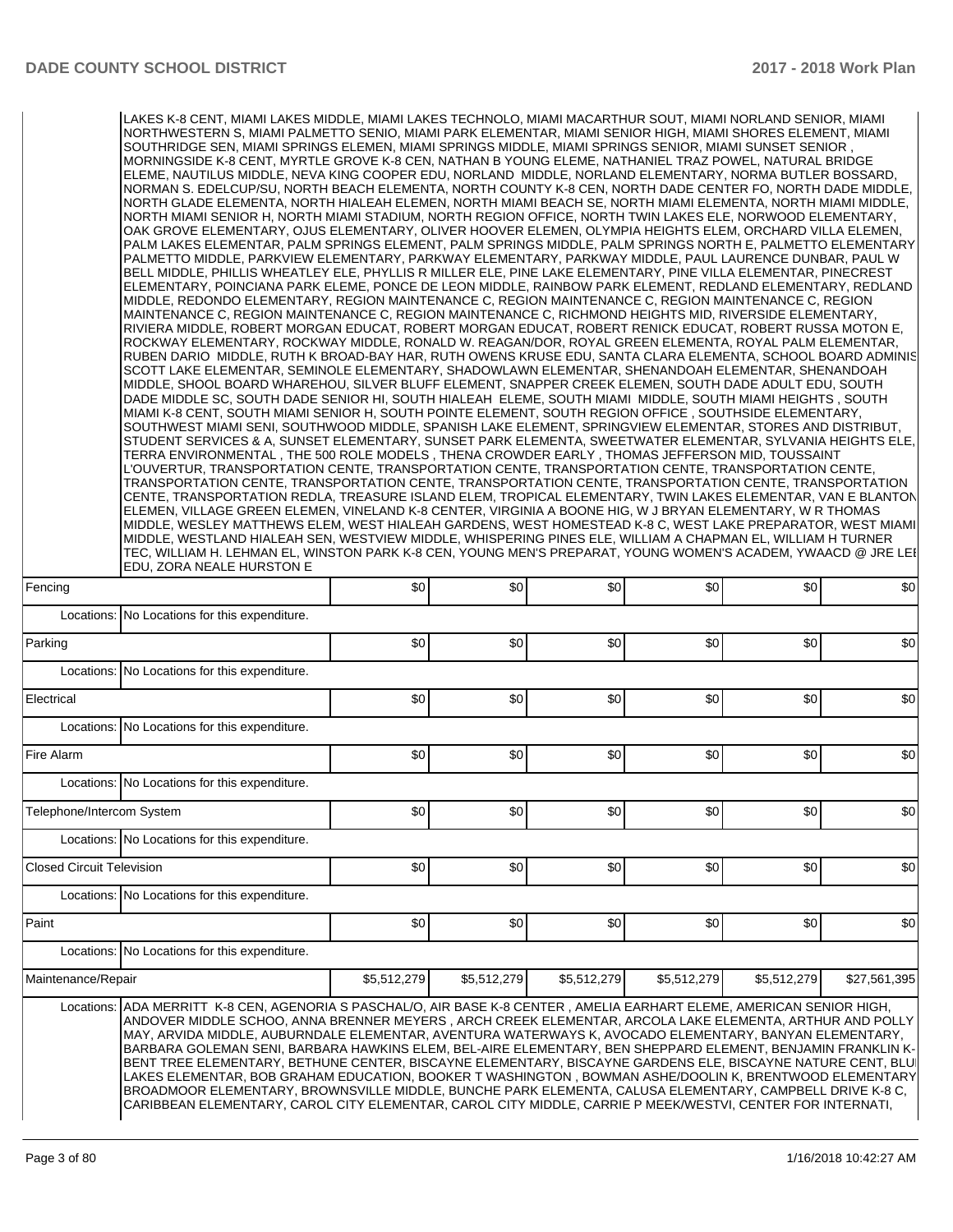CHAPMAN HOUSE, CHARLES DAVID WYCHE , CHARLES R DREW K-8 C, CHARLES R DREW MIDDL, CHARLES R HADLEY ELE, CHRISTINA M EVE ELEM, CITRUS GROVE ELEMENT, CITRUS GROVE MIDDLE, CLAUDE PEPPER ELEMEN, COCONUT GROVE ELEMEN, COCONUT PALM K-8 ACA, COLONIAL DRIVE ELEME, COMSTOCK ELEMENTARY, COPE CENTER NORTH, CORAL GABLES PREPARA, CORAL GABLES SENIOR , CORAL PARK ELEMENTAR, CORAL REEF ELEMENTAR, CORAL REEF SENIOR HI, CORAL TERRACE ELEMEN, CORAL WAY K-8 CENTER, CORPORATE ACADEMY NO, COUNTRY CLUB MIDDLE , CRESTVIEW ELEMENTARY, CUTLER BAY MIDDLE SC, CUTLER BAY SENIOR HI, CUTLER RIDGE ELEMENT, CYPRESS ELEMENTARY, D A DORSEY TECHNICAL, DANTE B FASCELL ELEM, DAVID FAIRCHILD ELEM, DAVID LAWRENCE JR K-, DESIGN AND ARCHITECT, DEVON AIRE K-8 CENTE, DISTRICT OFFICE/ CHA, DORAL MIDDLE, DOROTHY M WALLACE - , DR CARLOS J FINLAY E, DR EDWARD L WHIGHAM , DR GILBERT L PORTER , DR HENRY W MACK/WEST, DR MICHAEL M KROP SE, DR. FREDERICA S WILS, DR. HENRY E. PERRINE, DR. MANUEL C. BARREI, DR. ROBERT B. INGRAM, DR. ROLANDO ESPINOSA, E W F STIRRUP ELEMEN, EARLINGTON HEIGHTS E, EDISON PARK K-8 CENT, EMERSON ELEMENTARY, ENEIDA MASSAS HARTNE, ENGLISH CENTER, ERNEST R GRAHAM K-8 , ETHEL F BECKFORD-RIC, ETHEL KOGER BECKHAM , EUGENIA B THOMAS K-8, EVERGLADES K-8 CENTE, FAIRLAWN ELEMENTARY, FELIX VARELA SENIOR , FIENBERG-FISHER ADUL, FIENBERG-FISHER K-8 , FLAGAMI ELEMENTARY, FLAMINGO ELEMENTARY, FLORIDA CITY ELEMENT, FLORIDA DIAGNOSTIC L, FOOD & NUTRITION CEN, FRANCES S TUCKER ELE, FRANK CRAWFORD MARTI, FREDERICK DOUGLASS E, FULFORD ELEMENTARY, G HOLMES BRADDOCK SE, GEORGE T BAKER AVIAT, GEORGE WASHINGTON CA, GEORGE WASHINGTON CA, GEORGIA JONES-AYERS , GERTRUDE K EDELMAN/S, GLADES MIDDLE, GLORIA FLOYD ELEMENT, GOLDEN GLADES ELEMEN, GOULDS CENTER, GOULDS ELEMENTARY SC, GRATIGNY ELEMENTARY, GREENGLADE ELEMENTAR, GREYNOLDS PARK ELEME, GULFSTREAM ELEMENTAR, HAMMOCKS MIDDLE, HENRY E S REEVES ELE, HENRY H FILER MIDDLE, HENRY M FLAGLER ELEM, HENRY S WEST LABORAT, HERBERT A AMMONS MID, HIALEAH ELEMENTARY, HIALEAH GARDENS ELEM, HIALEAH GARDENS MIDD, HIALEAH GARDENS SENI, HIALEAH MIDDLE, HIALEAH SENIOR HIGH, HIALEAH-MIAMI LAKES , HIBISCUS ELEMENTARY, HIGHLAND OAKS MIDDLE, HOLMES ELEMENTARY, HOMELESS ASSISTANCE , HOMESTEAD MIDDLE, HOMESTEAD SENIOR HIG, HORACE MANN MIDDLE, HOWARD D MCMILLAN MI, HOWARD DRIVE ELEMENT, HUBERT O SIBLEY K-8 , INFORMATION TECHNOLO, INTERNATIONAL STUDIE, IRVING & BEATRICE PE, iTECH@ THOMAS A EDIS, ITS ANNEX WAREHOUSE, JACK DAVID GORDON E, JAMES H BRIGHT ELEME, JAN MANN OPPORTUNITY, JANE S ROBERTS K-8 C, JESSE J. McCRARY JR., JOE HALL ELEMENTARY, JOELLA C GOOD ELEMEN, JOHN A FERGUSON SENI, JOHN F KENNEDY MIDDL, JOHN G DUPUIS ELEMEN, JOHN H SCHEE TRANSPO, JOHN I SMITH K-8 CEN, JORGE MAS CANOSA MID, JOSE DE DIEGO MIDDLE, JOSE MARTI MAST 6-12, JUVENILE JUSTICE CEN, KELSEY L PHARR ELEME, KENDALE ELEMENTARY, KENDALE LAKES ELEMEN, KENSINGTON PARK ELEM, KENWOOD K-8 CENTER, KEY BISCAYNE K-8 CEN, KINLOCH PARK ELEMENT, KINLOCH PARK MIDDLE, LAKE STEVENS ELEMENT, LAKE STEVENS MIDDLE, LAKEVIEW ELEMENTARY, LAMAR LOUIS CURRY MI, LAURA C SAUNDERS ELE, LAWTON CHILES MIDDLE, LEEWOOD K-8 CENTER, LEISURE CITY K-8 CEN, LENORA BRAYNON SMITH, LIBERTY CITY ELEMENT, LILLIE C EVANS K-8 C, LINDA LENTIN K-8 CEN, LINDSEY HOPKINS TECH, LORAH PARK ELEMENTAR, LUDLAM ELEMENTARY, M A MILAM K-8 CENTER, MADIE IVES COMMUNITY, MADISON MIDDLE, MAE M WALTERS ELEMEN, MAINTENANCE OPERATIO, MANDARIN LAKES K-8 A, MARITIME & SCIENCE T, MARJORY STONEMAN DOU, MATERIALS CONTROL CE, MAYA ANGELOU ELEMENT, MDCPS POLICE CENTER, MDCPS POLICE GENERAL, MEADOWLANE ELEMENTAR, MEDICAL ACADEMY FOR , MELROSE ELEMENTARY, MIAMI ARTS STUDIO 6-, MIAMI BEACH SENIOR H, MIAMI CAROL CITY SEN, MIAMI CENTRAL SENIOR, MIAMI CORAL PARK SEN, MIAMI EDISON SENIOR , MIAMI GARDENS ELEMEN, MIAMI HEIGHTS ELEMEN, MIAMI JACKSON SENIOR, MIAMI KILLIAN SENIOR, MIAMI LAKES EDUCATIO, MIAMI LAKES K-8 CENT, MIAMI LAKES MIDDLE, MIAMI LAKES TECHNOLO, MIAMI MACARTHUR SOUT, MIAMI NORLAND SENIOR, MIAMI NORTHWESTERN S, MIAMI PALMETTO SENIO, MIAMI PARK ELEMENTAR, MIAMI SENIOR HIGH, MIAMI SHORES ELEMENT, MIAMI SOUTHRIDGE SEN, MIAMI SPRINGS ELEMEN, MIAMI SPRINGS MIDDLE, MIAMI SPRINGS SENIOR, MIAMI SUNSET SENIOR , MORNINGSIDE K-8 CENT, MYRTLE GROVE K-8 CEN, NATHAN B YOUNG ELEME, NATHANIEL TRAZ POWEL, NATURAL BRIDGE ELEME, NAUTILUS MIDDLE, NEVA KING COOPER EDU, NORLAND MIDDLE, NORLAND ELEMENTARY, NORMA BUTLER BOSSARD, NORMAN S. EDELCUP/SU, NORTH BEACH ELEMENTA, NORTH COUNTY K-8 CEN, NORTH DADE CENTER FO, NORTH DADE MIDDLE, NORTH GLADE ELEMENTA, NORTH HIALEAH ELEMEN, NORTH MIAMI BEACH SE, NORTH MIAMI ELEMENTA, NORTH MIAMI MIDDLE, NORTH MIAMI SENIOR H, NORTH MIAMI STADIUM, NORTH REGION OFFICE, NORTH TWIN LAKES ELE, NORWOOD ELEMENTARY, OAK GROVE ELEMENTARY, OJUS ELEMENTARY, OLIVER HOOVER ELEMEN, OLYMPIA HEIGHTS ELEM, ORCHARD VILLA ELEMEN, PALM LAKES ELEMENTAR, PALM SPRINGS ELEMENT, PALM SPRINGS MIDDLE, PALM SPRINGS NORTH E, PALMETTO ELEMENTARY, PALMETTO MIDDLE, PARKVIEW ELEMENTARY, PARKWAY ELEMENTARY, PARKWAY MIDDLE, PAUL LAURENCE DUNBAR, PAUL W BELL MIDDLE, PHILLIS WHEATLEY ELE, PHYLLIS R MILLER ELE, PINE LAKE ELEMENTARY, PINE VILLA ELEMENTAR, PINECREST ELEMENTARY, POINCIANA PARK ELEME, PONCE DE LEON MIDDLE, RAINBOW PARK ELEMENT, REDLAND ELEMENTARY, REDLAND MIDDLE, REDONDO ELEMENTARY, REGION MAINTENANCE C, REGION MAINTENANCE C, REGION MAINTENANCE C, REGION MAINTENANCE C, REGION MAINTENANCE C, REGION MAINTENANCE C, RICHMOND HEIGHTS MID, RIVERSIDE ELEMENTARY, RIVIERA MIDDLE, ROBERT MORGAN EDUCAT, ROBERT MORGAN EDUCAT, ROBERT RENICK EDUCAT, ROBERT RUSSA MOTON E, ROCKWAY ELEMENTARY, ROCKWAY MIDDLE, RONALD W. REAGAN/DOR, ROYAL GREEN ELEMENTA, ROYAL PALM ELEMENTAR, RUBEN DARIO MIDDLE, RUTH K BROAD-BAY HAR, RUTH OWENS KRUSE EDU, SANTA CLARA ELEMENTA, SCHOOL BOARD ADMINIS, SCOTT LAKE ELEMENTAR, SEMINOLE ELEMENTARY, SHADOWLAWN ELEMENTAR, SHENANDOAH ELEMENTAR, SHENANDOAH MIDDLE, SHOOL BOARD WHAREHOU, SILVER BLUFF ELEMENT, SNAPPER CREEK ELEMEN, SOUTH DADE ADULT EDU, SOUTH DADE MIDDLE SC, SOUTH DADE SENIOR HI, SOUTH HIALEAH ELEME, SOUTH MIAMI MIDDLE, SOUTH MIAMI HEIGHTS , SOUTH MIAMI K-8 CENT, SOUTH MIAMI SENIOR H, SOUTH POINTE ELEMENT, SOUTH REGION OFFICE , SOUTHSIDE ELEMENTARY, SOUTHWEST MIAMI SENI, SOUTHWOOD MIDDLE, SPANISH LAKE ELEMENT, SPRINGVIEW ELEMENTAR, STORES AND DISTRIBUT, STUDENT SERVICES & A, SUNSET ELEMENTARY, SUNSET PARK ELEMENTA, SWEETWATER ELEMENTAR, SYLVANIA HEIGHTS ELE, TERRA ENVIRONMENTAL , THE 500 ROLE MODELS , THENA CROWDER EARLY , THOMAS JEFFERSON MID, TOUSSAINT L'OUVERTUR, TRANSPORTATION CENTE, TRANSPORTATION CENTE, TRANSPORTATION CENTE, TRANSPORTATION CENTE, TRANSPORTATION CENTE, TRANSPORTATION CENTE, TRANSPORTATION CENTE, TRANSPORTATION CENTE, TRANSPORTATION CENTE, TRANSPORTATION REDLA, TREASURE ISLAND ELEM, TROPICAL ELEMENTARY, TWIN LAKES ELEMENTAR, VAN E BLANTON ELEMEN, VILLAGE GREEN ELEMEN, VINELAND K-8 CENTER, VIRGINIA A BOONE HIG, W J BRYAN ELEMENTARY, W R THOMAS MIDDLE, WESLEY MATTHEWS ELEM, WEST HIALEAH GARDENS, WEST HOMESTEAD K-8 C, WEST LAKE PREPARATOR, WEST MIAMI MIDDLE, WESTLAND HIALEAH SEN, WESTVIEW MIDDLE, WHISPERING PINES ELE, WILLIAM A CHAPMAN EL, WILLIAM H TURNER TEC, WILLIAM H. LEHMAN EL, WINSTON PARK K-8 CEN, YOUNG MEN'S PREPARAT, YOUNG WOMEN'S ACADEM, YWAACD @ JRE LEE EDU, ZORA NEALE HURSTON E **Sub Total: \$6,124,755 \$6,124,755 \$6,124,755 \$6,124,755 \$6,124,755 \$30,623,775**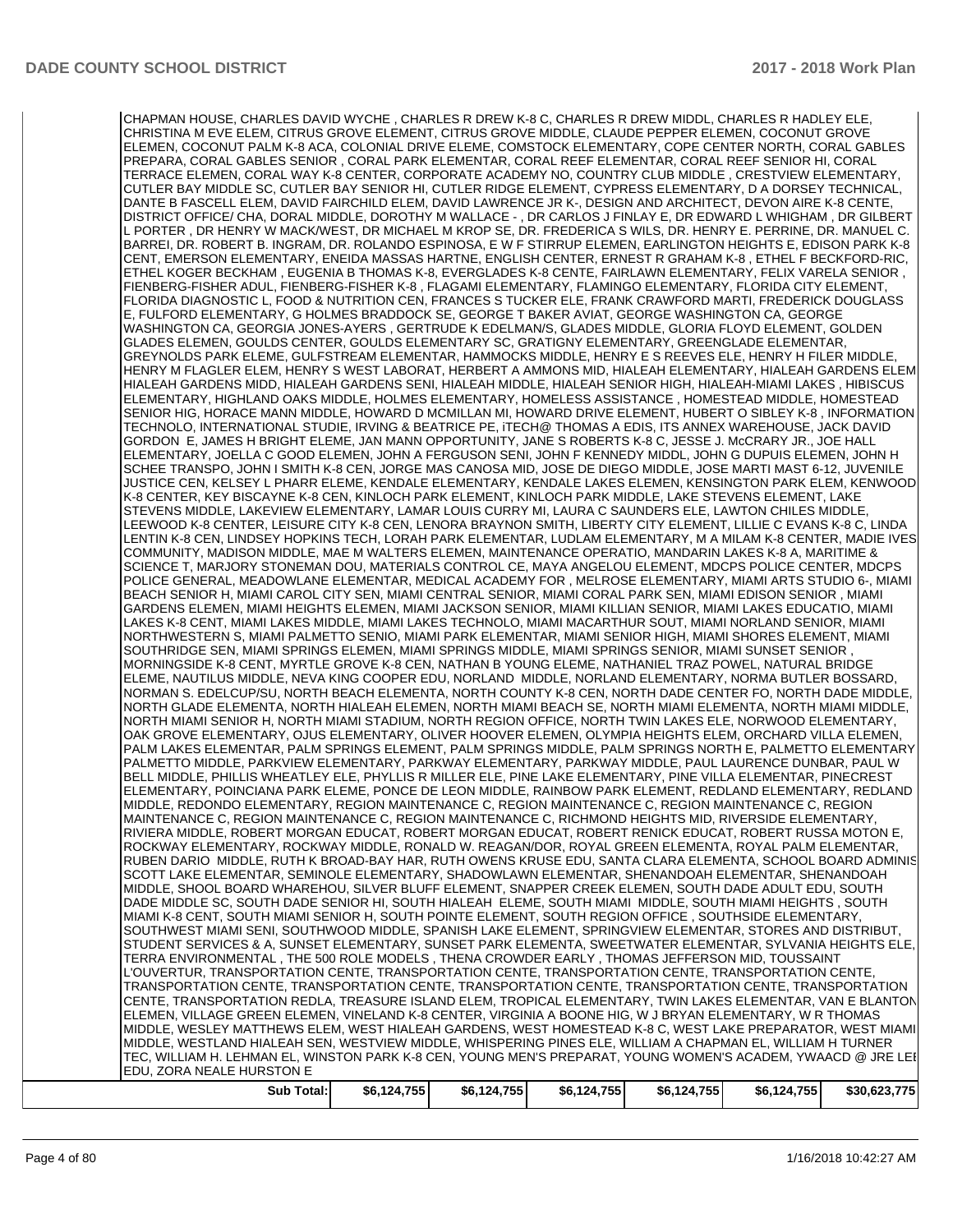| <b>IPECO Maintenance Expenditures</b> | \$6,124,755 | \$6,124,755 | \$6,124,755]     | \$6,124,755] | \$6,124,755 | \$30,623,775 |
|---------------------------------------|-------------|-------------|------------------|--------------|-------------|--------------|
| 1.50 Mill Sub Total:                  | ጦጣ<br>ΦU    | ሶሳ<br>JU.   | \$0 <sub>1</sub> | \$0          | \$0         | \$0          |

No items have been specified.

|--|

#### **Local 1.50 Mill Expenditure For Maintenance, Repair and Renovation**

Anticipated expenditures expected from local funding sources over the years covered by the current work plan.

| Item                                                         | 2017 - 2018<br><b>Actual Budget</b> | 2018 - 2019<br>Projected | 2019 - 2020<br>Projected | 2020 - 2021<br>Projected | 2021 - 2022<br>Projected | <b>Total</b>    |
|--------------------------------------------------------------|-------------------------------------|--------------------------|--------------------------|--------------------------|--------------------------|-----------------|
| Remaining Maint and Repair from 1.5 Mills                    | \$0                                 | \$0                      | \$0                      | \$0                      | \$0                      | \$0             |
| Maintenance/Repair Salaries                                  | \$84,333,354                        | \$78,336,238             | \$78,860,803             | \$85,204,032             | \$90,714,401             | \$417,448,828   |
| <b>School Bus Purchases</b>                                  | \$0                                 | \$0                      | \$0                      | \$0                      | \$0                      | \$0             |
| Other Vehicle Purchases                                      | \$0                                 | \$0                      | \$0                      | \$0                      | \$0                      | \$0             |
| Capital Outlay Equipment                                     | \$500,000                           | \$500,000                | \$500,000                | \$500,000                | \$500,000                | \$2,500,000     |
| Rent/Lease Payments                                          | \$2,843,242                         | \$2,843,242              | \$2,843,242              | \$2,843,242              | \$2,843,242              | \$14,216,210    |
| <b>COP Debt Service</b>                                      | \$274,587,278                       | \$249,143,314            | \$263,417,810            | \$257,619,816            | \$243,145,446            | \$1,287,913,664 |
| Rent/Lease Relocatables                                      | \$0                                 | \$0                      | \$0                      | \$0                      | \$0                      | \$0             |
| <b>Environmental Problems</b>                                | \$0                                 | \$0                      | \$0                      | \$0                      | \$0                      | \$0             |
| s.1011.14 Debt Service                                       | \$0                                 | \$0                      | \$0                      | \$0                      | \$0                      | \$0             |
| Special Facilities Construction Account                      | \$0                                 | \$0                      | \$0                      | \$0                      | \$0                      | \$0             |
| Premiums for Property Casualty Insurance - 1011.71<br>(4a,b) | \$24,515,687                        | \$24,515,687             | \$24,515,687             | \$24,515,687             | \$24,515,687             | \$122,578,435   |
| Qualified School Construction Bonds (QSCB)                   | \$0                                 | \$0                      | \$0                      | \$0                      | \$0                      | \$0             |
| Qualified Zone Academy Bonds (QZAB)                          | \$0                                 | \$0                      | \$0                      | \$0                      | \$0                      | \$0             |
| Downtown Doral Charter                                       | \$120,345                           | \$0                      | \$0                      | \$0                      | \$0                      | \$120,345       |
| Miami Sunset Senior                                          | \$618,997                           | \$0                      | \$0                      | \$0                      | \$0                      | \$618,997       |
| Technology                                                   | \$500,000                           | \$500,000                | \$500,000                | \$500,000                | \$500,000                | \$2,500,000     |
| Roofing projects                                             | \$7,565,259                         | \$2,265,026              | \$2,265,026              | \$2,265,026              | \$2,265,026              | \$16,625,363    |
| <b>Critical Systems Lifecycle Needs</b>                      | \$7,310,965                         | \$18,725,017             | \$19,622,642             | \$15,352,305             | \$21,590,170             | \$82,601,099    |
| Carryforward Balance                                         | \$833,697,027                       | \$0                      | \$0                      | \$0                      | \$0                      | \$833,697,027   |
| Transfer from PECO to Charter Schools for Capital<br>Outlay  | \$12,000,000                        | \$0                      | \$0                      | \$0                      | \$0                      | \$12,000,000    |
| Safety to Life                                               | \$1,487,524                         | \$1,487,524              | \$1,487,524              | \$1,487,524              | \$1,487,524              | \$7,437,620     |
| <b>Construction Management</b>                               | \$10,000,000                        | \$10,000,000             | \$10,000,000             | \$10,000,000             | \$10,000,000             | \$50,000,000    |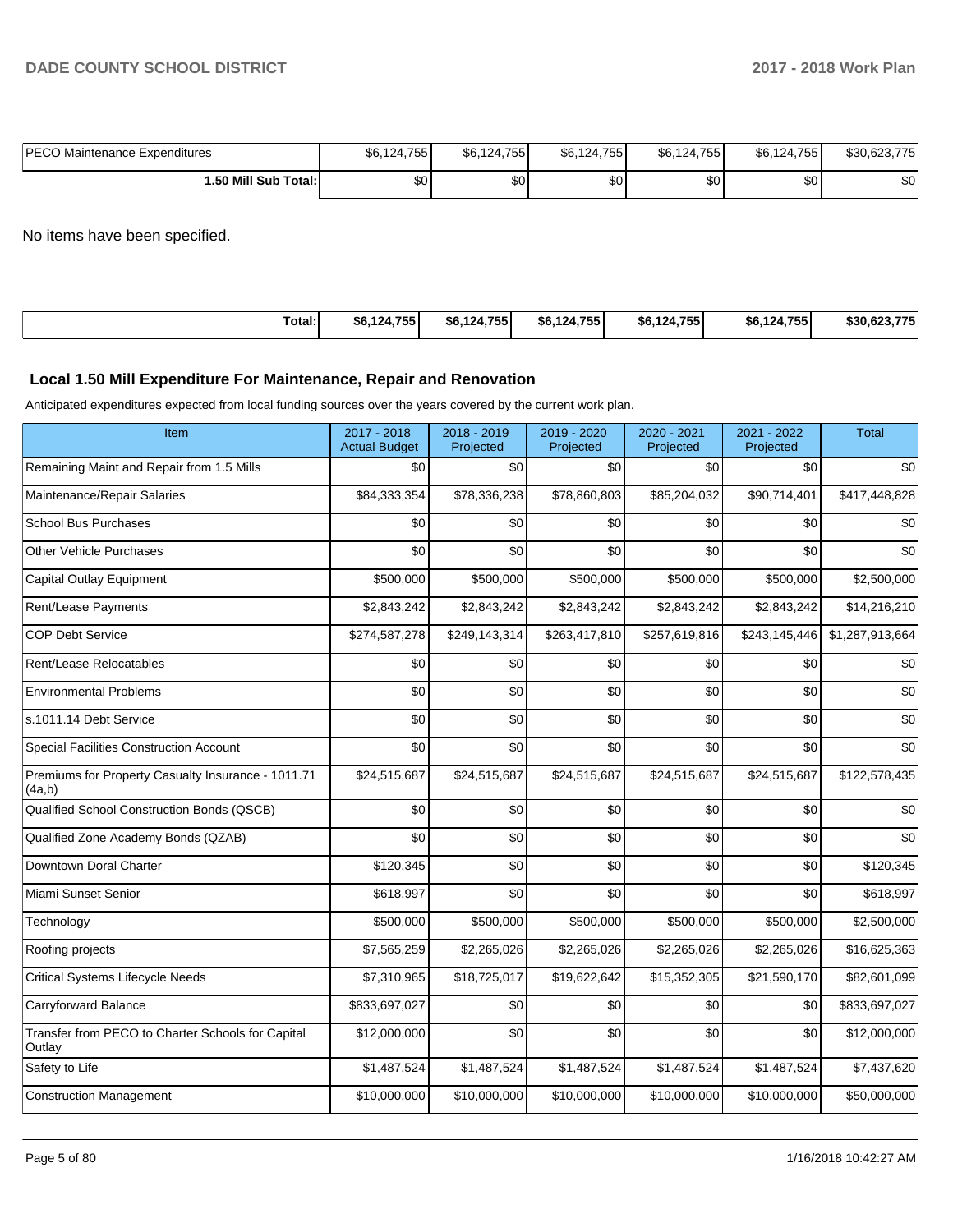| <b>PECO Reserve</b>                   | \$0             | \$6,124,755   | \$6,658,465   | \$8,014,523   | \$8,493,649   | \$29,291,392    |
|---------------------------------------|-----------------|---------------|---------------|---------------|---------------|-----------------|
| Comprehensive Needs                   | \$4,670,521     | \$7,860,113   | \$6,479,937   | \$28,546,508  | \$1,768,633   | \$49,325,712    |
| Maintenance Service Contracts         | \$8,000,000     | \$8,000,000   | \$8,000,000   | \$8,000,000   | \$8,000,000   | \$40,000,000    |
| <b>ADA Lawsuit Projects</b>           | \$8,000,000     | \$8,000,000   | \$8,000,000   | \$8,000,000   | \$8,000,000   | \$40,000,000    |
| Millage Reserve                       | \$7,720,909     | \$11,691,065  | \$12,010,979  | \$12,335,222  | \$12,674,485  | \$56,432,660    |
| Transfer from LOML to Charter Schools | \$19,677,278    | \$44,285,528  | \$50,119,838  | \$60,936,454  | \$75,020,103  | \$250,039,201   |
| MEL Technology                        | \$24,700,000    | \$26,300,000  | \$0           | \$0           | \$0           | \$51,000,000    |
| <b>Educational Plant Survey</b>       | \$540,000       | \$0           | \$0           | \$0           | \$0           | \$540,000       |
| Miami Southridge Senior               | \$49,164        | \$0           | \$0           | \$0           | \$0           | \$49,164        |
| <b>Energy Conservation Projects</b>   | \$124,755       | \$0           | \$0           | \$0           | \$0           | \$124,755       |
| <b>MAST @ FIU</b>                     | \$10,822,047    | \$0           | \$0           | \$0           | \$0           | \$10,822,047    |
| <b>Local Expenditure Totals:</b>      | \$1,344,384,352 | \$500,577,509 | \$495,281,953 | \$526,120,339 | \$511,518,366 | \$3,377,882,519 |

## **Revenue**

#### **1.50 Mill Revenue Source**

Schedule of Estimated Capital Outlay Revenue from each currently approved source which is estimated to be available for expenditures on the projects included in the tentative district facilities work program. All amounts are NET after considering carryover balances, interest earned, new COP's, 1011.14 and 1011.15 loans, etc. Districts cannot use 1.5-Mill funds for salaries except for those explicitly associated with maintenance/repair projects. (1011.71 (5), F.S.)

| <b>Item</b>                                                                         | Fund | $2017 - 2018$<br><b>Actual Value</b> | $2018 - 2019$<br>Projected | $2019 - 2020$<br>Projected | $2020 - 2021$<br>Projected | $2021 - 2022$<br>Projected | <b>Total</b>        |
|-------------------------------------------------------------------------------------|------|--------------------------------------|----------------------------|----------------------------|----------------------------|----------------------------|---------------------|
| $(1)$ Non-exempt property<br>lassessed valuation                                    |      | \$305,125,757,799                    | \$325,768,387,597          | \$347,984,679,565          | \$370,501,536,732          | \$394,061,457,768          | \$1,743,441,819,461 |
| $(2)$ The Millege projected for<br>discretionary capital outlay per<br>ls.1011.71   |      | 1.50                                 | 1.50                       | 1.50                       | 1.50                       | 1.50                       |                     |
| $(3)$ Full value of the 1.50-Mill<br>discretionary capital outlay per<br>ls.1011.71 |      | \$512,611,273                        | \$547.290.891              | \$584,614,262              | \$622,442,582              | \$662,023,249              | \$2,928,982,257     |
| $(4)$ Value of the portion of the 1.50<br>-Mill ACTUALLY levied                     | 370  | \$439,381,091                        | \$469,106,478              | \$501,097,939              | \$533,522,213              | \$567,448,499              | \$2,510,556,220     |
| $(5)$ Difference of lines $(3)$ and $(4)$                                           |      | \$73,230,182                         | \$78,184,413               | \$83,516,323               | \$88,920,369               | \$94,574,750               | \$418,426,037       |

#### **PECO Revenue Source**

The figure in the row designated "PECO Maintenance" will be subtracted from funds available for new construction because PECO maintenance dollars cannot be used for new construction.

| Item                                  | Fund         | $2017 - 2018$<br><b>Actual Budget</b> | $2018 - 2019$<br>Projected | 2019 - 2020<br><b>Projected</b> | $2020 - 2021$<br><b>Projected</b> | 2021 - 2022<br>Projected | <b>Total</b> |
|---------------------------------------|--------------|---------------------------------------|----------------------------|---------------------------------|-----------------------------------|--------------------------|--------------|
| <b>IPECO New Construction</b>         | 340 <b>I</b> | ا 30                                  | \$0                        | \$533,710                       | \$1,889,768                       | \$2,368,894              | \$4,792,372  |
| <b>IPECO Maintenance Expenditures</b> |              | \$6,124,755                           | \$6,124,755                | \$6,124,755                     | \$6,124,755                       | \$6,124,755              | \$30,623,775 |
|                                       |              | \$6.124.755                           | \$6,124,755                | \$6,658,465                     | \$8,014,523                       | \$8,493,649              | \$35,416,147 |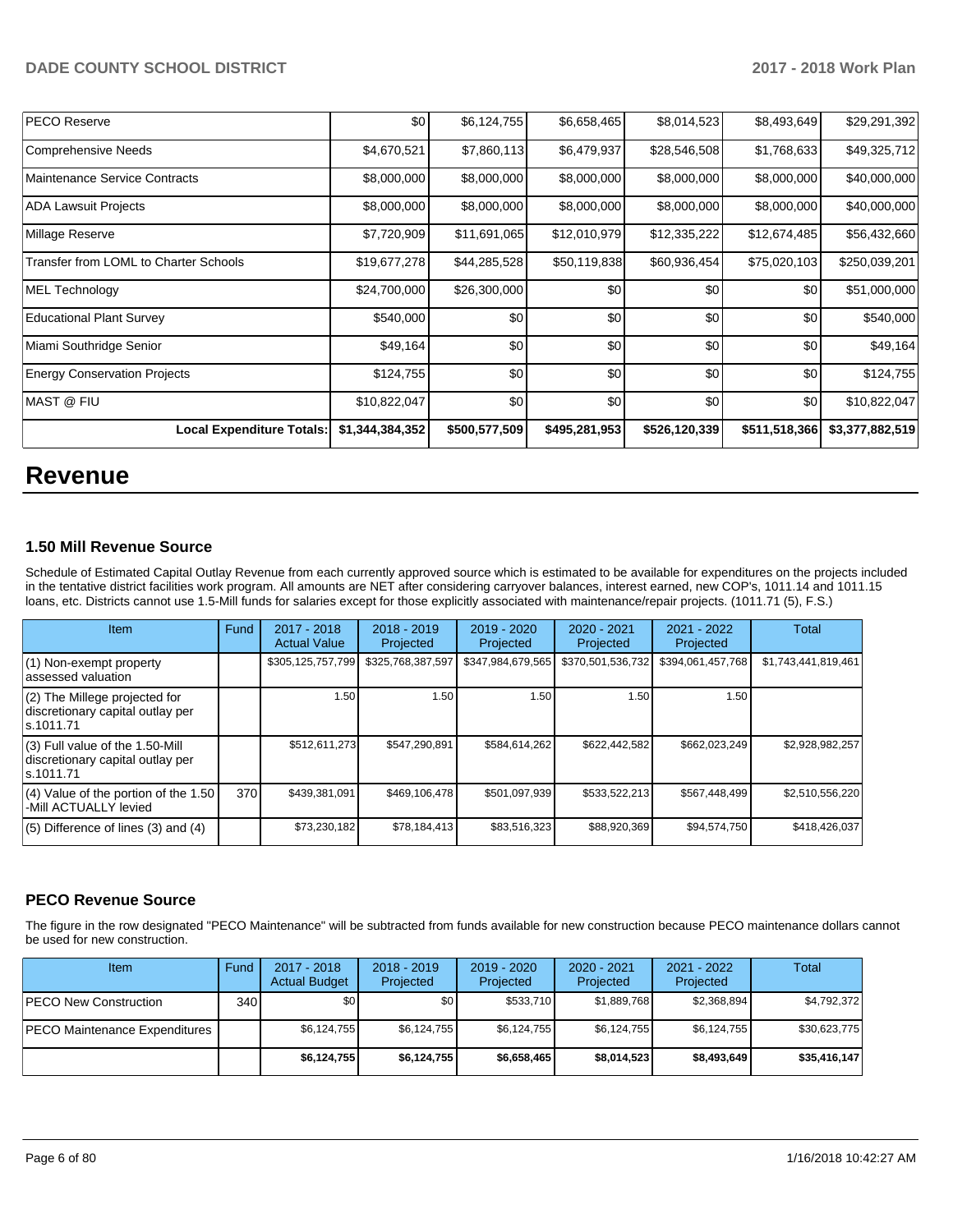#### **CO & DS Revenue Source**

Revenue from Capital Outlay and Debt Service funds.

| Item                                      | Fund | 2017 - 2018<br><b>Actual Budget</b> | $2018 - 2019$<br>Projected | $2019 - 2020$<br>Projected | $2020 - 2021$<br>Projected | $2021 - 2022$<br>Projected | <b>Total</b> |
|-------------------------------------------|------|-------------------------------------|----------------------------|----------------------------|----------------------------|----------------------------|--------------|
| ICO & DS Cash Flow-through<br>Distributed | 360  | \$9.708.490                         | \$9,708,490                | \$9,708,490                | \$9,708,490                | \$9,708,490                | \$48,542,450 |
| ICO & DS Interest on<br>Undistributed CO  | 360  | \$135,308                           | \$135,308                  | \$135.308                  | \$135,308                  | \$135.308                  | \$676,540    |
|                                           |      | \$9.843.798                         | \$9,843,798                | \$9,843,798                | \$9,843,798                | \$9,843,798                | \$49,218,990 |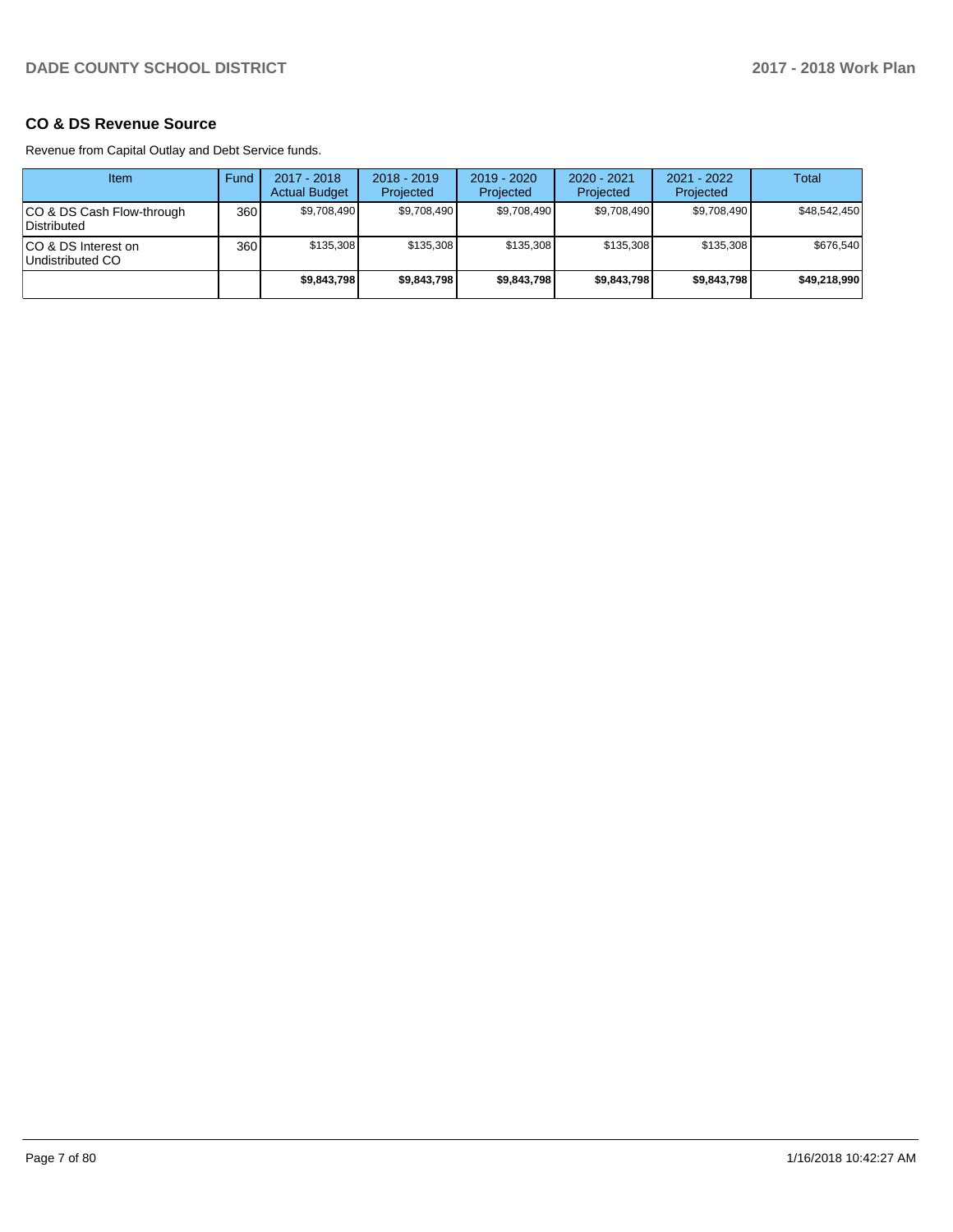#### **Fair Share Revenue Source**

Nothing reported for this section. All legally binding commitments for proportionate fair-share mitigation for impacts on public school facilities must be included in the 5-year district work program.

#### **Sales Surtax Referendum**

Specific information about any referendum for a 1-cent or 1/2-cent surtax referendum during the previous year.

**Did the school district hold a surtax referendum during the past fiscal year 2016 - 2017?**

No

#### **Additional Revenue Source**

Any additional revenue sources

| Item                                                              | 2017 - 2018<br><b>Actual Value</b> | $2018 - 2019$<br>Projected | 2019 - 2020<br>Projected | $2020 - 2021$<br>Projected | 2021 - 2022<br>Projected | <b>Total</b> |
|-------------------------------------------------------------------|------------------------------------|----------------------------|--------------------------|----------------------------|--------------------------|--------------|
| GO Bond capacity premium                                          | \$35,000,000                       | \$0                        | \$21,000,000             | \$9,000,000                | \$0                      | \$65,000,000 |
| <b>Master Equipment Lease</b>                                     | \$24,700,000                       | \$26,300,000               | \$0                      | \$0                        | \$0                      | \$51,000,000 |
| Doral Ground Lease deferred                                       | \$4,078,125                        | \$0                        | \$0                      | \$0                        | \$0                      | \$4,078,125  |
| Downtown Doral Charter                                            | \$120,345                          | \$0                        | \$0                      | \$0                        | \$0                      | \$120,345    |
| Donations/legal settle/concurrency/misc.                          | \$103,839                          | \$733,960                  | \$0                      | \$0                        | \$0                      | \$837,799    |
| <b>Insurance Recoveries</b>                                       | \$618,997                          | \$0                        | \$0                      | \$0                        | \$0                      | \$618,997    |
| <b>Baptist/Coral Gables Contrib</b>                               | \$0                                | \$23,000,000               | \$0                      | \$0                        | \$0                      | \$23,000,000 |
| Charter School Capital Outlay                                     | \$12,000,000                       | \$0                        | \$0                      | \$0                        | \$0                      | \$12,000,000 |
| <b>Fuel Tax Rebates</b>                                           | \$550,000                          | \$550,000                  | \$550,000                | \$550,000                  | \$550,000                | \$2,750,000  |
| Proceeds from Special Act Bonds                                   | \$0                                | \$0                        | \$0                      | \$0                        | \$0                      | \$0          |
| Estimated Revenue from CO & DS Bond<br>Sale                       | \$0                                | \$0                        | \$0                      | \$0                        | \$0                      | \$0          |
| Proceeds from Voted Capital<br>Improvements millage               | \$0                                | \$0                        | \$0                      | \$0                        | \$0                      | \$0          |
| Other Revenue for Other Capital Projects                          | \$0                                | \$0                        | \$0                      | \$0                        | \$0                      | \$0          |
| Proceeds from 1/2 cent sales surtax<br>authorized by school board | \$0                                | \$0                        | \$0                      | \$0                        | \$0                      | \$0          |
| Proceeds from local governmental<br>infrastructure sales surtax   | \$0                                | \$0                        | \$0                      | \$0                        | \$0                      | \$0          |
| Proceeds from Certificates of<br>Participation (COP's) Sale       | \$0                                | \$0                        | \$0                      | \$0                        | \$0                      | \$0          |
| Classrooms First Bond proceeds amount<br>authorized in FY 1997-98 | \$0                                | \$0                        | \$0                      | \$0                        | \$0                      | \$0          |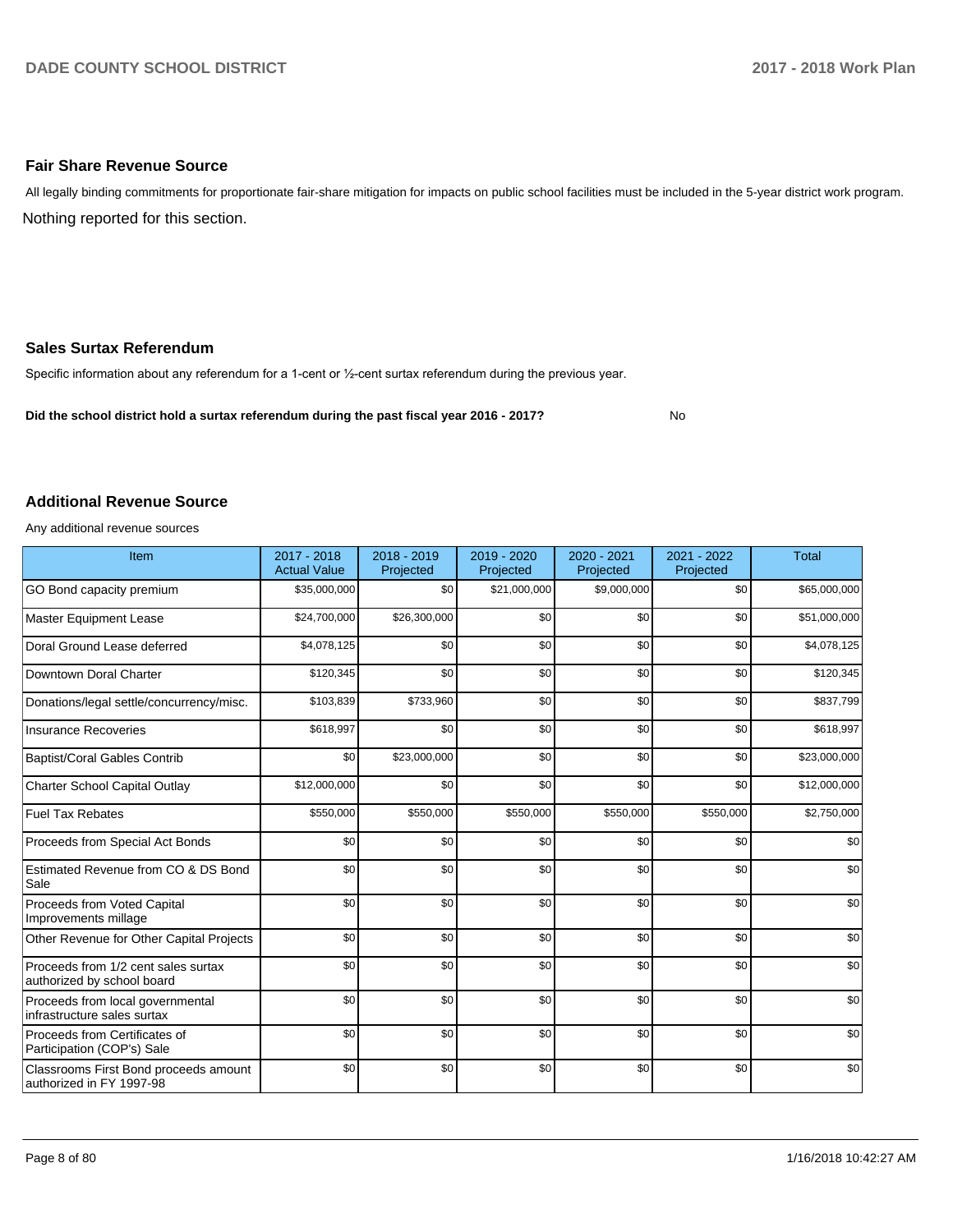| Classrooms for Kids                                                                                                       | \$0           | \$0          | \$0          | \$0          | \$0          | \$0             |
|---------------------------------------------------------------------------------------------------------------------------|---------------|--------------|--------------|--------------|--------------|-----------------|
| <b>District Equity Recognition</b>                                                                                        | \$0           | \$0          | \$0          | \$0          | \$0          | \$0             |
| <b>Federal Grants</b>                                                                                                     | \$0           | \$0          | \$0          | \$0          | \$0          | \$0             |
| Proportionate share mitigation (actual<br>cash revenue only, not in kind donations)                                       | \$0           | \$0          | \$0          | \$0          | \$0          | \$0             |
| Impact fees received                                                                                                      | \$21,000,000  | \$19,880,000 | \$19,900,000 | \$19,900,000 | \$19,900,000 | \$100,580,000   |
| Private donations                                                                                                         | \$0           | \$0          | \$0          | \$0          | \$0          | \$0             |
| Grants from local governments or not-for-<br>profit organizations                                                         | \$0           | \$0          | \$0          | \$0          | \$0          | \$0             |
| Interest, Including Profit On Investment                                                                                  | \$3,794,000   | \$3,870,000  | \$3,483,000  | \$2,786,000  | \$2,508,000  | \$16,441,000    |
| Revenue from Bonds pledging proceeds<br>from 1 cent or 1/2 cent Sales Surtax                                              | \$0           | \$0          | \$0          | \$0          | \$0          | \$0             |
| <b>Total Fund Balance Carried Forward</b>                                                                                 | \$851,907,861 | \$0          | \$0          | \$0          | \$0          | \$851,907,861   |
| General Capital Outlay Obligated Fund<br><b>Balance Carried Forward From Total</b><br><b>Fund Balance Carried Forward</b> | \$0           | \$0          | \$0          | \$0          | \$0          | \$0             |
| Special Facilities Construction Account                                                                                   | \$0           | \$0          | \$0          | \$0          | \$0          | \$0             |
| One Cent - 1/2 Cent Sales Surtax Debt<br>Service From Total Fund Balance Carried<br>Forward                               | \$0           | \$0          | \$0          | \$0          | \$0          | \$0             |
| Capital Outlay Projects Funds Balance<br><b>Carried Forward From Total Fund</b><br><b>Balance Carried Forward</b>         | \$0           | \$0          | \$0          | \$0          | \$0          | \$0             |
| Proceeds from a s.1011.14/15 F.S. Loans                                                                                   | \$0           | \$0          | \$0          | \$0          | \$0          | \$0             |
| District Bonds - Voted local bond<br>referendum proceeds per s.9, Art VII<br><b>State Constitution</b>                    | \$0           | \$0          | \$0          | \$0          | \$0          | \$0             |
| <b>Subtotal</b>                                                                                                           | \$953,873,167 | \$74,333,960 | \$44,933,000 | \$32,236,000 | \$22,958,000 | \$1,128,334,127 |

## **Total Revenue Summary**

| <b>Item Name</b>                                                  | 2017 - 2018<br><b>Budget</b> | $2018 - 2019$<br>Projected | $2019 - 2020$<br>Projected | $2020 - 2021$<br>Projected | $2021 - 2022$<br>Projected | <b>Five Year Total</b> |
|-------------------------------------------------------------------|------------------------------|----------------------------|----------------------------|----------------------------|----------------------------|------------------------|
| Local 1.5 Mill Discretionary Capital Outlay<br><b>Revenue</b>     | \$439,381,091                | \$469,106,478              | \$501,097,939              | \$533,522,213              | \$567,448,499              | \$2,510,556,220        |
| <b>PECO</b> and 1.5 Mill Maint and Other 1.5<br>Mill Expenditures | (\$1,344,384,352)            | (\$500,577,509)            | (\$495,281,953)            | (\$526, 120, 339)          | (\$511,518,366)            | (\$3,377,882,519)      |
| <b>PECO Maintenance Revenue</b>                                   | \$6,124,755                  | \$6,124,755                | \$6,124,755                | \$6,124,755                | \$6,124,755                | \$30,623,775           |
| <b>Available 1.50 Mill for New</b><br><b>Construction</b>         | $($ \$905,003,261)           | (\$31,471,031)             | \$5,815,986                | \$7,401,874                | \$55,930,133               | (\$867,326,299)        |

| <b>Item Name</b>                      | 2017 - 2018<br><b>Budget</b> | $2018 - 2019$<br>Projected | 2019 - 2020<br>Projected | $2020 - 2021$<br>Projected | 2021 - 2022<br>Projected | <b>Five Year Total</b> |
|---------------------------------------|------------------------------|----------------------------|--------------------------|----------------------------|--------------------------|------------------------|
| ICO & DS Revenue                      | \$9,843,798                  | \$9,843,798                | \$9,843,798              | \$9.843.798                | \$9,843,798              | \$49,218,990           |
| <b>IPECO New Construction Revenue</b> | \$0                          | \$0                        | \$533.710                | \$1,889,768                | \$2,368,894              | \$4,792,372            |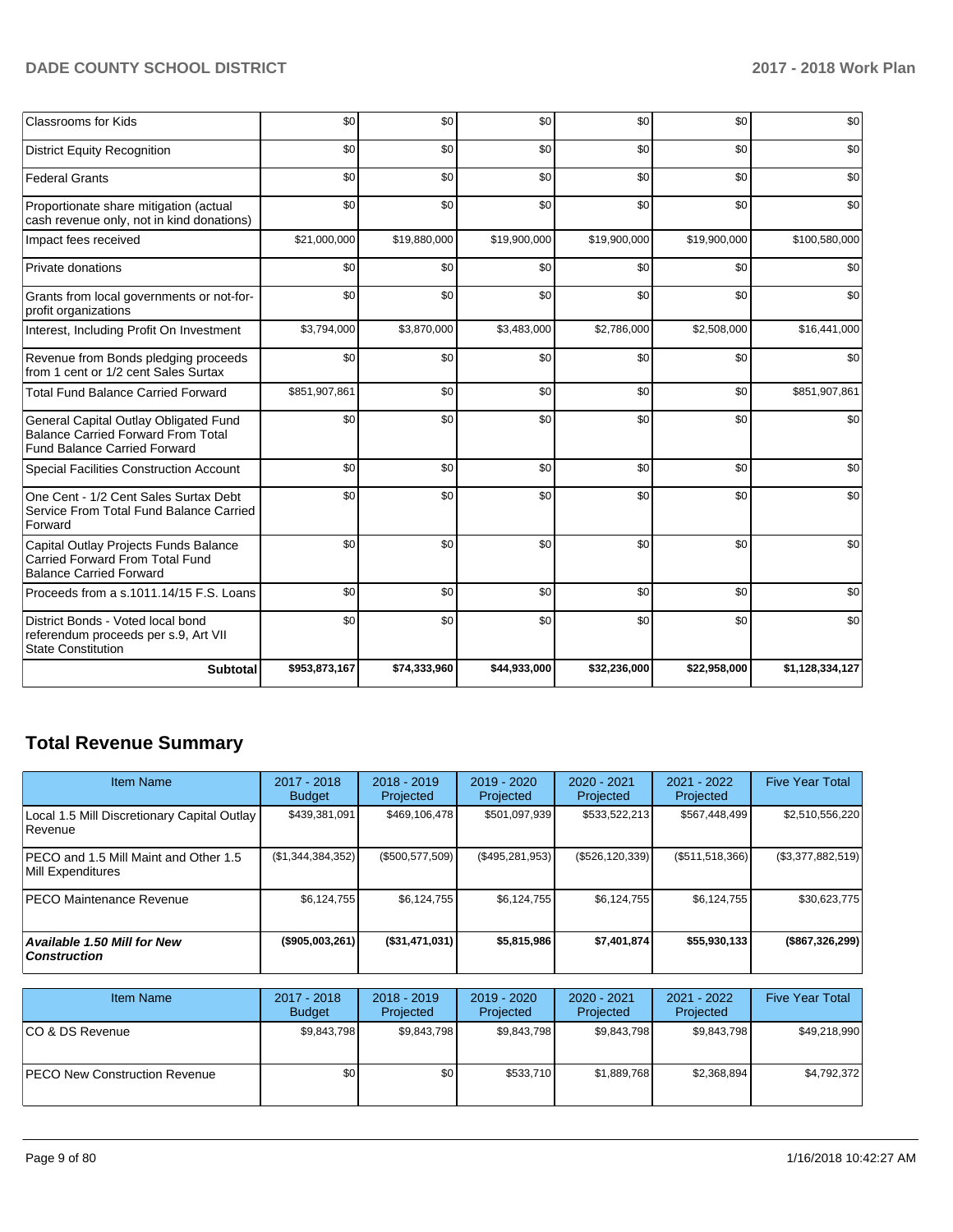| Other/Additional Revenue         | \$953,873,167 | \$74,333,960 | \$44,933,000 | \$32,236,000 | \$22,958,000 | \$1,128,334,127 |
|----------------------------------|---------------|--------------|--------------|--------------|--------------|-----------------|
|                                  |               |              |              |              |              |                 |
| <b>Total Additional Revenuel</b> | \$963,716,965 | \$84,177,758 | \$55,310,508 | \$43,969,566 | \$35,170,692 | \$1,182,345,489 |
| <b>Total Available Revenue</b>   | \$58,713,704  | \$52,706,727 | \$61.126.494 | \$51,371,440 | \$91.100.825 | \$315,019,190   |

# **Project Schedules**

### **Capacity Project Schedules**

A schedule of capital outlay projects necessary to ensure the availability of satisfactory classrooms for the projected student enrollment in K-12 programs.

| <b>Project Description</b>                                     | Location                                           |                          | 2017 - 2018 | 2018 - 2019  | 2019 - 2020 | 2020 - 2021 | 2021 - 2022 | <b>Total</b>     | Funded |
|----------------------------------------------------------------|----------------------------------------------------|--------------------------|-------------|--------------|-------------|-------------|-------------|------------------|--------|
| NEW K-5 @ Coral<br>Way and SW 149<br>Ave,<br>(Planning/Design) | Location not<br>specified                          | Planned<br>Cost:         | \$0         | \$0          | \$0         | \$1,200,000 | \$6,000,000 | \$7,200,000 Yes  |        |
|                                                                |                                                    | <b>Student Stations:</b> | $\mathbf 0$ | $\Omega$     | 0           | $\Omega$    | 240         | 240              |        |
|                                                                |                                                    | <b>Total Classrooms:</b> | $\mathbf 0$ | $\Omega$     | $\Omega$    | $\Omega$    | 12          | 12               |        |
|                                                                |                                                    | Gross Sq Ft:             | $\mathbf 0$ | $\Omega$     | $\Omega$    | 15,000      | 20,000      | 35,000           |        |
| Addition                                                       | <b>HENRY S WEST</b><br>LABORATORY<br><b>SCHOOL</b> | Planned<br>Cost:         | \$0         | \$23,000,000 | \$0         | \$0         | \$0         | \$23,000,000 Yes |        |
|                                                                |                                                    | <b>Student Stations:</b> | $\pmb{0}$   | $\Omega$     | $\mathbf 0$ | $\mathbf 0$ | $\pmb{0}$   | $\mathbf 0$      |        |
|                                                                |                                                    | <b>Total Classrooms:</b> | $\mathbf 0$ | $\Omega$     | 0           | 0           | $\pmb{0}$   | $\mathbf 0$      |        |
|                                                                |                                                    | Gross Sq Ft:             | $\mathbf 0$ | 225,000      | $\Omega$    | $\Omega$    | $\pmb{0}$   | 225,000          |        |
| Partial Replacement                                            | <b>MIAMI PALMETTO</b><br><b>SENIOR HIGH</b>        | Planned<br>Cost:         | \$9,000,000 | \$550,000    | \$0         | \$0         | \$0         | \$9,550,000 Yes  |        |
|                                                                |                                                    | <b>Student Stations:</b> | 275         | 0            | 0           | 0           | $\pmb{0}$   | 275              |        |
|                                                                |                                                    | <b>Total Classrooms:</b> | 11          | 0            | 0           | $\Omega$    | $\mathbf 0$ | 11               |        |
|                                                                |                                                    | Gross Sq Ft:             | 14,000      | $\Omega$     | $\Omega$    | $\Omega$    | $\pmb{0}$   | 14,000           |        |
| Addition                                                       | SOUTHSIDE<br><b>ELEMENTARY</b>                     | Planned<br>Cost:         | \$0         | \$0          | \$0         | \$5,111,207 | \$0         | \$5,111,207 Yes  |        |
|                                                                |                                                    | <b>Student Stations:</b> | $\mathbf 0$ | $\Omega$     | 0           | 200         | 0           | 200              |        |
|                                                                |                                                    | <b>Total Classrooms:</b> | $\pmb{0}$   | $\Omega$     | $\Omega$    | 10          | $\mathbf 0$ | 10               |        |
|                                                                |                                                    | Gross Sq Ft:             | $\mathbf 0$ | 0            | $\Omega$    | 12,500      | $\Omega$    | 12,500           |        |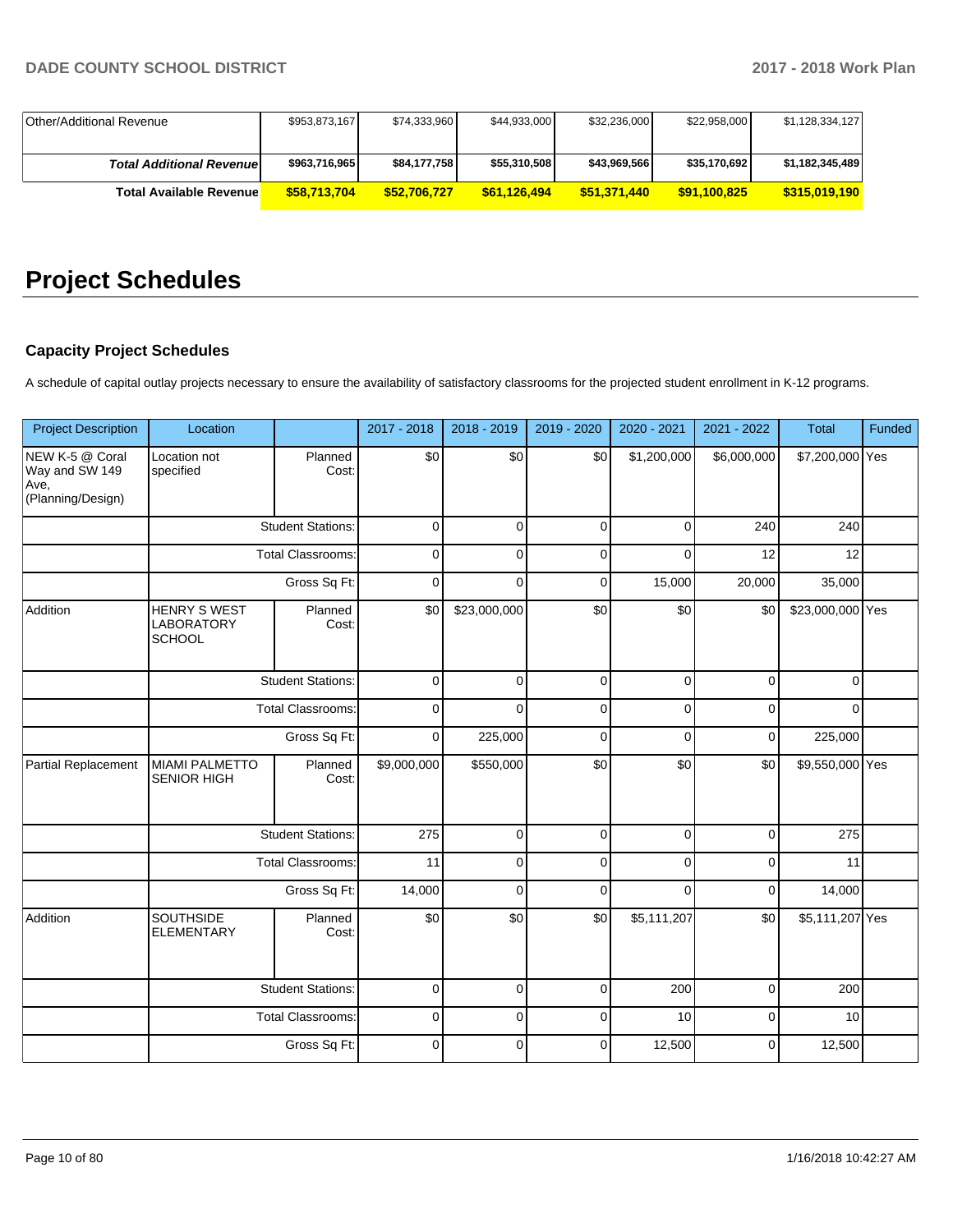| New K-8 @ NW 77<br>Terrace and NW102<br>Ave - Phase I  | Location not<br>specified                                      | Planned<br>Cost:         | \$13,190,801 | \$2,970,000 | \$2,970,000  | \$0          | \$0          | \$19,130,801 Yes |  |
|--------------------------------------------------------|----------------------------------------------------------------|--------------------------|--------------|-------------|--------------|--------------|--------------|------------------|--|
|                                                        |                                                                | <b>Student Stations:</b> | 960          | 0           | 0            | 0            | 0            | 960              |  |
|                                                        |                                                                | <b>Total Classrooms:</b> | 48           | $\mathbf 0$ | $\mathbf 0$  | $\mathbf 0$  | $\mathbf 0$  | 48               |  |
|                                                        |                                                                | Gross Sq Ft:             | 90,000       | 0           | $\pmb{0}$    | $\mathbf 0$  | 0            | 90,000           |  |
| Addition                                               | <b>COCONUT GROVE</b><br><b>ELEMENTARY</b>                      | Planned<br>Cost:         | \$2,000,000  | \$0         | \$0          | \$0          | \$0          | \$2,000,000 Yes  |  |
|                                                        |                                                                | <b>Student Stations:</b> | 90           | $\mathbf 0$ | $\pmb{0}$    | $\mathbf 0$  | $\pmb{0}$    | 90               |  |
|                                                        |                                                                | <b>Total Classrooms:</b> | 5            | 0           | $\pmb{0}$    | $\mathbf 0$  | 0            | 5                |  |
|                                                        |                                                                | Gross Sq Ft:             | 5,000        | $\mathbf 0$ | $\mathbf 0$  | $\mathbf 0$  | 0            | 5,000            |  |
| Replacement                                            | <b>DESIGN AND</b><br><b>ARCHITECTURE</b><br><b>SENIOR HIGH</b> | Planned<br>Cost:         | \$0          | \$0         | \$0          | \$10,000,000 | \$0          | \$10,000,000 Yes |  |
|                                                        |                                                                | <b>Student Stations:</b> | $\mathbf 0$  | 0           | $\pmb{0}$    | 297          | $\pmb{0}$    | 297              |  |
|                                                        |                                                                | <b>Total Classrooms:</b> | $\mathbf 0$  | 0           | $\pmb{0}$    | 12           | $\pmb{0}$    | 12               |  |
|                                                        |                                                                | Gross Sq Ft:             | $\mathbf 0$  | $\mathbf 0$ | 0            | 14,000       | 0            | 14,000           |  |
| Addition                                               | <b>MIAMI ARTS</b><br>STUDIO 6-12 @<br>ZELDA GLAZER             | Planned<br>Cost:         | \$4,500,000  | \$0         | \$0          | \$0          | \$0          | \$4,500,000 Yes  |  |
|                                                        |                                                                | <b>Student Stations:</b> | 264          | $\mathbf 0$ | $\pmb{0}$    | $\pmb{0}$    | $\pmb{0}$    | 264              |  |
|                                                        |                                                                | <b>Total Classrooms:</b> | 12           | 0           | $\pmb{0}$    | $\mathbf 0$  | $\mathbf 0$  | 12               |  |
|                                                        |                                                                | Gross Sq Ft:             | 14,000       | $\mathbf 0$ | $\pmb{0}$    | $\mathbf 0$  | $\mathbf 0$  | 14,000           |  |
| Replacement                                            | <b>HERBERT A</b><br><b>AMMONS MIDDLE</b>                       | Planned<br>Cost:         | \$0          | \$0         | \$0          | \$0          | \$17,414,877 | \$17,414,877 Yes |  |
|                                                        |                                                                | <b>Student Stations:</b> | $\mathbf 0$  | 0           | $\mathbf 0$  | $\mathbf 0$  | 650          | 650              |  |
|                                                        |                                                                | <b>Total Classrooms:</b> | 0            | 0           | $\pmb{0}$    | $\pmb{0}$    | 30           | 30               |  |
|                                                        |                                                                | Gross Sq Ft:             | 0            | 0           | $\pmb{0}$    | 0            | 60,000       | 60,000           |  |
| Capacity (Brickell<br>Growth south of river) specified | Location not                                                   | Planned<br>Cost:         | \$0          | \$7,500,000 | \$15,500,000 | \$0          | \$8,100,000  | \$31,100,000 Yes |  |
|                                                        |                                                                | <b>Student Stations:</b> | $\mathbf 0$  | $\mathbf 0$ | 660          | $\pmb{0}$    | $\pmb{0}$    | 660              |  |
|                                                        |                                                                | <b>Total Classrooms:</b> | $\mathbf 0$  | 0           | 30           | $\pmb{0}$    | $\pmb{0}$    | 30               |  |
|                                                        |                                                                | Gross Sq Ft:             | $\mathbf 0$  | $\mathbf 0$ | 65,000       | $\pmb{0}$    | 0            | 65,000           |  |
| Addition                                               | NORMAN S.<br>EDELCUP/SUNNY<br><b>ISLES BEACH K-8</b>           | Planned<br>Cost:         | \$490,320    | \$0         | \$0          | \$3,500,000  | \$8,923,600  | \$12,913,920 Yes |  |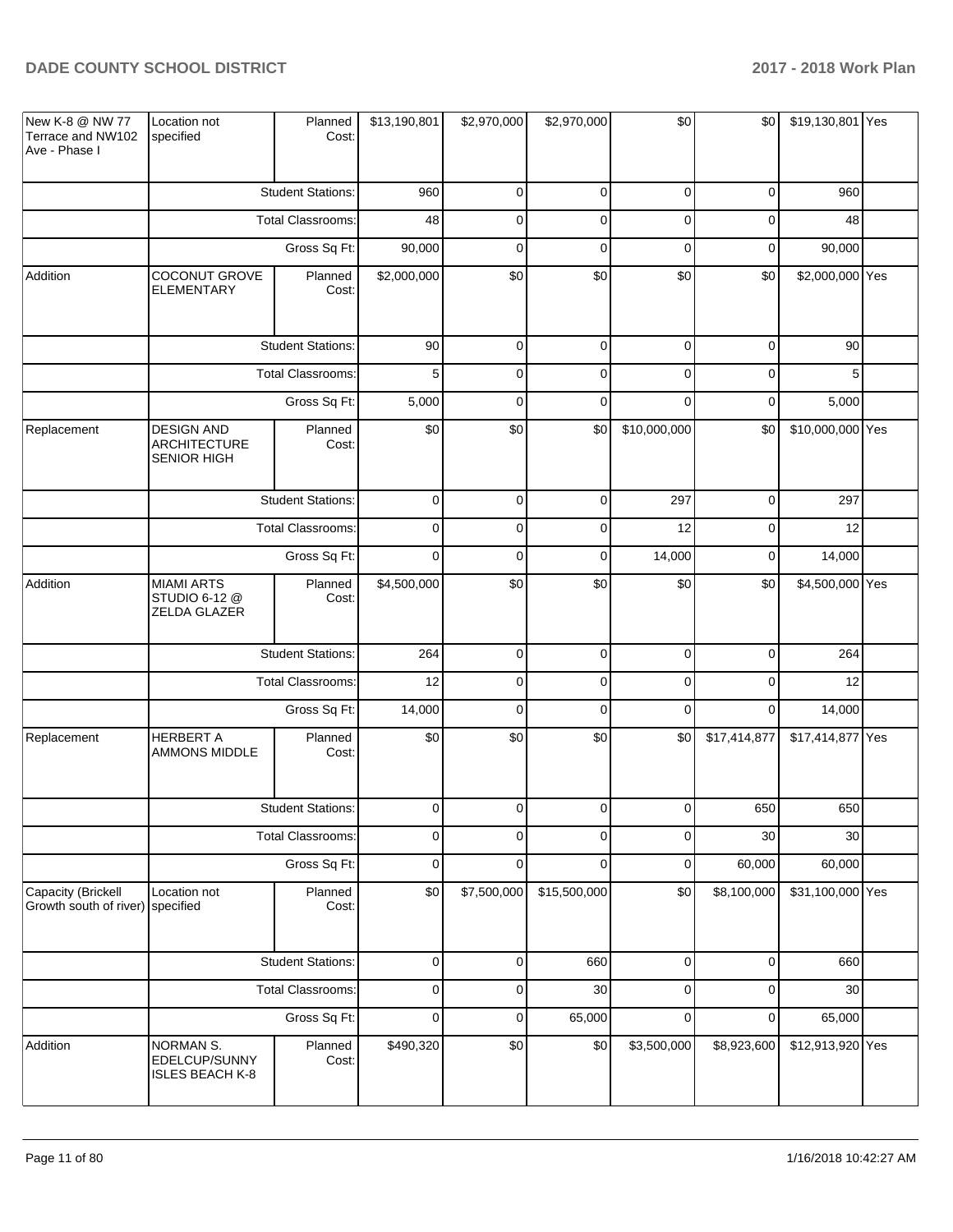|                                                      |                                                         | <b>Student Stations:</b> | 22          | 0              | $\mathbf 0$ | 0           | 500         | 522                                                                                                                                                                                                                                                                                                                           |  |
|------------------------------------------------------|---------------------------------------------------------|--------------------------|-------------|----------------|-------------|-------------|-------------|-------------------------------------------------------------------------------------------------------------------------------------------------------------------------------------------------------------------------------------------------------------------------------------------------------------------------------|--|
|                                                      |                                                         | <b>Total Classrooms:</b> | 1           | 0              | 0           | 0           | 25          | 26                                                                                                                                                                                                                                                                                                                            |  |
|                                                      |                                                         | Gross Sq Ft:             | 810         | 0              | 0           | 0           | 30,000      | 30,810                                                                                                                                                                                                                                                                                                                        |  |
| Addition                                             | RUTH K BROAD-<br><b>BAY HARBOR K-8</b><br><b>CENTER</b> | Planned<br>Cost:         | \$2,000,000 | \$0            | \$0         | \$0         | \$0         |                                                                                                                                                                                                                                                                                                                               |  |
|                                                      |                                                         | <b>Student Stations:</b> | 88          | $\mathbf 0$    | $\mathbf 0$ | $\mathbf 0$ | $\mathbf 0$ | \$2,000,000 Yes<br>88<br>0<br>4<br>4,500<br>$\mathbf 0$<br>\$0<br>\$17,460,491 Yes<br>700<br>$\mathbf 0$<br>35<br>$\mathbf 0$<br>75,000<br>$\mathbf 0$<br>\$14,765,152 Yes<br>\$0<br>$\mathbf 0$<br>640<br>32<br>0<br>40,000<br>$\mathbf 0$<br>\$11,970,000 Yes<br>350<br>$\mathbf 0$<br>14<br>0<br>50,000<br>\$9,140,233 Yes |  |
|                                                      |                                                         | <b>Total Classrooms:</b> | 4           | 0              | $\mathbf 0$ | 0           |             |                                                                                                                                                                                                                                                                                                                               |  |
|                                                      |                                                         | Gross Sq Ft:             | 4,500       | 0              | $\mathbf 0$ | 0           |             |                                                                                                                                                                                                                                                                                                                               |  |
| New K-8 @ SW 167<br>Ave. and SW 95 St.<br>(S/S "M1") | Location not<br>specified                               | Planned<br>Cost:         | \$7,260,491 | \$1,200,000    | \$0         | \$9,000,000 |             |                                                                                                                                                                                                                                                                                                                               |  |
|                                                      |                                                         | <b>Student Stations:</b> | 320         | 0              | $\mathbf 0$ | 380         |             |                                                                                                                                                                                                                                                                                                                               |  |
|                                                      |                                                         | <b>Total Classrooms:</b> | 16          | 0              | 0           | 19          |             |                                                                                                                                                                                                                                                                                                                               |  |
|                                                      |                                                         | Gross Sq Ft:             | 35,000      | 0              | $\mathbf 0$ | 40,000      |             |                                                                                                                                                                                                                                                                                                                               |  |
| Addition                                             | <b>WEST LAKE</b><br>PREPARATORY<br><b>ACADEMY</b>       | Planned<br>Cost:         | \$2,795,152 | \$0            | \$9,000,000 | \$2,970,000 |             |                                                                                                                                                                                                                                                                                                                               |  |
|                                                      |                                                         | <b>Student Stations:</b> | $\mathbf 0$ | $\mathbf 0$    | 640         | $\mathbf 0$ |             |                                                                                                                                                                                                                                                                                                                               |  |
|                                                      |                                                         | <b>Total Classrooms:</b> | $\mathbf 0$ | 0              | 32          | 0           |             |                                                                                                                                                                                                                                                                                                                               |  |
|                                                      |                                                         | Gross Sq Ft:             | $\mathbf 0$ | 0              | 40,000      | $\mathbf 0$ |             |                                                                                                                                                                                                                                                                                                                               |  |
| Addition                                             | DR. TONI BILBAO<br>PREPARATORY<br><b>ACADEMY</b>        | Planned<br>Cost:         | \$0         | \$0            | \$9,000,000 | \$0         | \$2,970,000 |                                                                                                                                                                                                                                                                                                                               |  |
|                                                      |                                                         | <b>Student Stations:</b> | $\mathbf 0$ | 0              | 350         | 0           |             |                                                                                                                                                                                                                                                                                                                               |  |
|                                                      |                                                         | <b>Total Classrooms:</b> | $\mathbf 0$ | 0              | 14          | 0           |             |                                                                                                                                                                                                                                                                                                                               |  |
|                                                      |                                                         | Gross Sq Ft:             | 0           | 0              | 35,000      | 0           | 15,000      |                                                                                                                                                                                                                                                                                                                               |  |
| New K-5 @ SW 157<br>Ave. and SW 174 St.              | Location not<br>specified                               | Planned<br>Cost:         | \$0         | \$0            | \$1,200,000 | \$0         | \$7,940,233 |                                                                                                                                                                                                                                                                                                                               |  |
|                                                      |                                                         | <b>Student Stations:</b> | $\pmb{0}$   | $\mathbf 0$    | $\mathbf 0$ | $\mathbf 0$ | 320         | 320                                                                                                                                                                                                                                                                                                                           |  |
|                                                      |                                                         | <b>Total Classrooms:</b> | $\pmb{0}$   | 0              | $\mathbf 0$ | 0           | 16          | 16                                                                                                                                                                                                                                                                                                                            |  |
|                                                      |                                                         | Gross Sq Ft:             | $\pmb{0}$   | 0              | $\mathbf 0$ | 0           | 32,000      | 32,000                                                                                                                                                                                                                                                                                                                        |  |
| Addition                                             | <b>CARIBBEAN</b><br><b>ELEMENTARY</b>                   | Planned<br>Cost:         | \$0         | \$510,020      | \$0         | \$0         | \$0         | \$510,020 Yes                                                                                                                                                                                                                                                                                                                 |  |
|                                                      |                                                         | <b>Student Stations:</b> | $\pmb{0}$   | 44             | $\pmb{0}$   | 0           | $\mathbf 0$ | 44                                                                                                                                                                                                                                                                                                                            |  |
|                                                      |                                                         | Total Classrooms:        | 0           | $\overline{c}$ | $\mathbf 0$ | 0           | $\mathbf 0$ | $\overline{2}$                                                                                                                                                                                                                                                                                                                |  |
|                                                      |                                                         | Gross Sq Ft:             | $\pmb{0}$   | 1,500          | $\mathbf 0$ | 0           | $\pmb{0}$   | 1,500                                                                                                                                                                                                                                                                                                                         |  |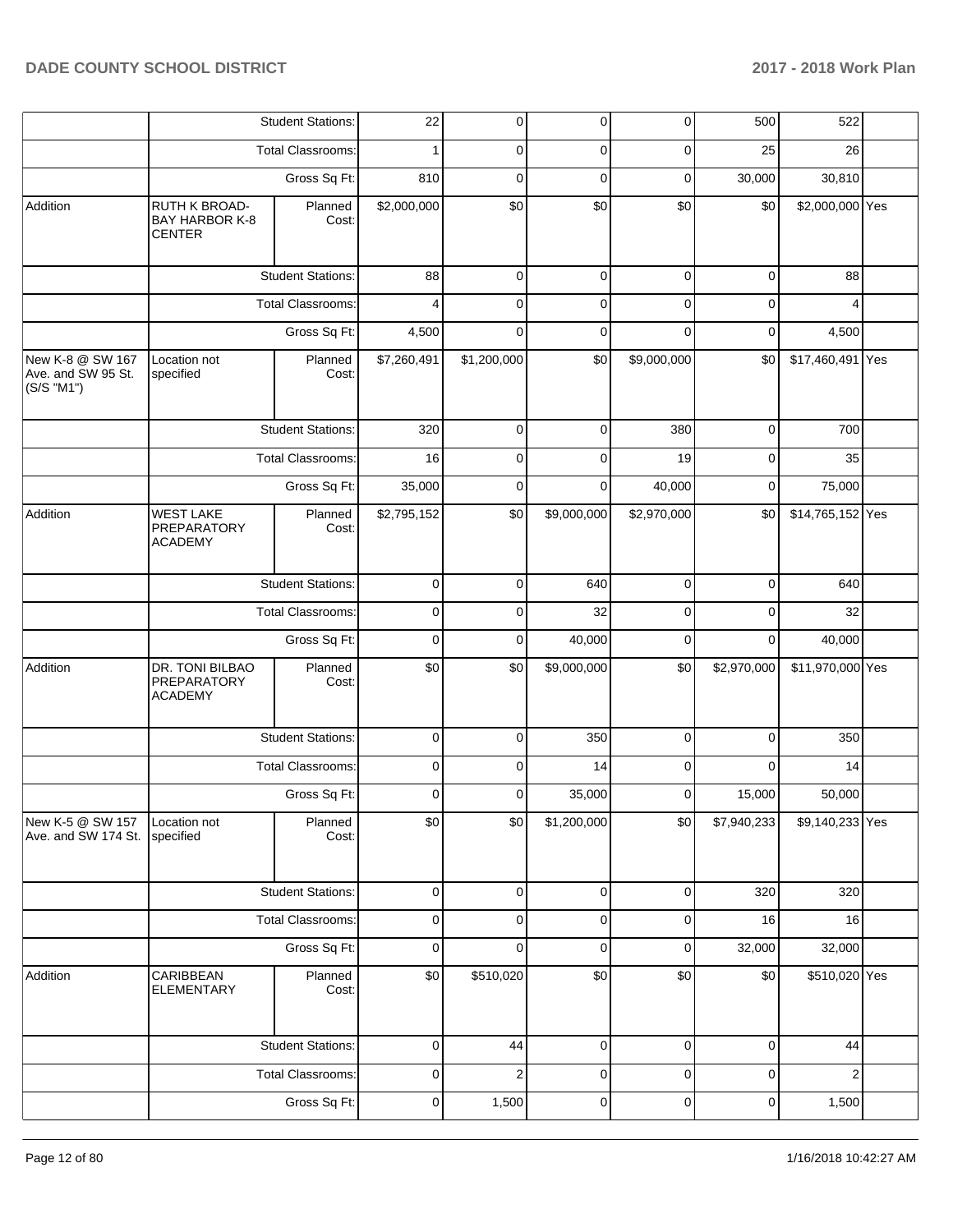| Addition                                 | <b>CHARLES R</b><br><b>HADLEY</b><br><b>ELEMENTARY</b>                        | Planned<br>Cost:         | \$0            | \$223,940      | \$0         | \$0          | \$0         | \$223,940 Yes    |  |
|------------------------------------------|-------------------------------------------------------------------------------|--------------------------|----------------|----------------|-------------|--------------|-------------|------------------|--|
|                                          |                                                                               | <b>Student Stations:</b> | $\mathbf 0$    | 44             | $\pmb{0}$   | $\mathbf 0$  | 0           | 44               |  |
|                                          |                                                                               | <b>Total Classrooms:</b> | $\mathbf 0$    | $\overline{2}$ | $\pmb{0}$   | $\mathbf 0$  | 0           | $\overline{2}$   |  |
|                                          |                                                                               | Gross Sq Ft:             | $\mathbf 0$    | 1,500          | $\pmb{0}$   | $\mathbf 0$  | 0           | 1,500            |  |
| Addition                                 | AIR BASE K-8<br><b>CENTER FOR</b><br><b>INTERNATIONAL</b><br><b>EDUCATION</b> | Planned<br>Cost:         | \$1,242,000    | \$0            | \$0         | \$0          | \$0         | \$1,242,000 Yes  |  |
|                                          |                                                                               | <b>Student Stations:</b> | 60             | $\mathbf 0$    | $\mathsf 0$ | $\mathbf 0$  | $\mathbf 0$ | 60               |  |
|                                          |                                                                               | Total Classrooms:        | 3              | $\mathbf 0$    | $\pmb{0}$   | $\mathbf 0$  | $\mathbf 0$ | 3                |  |
|                                          |                                                                               | Gross Sq Ft:             | 3,000          | $\mathbf 0$    | $\mathbf 0$ | $\mathbf 0$  | $\mathbf 0$ | 3,000            |  |
| Addition                                 | <b>GATEWAY</b><br><b>ENVIRONMENTAL</b><br>K-8 LEARNING<br><b>CENTER</b>       | Planned<br>Cost:         | \$0            | \$0            | \$0         | \$0          | \$9,576,400 | \$9,576,400 Yes  |  |
|                                          |                                                                               | <b>Student Stations:</b> | $\mathbf 0$    | $\mathbf 0$    | $\pmb{0}$   | $\mathbf 0$  | 380         | 380              |  |
|                                          |                                                                               | <b>Total Classrooms:</b> | $\mathbf 0$    | 0              | $\pmb{0}$   | $\mathbf 0$  | 19          | 19               |  |
|                                          |                                                                               | Gross Sq Ft:             | $\mathbf 0$    | $\mathbf 0$    | $\pmb{0}$   | $\mathbf 0$  | 40,000      | 40,000           |  |
| Partial Replacement                      | <b>COMSTOCK</b><br><b>ELEMENTARY</b>                                          | Planned<br>Cost:         | \$1,000,000    | \$0            | \$0         | \$0          | \$0         | \$1,000,000 Yes  |  |
|                                          |                                                                               | <b>Student Stations:</b> | 44             | $\mathbf 0$    | $\pmb{0}$   | $\pmb{0}$    | $\pmb{0}$   | 44               |  |
|                                          |                                                                               | <b>Total Classrooms:</b> | $\overline{2}$ | 0              | $\pmb{0}$   | $\mathbf 0$  | $\mathbf 0$ | $\overline{2}$   |  |
|                                          |                                                                               | Gross Sq Ft:             | 1,500          | $\mathbf 0$    | $\pmb{0}$   | $\mathbf 0$  | $\pmb{0}$   | 1,500            |  |
| Addition                                 | <b>MIAMI BEACH</b><br><b>SENIOR HIGH</b>                                      | Planned<br>Cost:         | \$90,175       | \$0            | \$0         | \$0          | \$0         | \$90,175 Yes     |  |
|                                          |                                                                               | <b>Student Stations:</b> | 50             | $\mathbf 0$    | $\mathbf 0$ | $\mathbf 0$  | $\mathbf 0$ | 50               |  |
|                                          |                                                                               | <b>Total Classrooms:</b> | $\overline{2}$ | 0              | $\pmb{0}$   | $\pmb{0}$    | $\pmb{0}$   | $\overline{c}$   |  |
|                                          |                                                                               | Gross Sq Ft:             | 1,500          | 0              | $\pmb{0}$   | $\mathbf 0$  | $\pmb{0}$   | 1,500            |  |
| Capacity Project<br>(North of the river) | Location not<br>specified                                                     | Planned<br>Cost:         | \$0            | \$9,000,000    | \$1,000,000 | \$12,000,000 | \$4,625,715 | \$26,625,715 Yes |  |
|                                          |                                                                               | <b>Student Stations:</b> | $\pmb{0}$      | 364            | $\pmb{0}$   | 616          | $\pmb{0}$   | 980              |  |
|                                          |                                                                               | <b>Total Classrooms:</b> | $\mathbf 0$    | 17             | $\pmb{0}$   | 28           | $\pmb{0}$   | 45               |  |
|                                          |                                                                               | Gross Sq Ft:             | $\pmb{0}$      | 40,000         | $\pmb{0}$   | 55,000       | $\pmb{0}$   | 95,000           |  |
| Addition                                 | <b>FREDERICK</b><br><b>DOUGLASS</b><br><b>ELEMENTARY</b>                      | Planned<br>Cost:         | \$0            | \$690,927      | \$4,419,993 | \$0          | \$0         | \$5,110,920 Yes  |  |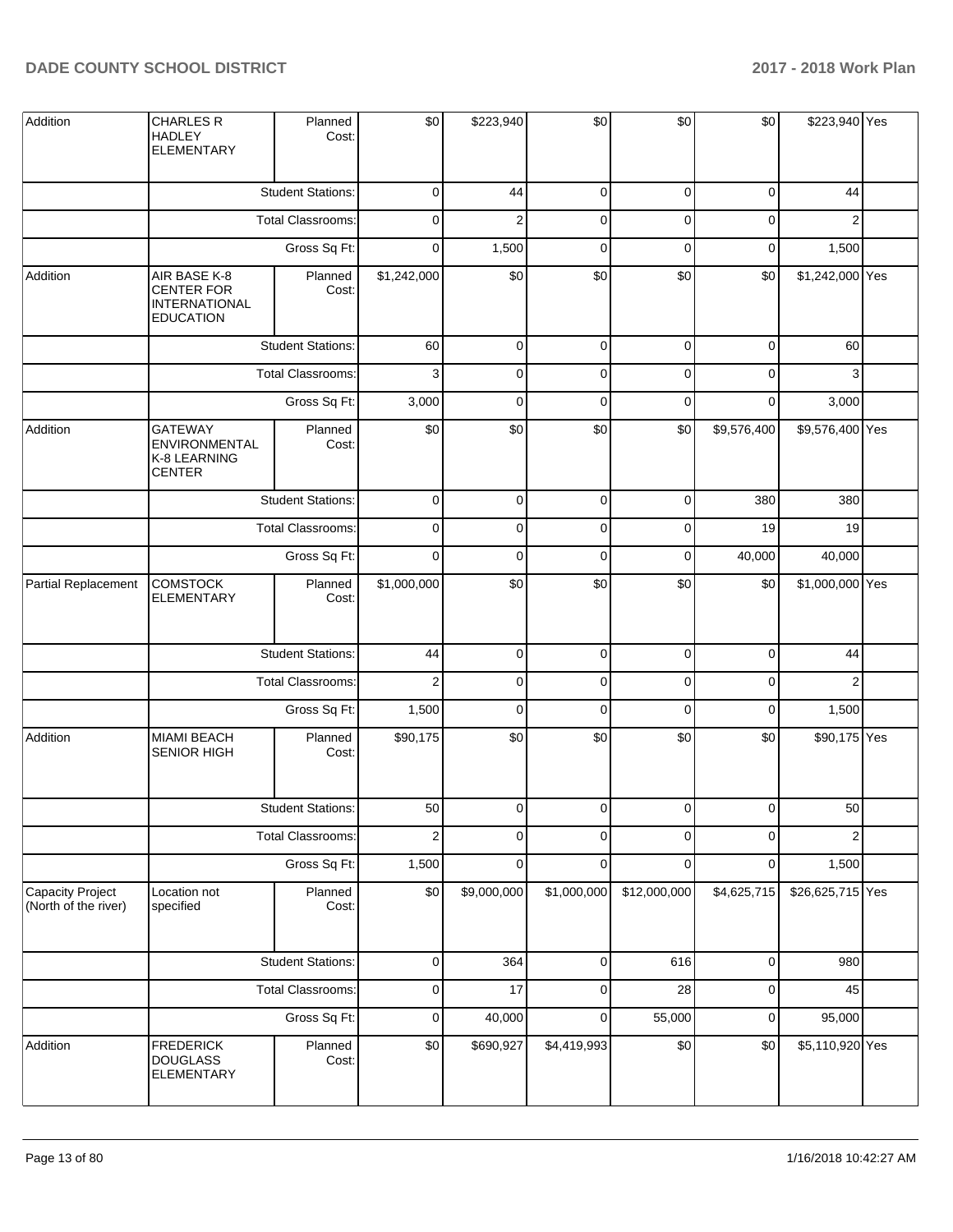|             |                          | <b>Student Stations:</b> | 0            | $\overline{0}$ | 186          | $\overline{0}$ | 0            | 186                        |  |
|-------------|--------------------------|--------------------------|--------------|----------------|--------------|----------------|--------------|----------------------------|--|
|             |                          | <b>Total Classrooms:</b> | 0            | $\overline{0}$ | 9            | $\overline{0}$ | 0            | 9                          |  |
|             |                          | Gross Sq Ft:             | 0            | $\overline{0}$ | 50,000       | $\overline{0}$ | 0            | 50,000                     |  |
| Replacement | <b>ENGLISH CENTER</b>    | Planned<br>Cost:         | \$0          | \$0            | \$0          | \$0            | \$10,000,000 | \$10,000,000 Yes           |  |
|             | <b>Student Stations:</b> |                          | $\Omega$     | $\overline{0}$ | $\Omega$     | $\Omega$       | 300          | 300                        |  |
|             | <b>Total Classrooms:</b> |                          | $\Omega$     | $\Omega$       | 0            | 0              | 12           | 12                         |  |
|             |                          | Gross Sq Ft:             | $\Omega$     | $\overline{0}$ | $\Omega$     | $\overline{0}$ | 50,000       | 50,000                     |  |
|             |                          | <b>Planned Cost:</b>     | \$43,568,939 | \$45,644,887   | \$43,089,993 | \$43,781,207   |              | \$75,550,825 \$251,635,851 |  |
|             |                          | <b>Student Stations:</b> | 2,173        | 452            | 1,836        | 1,493          | 2,390        | 8,344                      |  |
|             |                          | <b>Total Classrooms:</b> | 104          | 21             | 85           | 69             | 114          | 393                        |  |
|             |                          | Gross Sq Ft:             | 169,310      | 268,000        | 190,000      | 136,500        | 247,000      | 1,010,810                  |  |

#### **Other Project Schedules**

Major renovations, remodeling, and additions of capital outlay projects that do not add capacity to schools.

| <b>Project Description</b>    | Location                                                                                 | 2017 - 2018<br><b>Actual Budget</b> | 2018 - 2019<br>Projected | 2019 - 2020<br>Projected | 2020 - 2021<br>Projected | 2021 - 2022<br>Projected | <b>Total</b>    | Funded |
|-------------------------------|------------------------------------------------------------------------------------------|-------------------------------------|--------------------------|--------------------------|--------------------------|--------------------------|-----------------|--------|
| Improvements/Renovations      | <b>AVOCADO</b><br><b>ELEMENTARY</b>                                                      | \$20,570                            | \$555,300                | \$252,643                | \$781.675                | \$8,217                  | \$1,618,405 No  |        |
| Improvements/Renovations      | <b>AGENORIA S</b><br><b>PASCHAL/OLINDA</b><br><b>ELEMENTARY</b>                          | \$51,426                            | \$257,445                | \$1,603,212              | \$1,715,206              | \$43,144                 | \$3,670,433 No  |        |
| Improvements/Renovations      | <b>ARTHUR AND POLLY</b><br><b>MAYS CONSERVATORY</b><br>OF THE ARTS                       | \$79,207                            | \$724,627                | \$1,662,774              | \$1,162,257              | \$22,884                 | \$3,651,749 No  |        |
| Renovations to convert to SHS | <b>DORAL MIDDLE</b>                                                                      | \$0                                 | \$0                      | \$3,000,000              | \$0                      | \$0                      | \$3,000,000 Yes |        |
| Improvements/Renovations      | NORLAND MIDDLE                                                                           | \$2,000,000                         | \$0                      | \$0                      | \$0                      | \$0                      | \$2,000,000 Yes |        |
| Improvements/Renovations      | <b>CARRIE P</b><br>MEEK/WESTVIEW K-8<br><b>CENTER</b>                                    | \$20,570                            | \$128,905                | \$509,762                | \$846,387                | \$15,729                 | \$1,521,353 No  |        |
| Improvements/Renovations      | <b>JOHN F KENNEDY</b><br><b>MIDDLE</b>                                                   | \$1.070.941                         | \$0                      | \$2,000,000              | \$0                      | \$1.000.000              | \$4.070.941 Yes |        |
| Improvements/Renovations      | <b>NORTH MIAMI BEACH</b><br><b>SENIOR HIGH</b>                                           | \$0                                 | \$0                      | \$3,000,000              | \$0                      | \$4,000,000              | \$7,000,000 Yes |        |
| Improvements/Renovations      | <b>BENT TREE</b><br><b>ELEMENTARY</b>                                                    | \$25,713                            | \$463,099                | \$7,846                  | \$1,202,395              | \$96,770                 | \$1,795,823 No  |        |
| Improvements/Renovations      | <b>CYPRESS ELEMENTARY</b>                                                                | \$0                                 | \$0                      | \$1,000,000              | \$0                      | \$0                      | \$1,000,000 Yes |        |
| Improvements/Renovations      | <b>AUBURNDALE</b><br><b>ELEMENTARY</b>                                                   | \$0                                 | \$636,290                | \$1,446,926              | \$1,083,482              | \$34,799                 | \$3,201,497 No  |        |
| Improvements/Renovations      | <b>BISCAYNE GARDENS</b><br><b>ELEMENTARY</b>                                             | \$0                                 | \$0                      | \$2,000,000              | \$0                      | \$2,000,000              | \$4,000,000 Yes |        |
| Improvements/Renovations      | ALONZO AND TRACY<br><b>IMOURNING SENIOR</b><br><b>HIGH BISCAYNE BAY</b><br><b>CAMPUS</b> | \$0                                 | \$4,814                  | \$1,373                  | \$81,457                 | \$0                      | \$87,644 No     |        |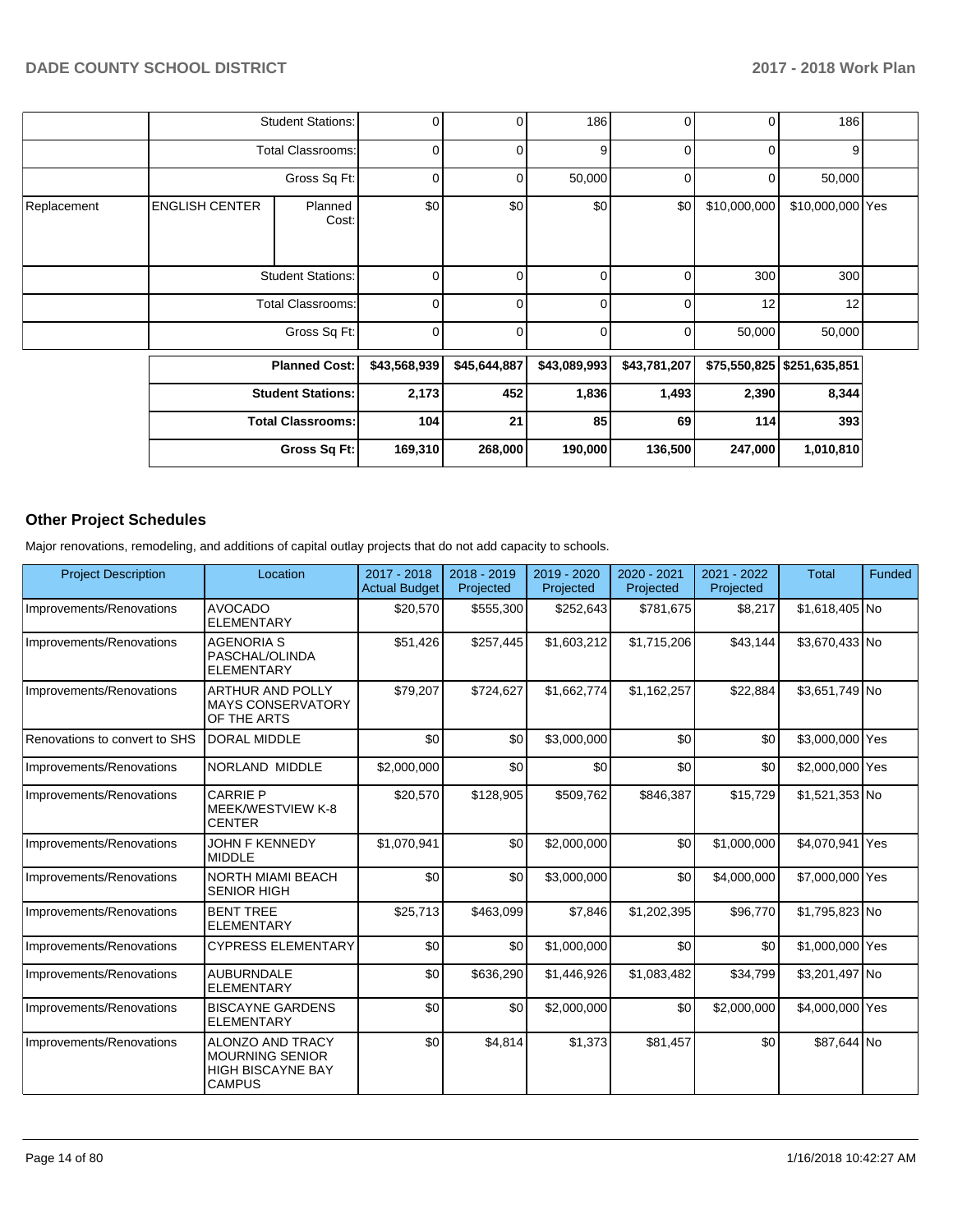| Improvements/Renovations | <b>ANDOVER MIDDLE</b><br><b>SCHOOL</b>                                                               | \$0       | \$7,773     | \$121       | \$0         | \$0         | \$7,894 No     |  |
|--------------------------|------------------------------------------------------------------------------------------------------|-----------|-------------|-------------|-------------|-------------|----------------|--|
| Improvements/Renovations | <b>ANNA BRENNER</b><br><b>MEYERS</b><br><b>TELECOMMUNICATION</b><br><b>COMPLEX</b>                   | \$20,570  | \$178,163   | \$208,178   | \$0         | \$39,745    | \$446,656 No   |  |
| Improvements/Renovations | <b>AVENTURA</b><br><b>WATERWAYS K-8</b><br><b>CENTER</b>                                             | \$0       | \$0         | \$64,226    | \$233,136   | \$7,421     | \$304,783 No   |  |
| Improvements/Renovations | AIR BASE K-8 CENTER<br>FOR INTERNATIONAL<br><b>EDUCATION</b>                                         | \$221,457 | \$119,975   | \$1,355,552 | \$722,462   | \$3,872     | \$2,423,318 No |  |
| Improvements/Renovations | <b>GEORGIA JONES-AYERS</b><br>MIDDLE SCHOOL                                                          | \$0       | \$163,269   | \$1,515,224 | \$305,602   | \$305,879   | \$2,289,974 No |  |
| Improvements/Renovations | AMELIA EARHART<br><b>ELEMENTARY</b>                                                                  | \$395     | \$134,647   | \$866,197   | \$316,219   | \$29,290    | \$1,346,748 No |  |
| Improvements/Renovations | <b>AMERICAN SENIOR</b><br><b>HIGH</b>                                                                | \$0       | \$163,072   | \$318,803   | \$12,131    | \$1,040,828 | \$1,534,834 No |  |
| Improvements/Renovations | ARCOLA LAKE<br><b>ELEMENTARY</b>                                                                     | \$102,852 | \$171,719   | \$784,651   | \$79,235    | \$82,198    | \$1,220,655 No |  |
| Improvements/Renovations | <b>ARVIDA MIDDLE</b>                                                                                 | \$0       | \$337,374   | \$442,144   | \$2,217,106 | \$137,501   | \$3,134,125 No |  |
| Improvements/Renovations | <b>BANYAN ELEMENTARY</b>                                                                             | \$3,361   | \$362,436   | \$1,536,221 | \$583,672   | \$221,626   | \$2,707,316 No |  |
| Improvements/Renovations | <b>BARBARA GOLEMAN</b><br><b>SENIOR HIGH</b>                                                         | \$0       | \$86,972    | \$3,938,085 | \$1,759,316 | \$153,506   | \$5,937,879 No |  |
| Improvements/Renovations | <b>BARBARA HAWKINS</b><br>ELEMENTARY                                                                 | \$0       | \$417,395   | \$335,016   | \$1,041,332 | \$5,538     | \$1,799,281 No |  |
| Improvements/Renovations | <b>BEL-AIRE ELEMENTARY</b>                                                                           | \$316,234 | \$528,355   | \$731,309   | \$829,907   | \$2,629     | \$2,408,434 No |  |
| Improvements/Renovations | <b>BEN SHEPPARD</b><br><b>ELEMENTARY</b>                                                             | \$35,998  | \$149,998   | \$1,454,680 | \$986,647   | \$410,701   | \$3,038,024 No |  |
| Improvements/Renovations | <b>BENJAMIN FRANKLIN K-</b><br>8 CENTER                                                              | \$0       | \$92,778    | \$738,286   | \$1,496,886 | \$25,041    | \$2,352,991 No |  |
| Improvements/Renovations | <b>BISCAYNE GARDENS</b><br>ELEMENTARY                                                                | \$0       | \$277,838   | \$1,136,620 | \$206,912   | \$15,406    | \$1,636,776 No |  |
| Improvements/Renovations | <b>BISCAYNE NATURE</b><br><b>CENTER</b>                                                              | \$0       | \$338,569   | \$22,644    | \$40,100    | \$3,563     | \$404,876 No   |  |
| Improvements/Renovations | <b>BLUE LAKES</b><br><b>ELEMENTARY</b>                                                               | \$18,786  | \$68,511    | \$389,377   | \$209,160   | \$3,416     | \$689,250 No   |  |
| Improvements/Renovations | <b>BOOKER T</b><br><b>WASHINGTON SENIOR</b><br><b>HIGH</b>                                           | \$388     | \$57,681    | \$1,079,117 | \$540,368   | \$350,229   | \$2,027,783 No |  |
| Improvements/Renovations | <b>BRENTWOOD</b><br><b>ELEMENTARY</b>                                                                | \$0       | \$232,481   | \$1,447,347 | \$537,701   | \$41,960    | \$2,259,489 No |  |
| Improvements/Renovations | <b>BROADMOOR</b><br><b>ELEMENTARY</b>                                                                | \$0       | \$164,181   | \$255,250   | \$997,040   | \$16,989    | \$1,433,460 No |  |
| Improvements/Renovations | <b>BROWNSVILLE MIDDLE</b>                                                                            | \$151,808 | \$2,658,302 | \$1,180,606 | \$1,085,906 | \$194,878   | \$5,271,500 No |  |
| Improvements/Renovations | <b>BUNCHE PARK</b><br>ELEMENTARY                                                                     | \$0       | \$932       | \$0         | \$741,451   | \$0         | \$742,383 No   |  |
| Improvements/Renovations | CALUSA ELEMENTARY                                                                                    | \$214,979 | \$390,401   | (\$394,318) | \$1,158,713 | \$14,477    | \$1,384,252 No |  |
| Improvements/Renovations | <b>CENTER FOR</b><br><b>INTERNATIONAL</b><br><b>EDUCATION: A</b><br>CAMBRIDGE ASSOC<br><b>SCHOOL</b> | \$77,139  | \$408,617   | \$217,910   | \$883,476   | \$8,511     | \$1,595,653 No |  |
| Improvements/Renovations | CAROL CITY<br>ELEMENTARY                                                                             | \$0       | \$28,926    | \$1,746,321 | \$1,014,852 | \$312,406   | \$3,102,505 No |  |
| Improvements/Renovations | CAROL CITY MIDDLE                                                                                    | \$35,998  | \$551,553   | \$910,833   | \$2,529,928 | \$8,380     | \$4,036,692 No |  |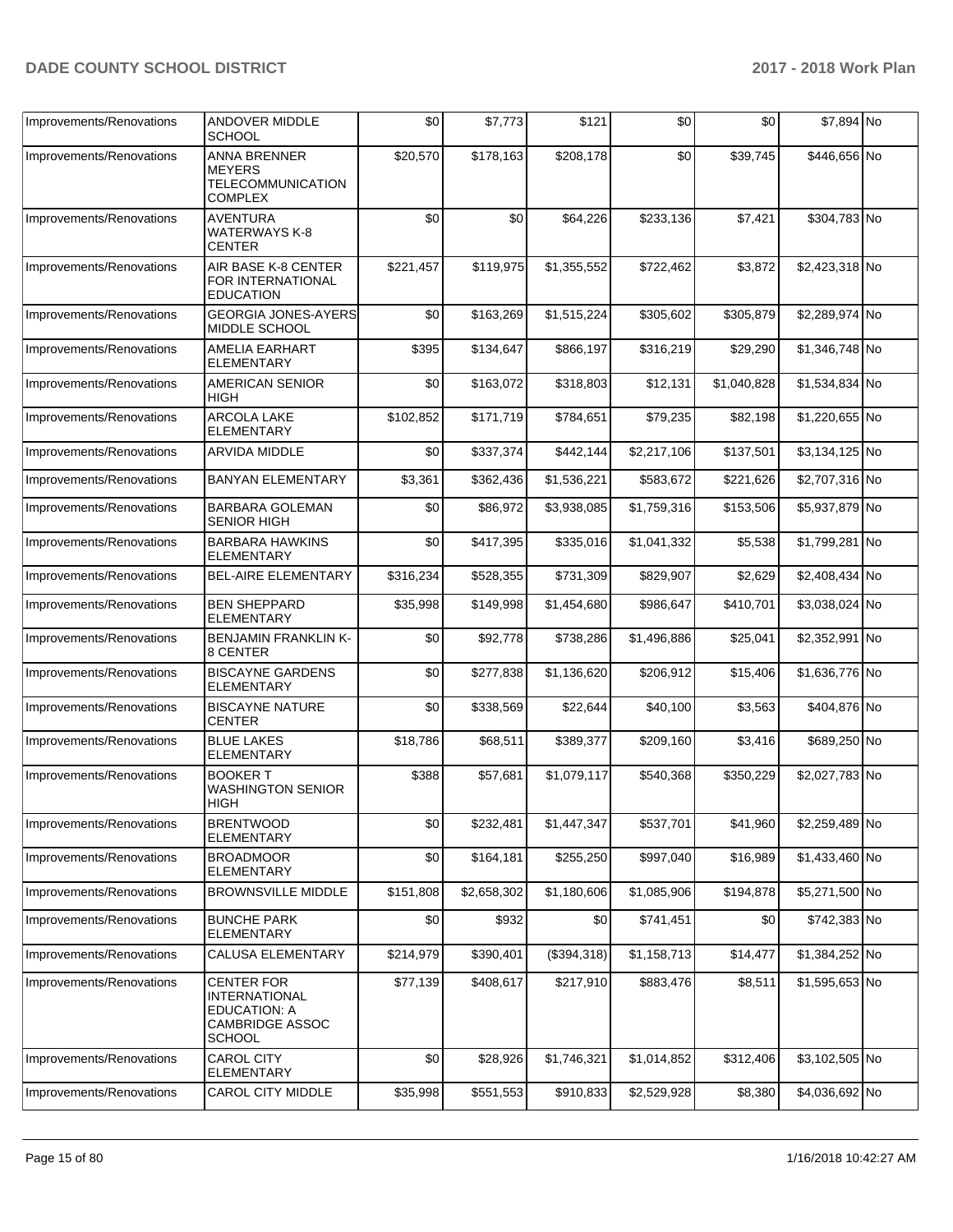| Improvements/Renovations | <b>CHAPMAN HOUSE</b>                                             | \$0       | \$2,394     | \$0         | \$0         | \$0         | \$2,394 No     |  |
|--------------------------|------------------------------------------------------------------|-----------|-------------|-------------|-------------|-------------|----------------|--|
| Improvements/Renovations | <b>CHARLES DAVID</b><br><b>WYCHE JR</b><br><b>ELEMENTARY</b>     | \$0       | \$28,142    | \$449,244   | \$100,759   | \$22,129    | \$600,274 No   |  |
| Improvements/Renovations | <b>CHARLES R DREW</b><br><b>MIDDLE</b>                           | \$205,705 | \$647,641   | \$791,786   | \$582,454   | \$344,809   | \$2,572,395 No |  |
| Improvements/Renovations | <b>CHARLES R HADLEY</b><br><b>ELEMENTARY</b>                     | \$0       | \$3,107     | \$65,326    | \$111,595   | \$15,057    | \$195,085 No   |  |
| Improvements/Renovations | <b>CLAUDE PEPPER</b><br><b>ELEMENTARY</b>                        | \$0       | \$41,312    | \$29,100    | \$540,567   | \$323,309   | \$934,288 No   |  |
| Improvements/Renovations | <b>COCONUT GROVE</b><br><b>ELEMENTARY</b>                        | \$0       | \$568,352   | \$292,501   | \$508,662   | \$5,380     | \$1,374,895 No |  |
| Improvements/Renovations | <b>COCONUT PALM K-8</b><br><b>ACADEMY</b>                        | \$0       | \$33,042    | \$0         | \$0         | \$2,393     | \$35,435 No    |  |
| Improvements/Renovations | <b>COMSTOCK</b><br><b>ELEMENTARY</b>                             | \$769,542 | \$4,169,228 | \$2,412,375 | \$320,696   | \$1,519,439 | \$9,191,280 No |  |
| Improvements/Renovations | COPE CENTER NORTH                                                | \$35,998  | \$203,489   | \$140,759   | \$318,080   | \$33,811    | \$732,137 No   |  |
| Improvements/Renovations | <b>CORAL GABLES</b><br>PREPARATORY<br><b>ACADEMY</b>             | \$0       | \$324,640   | \$1,225,140 | \$873,691   | \$384,789   | \$2,808,260 No |  |
| Improvements/Renovations | <b>CORAL GABLES SENIOR</b><br><b>HIGH</b>                        | \$0       | \$2,143,390 | \$619,123   | \$11,861    | \$2,280,181 | \$5,054,555 No |  |
| Improvements/Renovations | <b>CORAL PARK</b><br><b>ELEMENTARY</b>                           | \$25,713  | \$96,643    | \$966,393   | \$586,736   | \$466,913   | \$2,142,398 No |  |
| Improvements/Renovations | <b>CORAL REEF</b><br><b>ELEMENTARY</b>                           | \$51,426  | \$447,910   | \$421,213   | \$409,199   | \$7,575     | \$1,337,323 No |  |
| Improvements/Renovations | <b>CORAL REEF SENIOR</b><br><b>HIGH</b>                          | \$25,713  | \$288,200   | \$206,304   | \$1,010,401 | \$539,957   | \$2,070,575 No |  |
| Improvements/Renovations | <b>CORAL TERRACE</b><br><b>ELEMENTARY</b>                        | \$179,992 | \$252,141   | \$2,166,111 | \$450,533   | \$8,369     | \$3,057,146 No |  |
| Improvements/Renovations | DR. HENRY E. PERRINE<br><b>ACADEMY OF THE ARTS</b>               | \$0       | \$41,018    | \$420,373   | \$558,688   | \$6,517     | \$1,026,596 No |  |
| Improvements/Renovations | DR. MANUEL C.<br><b>BARREIRO</b><br><b>ELEMENTARY</b>            | \$9,475   | \$0         | \$10,677    | \$148,318   | \$0         | \$168,470 No   |  |
| Improvements/Renovations | DR. ROLANDO<br><b>ESPINOSA K-8 CENTER</b>                        | \$0       | \$2,497     | \$14,086    | \$149,846   | \$0         | \$166,429 No   |  |
| Improvements/Renovations | E W F STIRRUP<br><b>ELEMENTARY</b>                               | \$25,713  | \$232,842   | \$949,947   | \$251,990   | \$17,106    | \$1,477,598 No |  |
| Improvements/Renovations | <b>EARLINGTON HEIGHTS</b><br><b>ELEMENTARY</b>                   | ا 30      | \$597,205   | \$729,132   | \$719,657   | \$55,168    | \$2,101,162 No |  |
| Improvements/Renovations | <b>EDISON PARK K-8</b><br><b>CENTER</b>                          | \$0       | \$220,955   | \$1,264,289 | \$914,712   | \$728       | \$2,400,684 No |  |
| Improvements/Renovations | <b>EMERSON</b><br><b>ELEMENTARY</b>                              | \$0       | \$383,553   | \$482,930   | \$489,095   | \$250,133   | \$1,605,711 No |  |
| Improvements/Renovations | <b>ENEIDA MASSAS</b><br><b>HARTNER ELEMENTARY</b>                | \$0       | \$6,705     | \$620,614   | \$333,823   | \$55,234    | \$1,016,376 No |  |
| Improvements/Renovations | <b>ERNEST R GRAHAM K-8</b><br><b>ACADEMY</b>                     | \$179,992 | \$23,296    | \$1,715,019 | \$2,522,813 | \$94,692    | \$4,535,812 No |  |
| Improvements/Renovations | <b>ETHEL F BECKFORD-</b><br><b>RICHMOND</b><br><b>ELEMENTARY</b> | \$67,081  | \$290,916   | \$601,562   | \$465,529   | \$298,318   | \$1,723,406 No |  |
| Improvements/Renovations | <b>ETHEL KOGER</b><br><b>BECKHAM</b><br><b>ELEMENTARY</b>        | \$25,713  | \$122,225   | \$516       | \$271,875   | \$6,517     | \$426,846 No   |  |
| Improvements/Renovations | EUGENIA B THOMAS K-8<br><b>CENTER</b>                            | \$25,713  | \$264,384   | \$53,229    | \$123,038   | \$13,379    | \$479,743 No   |  |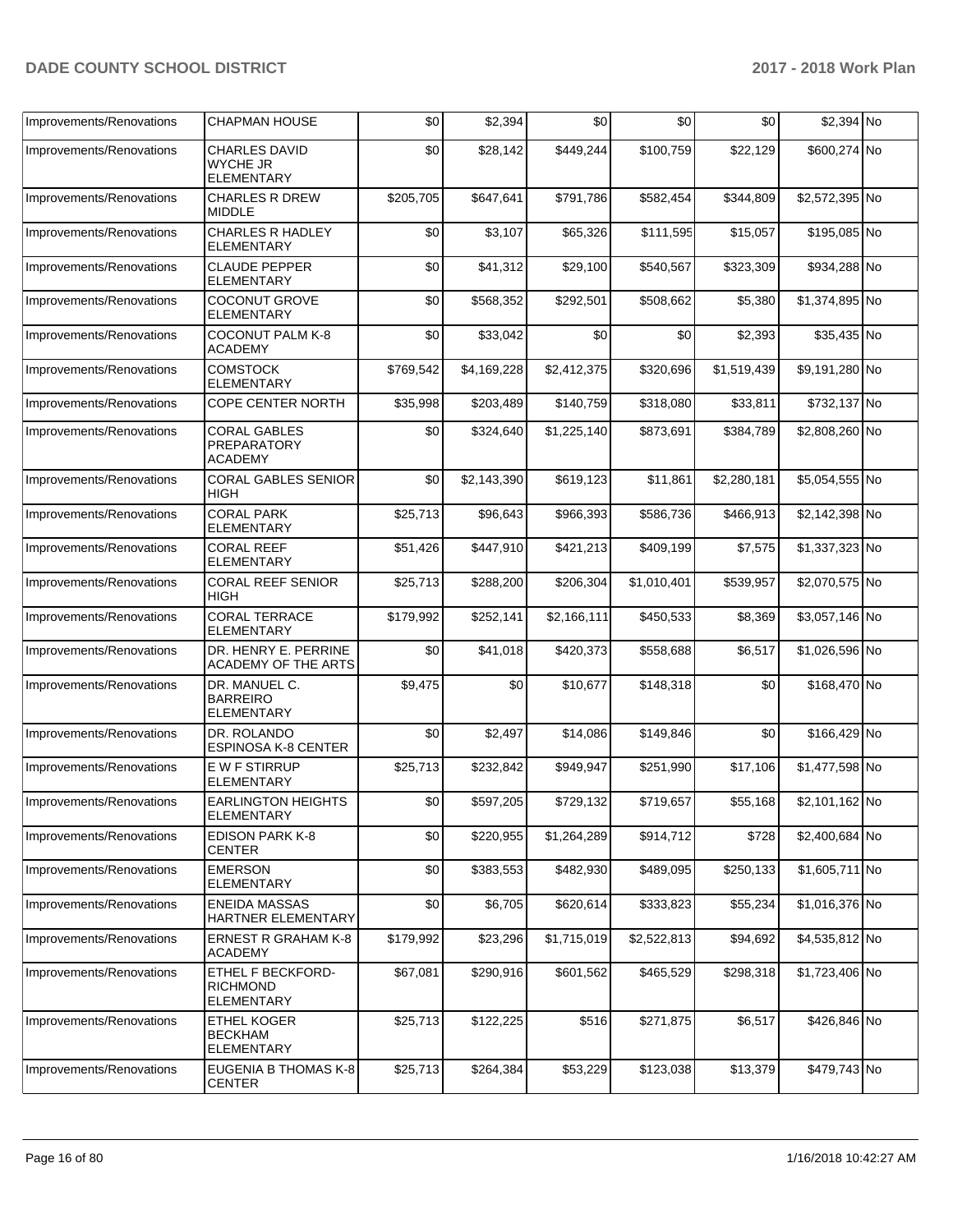| Improvements/Renovations | <b>EVERGLADES K-8</b><br><b>CENTER</b>            | \$0       | \$475,834   | \$1,281,156 | \$415,409   | \$215,682 | \$2,388,081 No |  |
|--------------------------|---------------------------------------------------|-----------|-------------|-------------|-------------|-----------|----------------|--|
| Improvements/Renovations | <b>FAIRLAWN</b><br><b>ELEMENTARY</b>              | \$1,744   | \$136,898   | \$556,661   | \$362,097   | \$6,174   | \$1,063,574 No |  |
| Improvements/Renovations | FELIX VARELA SENIOR<br>HIGH                       | \$79,381  | \$30,478    | \$1,160,264 | \$158,413   | \$65,737  | \$1,494,273 No |  |
| Improvements/Renovations | FIENBERG-FISHER K-8<br><b>CENTER</b>              | \$0       | \$1,567,528 | \$647,311   | \$1,565,617 | \$9,667   | \$3,790,123 No |  |
| Improvements/Renovations | <b>FLAMINGO</b><br><b>ELEMENTARY</b>              | \$3,361   | \$4,544,876 | \$388,504   | \$121,282   | \$30,391  | \$5,088,414 No |  |
| Improvements/Renovations | <b>HAMMOCKS MIDDLE</b>                            | \$18,637  | \$218,051   | \$2,046,963 | \$1,893,189 | \$447,967 | \$4,624,807 No |  |
| Improvements/Renovations | HENRY E S REEVES<br>ELEMENTARY                    | \$25,713  | \$27,955    | \$1,088,139 | \$897,997   | \$182,840 | \$2,222,644 No |  |
| Improvements/Renovations | HENRY H FILER MIDDLE                              | \$128,565 | \$309,409   | \$1,012,701 | \$101,646   | \$435,388 | \$1,987,709 No |  |
| Improvements/Renovations | <b>HENRY M FLAGLER</b><br><b>ELEMENTARY</b>       | \$54,890  | \$93,468    | \$185,318   | \$461,392   | \$657     | \$795,725 No   |  |
| Improvements/Renovations | <b>HERBERT A AMMONS</b><br><b>MIDDLE</b>          | \$0       | \$493,059   | \$838,075   | \$2,339,535 | \$74,209  | \$3,744,878 No |  |
| Improvements/Renovations | HIALEAH ELEMENTARY                                | \$25,713  | \$221,414   | \$1,434,442 | \$943,766   | \$10,721  | \$2,636,056 No |  |
| Improvements/Renovations | <b>HIALEAH GARDENS</b><br><b>ELEMENTARY</b>       | \$35,998  | \$128,905   | \$2,609,035 | \$485,189   | \$477,454 | \$3,736,581 No |  |
| Improvements/Renovations | <b>HIALEAH GARDENS</b><br>MIDDLE SCHOOL           | \$0       | \$6,065     | \$0         | \$42,605    | \$0       | \$48,670 No    |  |
| Improvements/Renovations | <b>HIALEAH GARDENS</b><br>SENIOR HIGH SCHOOL      | \$0       | \$9,029     | \$448,869   | \$916,326   | \$23,454  | \$1,397,678 No |  |
| Improvements/Renovations | <b>HIALEAH MIDDLE</b>                             | \$0       | \$143,413   | \$206,840   | \$19,900    | \$3,144   | \$373,297 No   |  |
| Improvements/Renovations | <b>HIALEAH SENIOR HIGH</b>                        | \$78,027  | \$132,792   | \$2,751,872 | \$582,054   | \$896,446 | \$4,441,191 No |  |
| Improvements/Renovations | HIALEAH-MIAMI LAKES<br><b>SENIOR HIGH</b>         | \$0       | \$179,546   | \$3,595,046 | \$148,841   | \$6,510   | \$3,929,943 No |  |
| Improvements/Renovations | <b>HIBISCUS ELEMENTARY</b>                        | \$84,874  | \$610,266   | \$1,022,854 | \$541,111   | \$26,199  | \$2,285,304 No |  |
| Improvements/Renovations | <b>HIGHLAND OAKS</b><br><b>MIDDLE</b>             | \$0       | \$334,785   | \$860,916   | \$460,043   | \$76,255  | \$1,731,999 No |  |
| Improvements/Renovations | <b>HOMELESS</b><br><b>ASSISTANCE CENTER</b><br>#1 | \$0       | \$0         | \$34,557    | \$0         | \$0       | \$34,557 No    |  |
| Improvements/Renovations | HOMESTEAD MIDDLE                                  | \$0       | \$1,462,119 | \$1,590,371 | \$715,141   | \$126,978 | \$3,894,609 No |  |
| Improvements/Renovations | <b>HOMESTEAD SENIOR</b><br>HIGH                   | \$0       | \$476,848   | \$5,129,167 | \$781,490   | \$64,735  | \$6,452,240 No |  |
| Improvements/Renovations | JOSE DE DIEGO MIDDLE                              | \$0       | \$117,123   | \$170,315   | \$230,665   | \$0       | \$518,103 No   |  |
| Improvements/Renovations | JOSE MARTI MAST 6-12<br><b>ACADEMY</b>            | \$35,998  | \$128,905   | \$2,937,285 | \$894,446   | \$264,499 | \$4,261,133 No |  |
| Improvements/Renovations | JUVENILE JUSTICE<br><b>CENTER</b>                 | \$22,131  | \$412,141   | \$1,042,929 | \$664,021   | \$83,854  | \$2,225,076 No |  |
| Improvements/Renovations | <b>KENDALE ELEMENTARY</b>                         | \$286,959 | \$374,867   | \$615,408   | \$1,025,808 | \$26,070  | \$2,329,112 No |  |
| Improvements/Renovations | <b>KENDALE LAKES</b><br><b>ELEMENTARY</b>         | \$286,639 | \$1,067,122 | \$1,237,536 | \$157,433   | \$469,720 | \$3,218,450 No |  |
| Improvements/Renovations | <b>KENSINGTON PARK</b><br><b>ELEMENTARY</b>       | \$27,955  | \$423,490   | \$1,467,239 | \$3,051,788 | \$60,395  | \$5,030,867 No |  |
| Improvements/Renovations | <b>KENWOOD K-8 CENTER</b>                         | \$0       | \$218,964   | \$307,226   | \$140,578   | \$115,816 | \$782,584 No   |  |
| Improvements/Renovations | <b>LAKE STEVENS</b><br><b>ELEMENTARY</b>          | \$135,088 | \$84,386    | \$2,295,020 | \$723,907   | \$35,690  | \$3,274,091 No |  |
| Improvements/Renovations | LAKE STEVENS MIDDLE                               | \$51,426  | \$132,004   | \$2,311,828 | \$725,492   | \$19,928  | \$3,240,678 No |  |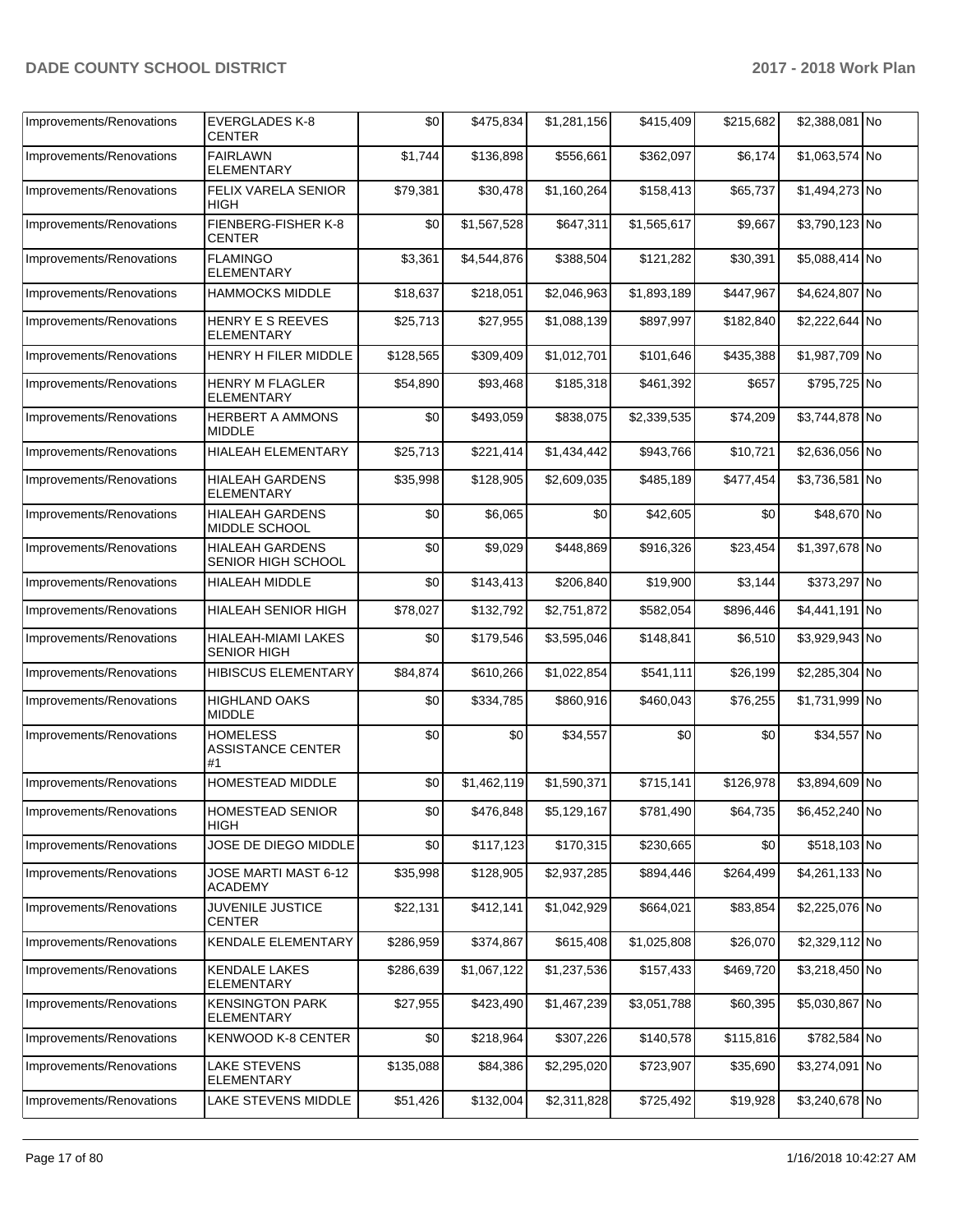| Improvements/Renovations                                  | <b>LAKEVIEW</b><br><b>ELEMENTARY</b>                                                      | \$0       | \$100,062   | \$168,853    | \$502,574   | \$314,765   | \$1,086,254 No  |  |
|-----------------------------------------------------------|-------------------------------------------------------------------------------------------|-----------|-------------|--------------|-------------|-------------|-----------------|--|
| Improvements/Renovations                                  | <b>LAMAR LOUIS CURRY</b><br><b>MIDDLE</b>                                                 | \$0       | \$116.796   | \$45,802     | \$250,795   | \$849,758   | \$1.263.151 No  |  |
| Improvements/Renovations                                  | <b>LAWTON CHILES</b><br><b>MIDDLE</b>                                                     | \$35,998  | \$4.659     | \$1,264,822  | \$180,719   | \$450.660   | \$1,936,858 No  |  |
| Improvements/Renovations                                  | LEEWOOD K-8 CENTER                                                                        | \$77,139  | \$460,462   | \$832,111    | \$211,782   | \$6,517     | \$1,588,011 No  |  |
| Improvements/Renovations                                  | LEISURE CITY K-8<br><b>CENTER</b>                                                         | \$0       | \$1,680,790 | \$142,502    | \$294,277   | \$8,242     | \$2,125,811 No  |  |
| Improvements/Renovations                                  | LILLIE C EVANS K-8<br><b>CENTER</b>                                                       | \$18,388  | \$181,310   | \$655,954    | \$549,609   | \$62,800    | \$1,468,061 No  |  |
| Improvements/Renovations                                  | <b>LINDA LENTIN K-8</b><br><b>CENTER</b>                                                  | \$11,244  | \$779,403   | \$2,495,537  | \$551,004   | \$9,776     | \$3,846,964 No  |  |
| Improvements/Renovations                                  | <b>LINDSEY HOPKINS</b><br>TECHNICAL COLLEGE                                               | \$0       | \$3,883     | \$4,343,760  | \$386,817   | \$46,675    | \$4,781,135 No  |  |
| Improvements/Renovations                                  | <b>MIAMI KILLIAN SENIOR</b><br><b>HIGH</b>                                                | \$208,397 | \$6,699,934 | \$934,635    | \$1,110,606 | \$302,451   | \$9,256,023 No  |  |
| Improvements/Renovations                                  | <b>MIAMI LAKES</b><br><b>EDUCATIONAL CENTER</b><br><b>AND TECHNICAL</b><br><b>COLLEGE</b> | \$205,705 | \$345,683   | \$2,646,866  | \$1,679,249 | \$362,756   | \$5,240,259 No  |  |
| Improvements/Renovations                                  | <b>MIAMI LAKES K-8</b><br><b>CENTER</b>                                                   | \$383,984 | \$292,470   | \$82,836     | \$165,179   | \$189,036   | \$1,113,505 No  |  |
| Improvements/Renovations                                  | MIAMI LAKES MIDDLE                                                                        | \$188,650 | \$138,543   | \$2,669,187  | \$1,075,620 | \$511,736   | \$4,583,736 No  |  |
| Improvements/Renovations                                  | <b>MIAMI MACARTHUR</b><br><b>SOUTH SENIOR HIGH</b>                                        | \$125,201 | \$4,364,353 | \$914,838    | \$8,328,764 | \$362,368   | \$14,095,524 No |  |
| Improvements/Renovations                                  | <b>MIAMI NORTHWESTERN</b><br><b>SENIOR HIGH</b>                                           | \$0       | \$31,748    | \$403,920    | \$1,308,139 | \$1,209,355 | \$2,953,162 No  |  |
| Improvements/Renovations                                  | <b>MIAMI PALMETTO</b><br><b>SENIOR HIGH</b>                                               | \$8,430   | \$3,763,109 | \$1,513,986  | \$187,245   | \$816,585   | \$6,289,355 No  |  |
| Improvements/Renovations                                  | <b>MIAMI PARK</b><br><b>ELEMENTARY</b>                                                    | \$64,918  | \$1,358,574 | \$14,552,266 | \$293,039   | \$385,452   | \$16,654,249 No |  |
| Improvements/Renovations                                  | <b>MIAMI SENIOR HIGH</b>                                                                  | \$0       | \$3,415     | \$392        | \$0         | \$0         | \$3,807 No      |  |
| Improvements/Renovations                                  | <b>MIAMI SHORES</b><br><b>ELEMENTARY</b>                                                  | \$0       | \$263,224   | \$1,503,520  | \$862,544   | \$28,411    | \$2,657,699 No  |  |
| Improvements/Renovations                                  | <b>MIAMI SOUTHRIDGE</b><br><b>SENIOR HIGH</b>                                             | \$0       | \$29,104    | \$362,350    | \$96,974    | \$1,074,049 | \$1,562,477 No  |  |
| Improvements/Renovations                                  | <b>MIAMI SPRINGS</b><br><b>ELEMENTARY</b>                                                 | \$13,950  | \$114,110   | \$668,383    | \$1,812,016 | \$9.619     | \$2,618,078 No  |  |
| Improvements/Renovations488   MIAMI SPRINGS MIDDLE<br>332 |                                                                                           | \$35,998  | \$181,602   | \$1,685,028  | \$1,462,255 | \$457,900   | \$3,822,783 No  |  |
| Improvements/Renovations                                  | <b>MIAMI SPRINGS SENIOR</b><br><b>HIGH</b>                                                | \$42,185  | \$72,076    | \$8,397,523  | \$13,070    | \$1,132,308 | \$9,657,162 No  |  |
| Improvements/Renovations                                  | <b>MIAMI SUNSET SENIOR</b><br><b>HIGH</b>                                                 | \$51,426  | \$225,234   | \$2,508,576  | \$1,353,570 | \$741,104   | \$4,879,910 No  |  |
| Improvements/Renovations                                  | <b>MORNINGSIDE K-8</b><br><b>CENTER</b>                                                   | \$0       | \$648,809   | \$1,372,483  | \$614,482   | \$18,552    | \$2,654,326 No  |  |
| Improvements/Renovations                                  | <b>NATHAN B YOUNG</b><br><b>ELEMENTARY</b>                                                | \$0       | \$116,014   | \$661,953    | \$751,960   | \$88,774    | \$1,618,701 No  |  |
| Improvements/Renovations                                  | OAK GROVE<br><b>ELEMENTARY</b>                                                            | \$42,182  | \$153,181   | \$344,701    | \$97,746    | \$22,174    | \$659,984 No    |  |
| Improvements/Renovations                                  | <b>OJUS ELEMENTARY</b>                                                                    | \$43,880  | \$793,474   | \$1,378,723  | \$272,353   | \$18,027    | \$2,506,457 No  |  |
| Improvements/Renovations                                  | <b>OLIVER HOOVER</b><br><b>ELEMENTARY</b>                                                 | \$37,163  | \$60,572    | \$405,858    | \$577,101   | \$57,471    | \$1,138,165 No  |  |
| Improvements/Renovations                                  | <b>OLYMPIA HEIGHTS</b><br>ELEMENTARY                                                      | \$9,393   | \$313,876   | \$538,387    | \$667,940   | \$32,964    | \$1,562,560 No  |  |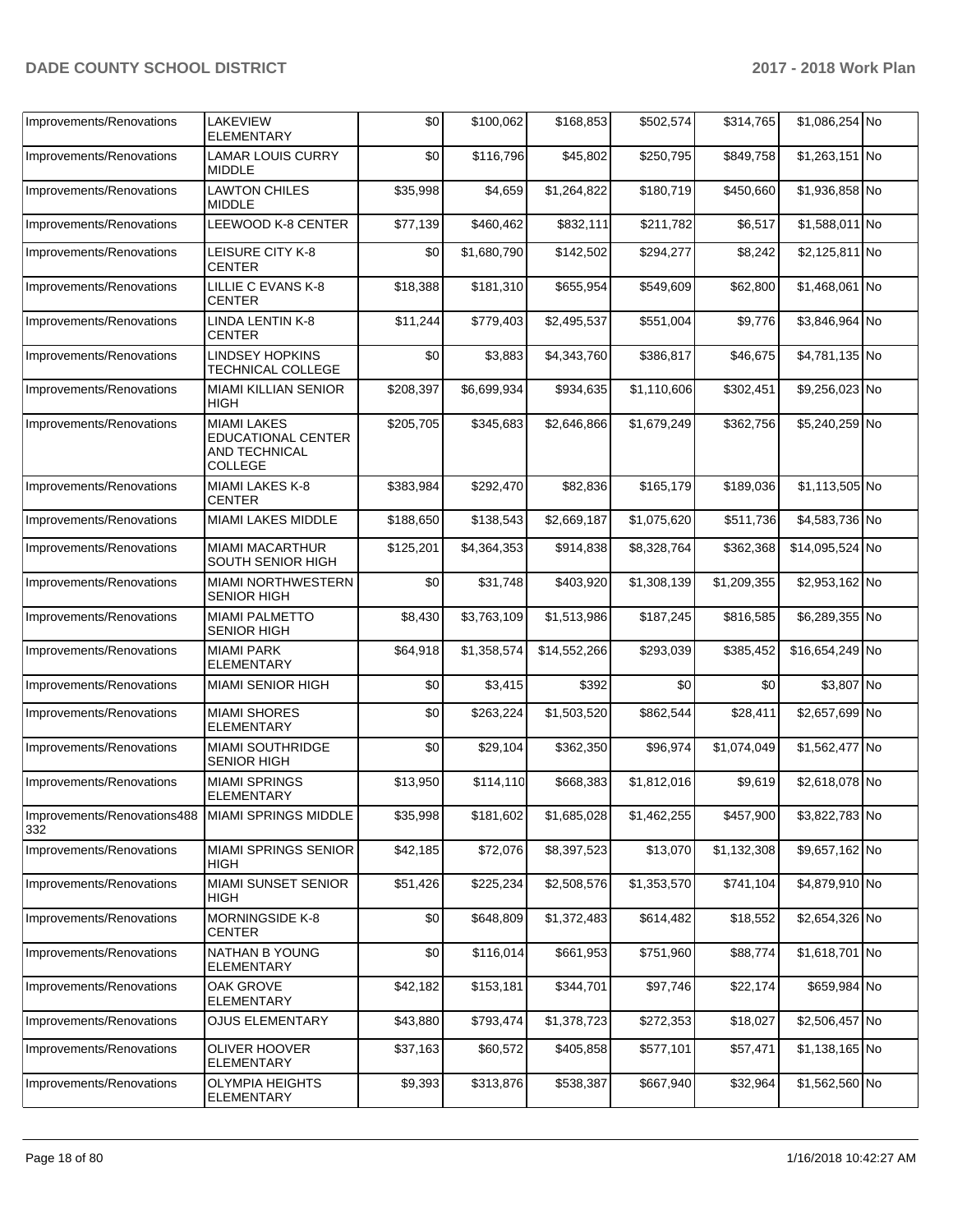| Improvements/Renovations | ORCHARD VILLA<br><b>ELEMENTARY</b>                                                   | \$133,225 | \$46,054    | \$782,163   | \$1,481,870 | \$159,923   | \$2,603,235 No |  |
|--------------------------|--------------------------------------------------------------------------------------|-----------|-------------|-------------|-------------|-------------|----------------|--|
| Improvements/Renovations | <b>RAINBOW PARK</b><br><b>ELEMENTARY</b>                                             | \$0       | \$219,754   | \$596,755   | \$29,268    | \$7,025     | \$852,802 No   |  |
| Improvements/Renovations | REDLAND MIDDLE                                                                       | \$382,168 | \$989,053   | \$2,180,724 | \$406,952   | \$50,415    | \$4,009,312 No |  |
| Improvements/Renovations | <b>REDONDO</b><br>ELEMENTARY                                                         | \$0       | \$129,343   | \$1,594,564 | \$272,932   | \$368,660   | \$2,365,499 No |  |
| Improvements/Renovations | <b>REGION MAINTENANCE</b><br>CENTER 1 & 2                                            | \$93,944  | \$1,328,586 | \$360,656   | \$439,079   | \$1,020,899 | \$3,243,164 No |  |
| Improvements/Renovations | <b>REGION MAINTENANCE</b><br><b>CENTER 3</b>                                         | \$0       | \$143,427   | \$0         | \$0         | \$0         | \$143,427 No   |  |
| Improvements/Renovations | <b>REGION MAINTENANCE</b><br><b>CENTER 4</b>                                         | \$10,047  | \$720,296   | \$42,503    | \$2,111,072 | \$250,325   | \$3,134,243 No |  |
| Improvements/Renovations | <b>REGION MAINTENANCE</b><br><b>CENTER 5</b>                                         | \$6,766   | \$24,499    | \$22,559    | \$3,574     | \$0         | \$57,398 No    |  |
| Improvements/Renovations | <b>REGION MAINTENANCE</b><br><b>CENTER 6</b>                                         | \$341,250 | \$475,258   | \$104,189   | \$193,596   | \$25,231    | \$1,139,524 No |  |
| Improvements/Renovations | <b>RICHMOND HEIGHTS</b><br>MIDDLE                                                    | \$0       | \$120,641   | \$2,031,331 | \$2,279,619 | \$110,454   | \$4,542,045 No |  |
| Improvements/Renovations | <b>RIVERSIDE</b><br><b>ELEMENTARY</b>                                                | \$16,874  | \$411,678   | \$654,907   | \$1,550,668 | \$489,506   | \$3,123,633 No |  |
| Improvements/Renovations | RIVIERA MIDDLE                                                                       | \$0       | \$111,821   | \$1,200,161 | \$114,624   | \$421       | \$1,427,027 No |  |
| Improvements/Renovations | <b>ROBERT MORGAN</b><br><b>EDUCATIONAL CENTER</b><br>AND TECHNICAL<br><b>COLLEGE</b> | \$26,149  | \$278,378   | \$3,655,504 | \$938,926   | \$440,449   | \$5,339,406 No |  |
| Improvements/Renovations | SOUTH DADE SENIOR<br><b>HIGH</b>                                                     | \$2,200   | \$7,765     | \$201,272   | \$24,849    | \$0         | \$236,086 No   |  |
| Improvements/Renovations | <b>SOUTH HIALEAH</b><br><b>ELEMENTARY</b>                                            | \$0       | \$119,498   | \$158,230   | \$896,712   | \$6,388     | \$1,180,828 No |  |
| Improvements/Renovations | SOUTH MIAMI MIDDLE                                                                   | \$128,565 | \$59,251    | \$1,391,533 | \$670,203   | \$16,457    | \$2,266,009 No |  |
| Improvements/Renovations | SOUTH MIAMI HEIGHTS<br><b>ELEMENTARY</b>                                             | \$0       | \$191,376   | \$57,451    | \$903,588   | \$15,120    | \$1,167,535 No |  |
| Improvements/Renovations | SOUTH MIAMI K-8<br><b>CENTER</b>                                                     | \$77,139  | \$1,109,865 | \$1,985,249 | \$409,971   | \$622,994   | \$4,205,218 No |  |
| Improvements/Renovations | <b>SOUTH MIAMI SENIOR</b><br><b>HIGH</b>                                             | \$0       | \$161,181   | \$6,697,608 | \$1,944,332 | \$196,778   | \$8,999,899 No |  |
| Improvements/Renovations | SOUTH POINTE<br><b>ELEMENTARY</b>                                                    | \$35,998  | \$23,296    | \$225,529   | \$430,739   | \$31,047    | \$746,609 No   |  |
| Improvements/Renovations | <b>SOUTHSIDE</b><br>ELEMENTARY                                                       | \$125,982 | \$910,178   | \$41,243    | \$0         | \$0         | \$1,077,403 No |  |
| Improvements/Renovations | SOUTHWEST MIAMI<br><b>SENIOR HIGH</b>                                                | \$0       | \$19,764    | \$5,301,610 | \$89,665    | \$113,488   | \$5,524,527 No |  |
| Improvements/Renovations | SOUTHWOOD MIDDLE                                                                     | \$159,870 | \$190,905   | \$1,312,795 | \$1,276,912 | \$86,854    | \$3,027,336 No |  |
| Improvements/Renovations | SPANISH LAKE<br>ELEMENTARY SCHOOL                                                    | \$0       | \$170,565   | \$183,266   | \$411,524   | \$185,125   | \$950,480 No   |  |
| Improvements/Renovations | SPRINGVIEW<br><b>ELEMENTARY</b>                                                      | \$6,637   | \$612,778   | \$120,825   | \$551,832   | \$10,633    | \$1,302,705 No |  |
| Improvements/Renovations | <b>STORES AND</b><br><b>DISTRIBUTION</b><br><b>COMPLEX</b>                           | \$144,450 | \$384,046   | \$819,320   | \$1,631,904 | \$376,513   | \$3,356,233 No |  |
| Improvements/Renovations | <b>STUDENT SERVICES &amp;</b><br>ATTENDANCE CENTER                                   | \$0       | \$79,011    | \$75,447    | \$158,237   | \$19,238    | \$331,933 No   |  |
| Improvements/Renovations | <b>SUNSET PARK</b><br>ELEMENTARY                                                     | \$51,426  | \$465,999   | \$946,718   | \$592,701   | \$34,168    | \$2,091,012 No |  |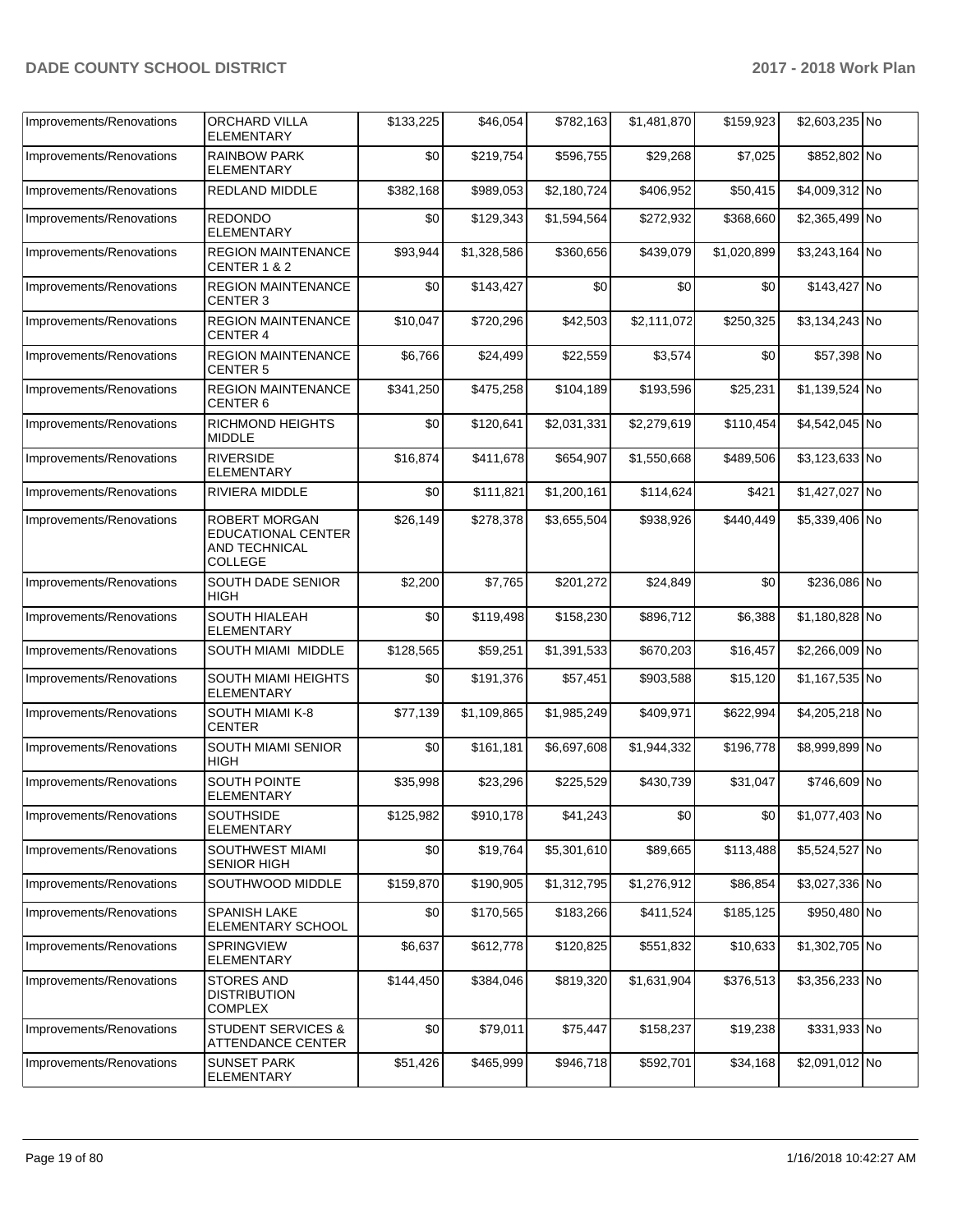| Improvements/Renovations | <b>SWEETWATER</b><br><b>ELEMENTARY</b>                     | \$35,998    | \$21,539    | \$981,315   | \$427,794   | \$9,355     | \$1,476,001 No  |  |
|--------------------------|------------------------------------------------------------|-------------|-------------|-------------|-------------|-------------|-----------------|--|
| Improvements/Renovations | <b>SYLVANIA HEIGHTS</b><br><b>ELEMENTARY</b>               | \$134,477   | \$305,973   | \$27,955    | \$375,607   | \$0         | \$844,012 No    |  |
| Improvements/Renovations | W J BRYAN<br><b>ELEMENTARY</b>                             | \$50,398    | \$580,520   | \$967,611   | \$201,542   | \$18,406    | \$1,818,477 No  |  |
| Improvements/Renovations | W R THOMAS MIDDLE                                          | \$247,381   | \$928,229   | \$2,688,148 | \$692,977   | \$257,202   | \$4,813,937 No  |  |
| Improvements/Renovations | <b>WESLEY MATTHEWS</b><br><b>ELEMENTARY</b>                | \$5,143     | \$27,620    | \$150,562   | \$248,707   | \$24,935    | \$456,967 No    |  |
| Improvements/Renovations | <b>WEST HIALEAH</b><br><b>GARDENS</b><br>ELEMENTARY SCHOOL | \$0         | \$257,338   | \$1,876     | \$373,980   | \$0         | \$633,194 No    |  |
| Improvements/Renovations | <b>WEST HOMESTEAD K-8</b><br><b>CENTER</b>                 | \$0         | \$250,654   | \$1,139,303 | \$913,971   | \$491.667   | \$2,795,595 No  |  |
| Improvements/Renovations | <b>HENRY S WEST</b><br>LABORATORY SCHOOL                   | \$507       | \$335,804   | \$169,606   | \$1,003,651 | \$170,943   | \$1,680,511 No  |  |
| Improvements/Renovations | <b>WEST MIAMI MIDDLE</b>                                   | \$231,418   | \$90,855    | \$1,123,561 | \$1,265,948 | \$2,111     | \$2,713,893 No  |  |
| Improvements/Renovations | <b>WESTLAND HIALEAH</b><br>SENIOR HIGH SCHOOL              | \$0         | \$176       | \$74,358    | \$146,236   | \$0         | \$220,770 No    |  |
| Improvements/Renovations | <b>WHISPERING PINES</b><br>ELEMENTARY                      | \$9,318     | \$103,743   | \$418,811   | \$3,213,862 | \$23,665    | \$3,769,399 No  |  |
| Improvements/Renovations | <b>WILLIAM A CHAPMAN</b><br>ELEMENTARY                     | \$82,488    | \$7,521     | \$569,949   | \$176,696   | \$0         | \$836,654 No    |  |
| Improvements/Renovations | WILLIAM H. LEHMAN<br><b>ELEMENTARY</b>                     | \$35,998    | \$415,442   | \$1,145,100 | \$365,549   | \$971,683   | \$2,933,772 No  |  |
| Improvements/Renovations | <b>WINSTON PARK K-8</b><br><b>CENTER</b>                   | \$34,969    | \$179,193   | \$1,284,013 | \$1,081,921 | \$10,518    | \$2,590,614 No  |  |
| Improvements/Renovations | YOUNG MEN'S<br>PREPARATORY<br><b>ACADEMY</b>               | \$0         | \$111,843   | \$473,886   | \$4,339     | \$0         | \$590,068 No    |  |
| Improvements/Renovations | YOUNG WOMEN'S<br><b>ACADEMY</b>                            | \$0         | \$9,679     | \$22,862    | \$2,665     | \$1,041     | \$36,247 No     |  |
| Improvements/Renovations | YWAACD @ JRE LEE<br>EDUCATIONAL CENTER                     | \$165,444   | \$171,588   | \$391,550   | \$665,778   | \$58,837    | \$1,453,197 No  |  |
| Improvements/Renovations | MIAMI ARTS STUDIO 6-<br>12 @ ZELDA GLAZER                  | \$0         | \$0         | \$8,994     | \$181,378   | \$0         | \$190,372 No    |  |
| Improvements/Renovations | ZORA NEALE HURSTON<br><b>ELEMENTARY</b>                    | \$179,992   | \$578,614   | \$209,993   | \$378,188   | \$0         | \$1,346,787 No  |  |
| Improvements/Renovations | <b>BOB GRAHAM</b><br><b>EDUCATION CENTER</b>               | \$3,361     | \$177,439   | \$317,299   | \$11,853    | \$74,492    | \$584,444 No    |  |
| Improvements/Renovations | <b>PINECREST</b><br><b>ELEMENTARY</b>                      | \$77,139    | \$878,875   | \$554,816   | \$95,939    | \$9,012     | \$1,615,781 No  |  |
| Improvements/Renovations | <b>CHRISTINA M EVE</b><br><b>ELEMENTARY</b>                | \$27,622    | \$6,989     | \$80,161    | \$545,002   | \$0         | \$659,774 No    |  |
| Improvements/Renovations | <b>CITRUS GROVE</b><br><b>ELEMENTARY</b>                   | \$5,461     | \$2,558,130 | \$1,138,301 | \$1,964,056 | \$134,472   | \$5,800,420 No  |  |
| Improvements/Renovations | <b>CITRUS GROVE MIDDLE</b>                                 | \$39,137    | \$559,491   | \$184,050   | \$705,351   | \$78,931    | \$1,566,960 No  |  |
| Improvements/Renovations | KINLOCH PARK MIDDLE                                        | \$0         | \$399,287   | \$1,306,450 | \$376,650   | \$301,953   | \$2,384,340 No  |  |
| Improvements/Renovations | <b>ENGLISH CENTER</b>                                      | \$62,181    | \$142,773   | \$163,266   | \$90,329    | \$2,315     | \$460,864 No    |  |
| Improvements/Renovations | MIAMI NORTHWESTERN<br><b>SENIOR HIGH</b>                   | \$1,511,253 | \$0         | \$646,268   | \$0         | \$0         | \$2,157,521 Yes |  |
| Improvements/Renovations | SHENANDOAH MIDDLE                                          | \$0         | \$0         | \$0         | \$5,840,233 | \$0         | \$5,840,233 Yes |  |
| Improvements/Renovations | <b>CORAL GABLES</b><br>PREPARATORY<br><b>ACADEMY</b>       | \$0         | \$0         | \$0         | \$1,200,000 | \$8,000,000 | \$9,200,000 Yes |  |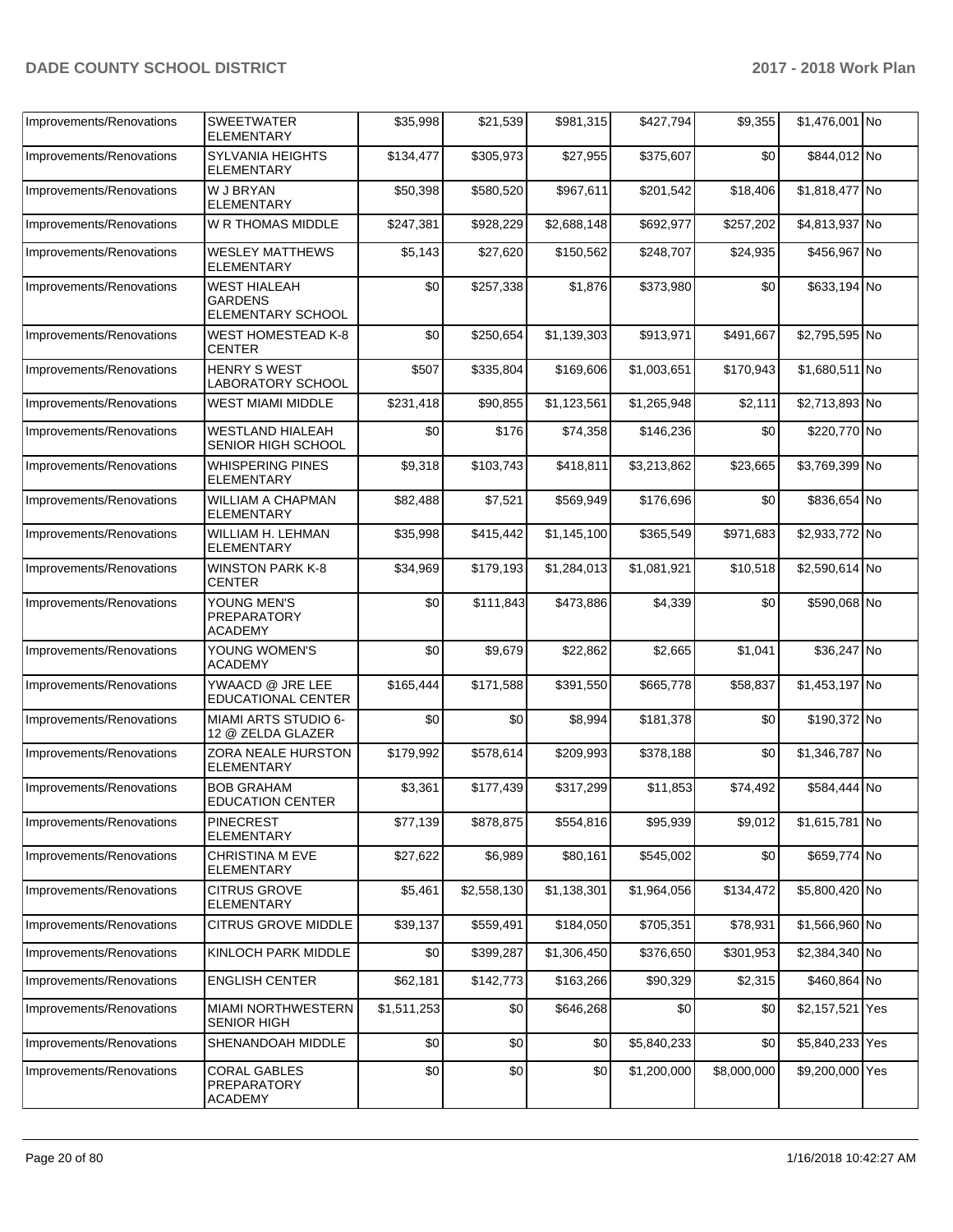| Improvements/Renovations | <b>BETHUNE CENTER</b>                                                             | \$0         | \$3,381,269 | \$77,156    | \$2,386     | \$0       | \$3,460,811 No  |  |
|--------------------------|-----------------------------------------------------------------------------------|-------------|-------------|-------------|-------------|-----------|-----------------|--|
| Improvements/Renovations | <b>BISCAYNE</b><br><b>ELEMENTARY</b>                                              | \$0         | \$1,623,066 | \$479,484   | \$585,672   | \$143,999 | \$2,832,221 No  |  |
| Improvements/Renovations | <b>BOWMAN ASHE/DOOLIN</b><br>K-8 ACADEMY                                          | \$313,042   | \$364,256   | \$236,711   | \$909,352   | \$20,976  | \$1,844,337 No  |  |
| Improvements/Renovations | <b>CAMPBELL DRIVE K-8</b><br><b>CENTER</b>                                        | \$10,285    | \$211,218   | \$657,521   | \$368,501   | \$10,518  | \$1,258,043 No  |  |
| Improvements/Renovations | CARIBBEAN<br>ELEMENTARY                                                           | \$0         | \$0         | \$19,979    | \$391,095   | \$0       | \$411,074 No    |  |
| Improvements/Renovations | <b>DISTRICT OFFICE/</b><br><b>CHARTER SCHOOL</b>                                  | \$56,860    | \$1,190,753 | \$739,615   | \$651,885   | \$29,634  | \$2,668,747 No  |  |
| Improvements/Renovations | <b>CHARLES R DREW K-8</b><br><b>CENTER</b>                                        | \$442,857   | \$1,952,848 | \$6,536,934 | \$811,406   | \$332,681 | \$10,076,726 No |  |
| Improvements/Renovations | <b>COLONIAL DRIVE</b><br><b>ELEMENTARY</b>                                        | \$154,279   | \$145,417   | \$466,358   | \$1,062,485 | \$6,517   | \$1,835,056 No  |  |
| Improvements/Renovations | DOROTHY M WALLACE -<br>COPE CENTER SOUTH                                          | \$15,428    | \$8,542     | \$259,502   | \$505,083   | \$684     | \$789,239 No    |  |
| Improvements/Renovations | DR EDWARD L<br><b>WHIGHAM</b><br><b>ELEMENTARY</b>                                | \$435,437   | \$97,192    | \$57,510    | \$351,249   | \$0       | \$941,388 No    |  |
| Improvements/Renovations | DR. ROBERT B. INGRAM<br><b>ELEMENTARY</b>                                         | \$0         | \$201,929   | \$24,671    | \$249,725   | \$17,137  | \$493,462 No    |  |
| Improvements/Renovations | <b>FLAGAMI ELEMENTARY</b>                                                         | \$0         | \$0         | \$147,409   | \$827.730   | \$12,363  | \$987,502 No    |  |
| Improvements/Renovations | <b>FULFORD ELEMENTARY</b>                                                         | \$77,139    | \$235,770   | \$660,829   | \$1,307,854 | \$25,483  | \$2,307,075 No  |  |
| Improvements/Renovations | <b>GERTRUDE K</b><br>EDELMAN/SABAL PALM<br><b>ELEMENTARY</b>                      | \$0         | \$455,494   | \$666,076   | \$729,288   | \$71,765  | \$1,922,623 No  |  |
| Improvements/Renovations | <b>iTECH@ THOMAS A</b><br><b>EDISON EDUCATION</b><br><b>CENTER</b>                | \$236,177   | \$146,241   | \$85,358    | \$89,494    | \$0       | \$557,270 No    |  |
| Improvements/Renovations | <b>JAN MANN</b><br>OPPORTUNITY SCHOOL                                             | \$25,713    | \$582,448   | \$36,691    | \$759,202   | \$0       | \$1,404,054 No  |  |
| Improvements/Renovations | <b>KELSEY L PHARR</b><br><b>ELEMENTARY</b>                                        | \$0         | \$469,506   | \$160,121   | \$613,281   | \$31,941  | \$1,274,849 No  |  |
| Improvements/Renovations | <b>KEY BISCAYNE K-8</b><br><b>CENTER</b>                                          | \$0         | \$687,491   | \$16,671    | \$162,886   | \$0       | \$867,048 No    |  |
| Improvements/Renovations | <b>KINLOCH PARK</b><br><b>ELEMENTARY</b>                                          | \$207,597   | \$188,491   | \$397,333   | \$341,793   | \$2,845   | \$1,138,059 No  |  |
| Improvements/Renovations | LAURA C SAUNDERS<br>ELEMENTARY                                                    | \$358,298   | \$0         | \$17,191    | \$41,724    | \$3,287   | \$420,500 No    |  |
| Improvements/Renovations | <b>LENORA BRAYNON</b><br>SMITH ELEMENTARY                                         | \$0         | \$255,769   | \$898,140   | \$183,419   | \$166,851 | \$1,504,179 No  |  |
| Improvements/Renovations | <b>LORAH PARK</b><br><b>ELEMENTARY</b>                                            | \$51,426    | \$610,112   | \$67,992    | \$546,712   | \$44,531  | \$1,320,773 No  |  |
| Improvements/Renovations | M A MILAM K-8 CENTER                                                              | \$0         | \$538,297   | \$50,564    | \$65,009    | \$292,147 | \$946,017 No    |  |
| Improvements/Renovations | <b>MARITIME &amp; SCIENCE</b><br><b>TECHNOLOGY</b><br><b>ACADEMY</b>              | \$0         | \$68,013    | \$2,423,270 | \$213,566   | \$28,914  | \$2,733,763 No  |  |
| Improvements/Renovations | <b>FIENBERG-FISHER</b><br><b>ADULT &amp; COMMUNITY</b><br><b>EDUCATION CENTER</b> | \$60,923    | \$533,640   | \$301,136   | \$546,328   | \$72,951  | \$1,514,978 No  |  |
| Improvements/Renovations | <b>MIAMI BEACH SENIOR</b><br>HIGH                                                 | \$0         | \$728,175   | \$5,073,988 | \$0         | \$60,448  | \$5,862,611 No  |  |
| Improvements/Renovations | <b>MIAMI CORAL PARK</b><br><b>SENIOR HIGH</b>                                     | \$179,992   | \$79,613    | \$1,653,742 | \$610,579   | \$210,025 | \$2,733,951 No  |  |
| Improvements/Renovations | <b>OJUS ELEMENTARY</b>                                                            | \$1,054,682 | \$0         | \$0         | \$0         | \$0       | \$1,054,682 Yes |  |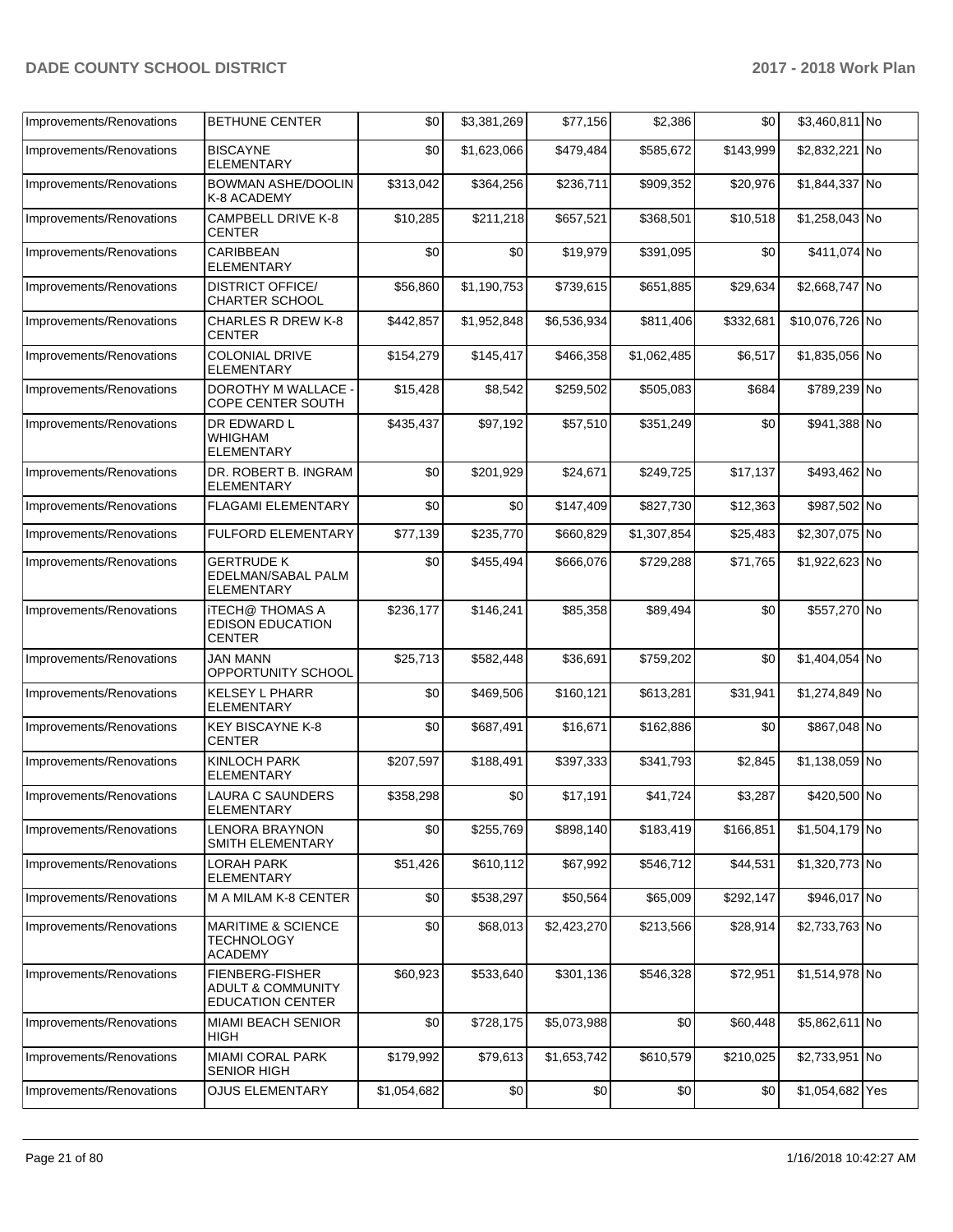| Improvements/Renovations | HENRY H FILER MIDDLE                                                         | \$513,273   | \$0         | \$0         | \$0         | \$0       | \$513,273 Yes    |           |
|--------------------------|------------------------------------------------------------------------------|-------------|-------------|-------------|-------------|-----------|------------------|-----------|
| Improvements/Renovations | <b>KENWOOD K-8 CENTER</b>                                                    | \$1,000,000 | \$0         | \$0         | \$0         | \$0       | \$1,000,000 Yes  |           |
| Improvements/Renovations | CORAL WAY K-8<br><b>CENTER</b>                                               | \$0         | \$624,179   | \$838,656   | \$429,786   | \$0       | \$1,892,621      | <b>No</b> |
| Improvements/Renovations | <b>CORPORATE ACADEMY</b><br><b>NORTH AT FLORAL</b><br><b>HEIGHTS COMPLEX</b> | \$703,760   | \$2,400,728 | \$869,353   | \$705,718   | \$49,505  | \$4,729,064 No   |           |
| Improvements/Renovations | <b>COUNTRY CLUB</b><br><b>MIDDLE SCHOOL</b>                                  | \$0         | \$19,524    | \$94,732    | \$2,372     | \$0       | \$116,628 No     |           |
| Improvements/Renovations | <b>CRESTVIEW</b><br><b>ELEMENTARY</b>                                        | \$59,906    | \$1,389,226 | \$4,381,755 | \$659,046   | \$20,032  | \$6,509,965 No   |           |
| Improvements/Renovations | <b>CUTLER BAY SENIOR</b><br><b>HIGH SCHOOL</b>                               | \$0         | \$0         | \$1,951,474 | \$1,770,214 | \$412,820 | \$4,134,508 No   |           |
| Improvements/Renovations | <b>CUTLER BAY MIDDLE</b><br><b>SCHOOL</b>                                    | \$188,753   | \$805,987   | \$1,665,148 | \$516,357   | \$216,296 | \$3,392,541 No   |           |
| Improvements/Renovations | <b>CUTLER RIDGE</b><br><b>ELEMENTARY</b>                                     | \$361,786   | \$587,017   | \$1,384,671 | \$96,550    | \$15,833  | \$2,445,857 No   |           |
| Improvements/Renovations | <b>CYPRESS ELEMENTARY</b>                                                    | \$51,426    | \$47,835    | \$923,504   | \$209,884   | \$0       | \$1,232,649 No   |           |
| Improvements/Renovations | <b>D A DORSEY</b><br><b>TECHNICAL COLLEGE</b>                                | \$0         | \$157,997   | \$45,538    | \$199,470   | \$0       | \$403,005 No     |           |
| Improvements/Renovations | <b>DANTE B FASCELL</b><br><b>ELEMENTARY</b>                                  | \$77,139    | \$124,246   | \$0         | \$568,197   | \$0       | \$769,582 No     |           |
| Improvements/Renovations | <b>DAVID FAIRCHILD</b><br><b>ELEMENTARY</b>                                  | \$0         | \$304,369   | \$329,686   | \$54,492    | \$230,247 | \$918,794 No     |           |
| Improvements/Renovations | DAVID LAWRENCE JR K-<br>8 CENTER                                             | \$0         | \$179,319   | \$69,339    | \$568,275   | \$0       | \$816,933 No     |           |
| Improvements/Renovations | <b>DESIGN AND</b><br><b>ARCHITECTURE</b><br><b>SENIOR HIGH</b>               | \$0         | \$27,955    | \$969,865   | \$409,705   | \$275,586 | \$1,683,111 No   |           |
| Improvements/Renovations | DEVON AIRE K-8<br><b>CENTER</b>                                              | \$15,246    | \$332,202   | \$594,313   | \$692,276   | \$47,370  | \$1,681,407 No   |           |
| Improvements/Renovations | DR CARLOS J FINLAY<br><b>ELEMENTARY</b>                                      | \$28,405    | \$117,025   | \$108,413   | \$480,962   | \$400,310 | \$1,135,115 No   |           |
| Improvements/Renovations | <b>DR GILBERT L PORTER</b><br><b>ELEMENTARY</b>                              | \$0         | \$6,212     | \$1,222,295 | \$15,545    | \$457,587 | \$1,701,639 No   |           |
| Improvements/Renovations | DR HENRY W<br><b>MACK/WEST LITTLE</b><br><b>RIVER K-8 CENTER</b>             | \$611,114   | \$2,756,526 | \$1,389,758 | \$1,079,731 | \$34,903  | \$5,872,032 No   |           |
| Improvements/Renovations | DR MICHAEL M KROP<br><b>SENIOR HIGH</b>                                      | \$151,200   | \$91,631    | \$1,459,712 | \$886,639   | \$189,339 | \$2,778,521 No   |           |
| Improvements/Renovations | <b>NAUTILUS MIDDLE</b>                                                       | \$1,371,018 | \$0         | \$0         | \$0         | \$0       | \$1,371,018 Yes  |           |
| Improvements/Renovations | <b>PALM SPRINGS NORTH</b><br><b>ELEMENTARY</b>                               | \$0         | \$5,840,233 | \$5,840,233 | \$0         | \$0       | \$11,680,466 Yes |           |
| Improvements/Renovations | <b>NORWOOD</b><br><b>ELEMENTARY</b>                                          | \$1,000,000 | \$513,273   | \$0         | \$0         | \$0       | \$1,513,273 Yes  |           |
| Improvements/Renovations | <b>ARCOLA LAKE</b><br><b>ELEMENTARY</b>                                      | \$2,423,598 | \$0         | \$0         | \$0         | \$0       | \$2,423,598 Yes  |           |
| Improvements/Renovations | <b>BENJAMIN FRANKLIN K-</b><br>8 CENTER                                      | \$2,000,000 | \$0         | \$0         | \$0         | \$0       | \$2,000,000 Yes  |           |
| Improvements/Renovations | <b>FLORIDA CITY</b><br><b>ELEMENTARY</b>                                     | \$25,248    | \$133,873   | \$1,227,843 | \$705,531   | \$22,853  | \$2,115,348 No   |           |
| Improvements/Renovations | <b>FLORIDA DIAGNOSTIC</b><br>LEARNING RESOURCE<br><b>SYSTEM</b>              | \$5,143     | \$138,844   | \$0         | \$0         | \$0       | \$143,987 No     |           |
| Improvements/Renovations | <b>FOOD &amp; NUTRITION</b><br><b>CENTER</b>                                 | \$236,626   | \$34,089    | \$22,877    | \$36,910    | \$9,305   | \$339,807 No     |           |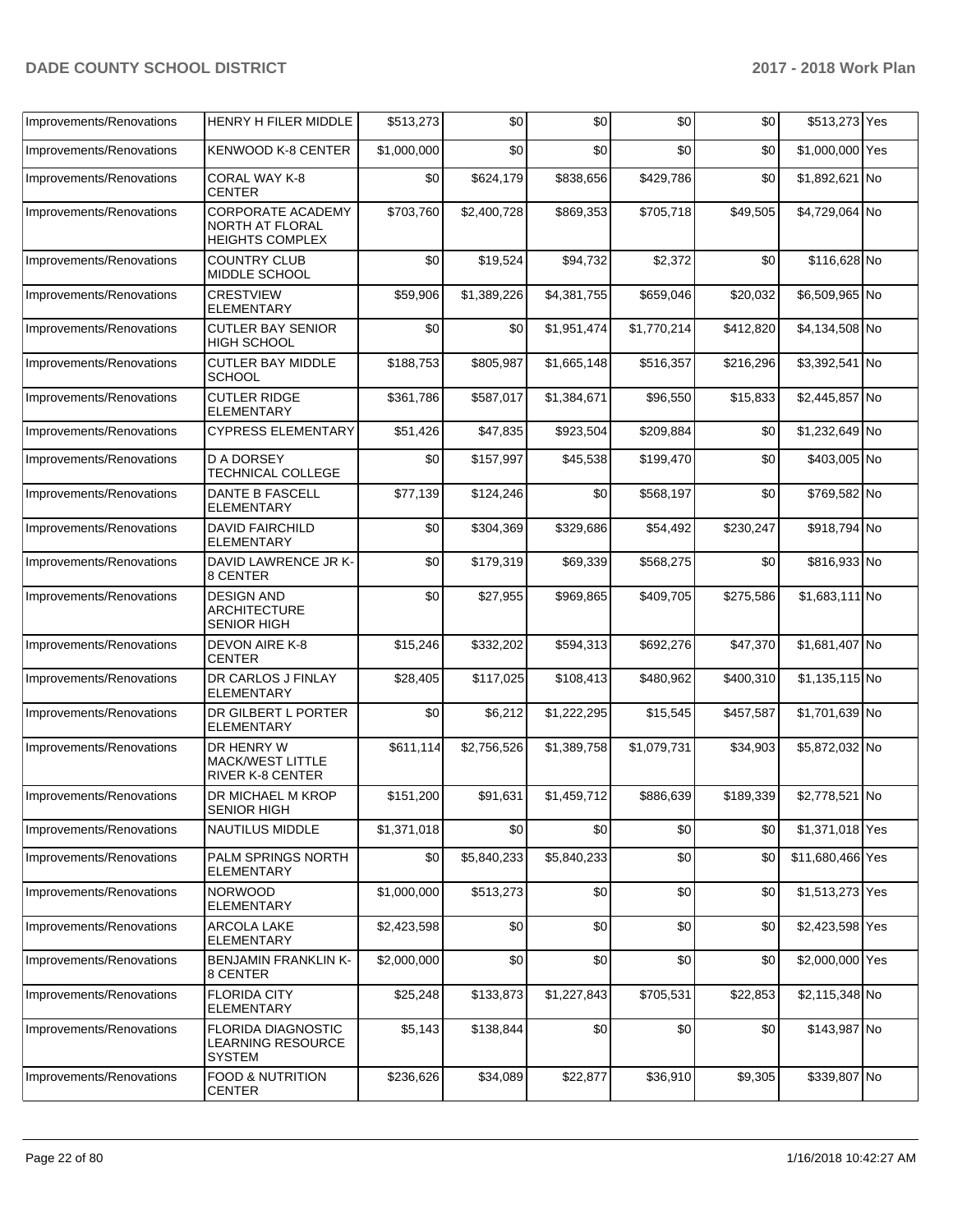| Improvements/Renovations | <b>FRANCES S TUCKER</b><br><b>ELEMENTARY</b>                         | \$0       | \$197,594 | \$425,284   | \$1,560,376 | \$271,634 | \$2,454,888 No  |  |
|--------------------------|----------------------------------------------------------------------|-----------|-----------|-------------|-------------|-----------|-----------------|--|
| Improvements/Renovations | <b>FRANK CRAWFORD</b><br><b>MARTIN K-8 CENTER</b>                    | \$0       | \$351,149 | \$2,180,567 | \$302,965   | \$49,137  | \$2,883,818 No  |  |
| Improvements/Renovations | <b>FREDERICK DOUGLASS</b><br>ELEMENTARY                              | \$0       | \$132,135 | \$290,372   | \$938,850   | \$0       | \$1,361,357 No  |  |
| Improvements/Renovations | <b>G HOLMES BRADDOCK</b><br><b>SENIOR HIGH</b>                       | \$218,129 | \$88,525  | \$3,447,775 | \$1,864,677 | \$24,875  | \$5,643,981 No  |  |
| Improvements/Renovations | <b>GATEWAY</b><br><b>ENVIRONMENTAL K-8</b><br>LEARNING CENTER        | \$0       | \$3,033   | \$2,652     | \$122,405   | \$0       | \$128,090 No    |  |
| Improvements/Renovations | <b>GEORGE T BAKER</b><br><b>AVIATION TECHNICAL</b><br><b>COLLEGE</b> | \$0       | \$32,286  | \$37,417    | \$805,044   | \$231,073 | \$1,105,820 No  |  |
| Improvements/Renovations | <b>GEORGE WASHINGTON</b><br><b>CARVER ELEMENTARY</b>                 | \$7,133   | \$407,950 | \$592,632   | \$618,855   | \$832     | \$1,627,402 No  |  |
| Improvements/Renovations | <b>GEORGE WASHINGTON</b><br><b>CARVER MIDDLE</b>                     | \$33,061  | \$183,759 | \$289,459   | \$257,416   | \$568,575 | \$1,332,270 No  |  |
| Improvements/Renovations | <b>GLADES MIDDLE</b>                                                 | \$207,553 | \$359,466 | \$1,528,791 | \$446,561   | \$0       | \$2,542,371 No  |  |
| Improvements/Renovations | <b>GLORIA FLOYD</b><br>ELEMENTARY                                    | \$0       | \$40,418  | \$538,502   | \$957,005   | \$75,657  | \$1,611,582 No  |  |
| Improvements/Renovations | <b>GOLDEN GLADES</b><br><b>ELEMENTARY</b>                            | \$0       | \$108,482 | \$1,245,396 | \$1,486,810 | \$59,229  | \$2,899,917 No  |  |
| Improvements/Renovations | <b>GOULDS ELEMENTARY</b><br><b>SCHOOL</b>                            | \$0       | \$0       | \$162,946   | \$0         | \$234,654 | \$397,600 No    |  |
| Improvements/Renovations | <b>GRATIGNY</b><br>ELEMENTARY                                        | \$421     | \$494,714 | \$734,599   | \$246,290   | \$13,235  | \$1,489,259 No  |  |
| Improvements/Renovations | GREENGLADE<br><b>ELEMENTARY</b>                                      | \$51,426  | \$194,254 | \$1,320,002 | \$580,922   | \$6,517   | \$2,153,121 No  |  |
| Improvements/Renovations | <b>GREYNOLDS PARK</b><br><b>ELEMENTARY</b>                           | \$30,856  | \$71,445  | \$790,370   | \$353,981   | \$215,590 | \$1,462,242 No  |  |
| Improvements/Renovations | <b>GULFSTREAM</b><br><b>ELEMENTARY</b>                               | \$407,048 | \$102,889 | \$84,564    | \$2,038,204 | \$0       | \$2,632,705 No  |  |
| Improvements/Renovations | CORAL TERRACE<br><b>ELEMENTARY</b>                                   | \$600,000 | \$0       | \$0         | \$0         | \$0       | \$600,000 Yes   |  |
| Improvements/Renovations | <b>PALMETTO</b><br><b>ELEMENTARY</b>                                 | \$600,000 | \$0       | \$0         | \$0         | \$0       | \$600,000 Yes   |  |
| Improvements/Renovations | PALMETTO MIDDLE                                                      | \$0       | \$708,334 | \$0         | \$0         | \$0       | \$708,334 Yes   |  |
| Improvements/Renovations | <b>ARVIDA MIDDLE</b>                                                 | \$0       | \$0       | \$550,000   | \$550,000   | \$550,000 | \$1,650,000 Yes |  |
| Improvements/Renovations | HORACE MANN MIDDLE                                                   | \$10,285  | \$109,026 | \$1,570,453 | \$936,700   | \$129,733 | \$2,756,197 No  |  |
| Improvements/Renovations | HOWARD D MCMILLAN<br><b>MIDDLE</b>                                   | \$154,279 | \$143,473 | \$871,100   | \$195,191   | \$150,456 | \$1,514,499 No  |  |
| Improvements/Renovations | HOWARD DRIVE<br>ELEMENTARY                                           | \$167,324 | \$658,036 | \$517,519   | \$843,273   | \$8,992   | \$2,195,144 No  |  |
| Improvements/Renovations | HUBERT O SIBLEY K-8<br><b>ACADEMY</b>                                | \$128,565 | \$265,687 | \$1,203,570 | \$1,465,400 | \$7,421   | \$3,070,643 No  |  |
| Improvements/Renovations | <b>INFORMATION</b><br><b>TECHNOLOGY</b><br><b>COMPUTER CENTER</b>    | \$2,057   | \$6,989   | \$19,128    | \$239,479   | \$1,652   | \$269,305 No    |  |
| Improvements/Renovations | <b>IRVING &amp; BEATRICE</b><br>PESKOE K-8 CENTER                    | \$296,799 | \$61,002  | \$165,818   | \$372,231   | \$0       | \$895,850 No    |  |
| Improvements/Renovations | <b>ITS ANNEX</b><br><b>WAREHOUSE</b>                                 | \$5,143   | \$577,492 | \$83,503    | \$867,337   | \$108,239 | $$1,641,714$ No |  |
| Improvements/Renovations | JACK DAVID GORDON<br>ELEMENTARY                                      | \$30,856  | \$7,765   | \$109,429   | \$412,959   | \$0       | \$561,009 No    |  |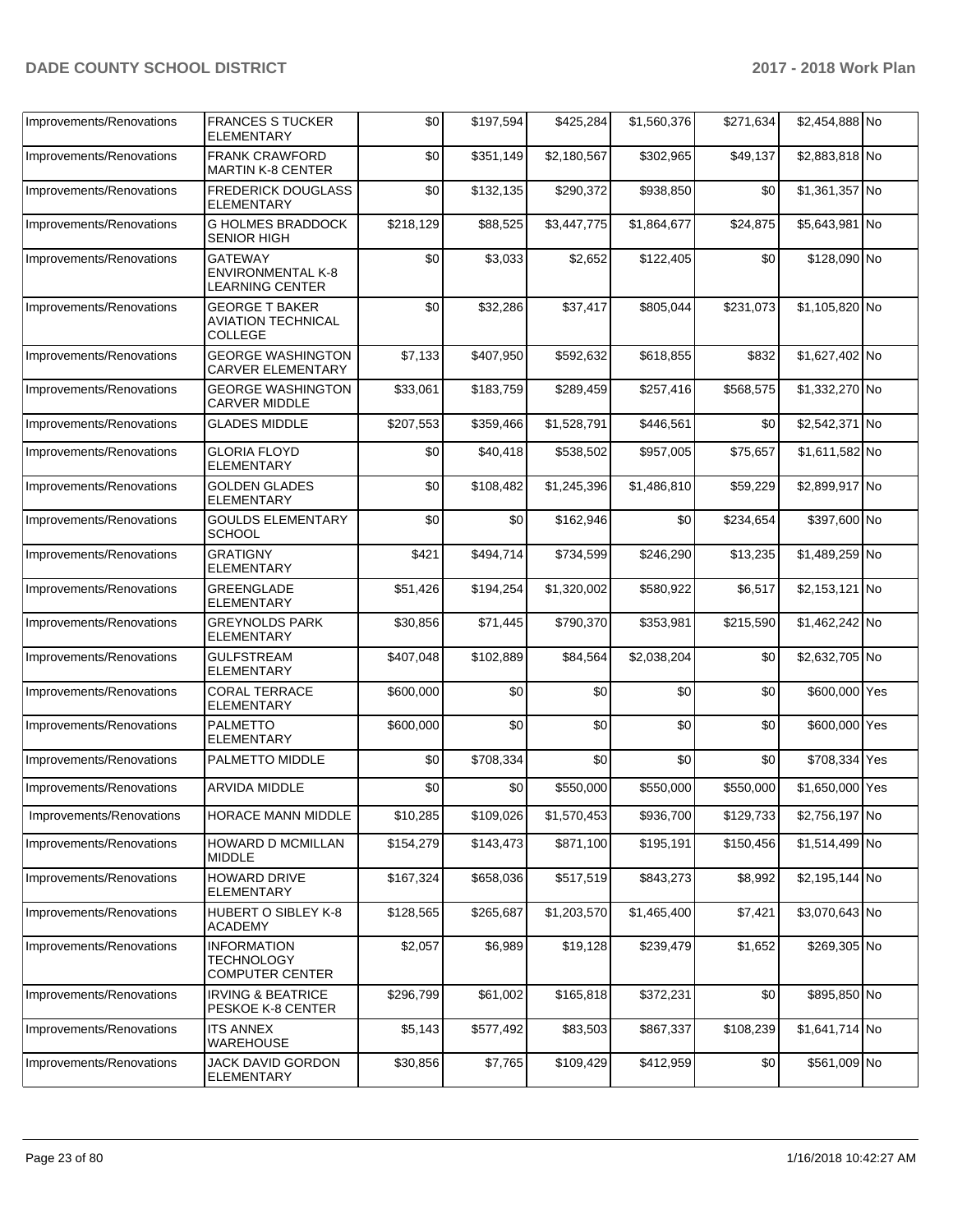| Improvements/Renovations | <b>JAMES H BRIGHT</b><br><b>ELEMENTARY</b>                                | \$560     | \$304,643   | \$1,435,878  | \$366,176   | \$37,694    | \$2,144,951 No  |           |
|--------------------------|---------------------------------------------------------------------------|-----------|-------------|--------------|-------------|-------------|-----------------|-----------|
| Improvements/Renovations | JANE S ROBERTS K-8<br><b>CENTER</b>                                       | \$497     | \$31,191    | \$1,320,591  | \$276,416   | \$32,492    | \$1,661,187 No  |           |
| Improvements/Renovations | JESSE J. McCRARY JR.<br>ELEMENTARY SCHOOL                                 | \$0       | \$168,150   | \$1,229,496  | \$285,534   | \$21,370    | \$1,704,550 No  |           |
| Improvements/Renovations | JOE HALL ELEMENTARY                                                       | \$77,139  | \$428.842   | \$120,839    | \$323,662   | \$3,259     | \$953,741 No    |           |
| Improvements/Renovations | JOELLA C GOOD<br><b>ELEMENTARY</b>                                        | \$0       | \$73,926    | \$172,027    | \$435,667   | \$52,638    | \$734,258 No    |           |
| Improvements/Renovations | <b>JOHN A FERGUSON</b><br><b>SENIOR HIGH</b>                              | \$154,279 | \$27,955    | \$105,030    | \$116,187   | \$532,370   | \$935,821       | <b>No</b> |
| Improvements/Renovations | JOHN F KENNEDY<br><b>MIDDLE</b>                                           | \$0       | \$252,452   | \$3,399,089  | \$596,850   | \$254,231   | \$4,502,622 No  |           |
| Improvements/Renovations | JOHN G DUPUIS<br><b>ELEMENTARY</b>                                        | \$10,285  | \$221,206   | \$1,241,711  | \$424,340   | \$0         | \$1,897,542 No  |           |
| Improvements/Renovations | JOHN H SCHEE<br><b>TRANSPORTATION</b><br><b>CENTER</b>                    | \$4,375   | \$4,477     | \$38,060     | \$655,527   | \$110,394   | \$812,833 No    |           |
| Improvements/Renovations | JOHN I SMITH K-8<br><b>CENTER</b>                                         | \$25,713  | \$133,217   | \$362,279    | \$1,501,225 | \$245,519   | \$2,267,953 No  |           |
| Improvements/Renovations | JORGE MAS CANOSA<br><b>MIDDLE SCHOOL</b>                                  | \$0       | \$0         | \$4,139      | \$399,981   | \$0         | \$404,120 No    |           |
| Improvements/Renovations | <b>LUDLAM ELEMENTARY</b>                                                  | \$118,152 | \$498,808   | \$340,473    | \$908,916   | \$7,068     | \$1,873,417 No  |           |
| Improvements/Renovations | <b>MADIE IVES</b><br><b>COMMUNITY</b><br><b>ELEMENTARY</b>                | \$0       | \$1,072,317 | \$596,578    | \$410,908   | \$2,517,343 | \$4,597,146 No  |           |
| Improvements/Renovations | <b>MADISON MIDDLE</b>                                                     | \$350,157 | \$1,729,777 | \$13,059,106 | \$1,121,028 | \$1,615,061 | \$17,875,129 No |           |
| Improvements/Renovations | <b>MAE M WALTERS</b><br><b>ELEMENTARY</b>                                 | \$0       | \$178,126   | \$581,949    | \$615,779   | \$10,566    | \$1,386,420 No  |           |
| Improvements/Renovations | <b>MAINTENANCE</b><br><b>OPERATIONS PLANT</b><br><b>OPERATIONS CENTER</b> | \$380,680 | \$255,149   | \$132,055    | \$0         | \$0         | \$767,884 No    |           |
| Improvements/Renovations | <b>MANDARIN LAKES K-8</b><br><b>ACADEMY</b>                               | \$0       | \$9,679     | \$255        | \$287,539   | \$772,479   | \$1,069,952 No  |           |
| Improvements/Renovations | <b>MARJORY STONEMAN</b><br>DOUGLAS ELEMENTARY                             | \$0       | \$4,660     | \$429,853    | \$713,456   | \$627,046   | \$1,775,015 No  |           |
| Improvements/Renovations | <b>LIBERTY CITY</b><br><b>ELEMENTARY</b>                                  | \$11,767  | \$906,948   | \$820,436    | \$2,993,903 | \$70,640    | \$4,803,694 No  |           |
| Improvements/Renovations | <b>MATERIALS CONTROL</b><br><b>CENTER</b>                                 | \$25,713  | \$47,727    | \$30,583     | \$19,320    | \$3,203     | \$126,546 No    |           |
| Improvements/Renovations | <b>MAYA ANGELOU</b><br>ELEMENTARY                                         | \$58,682  | \$408,299   | \$135,310    | \$0         | \$47,195    | \$649,486 No    |           |
| Improvements/Renovations | <b>MDCPS POLICE</b><br><b>CENTER</b>                                      | \$10,285  | \$336,656   | \$116,076    | \$77,347    | \$12,989    | \$553,353 No    |           |
| Improvements/Renovations | MDCPS POLICE<br><b>GENERAL</b><br><b>INVESTIGATIONS UNIT</b>              | \$0       | \$23,296    | \$0          | \$0         | \$0         | \$23,296 No     |           |
| Improvements/Renovations | <b>MEADOWLANE</b><br><b>ELEMENTARY</b>                                    | \$92,716  | \$360,399   | (\$106,780)  | \$363,597   | \$77,449    | \$787,381 No    |           |
| Improvements/Renovations | <b>MELROSE ELEMENTARY</b>                                                 | \$15,841  | \$752,244   | \$1,090,312  | \$381,516   | \$177,643   | \$2,417,556 No  |           |
| Improvements/Renovations | <b>MIAMI CAROL CITY</b><br><b>SENIOR HIGH</b>                             | \$0       | \$0         | \$61,448     | \$24,041    | \$0         | \$85,489 No     |           |
| Improvements/Renovations | <b>WEST LAKE</b><br>PREPARATORY<br><b>ACADEMY</b>                         | \$713,706 | \$2,908,960 | \$902,066    | \$637,373   | \$48,062    | \$5,210,167 No  |           |
| Improvements/Renovations | <b>MIAMI GARDENS</b><br><b>ELEMENTARY</b>                                 | \$0       | \$15,214    | \$1,125,135  | \$981,136   | \$36,099    | \$2,157,584 No  |           |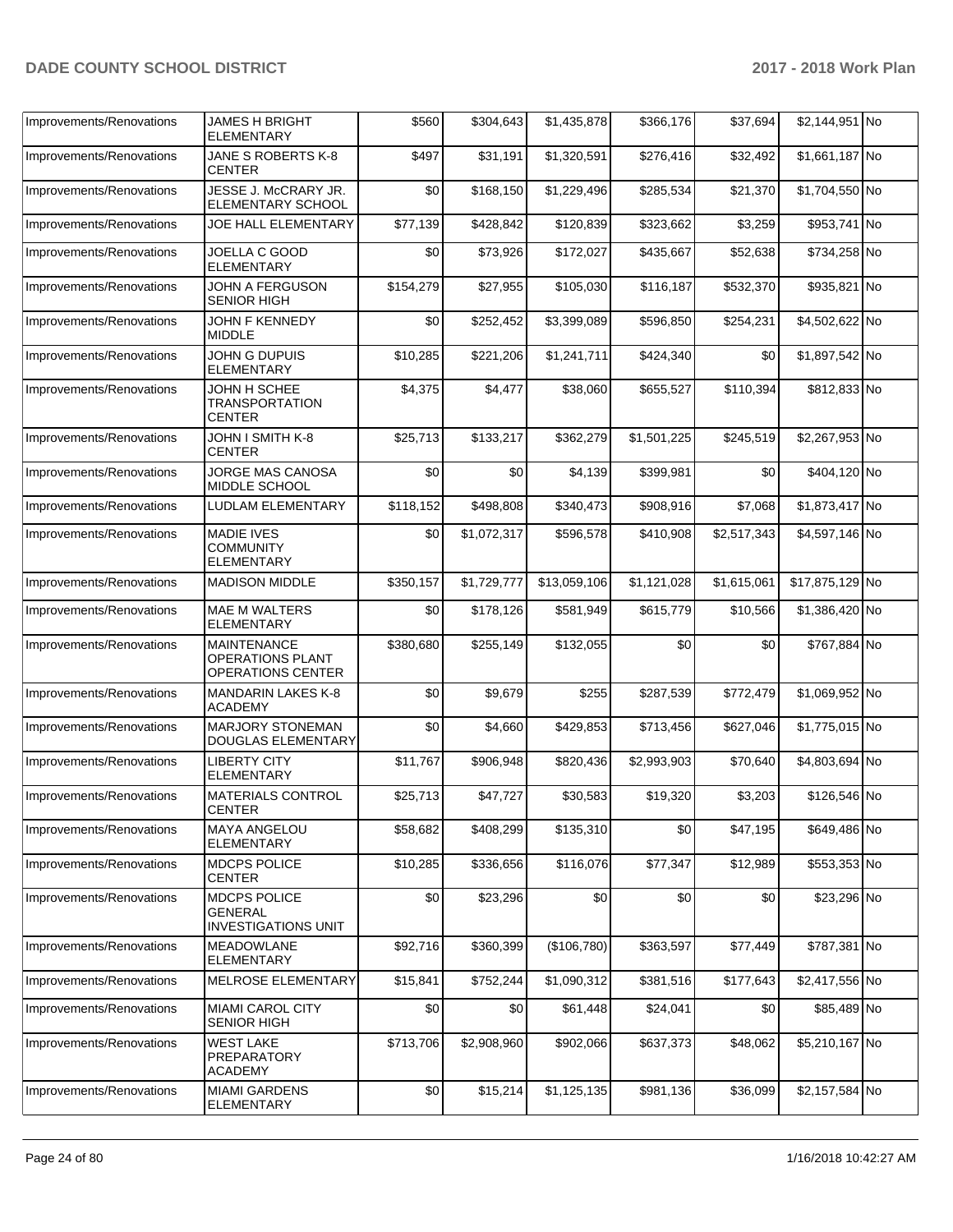| Improvements/Renovations | <b>MIAMI HEIGHTS</b><br><b>ELEMENTARY</b>                          | \$100,260   | \$1,565,397 | \$3,067     | \$937,461   | \$11,767    | \$2,617,952 No |  |
|--------------------------|--------------------------------------------------------------------|-------------|-------------|-------------|-------------|-------------|----------------|--|
| Improvements/Renovations | <b>MIAMI JACKSON</b><br><b>SENIOR HIGH</b>                         | \$0         | \$0         | \$179,443   | \$718,165   | \$24,345    | \$921,953 No   |  |
| Improvements/Renovations | NATHANIEL TRAZ<br>POWELL FOOTBALL<br><b>STADIUM</b>                | \$1,704,882 | \$1,577,564 | \$296,270   | \$2,981,978 | \$68,005    | \$6,628,699 No |  |
| Improvements/Renovations | NATURAL BRIDGE<br><b>ELEMENTARY</b>                                | \$51,426    | \$46,980    | \$961,562   | \$1,116,699 | \$231,002   | \$2,407,669 No |  |
| Improvements/Renovations | <b>NAUTILUS MIDDLE</b>                                             | \$102,852   | \$27,955    | \$199,103   | \$509,030   | \$171,406   | \$1,010,346 No |  |
| Improvements/Renovations | <b>NEVA KING COOPER</b><br><b>EDUCATIONAL CENTER</b>               | \$32,930    | \$1,119,782 | \$112,221   | \$131,515   | \$255,838   | \$1,652,286 No |  |
| Improvements/Renovations | NORLAND MIDDLE                                                     | \$102,852   | \$293,669   | \$4,165,456 | \$1,173,135 | \$124,102   | \$5,859,214 No |  |
| Improvements/Renovations | <b>NORLAND ELEMENTARY</b>                                          | \$507       | \$319,411   | \$85,062    | \$0         | \$5,588     | \$410,568 No   |  |
| Improvements/Renovations | <b>NORMA BUTLER</b><br><b>BOSSARD ELEMENTARY</b>                   | \$0         | \$0         | \$39,178    | \$12,425    | \$2,039     | \$53,642 No    |  |
| Improvements/Renovations | <b>NORMAN S.</b><br><b>EDELCUP/SUNNY ISLES</b><br><b>BEACH K-8</b> | \$0         | \$52,792    | \$16,031    | \$0         | \$175,408   | \$244,231 No   |  |
| Improvements/Renovations | <b>NORTH COUNTY K-8</b><br><b>CENTER</b>                           | \$35,998    | \$206,022   | \$1,486,545 | \$480,041   | \$16,094    | \$2,224,700 No |  |
| Improvements/Renovations | <b>NORTH GLADE</b><br><b>ELEMENTARY</b>                            | \$0         | \$50,976    | \$1,164,266 | \$1,262,749 | \$10,302    | \$2,488,293 No |  |
| Improvements/Renovations | NORTH HIALEAH<br>ELEMENTARY                                        | \$0         | \$0         | \$910,553   | \$281,667   | \$3,461     | \$1,195,681 No |  |
| Improvements/Renovations | NORTH MIAMI BEACH<br><b>SENIOR HIGH</b>                            | \$0         | \$50,493    | \$3,762,511 | \$596,364   | \$638,493   | \$5,047,861 No |  |
| Improvements/Renovations | <b>NORTH MIAMI</b><br>ELEMENTARY                                   | \$0         | \$1,121,425 | \$179,441   | \$12,778    | \$59,954    | \$1,373,598 No |  |
| Improvements/Renovations | <b>NORTH MIAMI MIDDLE</b>                                          | \$0         | \$37,299    | \$52,447    | \$13,253    | \$7,919     | \$110,918 No   |  |
| Improvements/Renovations | <b>NORTH MIAMI SENIOR</b><br><b>HIGH</b>                           | \$0         | \$35,901    | \$99,280    | \$121,618   | \$1,261,469 | \$1,518,268 No |  |
| Improvements/Renovations | NORTH MIAMI STADIUM                                                | \$8,930     | \$27,955    | \$19,114    | \$0         | \$0         | \$55,999 No    |  |
| Improvements/Renovations | NORTH REGION OFFICE                                                | \$115,684   | \$137,326   | \$75,831    | \$1,490,025 | \$3,883     | \$1,822,749 No |  |
| Improvements/Renovations | NORTH TWIN LAKES<br><b>ELEMENTARY</b>                              | \$80,034    | \$102,248   | \$426,516   | \$1,191,332 | \$88,914    | \$1,889,044 No |  |
| Improvements/Renovations | <b>NORWOOD</b><br>ELEMENTARY                                       | \$15,428    | \$1,660,592 | \$1,343,014 | \$243,055   | \$4,369     | \$3,266,458 No |  |
| Improvements/Renovations | <b>MYRTLE GROVE K-8</b><br><b>CENTER</b>                           | \$0         | \$788,639   | \$516,711   | \$849,518   | \$33,355    | \$2,188,223 No |  |
| Improvements/Renovations | <b>PALM LAKES</b><br><b>ELEMENTARY</b>                             | \$35,998    | \$454,817   | \$2,032,334 | \$1,066,287 | \$209,665   | \$3,799,101 No |  |
| Improvements/Renovations | PALM SPRINGS<br><b>ELEMENTARY</b>                                  | \$0         | \$127,509   | \$5,238,103 | \$365,791   | \$9,904     | \$5,741,307 No |  |
| Improvements/Renovations | PALM SPRINGS MIDDLE                                                | \$0         | \$205,383   | \$1,348,764 | \$1,369,725 | \$735,991   | \$3,659,863 No |  |
| Improvements/Renovations | PALM SPRINGS NORTH<br>ELEMENTARY                                   | \$670,802   | \$2,497,324 | \$2,115,064 | \$1,647,399 | \$224,114   | \$7,154,703 No |  |
| Improvements/Renovations | <b>PALMETTO</b><br><b>ELEMENTARY</b>                               | \$81,915    | \$1,686,587 | \$1,463,382 | \$246,006   | \$10,041    | \$3,487,931 No |  |
| Improvements/Renovations | PALMETTO MIDDLE                                                    | \$67,081    | \$197,197   | \$722,236   | \$822,116   | \$56,303    | \$1,864,933 No |  |
| Improvements/Renovations | <b>PARKVIEW</b><br><b>ELEMENTARY</b>                               | \$51,427    | \$256,303   | \$1,244,927 | \$867,766   | \$236,195   | \$2,656,618 No |  |
| Improvements/Renovations | PARKWAY ELEMENTARY                                                 | \$538,290   | \$90,500    | \$622,569   | \$61,197    | \$278,402   | \$1,590,958 No |  |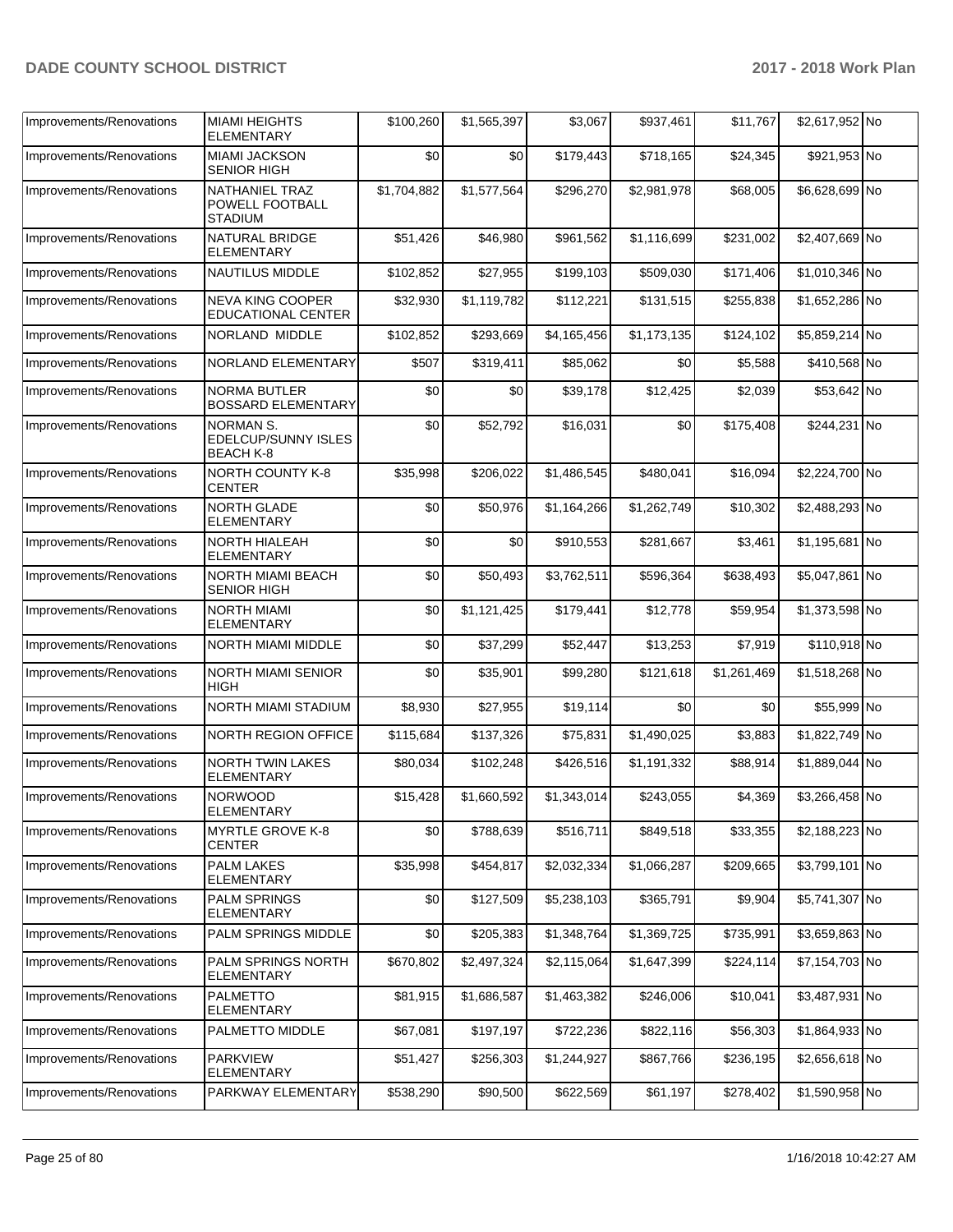| Improvements/Renovations | <b>PARKWAY MIDDLE</b>                                                  | \$205,705 | \$1,330,101 | \$1,935,980 | \$1,001,470 | \$404,718 | \$4,877,974 No |  |
|--------------------------|------------------------------------------------------------------------|-----------|-------------|-------------|-------------|-----------|----------------|--|
| Improvements/Renovations | PAUL LAURENCE<br><b>DUNBAR K-8 CENTER</b>                              | \$0       | \$201,514   | \$847,683   | \$0         | \$10,990  | \$1,060,187 No |  |
| Improvements/Renovations | PAUL W BELL MIDDLE                                                     | \$77,139  | \$63,143    | \$72,113    | \$324,538   | \$48,390  | \$585,323 No   |  |
| Improvements/Renovations | PHILLIS WHEATLEY<br><b>ELEMENTARY</b>                                  | \$0       | \$673,186   | \$352,384   | \$709,560   | \$12,454  | \$1,747,584 No |  |
| Improvements/Renovations | PHYLLIS R MILLER<br><b>ELEMENTARY</b>                                  | \$0       | \$98,154    | \$705,557   | \$680,882   | \$91,714  | \$1,576,307 No |  |
| Improvements/Renovations | <b>PINE LAKE</b><br><b>ELEMENTARY</b>                                  | \$205,005 | \$2,452,912 | \$1,093,060 | \$1,324,314 | \$315,260 | \$5,390,551 No |  |
| Improvements/Renovations | <b>PINE VILLA</b><br>ELEMENTARY                                        | \$139,776 | \$601,168   | \$1,398,799 | \$1,548,048 | \$7,200   | \$3,694,991 No |  |
| Improvements/Renovations | POINCIANA PARK<br>ELEMENTARY                                           | \$171,992 | \$1,378,598 | \$3,230,625 | \$954,459   | \$36,564  | \$5,772,238 No |  |
| Improvements/Renovation  | <b>MIAMI EDISON SENIOR</b><br>HIGH                                     | \$31,804  | \$166,714   | \$754,863   | \$44,472    | \$188,168 | \$1,186,021 No |  |
| Improvements/Renovations | <b>MIAMI LAKES</b><br><b>TECHNOLOGICAL</b><br><b>SENIOR HIGH</b>       | \$164,559 | \$86,771    | \$577,368   | \$928,824   | \$508,744 | \$2,266,266 No |  |
| Improvements/Renovations | <b>REGION MAINTENANCE</b><br><b>CENTER 3 - MILL ANNEX</b>              | \$11,501  | \$125,661   | \$133,487   | \$190,591   | \$74,514  | \$535,754 No   |  |
| Improvements/Renovations | <b>NORTH BEACH</b><br><b>ELEMENTARY</b>                                | \$52,183  | \$339,734   | \$51,898    | \$320,460   | \$0       | \$764,275 No   |  |
| Improvements/Renovations | PONCE DE LEON<br><b>MIDDLE</b>                                         | \$0       | \$8,712     | \$601,706   | \$250,421   | \$193,955 | \$1,054,794 No |  |
| Improvements/Renovations | REDLAND ELEMENTARY                                                     | \$38,794  | \$188,203   | \$85,025    | \$333,774   | \$0       | \$645,796 No   |  |
| Improvements/Renovations | <b>ROBERT RENICK</b><br><b>EDUCATION CENTER</b>                        | \$102,852 | \$3,883     | \$489,318   | \$102,085   | \$2,705   | \$700,843 No   |  |
| Improvements/Renovations | RUTH K BROAD-BAY<br><b>HARBOR K-8 CENTER</b>                           | \$0       | \$66,748    | \$72,138    | \$31,753    | \$0       | \$170,639 No   |  |
| Improvements/Renovations | <b>RUTH OWENS KRUSE</b><br><b>EDUCATION CENTER</b>                     | \$35,998  | \$47,369    | \$272,968   | \$299,313   | \$0       | \$655,648 No   |  |
| Improvements/Renovations | <b>SNAPPER CREEK</b><br>ELEMENTARY                                     | \$57,023  | \$486,616   | \$185,534   | \$206,799   | \$6,517   | \$942,489 No   |  |
| Improvements/Renovations | SUNSET ELEMENTARY                                                      | \$0       | \$189,031   | \$454,532   | \$925,571   | \$396,018 | \$1,965,152 No |  |
| Improvements/Renovations | <b>TOUSSAINT</b><br><b>L'OUVERTURE</b><br>ELEMENTARY                   | \$0       | \$36,974    | \$196,563   | \$214,427   | \$52,657  | \$500,621 No   |  |
| Improvements/Renovations | <b>VINELAND K-8 CENTER</b>                                             | \$35,998  | \$422,143   | \$177,556   | \$642,057   | \$9,775   | \$1,287,529 No |  |
| Improvements/Renovations | <b>WESTVIEW MIDDLE</b>                                                 | \$133,533 | \$233,793   | \$597,733   | \$559,191   | \$210,911 | \$1,735,161 No |  |
| Improvements/Renovations | <b>WILLIAM H TURNER</b><br><b>TECHNICAL ARTS</b><br><b>SENIOR HIGH</b> | \$33,396  | \$323,647   | \$285,162   | \$204,484   | \$25,607  | \$872,296 No   |  |
| Improvements/Renovations | <b>GOULDS CENTER</b>                                                   | \$0       | \$223,904   | \$487,622   | \$120,238   | \$15,252  | \$847,016 No   |  |
| Improvements/Renovations | <b>MIAMI NORLAND</b><br><b>SENIOR</b>                                  | \$0       | \$0         | \$89,730    | \$0         | \$0       | \$89,730 No    |  |
| Improvements/Renovations | <b>ROBERT MORGAN</b><br>EDUCATIONAL CENTER<br>SHS                      | \$15,428  | \$653,625   | \$22,790    | \$222,553   | \$432,242 | \$1,346,638 No |  |
| Improvements/Renovations | ROBERT RUSSA MOTON<br>ELEMENTARY                                       | \$59,426  | \$132,347   | \$53,991    | \$4,403     | \$498,653 | \$748,820 No   |  |
| Improvements/Renovations | <b>ROCKWAY</b><br><b>ELEMENTARY</b>                                    | \$1,223   | \$513,597   | \$396,324   | \$445,668   | \$13,184  | \$1,369,996 No |  |
| Improvements/Renovations | ROCKWAY MIDDLE                                                         | \$77,139  | \$185,637   | \$616,538   | \$322,842   | \$228,946 | \$1,431,102 No |  |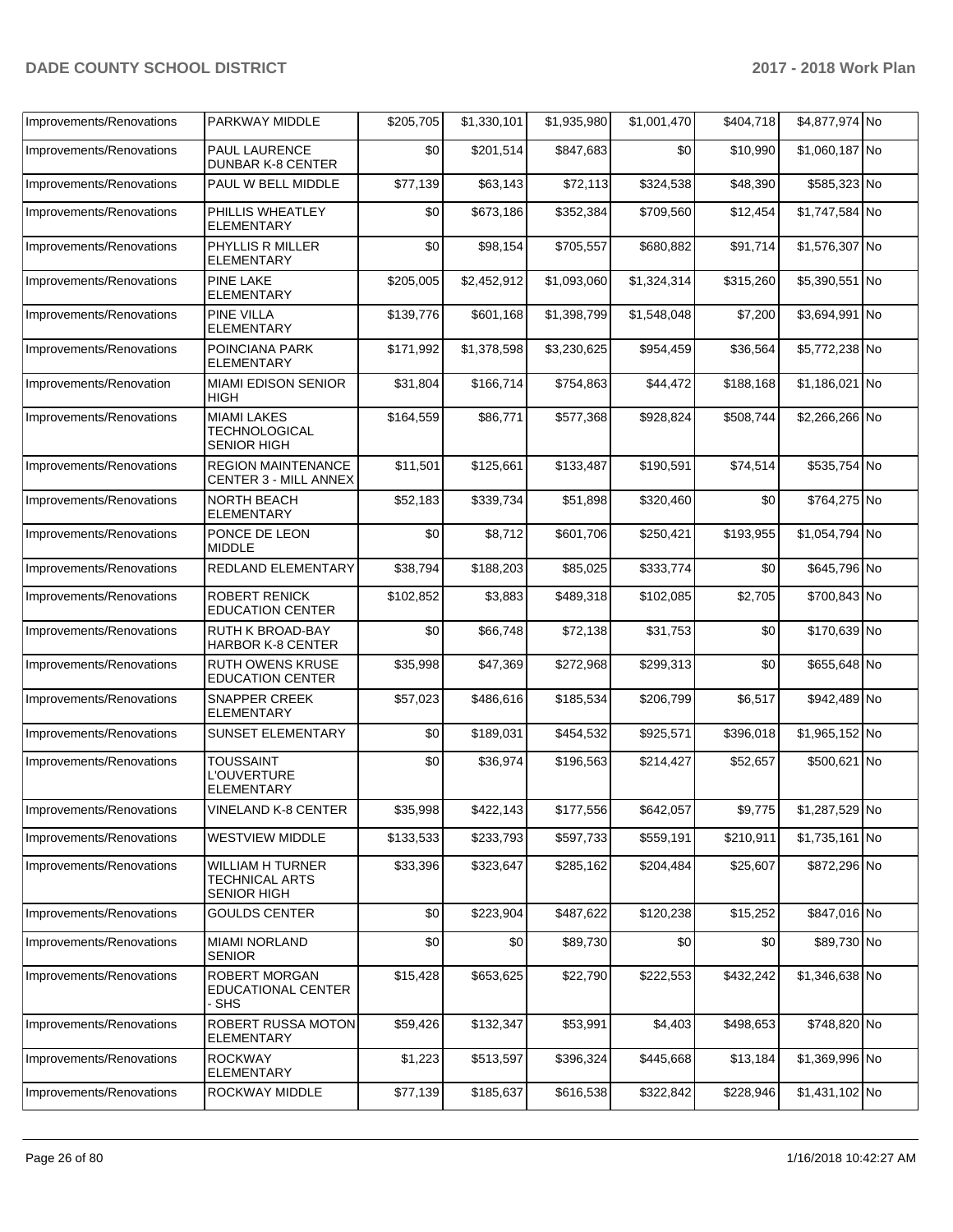| Improvements/Renovations | RONALD W.<br>REAGAN/DORAL<br>SENIOR HIGH SCHOOL                                       | \$7,845     | \$0         | \$38,449    | \$3,640     | \$12,137  | \$62.071 No     |  |
|--------------------------|---------------------------------------------------------------------------------------|-------------|-------------|-------------|-------------|-----------|-----------------|--|
| Improvements/Renovations | ROYAL GREEN<br><b>ELEMENTARY</b>                                                      | \$131,696   | \$623,057   | \$439,796   | \$861,802   | \$6,517   | \$2,062,868 No  |  |
| Improvements/Renovations | <b>ROYAL PALM</b><br><b>ELEMENTARY</b>                                                | \$34,649    | \$585,984   | \$1,324,744 | \$903,131   | \$24,329  | \$2,872,837 No  |  |
| Improvements/Renovations | RUBEN DARIO MIDDLE                                                                    | \$77,139    | \$72,076    | \$2,353,814 | \$3,038,612 | \$94,230  | \$5,635,871 No  |  |
| Improvements/Renovations | <b>SANTA CLARA</b><br><b>ELEMENTARY</b>                                               | \$507       | \$216,178   | \$82,567    | \$289,628   | \$545,921 | \$1,134,801 No  |  |
| Improvements/Renovations | <b>SCHOOL BOARD</b><br><b>ADMINISTRATION</b><br><b>COMPLEX</b>                        | \$1,048,724 | \$4,642,150 | \$3,240,670 | \$791,468   | \$299,834 | \$10,022,846 No |  |
| Improvements/Renovations | <b>SCOTT LAKE</b><br><b>ELEMENTARY</b>                                                | \$174,441   | \$937,037   | \$165,239   | \$278,631   | \$41,119  | \$1,596,467 No  |  |
| Improvements/Renovations | <b>SEMINOLE</b><br><b>ELEMENTARY</b>                                                  | \$83,866    | \$422,074   | \$197,716   | \$1,613,844 | \$130,519 | \$2,448,019 No  |  |
| Improvements/Renovations | SHADOWLAWN<br><b>ELEMENTARY</b>                                                       | \$58,091    | \$196,605   | \$471,789   | \$836,394   | \$2,399   | \$1,565,278 No  |  |
| Improvements/Renovations | SHENANDOAH<br><b>ELEMENTARY</b>                                                       | \$136,981   | \$401,143   | \$598,446   | \$1,529,686 | \$73,043  | \$2,739,299 No  |  |
| Improvements/Renovations | SHENANDOAH MIDDLE                                                                     | \$78,275    | \$312,263   | \$1,149,199 | \$1,043,930 | \$925,704 | \$3,509,371 No  |  |
| Improvements/Renovations | <b>SILVER BLUFF</b><br><b>ELEMENTARY</b>                                              | \$176,118   | \$220,713   | \$1,151,218 | \$544,920   | \$7,184   | \$2,100,153 No  |  |
| Improvements/Renovations | DR. FREDERICA S<br>WILSON/SKYWAY<br>ELEMENTARY SCHOOL                                 | \$547,674   | \$2,791,221 | \$3,900,339 | \$2,812,536 | \$412,370 | \$10,464,140 No |  |
| Improvements/Renovations | SOUTH DADE ADULT<br><b>EDUCATION CENTER</b>                                           | \$3,432     | \$157,725   | \$360,342   | \$355,654   | \$15,753  | \$892,906 No    |  |
| Improvements/Renovations | SOUTH DADE MIDDLE<br><b>SCHOOL</b>                                                    | \$2,200     | \$35,955    | \$74,996    | \$329,883   | \$0       | \$443,034 No    |  |
| Improvements/Renovations | THE 500 ROLE MODELS<br><b>ACADEMY OF</b><br><b>EXCELLENCE</b>                         | \$280,535   | \$1,049,347 | \$288,840   | \$160,272   | \$299,623 | \$2,078,617 No  |  |
| Improvements/Renovations | <b>THENA CROWDER</b><br><b>EARLY CHILDHOOD</b><br><b>DIAGNOSTIC SPECIAL</b><br>ED CTR | \$0         | \$72,486    | \$497,961   | \$481,073   | \$144,282 | \$1,195,802 No  |  |
| Improvements/Renovations | THOMAS JEFFERSON<br><b>MIDDLE</b>                                                     | \$150,940   | \$2,222,605 | \$612,364   | \$229,815   | \$274,282 | \$3,490,006 No  |  |
| Improvements/Renovations | <b>TRANSPORTATION</b><br><b>CENTER</b><br>ADMINISTRATIVE<br><b>OFFICES</b>            | \$360,355   | \$36,516    | \$71,793    | \$942,181   | \$624     | \$1,411,469 No  |  |
| Improvements/Renovations | <b>TRANSPORTATION</b><br>CENTER CENTRAL<br><b>EAST</b>                                | \$51,426    | \$61,689    | \$63,628    | \$23,989    | \$90,844  | \$291,576 No    |  |
| Improvements/Renovations | <b>TRANSPORTATION</b><br><b>CENTER CENTRAL</b><br>WEST                                | \$10,285    | \$0         | \$0         | \$0         | \$0       | \$10,285 No     |  |
| Improvements/Renovations | <b>TRANSPORTATION</b><br><b>CENTER NORTH</b>                                          | \$20,570    | \$256,574   | \$354,258   | \$87,427    | \$54,984  | \$773,813 No    |  |
| Improvements/Renovations | <b>TRANSPORTATION</b><br><b>CENTER NORTHEAST</b>                                      | \$587,197   | \$1,815,218 | \$580,630   | \$960,773   | \$345,997 | \$4,289,815 No  |  |
| Improvements/Renovations | <b>TRANSPORTATION</b><br><b>CENTER NORTHWEST</b>                                      | \$314,416   | \$313,477   | \$124,717   | \$814,991   | \$54,571  | \$1,622,172 No  |  |
| Improvements/Renovations | <b>TRANSPORTATION</b><br><b>CENTER SOUTH</b>                                          | \$656,120   | \$35,933    | \$86,575    | \$220,619   | \$84,417  | \$1,083,664 No  |  |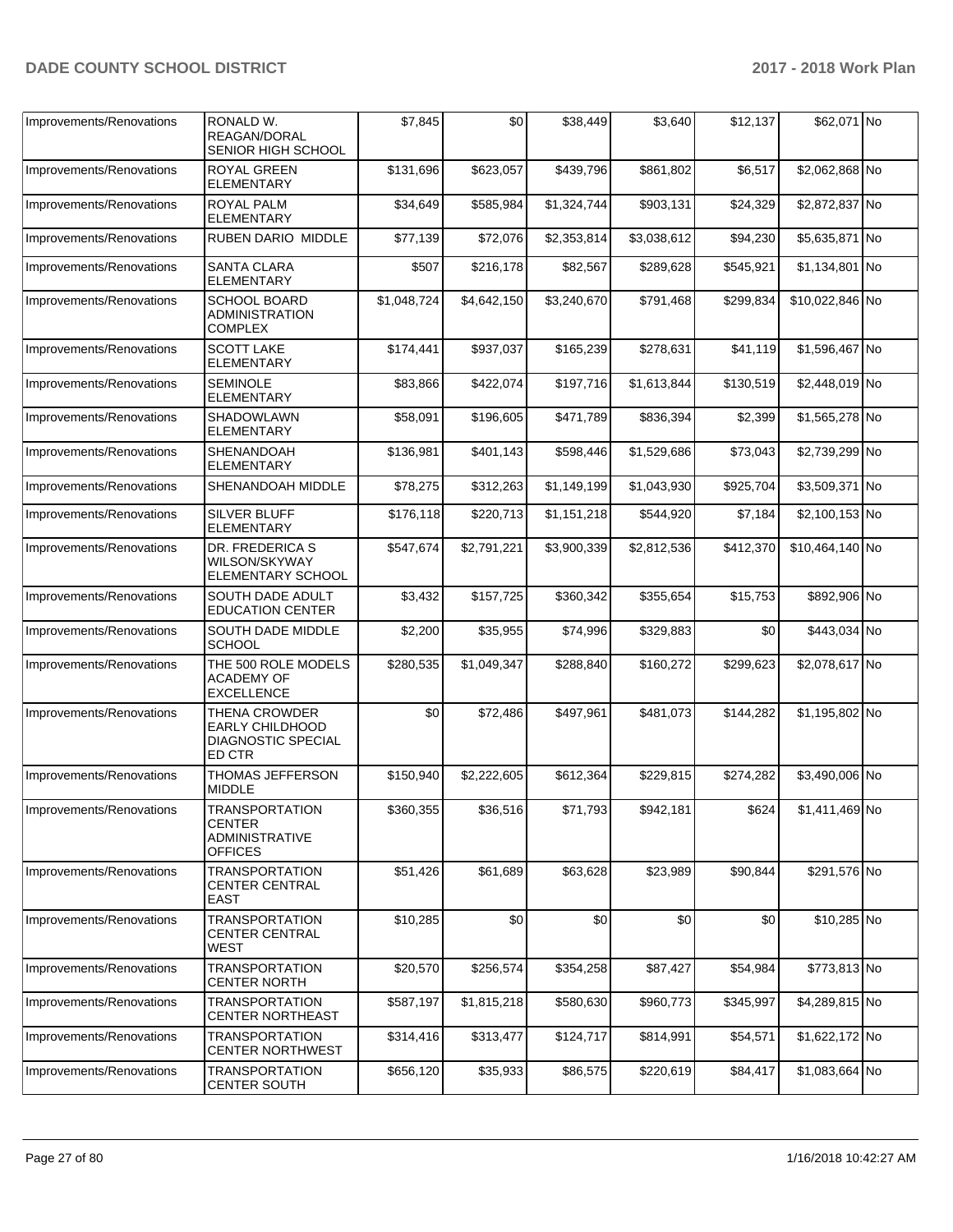| Improvements/Renovations      | <b>TRANSPORTATION</b><br><b>CENTER SOUTHWEST</b>                      | \$144,348 | \$225,199 | \$528,316                                    | \$973,678     | \$0          | \$1,871,541 No |  |
|-------------------------------|-----------------------------------------------------------------------|-----------|-----------|----------------------------------------------|---------------|--------------|----------------|--|
| Improvements/Renovations      | <b>TRANSPORTATION</b><br><b>CENTER VEHICLE</b><br><b>MAINTENANCE</b>  | \$286,639 | \$8,951   | \$530,392                                    | \$942,765     | \$111,293    | \$1,880,040 No |  |
| Improvements/Renovations      | <b>TRANSPORTATION</b><br><b>REDLAND VEHICLE</b><br><b>MAINTENANCE</b> | \$0       | \$77,243  | \$64,448                                     | \$440,301     | \$5,204      | \$587,196 No   |  |
| Improvements/Renovations      | <b>TREASURE ISLAND</b><br><b>ELEMENTARY</b>                           | \$0       | \$262,523 | \$151,885                                    | \$86,731      | \$362,901    | \$864,040 No   |  |
| Improvements/Renovations      | <b>TROPICAL</b><br><b>ELEMENTARY</b>                                  | \$47,917  | \$124,568 | \$638,897                                    | \$771,478     | \$3,711      | \$1,586,571 No |  |
| Improvements/Renovations      | <b>TWIN LAKES</b><br><b>ELEMENTARY</b>                                | \$21,607  | \$85,543  | \$523,225                                    | \$216,023     | \$0          | \$846,398 No   |  |
| Improvements/Renovations      | <b>VAN E BLANTON</b><br><b>ELEMENTARY</b>                             | \$179,992 | \$74,302  | \$193,967                                    | \$1,225,970   | \$1,124,829  | \$2,799,060 No |  |
| Improvements/Renovations      | <b>VILLAGE GREEN</b><br><b>ELEMENTARY</b>                             | \$36,225  | \$566,524 | \$416,069                                    | \$457,773     | \$1,277      | \$1,477,868 No |  |
| Improvements/Renovations      | <b>VIRGINIA A BOONE</b><br><b>HIGHLAND OAKS</b><br><b>ELEMENTARY</b>  | \$51,426  | \$659,616 | \$706,309                                    | \$627,142     | \$144,550    | \$2,189,043 No |  |
| Improvements/Renovations      | SOUTH REGION OFFICE<br><b>ANNEX</b>                                   | \$287,153 | \$169,405 | \$1,501                                      | \$11,218      | \$42,873     | \$512,150 No   |  |
| Renovations to convert to SHS | <b>DORAL MIDDLE</b>                                                   | \$10,285  | \$8,542   | \$3,842,537                                  | \$69,092      | \$166,134    | \$4,096,590 No |  |
|                               |                                                                       |           |           | \$44,777,975   \$172,319,850   \$367,221,103 | \$244,621,977 | \$75,150,865 | \$904,091,770  |  |
|                               |                                                                       |           |           |                                              |               |              |                |  |

#### **Additional Project Schedules**

Any projects that are not identified in the last approved educational plant survey.

Nothing reported for this section.

#### **Non Funded Growth Management Project Schedules**

Schedule indicating which projects, due to planned development, that CANNOT be funded from current revenues projected over the next five years.

Nothing reported for this section.

# **Tracking**

### **Capacity Tracking**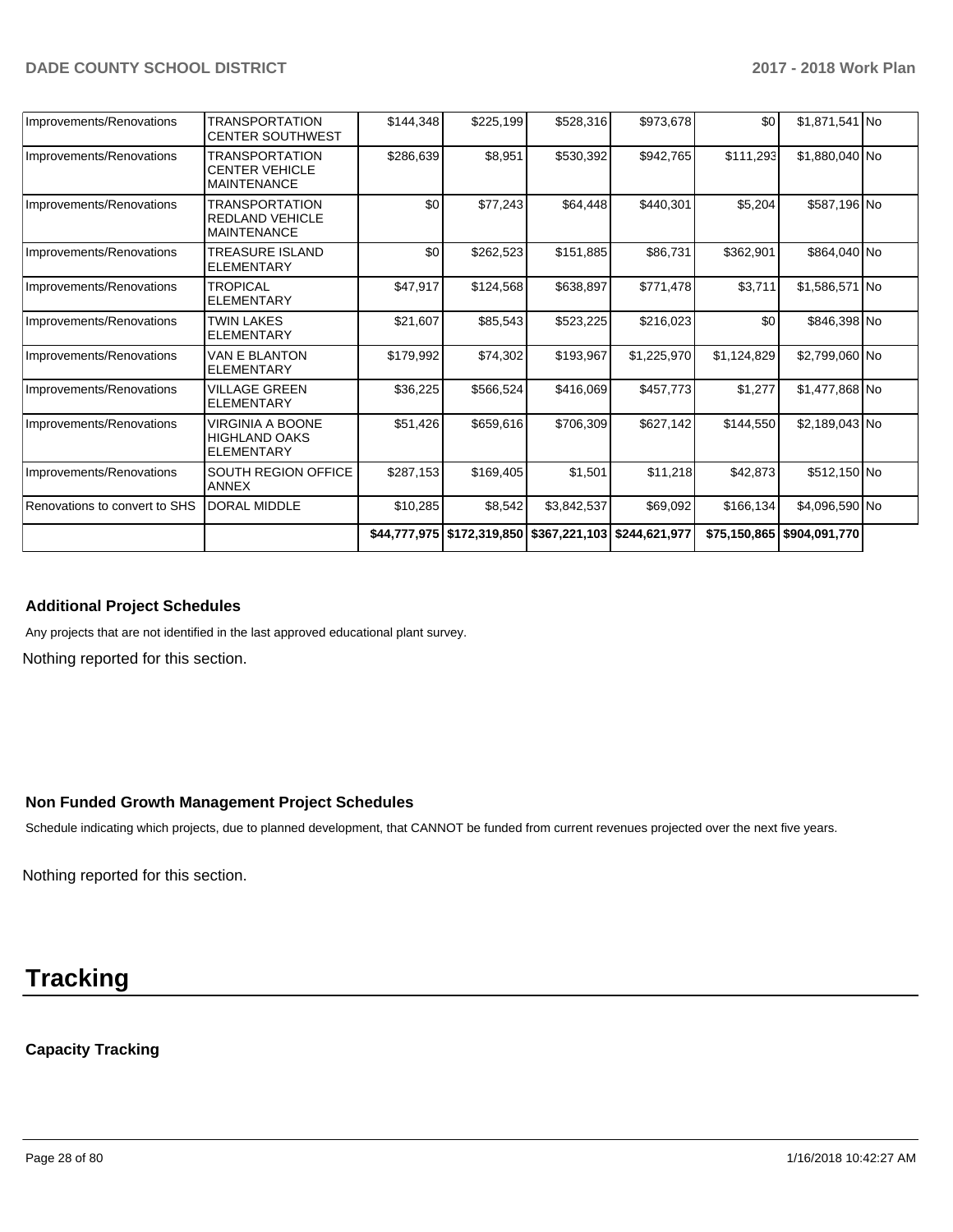| Location                                                   | $2017 -$<br>2018 Satis.<br>Stu. Sta. | Actual<br>$2017 -$<br><b>2018 FISH</b><br>Capacity | Actual<br>$2016 -$<br>2017<br><b>COFTE</b> | # Class<br><b>Rooms</b> | Actual<br>Average<br>$2017 -$<br>2018 Class<br><b>Size</b> | Actual<br>$2017 -$<br>2018<br><b>Utilization</b> | <b>New</b><br>Stu.<br>Capacity | <b>New</b><br>Rooms to<br>be<br>Added/Re<br>moved | Projected<br>$2021 -$<br>2022<br><b>COFTE</b> | Projected<br>$2021 -$<br>2022<br><b>Utilization</b> | Projected<br>$2021 -$<br>2022 Class<br><b>Size</b> |
|------------------------------------------------------------|--------------------------------------|----------------------------------------------------|--------------------------------------------|-------------------------|------------------------------------------------------------|--------------------------------------------------|--------------------------------|---------------------------------------------------|-----------------------------------------------|-----------------------------------------------------|----------------------------------------------------|
| <b>CARIBBEAN</b><br><b>ELEMENTARY</b>                      | 995                                  | 895                                                | 673                                        | 53                      | 13                                                         | 75.00 %                                          | 44                             | $\overline{2}$                                    | 680                                           | 72.00 %                                             | 12                                                 |
| <b>CALUSA ELEMENTARY</b>                                   | 792                                  | 792                                                | 836                                        | 40                      | 21                                                         | 106.00%                                          | $\Omega$                       | $\Omega$                                          | 724                                           | 91.00 %                                             | 18                                                 |
| <b>CAROL CITY</b><br><b>ELEMENTARY</b>                     | 806                                  | 806                                                | 360                                        | 42                      | 9                                                          | 45.00 %                                          | $\Omega$                       | $\Omega$                                          | 355                                           | 44.00%                                              | $\bf8$                                             |
| <b>GEORGE WASHINGTON</b><br><b>CARVER ELEMENTARY</b>       | 486                                  | 486                                                | 406                                        | 25                      | 16                                                         | 84.00%                                           | -44                            | $-2$                                              | 400                                           | 90.00 %                                             | 17                                                 |
| <b>FIENBERG-FISHER K-8</b><br><b>CENTER</b>                | 995                                  | 895                                                | 833                                        | 51                      | 16                                                         | 93.00 %                                          | $\Omega$                       | $\Omega$                                          | 820                                           | 92.00 %                                             | 16                                                 |
| <b>WILLIAM A CHAPMAN</b><br><b>ELEMENTARY</b>              | 620                                  | 620                                                | 462                                        | 32                      | 14                                                         | 74.00 %                                          | $\Omega$                       | $\Omega$                                          | 455                                           | 73.00 %                                             | 14                                                 |
| MIAMI LAKES K-8<br><b>CENTER</b>                           | 1,516                                | 1,364                                              | 1,380                                      | 76                      | 18                                                         | 101.00%                                          | $\Omega$                       | $\Omega$                                          | 1,357                                         | 99.00 %                                             | 18                                                 |
| <b>FRANK CRAWFORD</b><br><b>MARTIN K-8 CENTER</b>          | 1,463                                | 1,316                                              | 1,110                                      | 71                      | 16                                                         | 84.00 %                                          | $-16$                          | $-1$                                              | 1,094                                         | 84.00 %                                             | 16                                                 |
| <b>WESLEY MATTHEWS</b><br><b>ELEMENTARY</b>                | 703                                  | 703                                                | 470                                        | 39                      | 12                                                         | 67.00 %                                          | $-18$                          | $-1$                                              | 462                                           | 67.00 %                                             | 12                                                 |
| <b>MEADOWLANE</b><br><b>ELEMENTARY</b>                     | 998                                  | 998                                                | 830                                        | 51                      | 16                                                         | 83.00 %                                          | $\Omega$                       | $\Omega$                                          | 817                                           | 82.00 %                                             | 16                                                 |
| MELROSE ELEMENTARY                                         | 608                                  | 608                                                | 433                                        | 32                      | 14                                                         | 71.00 %                                          | $\Omega$                       | $\Omega$                                          | 426                                           | 70.00 %                                             | 13                                                 |
| MIAMI GARDENS<br><b>ELEMENTARY</b>                         | 412                                  | 412                                                | 263                                        | 20                      | 13                                                         | 64.00%                                           | $\Omega$                       | $\Omega$                                          | 259                                           | 63.00 %                                             | 13                                                 |
| <b>MIAMI HEIGHTS</b><br><b>ELEMENTARY</b>                  | 1,273                                | 1,273                                              | 918                                        | 69                      | 13                                                         | 72.00 %                                          | $\Omega$                       | $\mathbf 0$                                       | 903                                           | 71.00 %                                             | 13                                                 |
| <b>LAURA C SAUNDERS</b><br><b>ELEMENTARY</b>               | 837                                  | 837                                                | 592                                        | 46                      | 13 <sup>1</sup>                                            | 71.00 %                                          | $-18$                          | $-1$                                              | 583                                           | 71.00 %                                             | 13                                                 |
| <b>LIBERTY CITY</b><br><b>ELEMENTARY</b>                   | 830                                  | 830                                                | 315                                        | 43                      | $\overline{7}$                                             | 38.00 %                                          | $\Omega$                       | $\mathbf 0$                                       | 310                                           | 37.00 %                                             | $\overline{7}$                                     |
| JESSE J. McCRARY JR.<br>ELEMENTARY SCHOOL                  | 674                                  | 674                                                | 588                                        | 35                      | 17                                                         | 87.00 %                                          | $\Omega$                       | $\Omega$                                          | 579                                           | 86.00 %                                             | 17                                                 |
| <b>LORAH PARK</b><br>ELEMENTARY                            | 564                                  | 564                                                | 398                                        | 15                      | 27                                                         | 71.00 %                                          | $\Omega$                       | $\Omega$                                          | 192                                           | 34.00 %                                             | 13                                                 |
| <b>TOUSSAINT</b><br><b>L'OUVERTURE</b><br>ELEMENTARY       | 682                                  | 682                                                | 423                                        | 35                      | 12                                                         | 62.00%                                           | $\Omega$                       | $\Omega$                                          | 417                                           | 61.00 %                                             | 12                                                 |
| <b>LUDLAM ELEMENTARY</b>                                   | 446                                  | 446                                                | 365                                        | 23                      | 16                                                         | 82.00 %                                          | $\overline{0}$                 | $\overline{0}$                                    | 360                                           | 81.00 %                                             | 16                                                 |
| KINLOCH PARK<br><b>ELEMENTARY</b>                          | 818                                  | 818                                                | 634                                        | 39                      | 16                                                         | 77.00 %                                          | $\Omega$                       | $\Omega$                                          | 624                                           | 76.00 %                                             | 16                                                 |
| <b>LAKE STEVENS</b><br>ELEMENTARY                          | 476                                  | 476                                                | 270                                        | 22                      | 12                                                         | 57.00 %                                          | 0                              | $\mathbf 0$                                       | 266                                           | 56.00 %                                             | 12                                                 |
| <b>LAKEVIEW</b><br><b>ELEMENTARY</b>                       | 500                                  | 500                                                | 402                                        | 26                      | 15                                                         | 80.00 %                                          | $\mathbf 0$                    | $\mathbf 0$                                       | 396                                           | 79.00 %                                             | 15                                                 |
| LEEWOOD K-8 CENTER                                         | 1,130                                | 1,017                                              | 772                                        | 41                      | 19                                                         | 76.00 %                                          | -36                            | $-2$                                              | 761                                           | 78.00 %                                             | 20                                                 |
| WILLIAM H. LEHMAN<br><b>ELEMENTARY</b>                     | 935                                  | 935                                                | 673                                        | 49                      | 14                                                         | 72.00 %                                          | $\Omega$                       | $\mathbf 0$                                       | 663                                           | 71.00 %                                             | 14                                                 |
| <b>LEISURE CITY K-8</b><br><b>CENTER</b>                   | 1,348                                | 1,213                                              | 981                                        | 67                      | 15                                                         | 81.00 %                                          | -81                            | $-5$                                              | 966                                           | 85.00 %                                             | 16                                                 |
| <b>MADIE IVES</b><br><b>COMMUNITY</b><br><b>ELEMENTARY</b> | 1,167                                | 1,167                                              | 640                                        | 59                      | 11                                                         | 55.00 %                                          | $\mathbf 0$                    | 24                                                | 1,006                                         | 86.00 %                                             | 12                                                 |
| <b>KENDALE ELEMENTARY</b>                                  | 724                                  | 724                                                | 524                                        | 36                      | 15 <sup>1</sup>                                            | 72.00 %                                          | $\overline{0}$                 | $\mathbf 0$                                       | 516                                           | 71.00 %                                             | 14                                                 |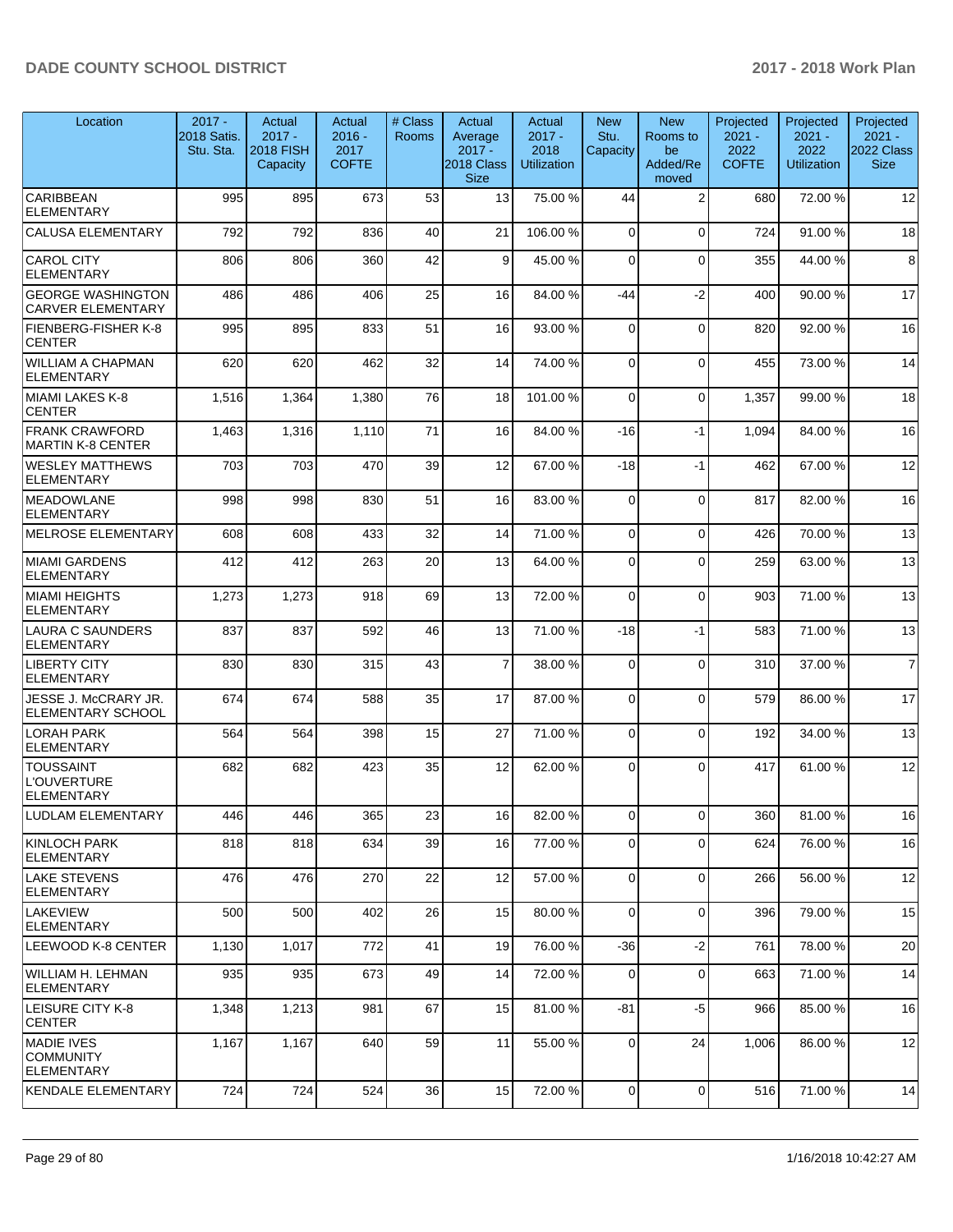| <b>KENDALE LAKES</b><br><b>ELEMENTARY</b>                                                    | 882   | 882      | 767      | 47              | 16              | 87.00 %  | 0              | $\Omega$       | 756      | 86.00 % | 16 |
|----------------------------------------------------------------------------------------------|-------|----------|----------|-----------------|-----------------|----------|----------------|----------------|----------|---------|----|
| <b>KENSINGTON PARK</b><br><b>ELEMENTARY</b>                                                  | 1,424 | 1,424    | 1,097    | 77              | 14              | 77.00 %  | $\mathbf 0$    | $\Omega$       | 1,080    | 76.00 % | 14 |
| <b>KENWOOD K-8 CENTER</b>                                                                    | 1,284 | 1,155    | 1,081    | 62              | 17              | 94.00 %  | $-16$          | $-1$           | 1,065    | 94.00 % | 17 |
| <b>KEY BISCAYNE K-8</b><br><b>CENTER</b>                                                     | 1,277 | 1,149    | 1,266    | 62              | 20              | 110.00 % | 0              | $\mathbf 0$    | 1,022    | 89.00 % | 16 |
| <b>VIRGINIA A BOONE</b><br><b>HIGHLAND OAKS</b><br><b>ELEMENTARY</b>                         | 636   | 636      | 698      | 35              | 20              | 110.00%  | 0              | $\Omega$       | 613      | 96.00 % | 18 |
| <b>HOLMES ELEMENTARY</b>                                                                     | 572   | 572      | 522      | 30              | 17              | 91.00 %  | $\mathbf 0$    | $\Omega$       | 514      | 90.00 % | 17 |
| <b>ZORA NEALE HURSTON</b><br><b>ELEMENTARY</b>                                               | 1,039 | 1,039    | 581      | 53              | 11              | 56.00 %  | 0              | $\Omega$       | 573      | 55.00 % | 11 |
| <b>OLIVER HOOVER</b><br>ELEMENTARY                                                           | 1,008 | 1,008    | 729      | 52              | 14              | 72.00 %  | $-154$         | $-7$           | 718      | 84.00 % | 16 |
| <b>THENA CROWDER</b><br><b>EARLY CHILDHOOD</b><br><b>DIAGNOSTIC SPECIAL</b><br><b>ED CTR</b> | 197   | 197      | 41       | 8               | 5               | 21.00%   | $\Omega$       | $\Omega$       | 40       | 20.00 % | 5  |
| <b>HOWARD DRIVE</b><br><b>ELEMENTARY</b>                                                     | 771   | 771      | 579      | 39              | 15              | 75.00 %  | 0              | $\Omega$       | 570      | 74.00 % | 15 |
| <b>GREYNOLDS PARK</b><br>ELEMENTARY                                                          | 986   | 986      | 715      | 51              | 14              | 72.00 %  | $-244$         | $-10$          | 704      | 95.00 % | 17 |
| <b>GULFSTREAM</b><br><b>ELEMENTARY</b>                                                       | 699   | 699      | 673      | 37              | 18              | 96.00 %  | $\Omega$       | $\Omega$       | 663      | 95.00 % | 18 |
| CHARLES R HADLEY<br><b>ELEMENTARY</b>                                                        | 986   | 986      | 946      | 52              | 18              | 96.00 %  | $-152$         | $-7$           | 800      | 96.00 % | 18 |
| JOE HALL ELEMENTARY                                                                          | 653   | 653      | 498      | 34              | 15              | 76.00 %  | $-18$          | $-1$           | 491      | 77.00 % | 15 |
| <b>HIALEAH ELEMENTARY</b>                                                                    | 886   | 886      | 624      | 47              | 13              | 70.00 %  | 0              | $\mathbf 0$    | 614      | 69.00 % | 13 |
| <b>HIBISCUS ELEMENTARY</b>                                                                   | 665   | 665      | 500      | 34              | 15              | 75.00 %  | $-22$          | $-1$           | 493      | 77.00 % | 15 |
| <b>WINSTON PARK K-8</b><br><b>CENTER</b>                                                     | 1,274 | 1,146    | 1,405    | 61              | 23              | 123.00 % | 0              | $\mathbf 0$    | 1,130    | 99.00 % | 19 |
| <b>JACK DAVID GORDON</b><br><b>ELEMENTARY</b>                                                | 1,213 | 1,213    | 999      | 66              | 15              | 82.00 %  | $-162$         | -9             | 959      | 91.00 % | 17 |
| <b>GOLDEN GLADES</b><br><b>ELEMENTARY</b>                                                    | 438   | 438      | 222      | 23              | 10              | 51.00 %  | $-18$          | $-1$           | 219      | 52.00 % | 10 |
| JOELLA C GOOD<br><b>ELEMENTARY</b>                                                           | 999   | 999      | 980      | 53              | 18              | 98.00 %  | -36            | $-2$           | 940      | 98.00 % | 18 |
| <b>GRATIGNY</b><br><b>ELEMENTARY</b>                                                         | 686   | 686      | 524      | 37 <sup>1</sup> | 14 <sub>l</sub> | 76.00 %  | $\overline{0}$ | $\overline{0}$ | 516      | 75.00 % | 14 |
| <b>GREENGLADE</b><br><b>ELEMENTARY</b>                                                       | 560   | 560      | 487      | 30              | 16              | 87.00 %  | 0              | 0              | 480      | 86.00 % | 16 |
| WEST HOMESTEAD K-8<br><b>CENTER</b>                                                          | 860   | 774      | 736      | 44              | 17              | 95.00 %  | 0              | $\mathbf 0$    | 703      | 91.00 % | 16 |
| HENRY S WEST<br><b>LABORATORY SCHOOL</b>                                                     | 336   | 336      | 320      | 18              | 18              | 95.00 %  | $\mathbf 0$    | $\Omega$       | 315      | 94.00 % | 18 |
| DR HENRY W<br><b>MACK/WEST LITTLE</b><br><b>RIVER K-8 CENTER</b>                             | 628   | 565      | 431      | 32              | 13              | 76.00 %  | 0              | 0              | 425      | 75.00 % | 13 |
| <b>CARRIE P</b><br>MEEK/WESTVIEW K-8<br><b>CENTER</b>                                        | 580   | 580      | 402      | 30              | 13              | 69.00 %  | $\mathbf 0$    | $\mathbf 0$    | 396      | 68.00 % | 13 |
| <b>PHILLIS WHEATLEY</b><br><b>ELEMENTARY</b>                                                 | 640   | $\Omega$ | $\Omega$ | 34              | $\overline{0}$  | 0.00%    | $\mathbf 0$    | $\Omega$       | $\Omega$ | 0.00%   | 0  |
| WHISPERING PINES<br><b>ELEMENTARY</b>                                                        | 724   | 724      | 574      | 38              | 15              | 79.00 %  | 0              | $\mathbf 0$    | 565      | 78.00 % | 15 |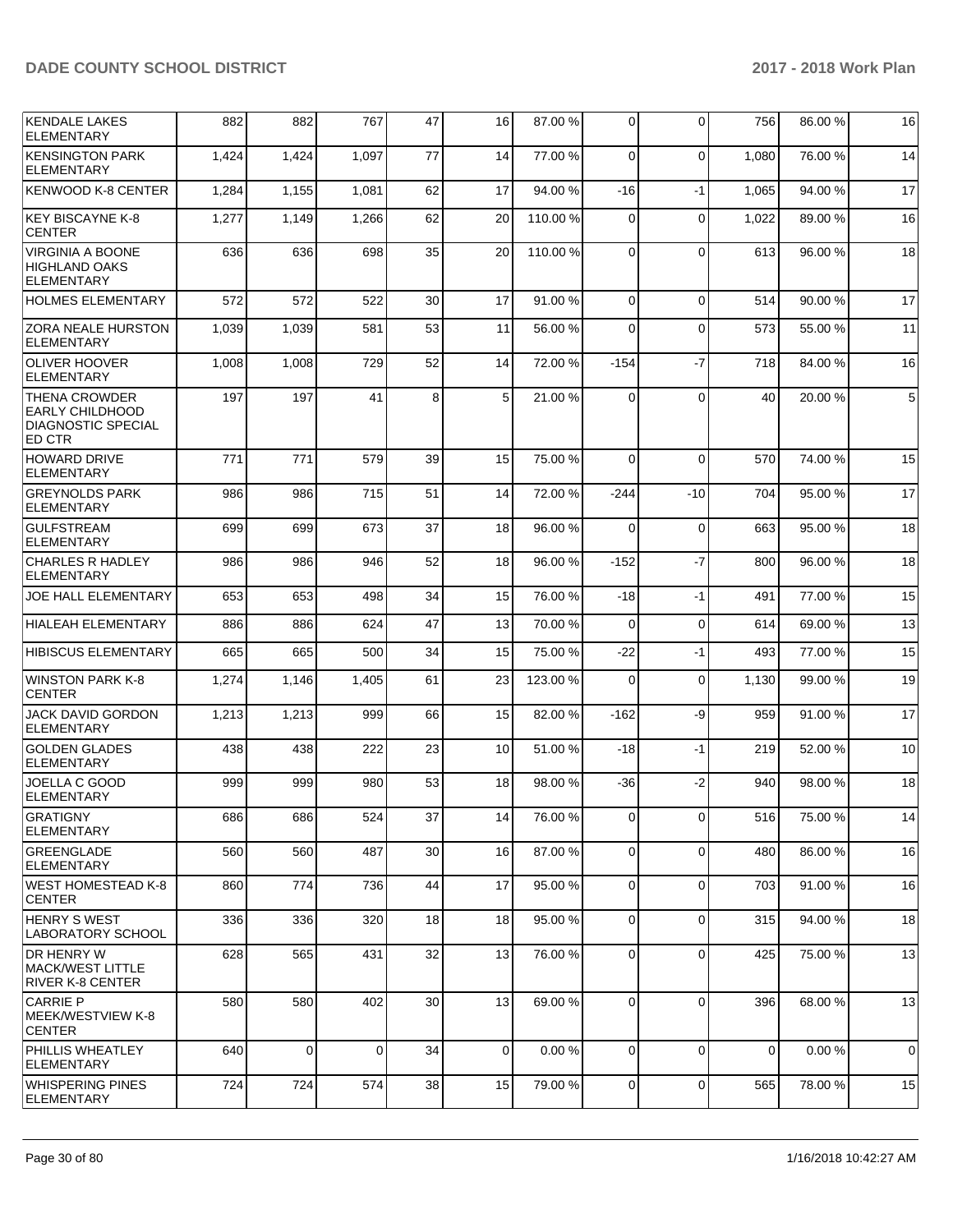| <b>TROPICAL</b><br><b>ELEMENTARY</b>                         | 802   | 802   | 337   | 43 | 8  | 42.00%   | $\Omega$       | $\mathbf 0$    | 632   | 79.00 % | 15 |
|--------------------------------------------------------------|-------|-------|-------|----|----|----------|----------------|----------------|-------|---------|----|
| <b>FRANCES S TUCKER</b><br><b>ELEMENTARY</b>                 | 540   | 540   | 332   | 28 | 12 | 62.00%   | $\Omega$       | $\Omega$       | 327   | 61.00%  | 12 |
| <b>TWIN LAKES</b><br><b>ELEMENTARY</b>                       | 668   | 668   | 439   | 36 | 12 | 66.00 %  | 0              | $\mathbf 0$    | 432   | 65.00 % | 12 |
| <b>VILLAGE GREEN</b><br><b>ELEMENTARY</b>                    | 460   | 460   | 333   | 24 | 14 | 72.00 %  | $\Omega$       | $\mathbf 0$    | 328   | 71.00 % | 14 |
| <b>VINELAND K-8 CENTER</b>                                   | 977   | 879   | 896   | 47 | 19 | 102.00%  | $\Omega$       | $\mathbf 0$    | 832   | 95.00 % | 18 |
| <b>MAE M WALTERS</b><br><b>ELEMENTARY</b>                    | 775   | 775   | 535   | 40 | 13 | 69.00 %  | $-54$          | $-2$           | 527   | 73.00 % | 14 |
| <b>EWFSTIRRUP</b><br><b>ELEMENTARY</b>                       | 916   | 916   | 861   | 46 | 19 | 94.00 %  | 0              | $\mathbf 0$    | 798   | 87.00 % | 17 |
| <b>SUNSET ELEMENTARY</b>                                     | 1,258 | 1,258 | 1,165 | 63 | 18 | 93.00 %  | $\Omega$       | $\mathbf 0$    | 1,148 | 91.00 % | 18 |
| <b>SUNSET PARK</b><br><b>ELEMENTARY</b>                      | 704   | 704   | 600   | 23 | 26 | 85.00 %  | $-58$          | $-3$           | 341   | 53.00 % | 17 |
| <b>SWEETWATER</b><br><b>ELEMENTARY</b>                       | 953   | 953   | 674   | 48 | 14 | 71.00%   | $-22$          | $-1$           | 663   | 71.00 % | 14 |
| <b>SYLVANIA HEIGHTS</b><br><b>ELEMENTARY</b>                 | 826   | 826   | 452   | 41 | 11 | 55.00 %  | 0              | $\mathbf 0$    | 445   | 54.00 % | 11 |
| <b>TREASURE ISLAND</b><br><b>ELEMENTARY</b>                  | 915   | 915   | 516   | 47 | 11 | 56.00 %  | $\Omega$       | $\mathbf 0$    | 808   | 88.00 % | 17 |
| NORTH DADE CENTER<br><b>FOR MODERN</b><br>LANGUAGES          | 436   | 436   | 394   | 22 | 18 | 90.00 %  | $\Omega$       | $\Omega$       | 387   | 89.00 % | 18 |
| <b>SOUTH HIALEAH</b><br>ELEMENTARY                           | 1,274 | 1,274 | 962   | 63 | 15 | 75.00 %  | $\Omega$       | $\Omega$       | 947   | 74.00 % | 15 |
| SOUTH MIAMI K-8<br><b>CENTER</b>                             | 1,096 | 986   | 838   | 51 | 16 | 85.00 %  | $-198$         | $-10$          | 725   | 92.00 % | 18 |
| <b>SOUTH MIAMI HEIGHTS</b><br><b>ELEMENTARY</b>              | 692   | 692   | 612   | 36 | 17 | 88.00 %  | $\Omega$       | 0              | 603   | 87.00 % | 17 |
| <b>SOUTHSIDE</b><br><b>ELEMENTARY</b>                        | 832   | 832   | 751   | 44 | 17 | 90.00 %  | 200            | 10             | 988   | 96.00 % | 18 |
| <b>SPRINGVIEW</b><br>ELEMENTARY                              | 510   | 510   | 408   | 27 | 15 | 80.00 %  | $-58$          | $-3$           | 402   | 89.00 % | 17 |
| <b>BEN SHEPPARD</b><br><b>ELEMENTARY</b>                     | 802   | 802   | 921   | 43 | 21 | 115.00 % | 286            | 13             | 907   | 83.00 % | 16 |
| <b>SILVER BLUFF</b><br><b>ELEMENTARY</b>                     | 629   | 629   | 511   | 35 | 15 | 81.00%   | $\Omega$       | $\Omega$       | 424   | 67.00 % | 12 |
| ERNEST R GRAHAM K-8<br><b>ACADEMY</b>                        | 1,654 | 1,488 | 1,374 | 90 | 15 | 92.00%   | $\overline{0}$ | $\overline{0}$ | 1,354 | 91.00%  | 15 |
| DR. FREDERICA S<br>WILSON/SKYWAY<br>ELEMENTARY SCHOOL        | 588   | 588   | 245   | 18 | 14 | 42.00 %  | 0              | $\Omega$       | 330   | 56.00 % | 18 |
| SOUTH POINTE<br> ELEMENTARY                                  | 452   | 452   | 544   | 24 | 23 | 120.00%  | 0              | $\mathbf 0$    | 425   | 94.00 % | 18 |
| <b>SNAPPER CREEK</b><br> ELEMENTARY                          | 686   | 686   | 476   | 34 | 14 | 69.00 %  | $\Omega$       | $\mathbf 0$    | 468   | 68.00 % | 14 |
| <b>GERTRUDE K</b><br>EDELMAN/SABAL PALM<br><b>ELEMENTARY</b> | 696   | 696   | 607   | 36 | 17 | 87.00 %  | 0              | $\mathbf 0$    | 598   | 86.00 % | 17 |
| SANTA CLARA<br><b>ELEMENTARY</b>                             | 713   | 713   | 580   | 40 | 15 | 81.00%   | 0              | $\mathbf 0$    | 571   | 80.00 % | 14 |
| <b>SCOTT LAKE</b><br><b>ELEMENTARY</b>                       | 768   | 768   | 449   | 38 | 12 | 58.00 %  | $\mathbf 0$    | $\mathbf 0$    | 442   | 58.00 % | 12 |
| <b>SEMINOLE</b><br>ELEMENTARY                                | 850   | 850   | 580   | 43 | 13 | 68.00 %  | $-18$          | $-1$           | 571   | 69.00 % | 14 |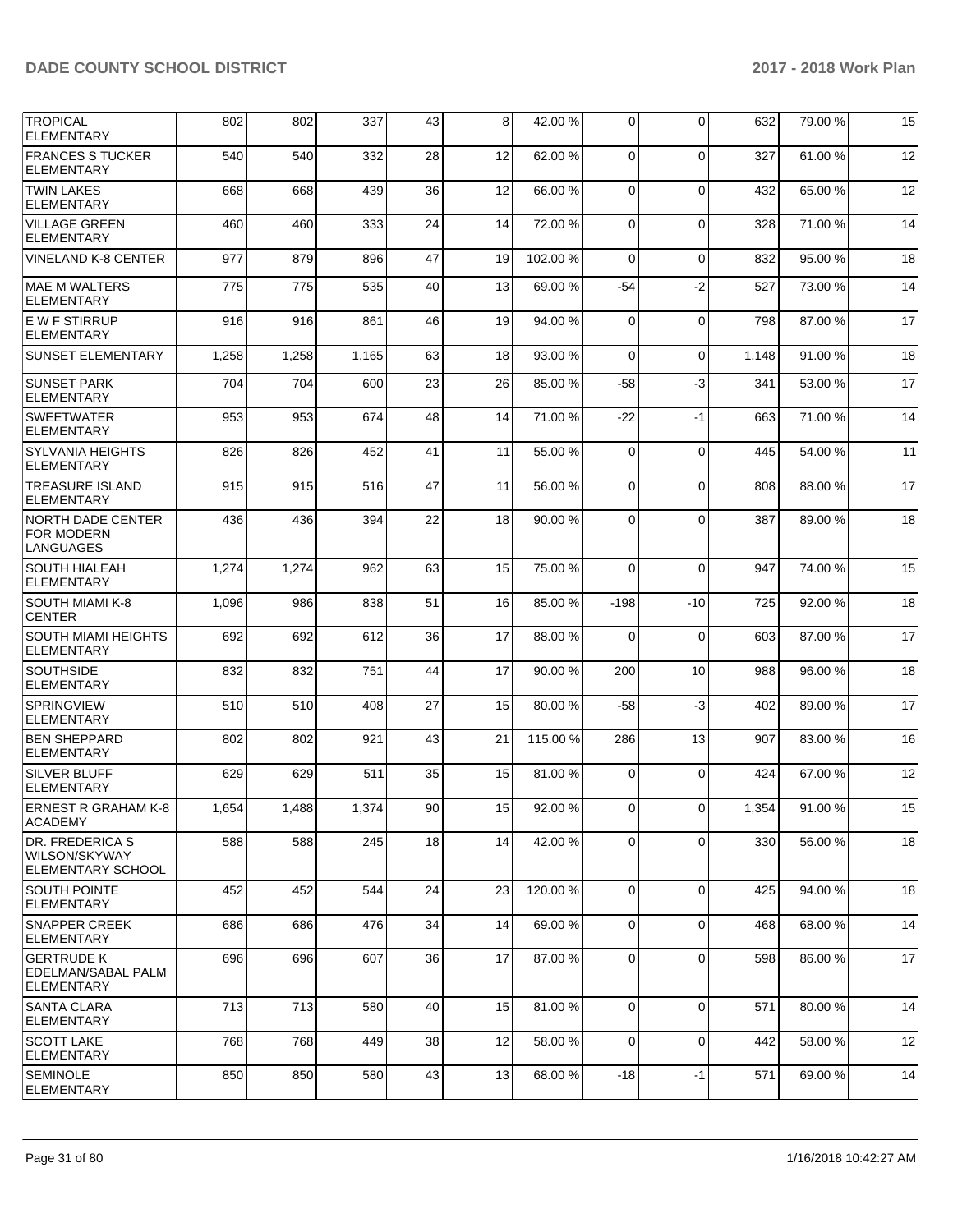| SHADOWLAWN<br><b>ELEMENTARY</b>                                        | 398   | 398   | 233   | 21  | 11 | 58.00 %  | 0           | $\Omega$    | 229   | 58.00 %  | 11 |
|------------------------------------------------------------------------|-------|-------|-------|-----|----|----------|-------------|-------------|-------|----------|----|
| SHENANDOAH<br><b>ELEMENTARY</b>                                        | 968   | 968   | 944   | 38  | 25 | 97.00 %  | $\Omega$    | $\Omega$    | 652   | 67.00 %  | 17 |
| <b>BARBARA GOLEMAN</b><br><b>SENIOR HIGH</b>                           | 3,064 | 2,910 | 1,760 | 127 | 14 | 60.00%   | $\Omega$    | $\Omega$    | 1,733 | 60.00 %  | 14 |
| RIVERSIDE<br><b>ELEMENTARY</b>                                         | 856   | 856   | 1,286 | 50  | 26 | 150.00%  | $\Omega$    | $\Omega$    | 817   | 95.00 %  | 16 |
| JANE S ROBERTS K-8<br><b>CENTER</b>                                    | 1,259 | 1,133 | 804   | 63  | 13 | 71.00 %  | $-184$      | $-10$       | 792   | 83.00 %  | 15 |
| ROCKWAY<br><b>ELEMENTARY</b>                                           | 554   | 554   | 422   | 29  | 15 | 76.00%   | $\Omega$    | $\Omega$    | 415   | 75.00 %  | 14 |
| ROYAL GREEN<br>ELEMENTARY                                              | 722   | 722   | 525   | 39  | 13 | 73.00 %  | $\Omega$    | $\mathbf 0$ | 517   | 72.00 %  | 13 |
| <b>ROYAL PALM</b><br><b>ELEMENTARY</b>                                 | 576   | 576   | 560   | 30  | 19 | 97.00 %  | -18         | $-1$        | 526   | 94.00 %  | 18 |
| <b>WILLIAM H TURNER</b><br><b>TECHNICAL ARTS</b><br><b>SENIOR HIGH</b> | 1,929 | 1,832 | 1,508 | 87  | 17 | 82.00%   | $\Omega$    | $\Omega$    | 1,485 | 81.00 %  | 17 |
| <b>TERRA</b><br><b>ENVIRONMENTAL</b><br><b>RESEARCH INSTITUTE</b>      | 1,734 | 1,647 | 1,753 | 68  | 26 | 106.00%  | $\Omega$    | $\Omega$    | 1,627 | 99.00 %  | 24 |
| <b>SOUTH DADE SENIOR</b><br><b>HIGH</b>                                | 3,476 | 3,302 | 3,056 | 141 | 22 | 93.00 %  | $\Omega$    | $\mathbf 0$ | 3,011 | 91.00 %  | 21 |
| <b>SOUTH MIAMI SENIOR</b><br><b>HIGH</b>                               | 2,583 | 2,453 | 2,134 | 104 | 21 | 87.00 %  | $-143$      | -6          | 2,102 | 91.00 %  | 21 |
| <b>MIAMI SOUTHRIDGE</b><br><b>SENIOR HIGH</b>                          | 2,581 | 2,451 | 1,925 | 108 | 18 | 79.00 %  | 0           | $\mathbf 0$ | 1,893 | 77.00 %  | 18 |
| <b>SOUTHWEST MIAMI</b><br><b>SENIOR HIGH</b>                           | 3,001 | 2,850 | 2,801 | 122 | 23 | 98.00%   | $\Omega$    | $\Omega$    | 2,751 | 97.00 %  | 23 |
| MIAMI PALMETTO<br><b>SENIOR HIGH</b>                                   | 2,949 | 2,801 | 2,619 | 121 | 22 | 93.00 %  | 47          | 3           | 2,772 | 97.00 %  | 22 |
| <b>MIAMI SENIOR HIGH</b>                                               | 2,750 | 2,612 | 2,900 | 113 | 26 | 111.00 % | 0           | $\mathbf 0$ | 2,601 | 100.00 % | 23 |
| <b>MIAMI SPRINGS SENIOR</b><br>HIGH                                    | 2,216 | 2,105 | 1,591 | 85  | 19 | 76.00 %  | $\Omega$    | $\Omega$    | 1,563 | 74.00 %  | 18 |
| MIAMI SUNSET SENIOR<br><b>HIGH</b>                                     | 2,519 | 2,393 | 1,403 | 102 | 14 | 59.00 %  | $\Omega$    | $\Omega$    | 1,380 | 58.00 %  | 14 |
| NORTH MIAMI BEACH<br><b>SENIOR HIGH</b>                                | 2,641 | 2,508 | 1,518 | 107 | 14 | 61.00%   | $\Omega$    | $\Omega$    | 1,494 | 60.00 %  | 14 |
| NORTH MIAMI SENIOR<br> HIGH                                            | 2,936 | 2,789 | 2,503 | 120 | 21 | 90.00%   | $\Omega$    | $\Omega$    | 2,453 | 88.00 %  | 20 |
| <b>MIAMI CORAL PARK</b><br> SENIOR HIGH                                | 3,551 | 3,373 | 2,575 | 143 | 18 | 76.00 %  | -24         | $-1$        | 2,531 | 76.00 %  | 18 |
| MIAMI EDISON SENIOR<br><b>HIGH</b>                                     | 1,707 | 1,621 | 791   | 72  | 11 | 49.00%   | $\mathbf 0$ | $\mathbf 0$ | 778   | 48.00 %  | 11 |
| <b>MIAMI JACKSON</b><br><b>SENIOR HIGH</b>                             | 2,458 | 2,335 | 1,566 | 102 | 15 | 67.00 %  | 0           | $\mathbf 0$ | 1,540 | 66.00 %  | 15 |
| MIAMI KILLIAN SENIOR<br><b>HIGH</b>                                    | 3,601 | 3,420 | 2,031 | 145 | 14 | 59.00 %  | $-238$      | -10         | 2,000 | 63.00 %  | 15 |
| MIAMI NORLAND<br><b>SENIOR</b>                                         | 2,099 | 1,994 | 1,734 | 83  | 21 | 87.00 %  | $\mathbf 0$ | $\mathbf 0$ | 1,704 | 85.00 %  | 21 |
| MIAMI NORTHWESTERN<br><b>SENIOR HIGH</b>                               | 2,444 | 2,321 | 1,421 | 106 | 13 | 61.00 %  | 0           | $\mathbf 0$ | 1,397 | 60.00 %  | 13 |
| HOMESTEAD SENIOR<br>HIGH                                               | 3,046 | 2,893 | 1,773 | 126 | 14 | 61.00%   | $\mathbf 0$ | $\mathbf 0$ | 1,746 | 60.00 %  | 14 |
| <b>MARITIME &amp; SCIENCE</b><br><b>TECHNOLOGY</b><br><b>ACADEMY</b>   | 1,790 | 1,611 | 1,404 | 73  | 19 | 87.00 %  | $\mathbf 0$ | $\mathbf 0$ | 1,382 | 86.00 %  | 19 |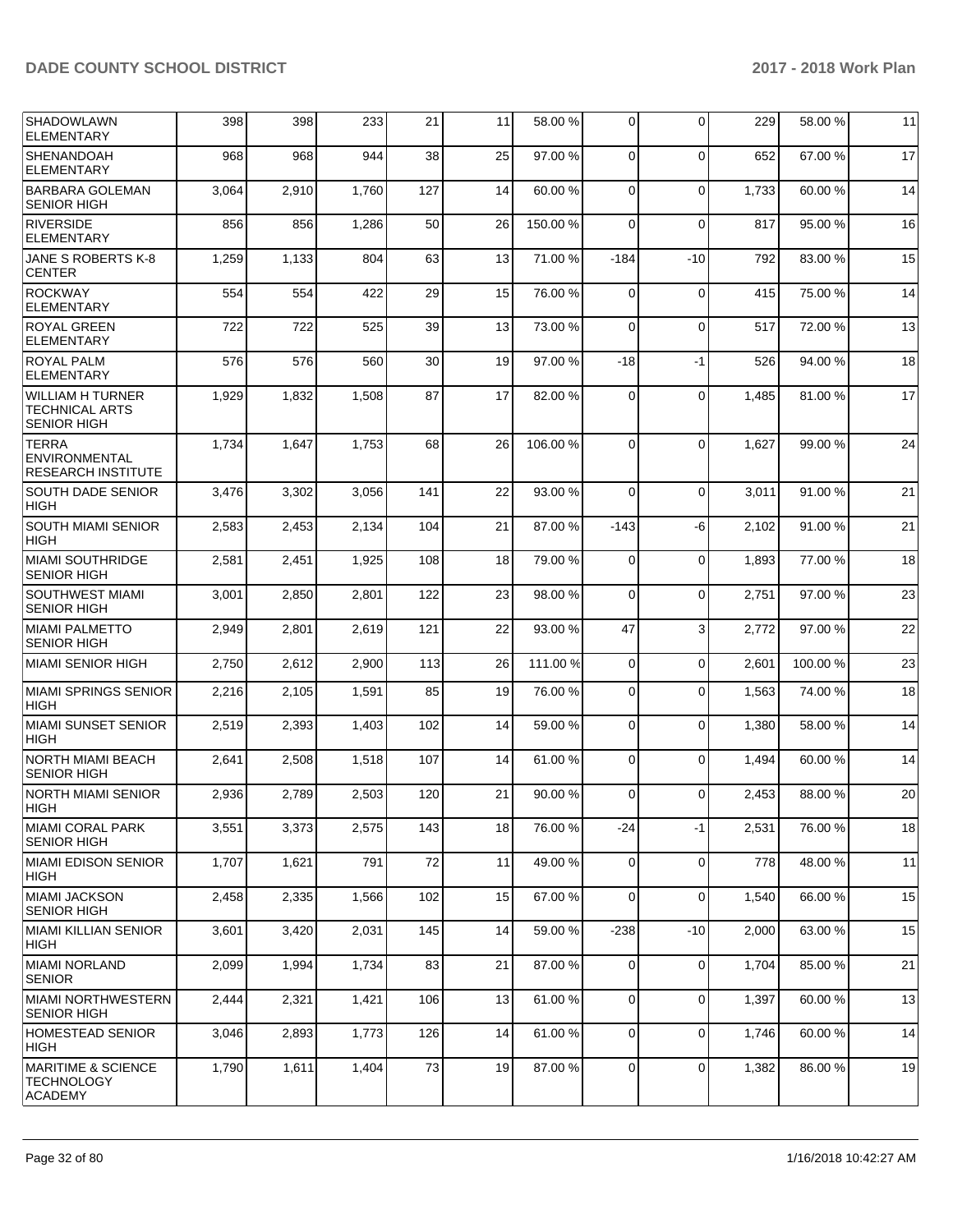| MIAMI BEACH SENIOR<br><b>HIGH</b>                                                | 2,221 | 2,109    | 2,437    | 89  | 27              | 116.00 % | 48             | $\overline{2}$ | 2,144 | 99.00 % | 24             |
|----------------------------------------------------------------------------------|-------|----------|----------|-----|-----------------|----------|----------------|----------------|-------|---------|----------------|
| MIAMI CAROL CITY<br><b>SENIOR HIGH</b>                                           | 2,828 | 2,686    | 1,224    | 119 | 10              | 46.00%   | $\Omega$       | $\mathbf 0$    | 1,206 | 45.00 % | 10             |
| MIAMI CENTRAL<br><b>SENIOR HIGH</b>                                              | 2,442 | 2,319    | 1,765    | 104 | 17              | 76.00 %  | $\Omega$       | $\Omega$       | 1,738 | 75.00 % | 17             |
| <b>WEST LAKE</b><br>PREPARATORY<br><b>ACADEMY</b>                                | 453   | $\Omega$ | $\Omega$ | 28  | $\Omega$        | 0.00%    | 984            | 60             | 980   | 100.00% | 11             |
| <b>AMERICAN SENIOR</b><br>HIGH                                                   | 2,297 | 2,182    | 1,996    | 96  | 21              | 91.00%   | $-119$         | -5             | 1,896 | 92.00 % | 21             |
| <b>G HOLMES BRADDOCK</b><br><b>SENIOR HIGH</b>                                   | 4,019 | 3,818    | 3,417    | 167 | 20              | 90.00 %  | $\Omega$       | $\mathbf 0$    | 3,366 | 88.00 % | 20             |
| <b>CORAL GABLES SENIOR</b><br>HIGH                                               | 3,078 | 2,924    | 3,361    | 123 | 27              | 115.00 % | $\Omega$       | $\mathbf 0$    | 2,901 | 99.00 % | 24             |
| <b>DESIGN AND</b><br><b>ARCHITECTURE</b><br><b>SENIOR HIGH</b>                   | 378   | 283      | 364      | 22  | 17              | 129.00%  | 223            | 12             | 504   | 100.00% | 15             |
| HIALEAH SENIOR HIGH                                                              | 3,530 | 3,353    | 2,393    | 144 | 17              | 71.00 %  | $\Omega$       | $\Omega$       | 2,357 | 70.00 % | 16             |
| HIALEAH-MIAMI LAKES<br><b>SENIOR HIGH</b>                                        | 3,077 | 2,923    | 1,582    | 124 | 13              | 54.00 %  | -48            | $-2$           | 1,558 | 54.00 % | 13             |
| SOUTHWOOD MIDDLE                                                                 | 1,878 | 1,690    | 1,474    | 82  | 18              | 87.00 %  | $\Omega$       | $\mathbf 0$    | 1,452 | 86.00 % | 18             |
| SOUTH MIAMI MIDDLE                                                               | 888   | 799      | 966      | 41  | 24              | 121.00%  | -40            | $-2$           | 749   | 99.00 % | 19             |
| <b>W R THOMAS MIDDLE</b>                                                         | 1,021 | 918      | 1,200    | 46  | 26              | 131.00%  | $\Omega$       | 0              | 912   | 99.00 % | 20             |
| <b>BOOKER T</b><br><b>WASHINGTON SENIOR</b><br><b>HIGH</b>                       | 2,196 | 2,086    | 972      | 91  | 11              | 47.00 %  | $\Omega$       | $\Omega$       | 958   | 46.00 % | 11             |
| <b>WEST MIAMI MIDDLE</b>                                                         | 1,324 | 1,191    | 731      | 60  | 12              | 61.00%   | $\Omega$       | $\Omega$       | 720   | 60.00 % | 12             |
| <b>WESTVIEW MIDDLE</b>                                                           | 1,112 | $\Omega$ | $\Omega$ | 51  | $\overline{0}$  | 0.00%    | $\Omega$       | $\Omega$       | 0     | 0.00%   | $\overline{0}$ |
| <b>DR. TONI BILBAO</b><br>PREPARATORY<br><b>ACADEMY</b>                          | 728   | $\Omega$ | $\Omega$ | 38  | $\Omega$        | 0.00%    | 970            | 52             | 970   | 100.00% | 11             |
| <b>REDLAND MIDDLE</b>                                                            | 1,383 | 1,244    | 478      | 58  | 8               | 38.00 %  | $\Omega$       | $\Omega$       | 470   | 38.00 % | 8              |
| <b>RICHMOND HEIGHTS</b><br>MIDDLE                                                | 1,291 | 1,161    | 759      | 58  | 13              | 65.00 %  | -40            | $-2$           | 748   | 67.00 % | 13             |
| RIVIERA MIDDLE                                                                   | 1,149 | 1,034    | 557      | 53  | 11              | 54.00 %  | 0              | 0              | 548   | 53.00 % | 10             |
| ROCKWAY MIDDLE                                                                   | 1,493 | 1,343    | 1,098    | 66  | 17 <sub>l</sub> | 82.00 %  | $\overline{0}$ | $\overline{0}$ | 1,081 | 80.00 % | 16 I           |
| SHENANDOAH MIDDLE                                                                | 1,308 | 1,177    | 1,263    | 61  | 21              | 107.00%  | $\Omega$       | $\Omega$       | 1,169 | 99.00 % | 19             |
| MEDICAL ACADEMY<br>FOR SCIENCE AND<br><b>TECHNOLOGY AT</b><br><b>HOMESTEAD</b>   | 1,206 | 1,085    | 534      | 43  | 12 <sup>1</sup> | 49.00 %  | $\Omega$       | $\Omega$       | 525   | 48.00 % | 12             |
| COCONUT PALM K-8<br><b>ACADEMY</b>                                               | 1,666 | 1,499    | 1,570    | 82  | 19 <sup>1</sup> | 105.00 % | $\Omega$       | $\mathbf 0$    | 1,498 | 100.00% | 18             |
| MANDARIN LAKES K-8<br>ACADEMY                                                    | 1,676 | 1,508    | 985      | 82  | 12              | 65.00 %  | $\mathbf{0}$   | $\Omega$       | 970   | 64.00 % | 12             |
| INORMAN S.<br>EDELCUP/SUNNY ISLES<br> BEACH K-8                                  | 1,926 | 1,733    | 2,203    | 94  | 23              | 127.00 % | 470            | 26             | 2,183 | 99.00 % | 18             |
| ALONZO AND TRACY<br><b>MOURNING SENIOR</b><br>HIGH BISCAYNE BAY<br><b>CAMPUS</b> | 1,521 | 1,444    | 1,566    | 59  | 27              | 108.00%  | $\Omega$       | $\mathbf 0$    | 1,406 | 97.00 % | 24             |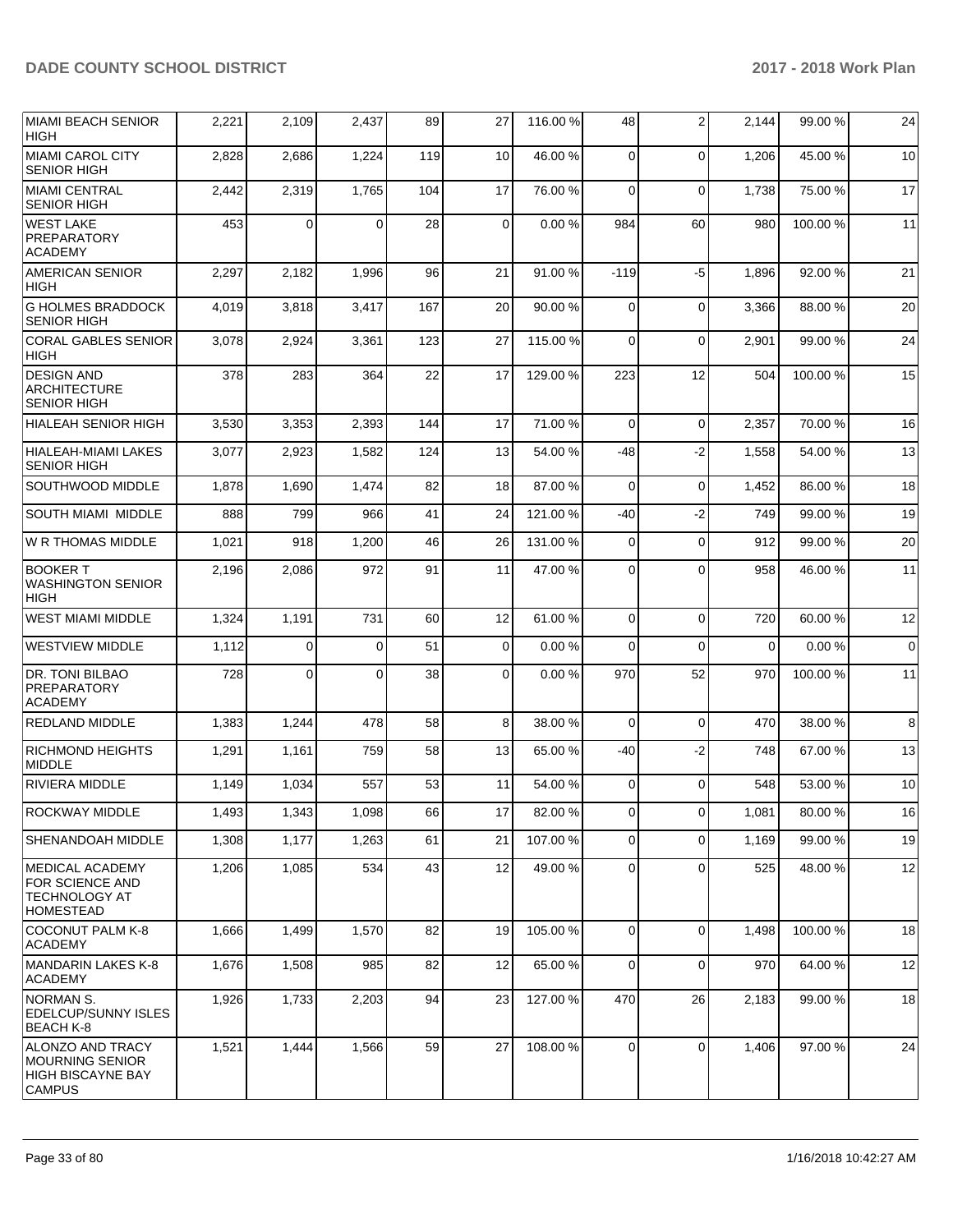| GATEWAY<br><b>ENVIRONMENTAL K-8</b><br><b>LEARNING CENTER</b>                     | 1,834 | 1,650 | 1,850 | 90  | 21              | 112.00 % | 184            | 11          | 1,813 | 99.00 %  | 18 |
|-----------------------------------------------------------------------------------|-------|-------|-------|-----|-----------------|----------|----------------|-------------|-------|----------|----|
| <b>MIAMI ARTS STUDIO 6-</b><br>12 @ ZELDA GLAZER                                  | 1,646 | 1,481 | 1,538 | 73  | 21              | 104.00%  | 238            | 12          | 1,515 | 88.00 %  | 18 |
| <b>ANDOVER MIDDLE</b><br><b>SCHOOL</b>                                            | 1,376 | 1,238 | 594   | 61  | 10 <sup>1</sup> | 48.00 %  | $\Omega$       | $\mathbf 0$ | 578   | 47.00%   | 9  |
| DR. MANUEL C.<br><b>BARREIRO</b><br><b>ELEMENTARY</b>                             | 1,148 | 1,148 | 743   | 62  | 12              | 65.00 %  | $\Omega$       | $\Omega$    | 731   | 64.00%   | 12 |
| <b>ARCH CREEK</b><br><b>ELEMENTARY SCHOOL</b>                                     | 752   | 676   | 662   | 39  | 17              | 98.00 %  | $\Omega$       | $\mathbf 0$ | 631   | 93.00 %  | 16 |
| DR. ROLANDO<br><b>ESPINOSA K-8 CENTER</b>                                         | 1,688 | 1,519 | 1,327 | 82  | 16              | 87.00%   | $\Omega$       | 0           | 1,257 | 83.00 %  | 15 |
| <b>INTERNATIONAL</b><br><b>STUDIES</b><br>PREPARATORY<br><b>ACADEMY AT GABLES</b> | 601   | 480   | 348   | 25  | 14              | 73.00 %  | $\Omega$       | $\Omega$    | 343   | 71.00 %  | 14 |
| <b>YOUNG WOMEN'S</b><br><b>ACADEMY</b>                                            | 447   | 447   | 399   | 19  | 21              | 89.00 %  | $\Omega$       | $\Omega$    | 393   | 88.00 %  | 21 |
| <b>WESTLAND HIALEAH</b><br><b>SENIOR HIGH SCHOOL</b>                              | 1,841 | 1,748 | 1,786 | 72  | 25              | 102.00%  | $\Omega$       | 0           | 1,609 | 92.00 %  | 22 |
| <b>COUNTRY CLUB</b><br>MIDDLE SCHOOL                                              | 1,659 | 1,493 | 601   | 74  | 8               | 40.00%   | $\Omega$       | 0           | 592   | 40.00%   | 8  |
| SOUTH DADE MIDDLE<br><b>SCHOOL</b>                                                | 1,640 | 1,476 | 1,110 | 71  | 16              | 75.00 %  | $\Omega$       | $\Omega$    | 1,093 | 74.00 %  | 15 |
| <b>SPANISH LAKE</b><br><b>ELEMENTARY SCHOOL</b>                                   | 1,637 | 1,637 | 1,662 | 87  | 19              | 102.00 % | $\Omega$       | 0           | 1,562 | 95.00 %  | 18 |
| <b>GOULDS ELEMENTARY</b><br> SCHOOL                                               | 824   | 824   | 580   | 44  | 13              | 70.00%   | $\Omega$       | $\mathbf 0$ | 571   | 69.00 %  | 13 |
| AVENTURA<br>WATERWAYS K-8<br><b>CENTER</b>                                        | 1,650 | 1,485 | 1,762 | 82  | 21              | 119.00 % | $\Omega$       | $\Omega$    | 1,481 | 100.00 % | 18 |
| <b>HIALEAH GARDENS</b><br><b>MIDDLE SCHOOL</b>                                    | 1,672 | 1,504 | 1,721 | 73  | 24              | 114.00 % | $\Omega$       | 0           | 1,470 | 98.00 %  | 20 |
| <b>WEST HIALEAH</b><br><b>GARDENS</b><br><b>ELEMENTARY SCHOOL</b>                 | 1,241 | 1,241 | 1,213 | 66  | 18              | 98.00 %  | $\Omega$       | $\Omega$    | 940   | 76.00 %  | 14 |
| <b>HIALEAH GARDENS</b><br>SENIOR HIGH SCHOOL                                      | 2,811 | 2,670 | 2,933 | 112 | 26              | 110.00 % | $\mathbf 0$    | $\mathbf 0$ | 2,539 | 95.00 %  | 23 |
| NORMA BUTLER<br><b>BOSSARD ELEMENTARY</b>                                         | 1,032 | 1,032 | 1,198 | 55  | 22              | 116.00 % | 0              | $\Omega$    | 977   | 95.00 %  | 18 |
| <b>JORGE MAS CANOSA</b><br> MIDDLE SCHOOL                                         | 2,232 | 2,008 | 1,852 | 98  | 19 <sub>l</sub> | 92.00 %  | $\overline{0}$ | 0           | 1,824 | 91.00%   | 19 |
| <b>JAMES H BRIGHT</b><br><b>ELEMENTARY</b>                                        | 848   | 848   | 619   | 36  | 17              | 73.00 %  | $\mathbf 0$    | $\mathbf 0$ | 609   | 72.00 %  | 17 |
| <b>BROADMOOR</b><br><b>ELEMENTARY</b>                                             | 708   | 708   | 422   | 34  | 12              | 60.00 %  | 0              | 0           | 415   | 59.00 %  | 12 |
| W J BRYAN<br>ELEMENTARY                                                           | 762   | 762   | 696   | 39  | 18              | 91.00%   | $\Omega$       | 0           | 685   | 90.00 %  | 18 |
| YOUNG MEN'S<br><b>PREPARATORY</b><br><b>ACADEMY</b>                               | 486   | 486   | 210   | 20  | 10              | 43.00 %  | $\mathbf 0$    | $\mathbf 0$ | 207   | 43.00%   | 10 |
| <b>BUNCHE PARK</b><br><b>ELEMENTARY</b>                                           | 468   | 468   | 348   | 26  | 13 <sup>1</sup> | 74.00 %  | -80            | -4          | 343   | 88.00 %  | 16 |
| CAMPBELL DRIVE K-8<br><b>CENTER</b>                                               | 1,356 | 1,220 | 954   | 67  | 14              | 78.00 %  | $-32$          | -2          | 865   | 73.00 %  | 13 |
| <b>BISCAYNE</b><br><b>ELEMENTARY</b>                                              | 822   | 822   | 667   | 43  | 16              | 81.00%   | $\overline{0}$ | $\mathbf 0$ | 657   | 80.00 %  | 15 |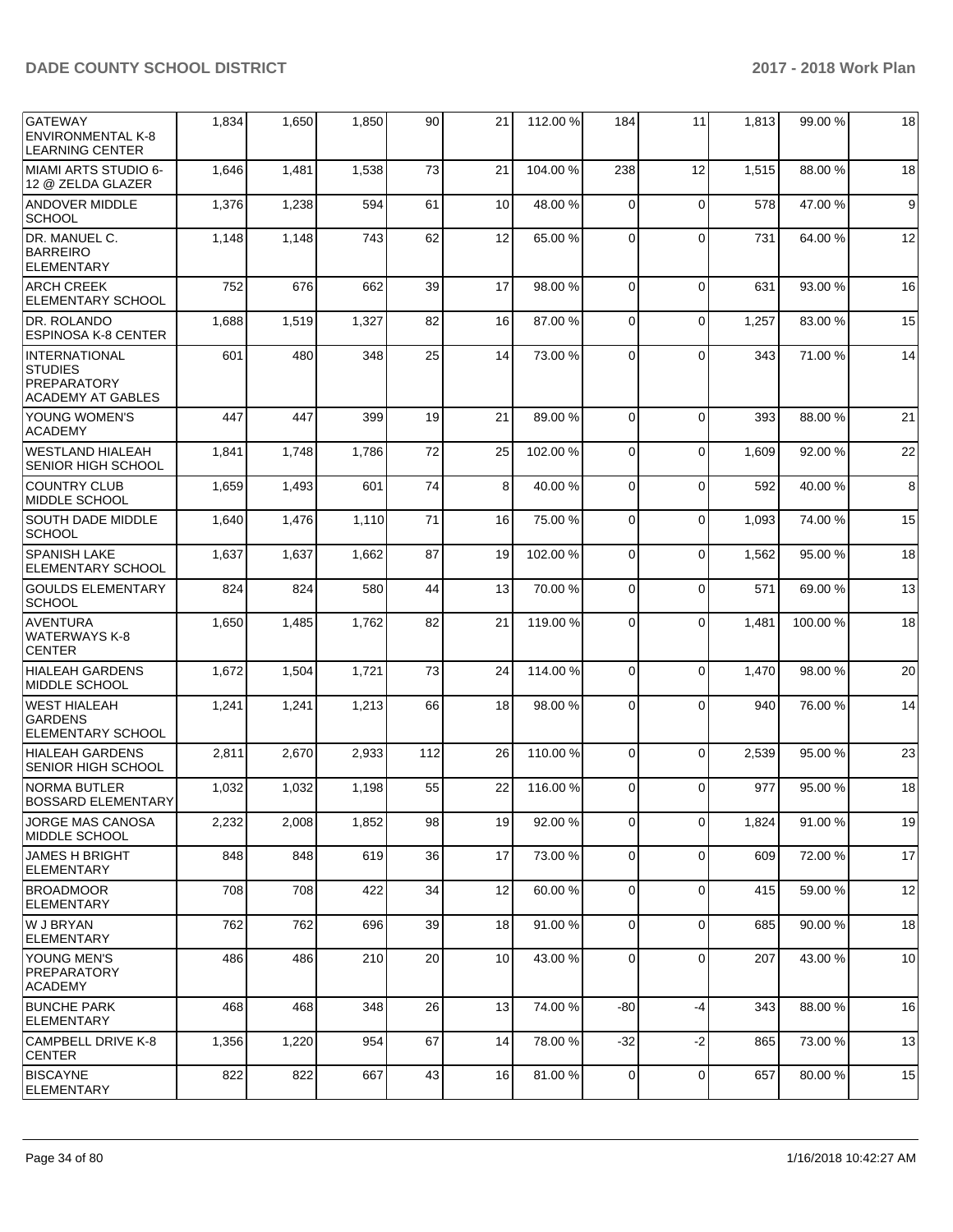| <b>BISCAYNE GARDENS</b><br><b>ELEMENTARY</b>                                      | 699   | 699         | 546      | 37  | 15           | 78.00 %  | $\Omega$       | $\Omega$       | 538   | 77.00 % | 15           |
|-----------------------------------------------------------------------------------|-------|-------------|----------|-----|--------------|----------|----------------|----------------|-------|---------|--------------|
| VAN E BLANTON<br><b>ELEMENTARY</b>                                                | 616   | 616         | 560      | 32  | 17           | 91.00 %  | $\mathbf 0$    | $\Omega$       | 551   | 89.00 % | 17           |
| <b>BLUE LAKES</b><br><b>ELEMENTARY</b>                                            | 715   | 643         | 433      | 44  | 10           | 67.00 %  | $-32$          | $-1$           | 426   | 70.00 % | 10           |
| <b>BOWMAN ASHE/DOOLIN</b><br>K-8 ACADEMY                                          | 2,142 | 1,927       | 989      | 103 | 10           | 51.00 %  | $\Omega$       | $\mathbf 0$    | 975   | 51.00 % | 9            |
| <b>BRENTWOOD</b><br><b>ELEMENTARY</b>                                             | 874   | 874         | 530      | 29  | 18           | 61.00%   | $\Omega$       | $\Omega$       | 490   | 56.00 % | 17           |
| <b>AVOCADO</b><br><b>ELEMENTARY</b>                                               | 869   | 869         | 446      | 44  | 10           | 51.00 %  | $\mathbf 0$    | $\mathbf 0$    | 439   | 51.00 % | 10           |
| <b>BANYAN ELEMENTARY</b>                                                          | 540   | 540         | 317      | 28  | 11           | 59.00 %  | $\Omega$       | $\Omega$       | 312   | 58.00 % | 11           |
| <b>RUTH K BROAD-BAY</b><br><b>HARBOR K-8 CENTER</b>                               | 1,100 | 990         | 1,378    | 55  | 25           | 139.00 % | 79             | $\overline{4}$ | 1,054 | 99.00 % | 18           |
| <b>ETHEL KOGER</b><br><b>BECKHAM</b><br><b>ELEMENTARY</b>                         | 749   | 749         | 764      | 42  | 18           | 102.00%  | 374            | 17             | 1,039 | 93.00 % | 18           |
| <b>BEL-AIRE ELEMENTARY</b>                                                        | 750   | 750         | 328      | 33  | 10           | 44.00 %  | $-134$         | $-7$           | 323   | 52.00 % | 12           |
| BENT TREE<br><b>ELEMENTARY</b>                                                    | 641   | 641         | 441      | 34  | 13           | 69.00 %  | 0              | $\mathbf 0$    | 434   | 68.00 % | 13           |
| DAVID LAWRENCE JR K-<br>8 CENTER                                                  | 1,513 | 1,361       | 1,622    | 77  | 21           | 119.00 % | $\Omega$       | $\Omega$       | 1,322 | 97.00 % | 17           |
| RONALD W.<br>REAGAN/DORAL<br>SENIOR HIGH SCHOOL                                   | 2,105 | 1,999       | 1,996    | 82  | 24           | 100.00%  | 0              | $\Omega$       | 1,966 | 98.00 % | 24           |
| AIR BASE K-8 CENTER<br>FOR INTERNATIONAL<br><b>EDUCATION</b>                      | 982   | 883         | 1,014    | 51  | 20           | 115.00 % | 61             | $\overline{2}$ | 921   | 98.00 % | 17           |
| <b>LENORA BRAYNON</b><br>SMITH ELEMENTARY                                         | 754   | 754         | 378      | 39  | 10           | 50.00 %  | $\Omega$       | $\Omega$       | 372   | 49.00 % | 10           |
| <b>ARCOLA LAKE</b><br><b>ELEMENTARY</b>                                           | 778   | 778         | 500      | 42  | 12           | 64.00%   | $\Omega$       | $\Omega$       | 490   | 63.00 % | 12           |
| AUBURNDALE<br>ELEMENTARY                                                          | 1,037 | 1,037       | 833      | 56  | 15           | 80.00%   | $\mathbf 0$    | $\mathbf 0$    | 816   | 79.00 % | 15           |
| <b>FELIX VARELA SENIOR</b><br>HIGH                                                | 2,942 | 2,794       | 2,744    | 118 | 23           | 98.00 %  | $\mathbf 0$    | $\mathbf 0$    | 2,578 | 92.00 % | 22           |
| <b>MIAMI LAKES</b><br><b>TECHNOLOGICAL</b><br><b>SENIOR HIGH</b>                  | 1,308 | 1,177       | 973      | 51  | 19           | 83.00 %  | 0              | $\Omega$       | 956   | 81.00%  | 19           |
| <b>ROBERT MORGAN</b><br><b>EDUCATIONAL CENTER</b><br>- SHS                        | 2,037 | 1,935       | 2,154    | 81  | 27           | 111.00 % | $\overline{0}$ | $\overline{0}$ | 1,872 | 97.00 % | 23           |
| <b>BOB GRAHAM</b><br><b>EDUCATION CENTER</b>                                      | 2,180 | 1,962       | 1,756    | 107 | 16           | 89.00 %  | $\Omega$       | $\Omega$       | 1,729 | 88.00 % | 16           |
| <b>JOHN A FERGUSON</b><br><b>SENIOR HIGH</b>                                      | 3,977 | 3,778       | 4,229    | 161 | 26           | 112.00 % | 0              | 0              | 3,729 | 99.00 % | 23           |
| LAMAR LOUIS CURRY<br>MIDDLE                                                       | 1,173 | 1,055       | 1,185    | 52  | 23           | 112.00 % | 0              | $\mathbf 0$    | 1,042 | 99.00 % | 20           |
| <b>REDLAND ELEMENTARY</b>                                                         | 903   | 903         | 822      | 47  | 17           | 91.00%   | $\mathbf 0$    | $\Omega$       | 809   | 90.00 % | 17           |
| <b>FIENBERG-FISHER</b><br><b>ADULT &amp; COMMUNITY</b><br><b>EDUCATION CENTER</b> | 62    | $\mathbf 0$ | $\Omega$ | 4   | $\mathbf 0$  | 0.00%    | $\mathbf 0$    | $\mathbf 0$    | 0     | 0.00%   | 0            |
| IDORAL MIDDLE                                                                     | 1,157 | 1,041       | 45       | 53  | $\mathbf{1}$ | 4.00 %   | $\mathbf 0$    | $\Omega$       | 45    | 4.00 %  | $\mathbf{1}$ |
| <b>HERBERT A AMMONS</b><br>MIDDLE                                                 | 1,100 | 990         | 1,050    | 13  | 81           | 106.00%  | 0              | 40             | 981   | 99.00 % | 19           |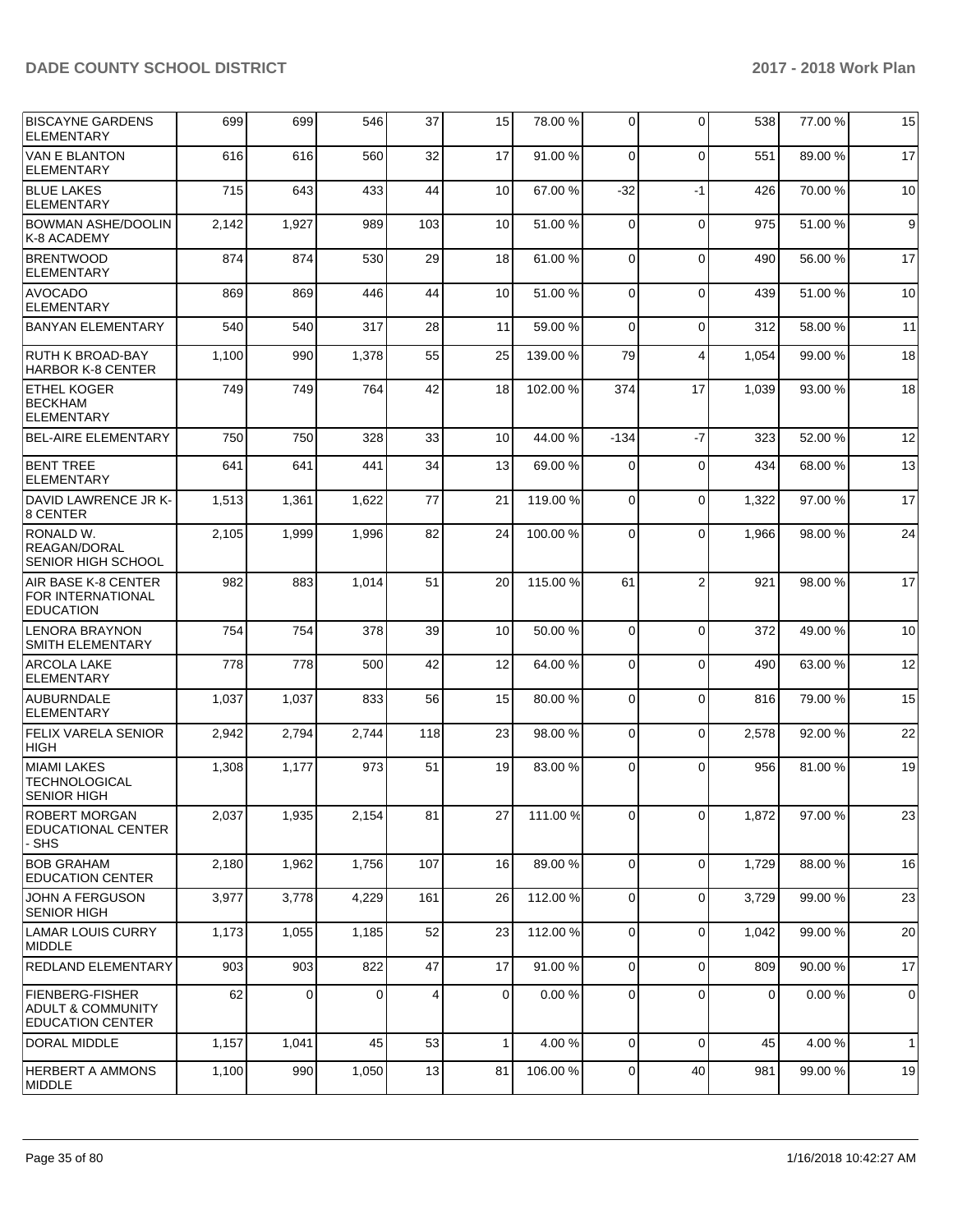| LAWTON CHILES<br><b>IMIDDLE</b>                                                             | 1,449 | 1,304 | 867          | 64  | 14           | 67.00 %  | 0           | $\mathbf 0$ | 854          | 65.00 %  | 13             |
|---------------------------------------------------------------------------------------------|-------|-------|--------------|-----|--------------|----------|-------------|-------------|--------------|----------|----------------|
| <b>HUBERT O SIBLEY K-8</b><br>ACADEMY                                                       | 1,072 | 964   | 800          | 54  | 15           | 83.00 %  | $\Omega$    | $\Omega$    | 788          | 82.00 %  | 15             |
| <b>HENRY E S REEVES</b><br><b>ELEMENTARY</b>                                                | 731   | 731   | 671          | 41  | 16           | 92.00%   | $\Omega$    | $\Omega$    | 661          | 90.00 %  | 16             |
| <b>DANTE B FASCELL</b><br><b>ELEMENTARY</b>                                                 | 721   | 721   | 489          | 40  | 12           | 68.00 %  | 0           | $\mathbf 0$ | 481          | 67.00 %  | 12             |
| <b>DR CARLOS J FINLAY</b><br><b>ELEMENTARY</b>                                              | 626   | 626   | 476          | 35  | 14           | 76.00%   | $\Omega$    | $\Omega$    | 469          | 75.00 %  | 13             |
| CHRISTINA M EVE<br><b>ELEMENTARY</b>                                                        | 890   | 890   | 833          | 49  | 17           | 94.00 %  | $\Omega$    | $\Omega$    | 820          | 92.00 %  | 17             |
| <b>DR MICHAEL M KROP</b><br><b>SENIOR HIGH</b>                                              | 2,318 | 2,202 | 2,721        | 97  | 28           | 124.00 % | 0           | $\mathbf 0$ | 2,198        | 100.00 % | 23             |
| LINDA LENTIN K-8<br><b>CENTER</b>                                                           | 1,181 | 1,062 | 732          | 60  | 12           | 69.00%   | $\Omega$    | $\Omega$    | 721          | 68.00 %  | 12             |
| <b>CHARLES DAVID</b><br><b>WYCHE JR</b><br><b>ELEMENTARY</b>                                | 937   | 937   | 706          | 52  | 14           | 75.00 %  | $\Omega$    | $\Omega$    | 695          | 74.00 %  | 13             |
| EUGENIA B THOMAS K-8<br><b>CENTER</b>                                                       | 1,776 | 1,598 | 1,659        | 82  | 20           | 104.00%  | $-176$      | -6          | 1,384        | 97.00 %  | 18             |
| JOHN I SMITH K-8<br><b>CENTER</b>                                                           | 1,242 | 1,242 | 1,196        | 62  | 19           | 96.00 %  | $\Omega$    | $\mathbf 0$ | 1,175        | 95.00 %  | 19             |
| MAYA ANGELOU<br><b>ELEMENTARY</b>                                                           | 713   | 713   | 764          | 40  | 19           | 107.00%  | $\Omega$    | $\Omega$    | 701          | 98.00 %  | 18             |
| DR EDWARD L<br><b>WHIGHAM</b><br><b>ELEMENTARY</b>                                          | 898   | 898   | 731          | 50  | 15           | 81.00 %  | $\Omega$    | $\Omega$    | 720          | 80.00 %  | 14             |
| CORAL REEF SENIOR<br>HIGH                                                                   | 2,816 | 2,675 | 3,340        | 115 | 29           | 125.00 % | $\Omega$    | $\Omega$    | 2,665        | 100.00%  | 23             |
| <b>ENEIDA MASSAS</b><br><b>HARTNER ELEMENTARY</b>                                           | 713   | 713   | 463          | 40  | 12           | 65.00 %  | $\Omega$    | $\Omega$    | 457          | 64.00 %  | 11             |
| <b>RUTH OWENS KRUSE</b><br><b>EDUCATION CENTER</b>                                          | 449   | 449   | 161          | 41  | 4            | 36.00 %  | -50         | $-4$        | 158          | 40.00 %  | 4              |
| MIAMI LAKES<br><b>EDUCATIONAL CENTER</b><br><b>AND TECHNICAL</b><br><b>COLLEGE</b>          | 767   | 920   | $\Omega$     | 39  | $\Omega$     | 0.00%    | 0           | $\Omega$    | $\Omega$     | 0.00%    | $\mathbf 0$    |
| <b>ROBERT MORGAN</b><br><b>EDUCATIONAL CENTER</b><br><b>AND TECHNICAL</b><br><b>COLLEGE</b> | 1,003 | 1,203 | 61           | 58  | $\mathbf{1}$ | 5.00 %   | $\Omega$    | $\Omega$    | 60           | 5.00 %   | $\mathbf{1}$   |
| <b>HIALEAH GARDENS</b><br><b>ELEMENTARY</b>                                                 | 931   | 931   | 916          | 50  | 18           | 98.00 %  | -66         | $-2$        | 853          | 99.00 %  | 18             |
| <b>IRVING &amp; BEATRICE</b><br><b>PESKOE K-8 CENTER</b>                                    | 963   | 866   | 881          | 51  | 17           | 102.00%  | $-16$       | $-1$        | 823          | 97.00 %  | 16             |
| <b>JAN MANN</b><br><b>OPPORTUNITY SCHOOL</b>                                                | 369   | 369   | 81           | 26  | 3            | 22.00 %  | $\mathbf 0$ | $\mathbf 0$ | 79           | 21.00 %  | 3              |
| <b>COPE CENTER NORTH</b>                                                                    | 363   | 363   | 83           | 28  | 3            | 23.00 %  | 0           | $\mathbf 0$ | 81           | 22.00 %  | 3              |
| DOROTHY M WALLACE -<br><b>COPE CENTER SOUTH</b>                                             | 357   | 357   | 63           | 28  | 2            | 18.00 %  | 0           | $\mathbf 0$ | 62           | 17.00 %  | $\overline{2}$ |
| D A DORSEY<br><b>TECHNICAL COLLEGE</b>                                                      | 832   | 1,248 | $\mathbf{1}$ | 42  | $\mathbf 0$  | 0.00%    | -36         | $-2$        | $\mathbf{1}$ | 0.00%    | 0              |
| JUVENILE JUSTICE<br><b>CENTER</b>                                                           | 256   | 256   | 111          | 11  | 10           | 43.00 %  | $\mathbf 0$ | $\mathbf 0$ | 109          | 43.00 %  | 10             |
| <b>ROBERT RENICK</b><br><b>EDUCATION CENTER</b>                                             | 359   | 359   | 80           | 34  | 2            | 22.00 %  | 0           | $\mathbf 0$ | 79           | 22.00 %  | $\overline{2}$ |
| PALMETTO MIDDLE                                                                             | 1,314 | 1,182 | 1,028        | 58  | 18           | 87.00 %  | 0           | 0           | 1,012        | 86.00 %  | 17             |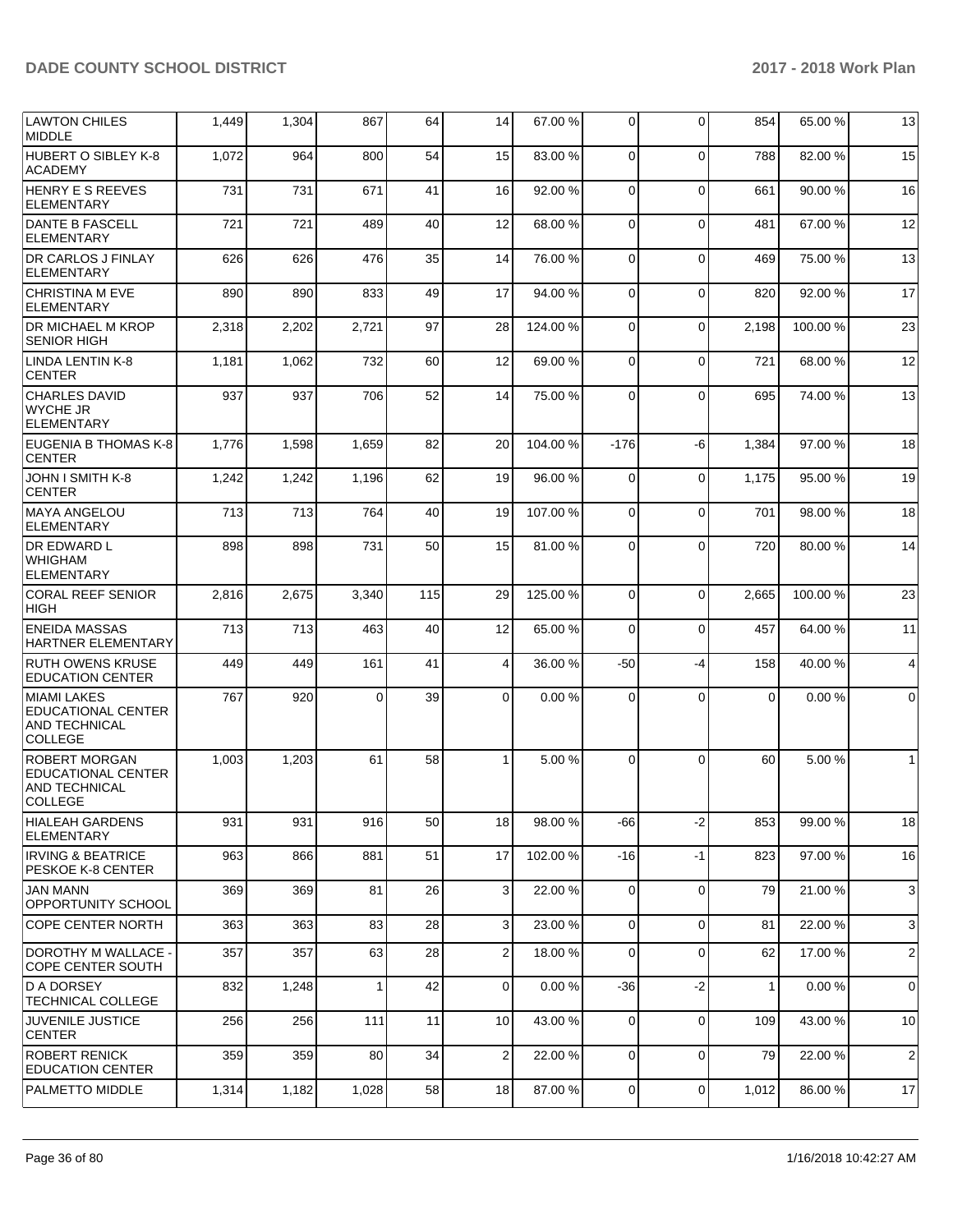| PARKWAY MIDDLE                                                       | 899   | 0     | 0        | 41 | 0              | 0.00%    | 0              | 0              | 0        | 0.00%   | $\mathbf 0$    |
|----------------------------------------------------------------------|-------|-------|----------|----|----------------|----------|----------------|----------------|----------|---------|----------------|
| PONCE DE LEON<br><b>MIDDLE</b>                                       | 1,404 | 1,263 | 1,228    | 60 | 20             | 97.00 %  | 0              | $\Omega$       | 1,210    | 96.00 % | 20             |
| <b>GEORGE T BAKER</b><br><b>AVIATION TECHNICAL</b><br><b>COLLEGE</b> | 420   | 630   | 226      | 20 | 11             | 36.00 %  | $-113$         | -3             | 223      | 43.00 % | 13             |
| <b>ENGLISH CENTER</b>                                                | 373   | 559   | $\Omega$ | 22 | $\overline{0}$ | 0.00%    | $\mathbf 0$    | $\Omega$       | $\Omega$ | 0.00%   | $\Omega$       |
| <b>LINDSEY HOPKINS</b><br><b>TECHNICAL COLLEGE</b>                   | 1,677 | 2,012 | 24       | 97 | 0              | 1.00 %   | 0              | $\Omega$       | 23       | 1.00 %  | $\mathbf 0$    |
| <b>MIAMI SPRINGS MIDDLE</b>                                          | 1,785 | 1,606 | 1,126    | 72 | 16             | 70.00 %  | $-317$         | -10            | 1,082    | 84.00 % | 17             |
| NAUTILUS MIDDLE                                                      | 1,167 | 1,050 | 1,043    | 53 | 20             | 99.00 %  | 0              | 0              | 1,025    | 98.00 % | 19             |
| NORLAND MIDDLE                                                       | 1,750 | 1,575 | 797      | 79 | 10             | 51.00 %  | $-158$         | -8             | 783      | 55.00 % | 11             |
| <b>NORTH DADE MIDDLE</b>                                             | 882   | 793   | 322      | 37 | 9              | 41.00 %  | 0              | $\Omega$       | 317      | 40.00 % | 9              |
| <b>NORTH MIAMI MIDDLE</b>                                            | 1,061 | 954   | 866      | 44 | 20             | 91.00 %  | $\mathbf 0$    | $\mathbf 0$    | 853      | 89.00 % | 19             |
| <b>PALM SPRINGS MIDDLE</b>                                           | 1,483 | 1,334 | 1,070    | 67 | 16             | 80.00 %  | $\mathbf 0$    | $\mathbf 0$    | 1,054    | 79.00 % | 16             |
| JOSE MARTI MAST 6-12<br><b>ACADEMY</b>                               | 1,203 | 1,082 | 758      | 53 | 14             | 70.00 %  | 0              | $\Omega$       | 747      | 69.00 % | 14             |
| <b>ARTHUR AND POLLY</b><br><b>MAYS CONSERVATORY</b><br>OF THE ARTS   | 1,061 | 954   | 616      | 44 | 14             | 65.00 %  | 0              | $\Omega$       | 604      | 63.00 % | 14             |
| <b>HOWARD D MCMILLAN</b><br><b>MIDDLE</b>                            | 1,381 | 1,242 | 912      | 61 | 15             | 73.00 %  | -40            | $-2$           | 898      | 75.00 % | 15             |
| <b>ADA MERRITT K-8</b><br><b>CENTER</b>                              | 786   | 707   | 746      | 41 | 18             | 106.00 % | 0              | $\Omega$       | 658      | 93.00 % | 16             |
| <b>ITECH@ THOMAS A</b><br><b>EDISON EDUCATION</b><br><b>CENTER</b>   | 1,151 | 978   | 183      | 50 | 4              | 19.00 %  | $\Omega$       | $\Omega$       | 181      | 19.00 % | 4              |
| <b>MIAMI LAKES MIDDLE</b>                                            | 1,166 | 1,049 | 1,135    | 51 | 22             | 108.00%  | $-79$          | $-4$           | 964      | 99.00 % | 21             |
| JOHN F KENNEDY<br><b>MIDDLE</b>                                      | 1,495 | 1,345 | 1,145    | 66 | 17             | 85.00 %  | 0              | $\Omega$       | 1,127    | 84.00 % | 17             |
| KINLOCH PARK MIDDLE                                                  | 1,453 | 1,307 | 921      | 66 | 14             | 70.00 %  | $\mathbf 0$    | $\mathbf 0$    | 907      | 69.00 % | 14             |
| <b>LAKE STEVENS MIDDLE</b>                                           | 999   | 899   | 593      | 44 | 13             | 66.00 %  | $\mathbf 0$    | $\Omega$       | 584      | 65.00 % | 13             |
| JOSE DE DIEGO MIDDLE                                                 | 1,184 | 1,065 | 742      | 52 | 14             | 70.00 %  | 0              | $\Omega$       | 731      | 69.00 % | 14             |
| MADISON MIDDLE                                                       | 915   | 823   | 482      | 41 | 12             | 59.00 %  | $\overline{0}$ | $\overline{0}$ | 475      | 58.00 % | 12             |
| HORACE MANN MIDDLE                                                   | 1,599 | 1,439 | 643      | 71 | 9              | 45.00 %  | $\overline{0}$ | $\Omega$       | 633      | 44.00 % | 9              |
| <b>GLADES MIDDLE</b>                                                 | 924   | 831   | 934      | 41 | 23             | 112.00 % | 238            | 12             | 1,009    | 94.00 % | 19             |
| <b>HAMMOCKS MIDDLE</b>                                               | 1,639 | 1,475 | 950      | 73 | 13             | 64.00%   | 0              | $\mathbf 0$    | 936      | 63.00 % | 13             |
| <b>HIALEAH MIDDLE</b>                                                | 1,026 | 923   | 811      | 48 | 17             | 88.00 %  | 0              | $\mathbf 0$    | 799      | 87.00 % | 17             |
| HIGHLAND OAKS<br><b>MIDDLE</b>                                       | 1,110 | 999   | 1,177    | 52 | 23             | 118.00 % | 0              | $\mathbf 0$    | 984      | 98.00 % | 19             |
| <b>HOMESTEAD MIDDLE</b>                                              | 927   | 834   | 640      | 42 | 15             | 77.00 %  | 0              | $\Omega$       | 631      | 76.00 % | 15             |
| <b>THOMAS JEFFERSON</b><br><b>MIDDLE</b>                             | 924   | 831   | 326      | 43 | 8              | 39.00 %  | 0              | 0              | 321      | 39.00 % | $\overline{7}$ |
| <b>CUTLER BAY SENIOR</b><br>HIGH SCHOOL                              | 1,630 | 1,548 | 472      | 73 | 6              | 31.00 %  | $\mathbf 0$    | $\mathbf 0$    | 465      | 30.00 % | 6              |
| <b>CITRUS GROVE MIDDLE</b>                                           | 1,685 | 1,516 | 812      | 76 | 11             | 54.00 %  | $\mathbf 0$    | 0              | 800      | 53.00 % | 11             |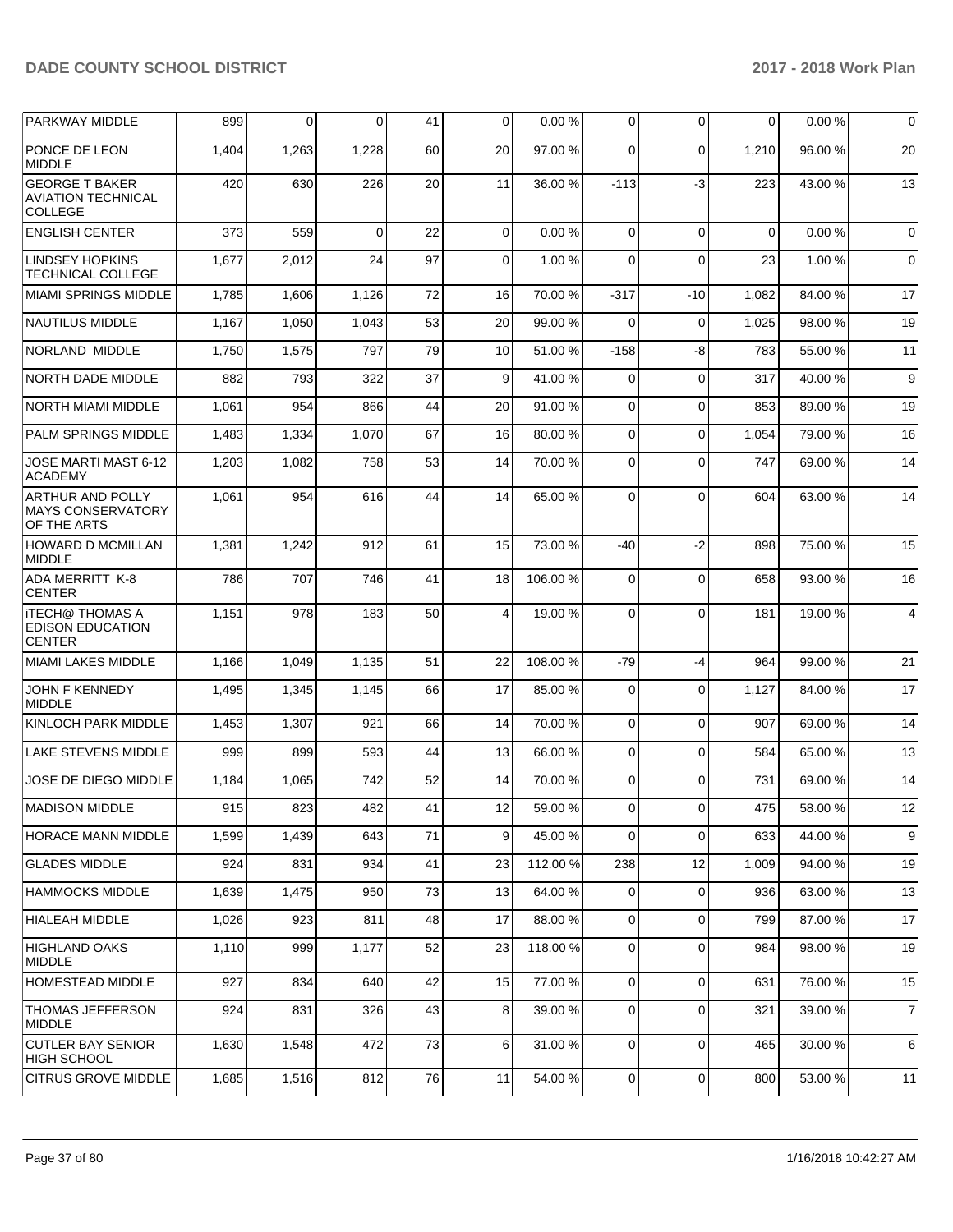| <b>CUTLER BAY MIDDLE</b><br><b>SCHOOL</b>                                                            | 1,600 | 1,440    | 881      | 73 | 12             | 61.00 %  | 0            | $\Omega$ | 868      | 60.00 % | 12             |
|------------------------------------------------------------------------------------------------------|-------|----------|----------|----|----------------|----------|--------------|----------|----------|---------|----------------|
| <b>RUBEN DARIO MIDDLE</b>                                                                            | 1,149 | 1,034    | 602      | 52 | 12             | 58.00 %  | $\Omega$     | $\Omega$ | 593      | 57.00 % | 11             |
| <b>CHARLES R DREW</b><br>MIDDLE                                                                      | 990   | $\Omega$ | $\Omega$ | 44 | $\mathbf 0$    | 0.00%    | $\Omega$     | $\Omega$ | $\Omega$ | 0.00%   | $\mathbf 0$    |
| HENRY H FILER MIDDLE                                                                                 | 1,241 | 1,116    | 785      | 54 | 15             | 70.00 %  | $\Omega$     | $\Omega$ | 774      | 69.00 % | 14             |
| <b>ARVIDA MIDDLE</b>                                                                                 | 1,342 | 1,207    | 1,399    | 61 | 23             | 116.00 % | $-79$        | -4       | 1,121    | 99.00 % | 20             |
| <b>BROWNSVILLE MIDDLE</b>                                                                            | 1,490 | 1,341    | 488      | 68 | $\overline{7}$ | 36.00 %  | $\mathbf 0$  | $\Omega$ | 481      | 36.00 % | $\overline{7}$ |
| PAUL W BELL MIDDLE                                                                                   | 1,119 | 1,007    | 493      | 50 | 10             | 49.00 %  | 0            | $\Omega$ | 485      | 48.00 % | 10             |
| <b>CAROL CITY MIDDLE</b>                                                                             | 1,161 | 1,044    | 355      | 51 | $\overline{7}$ | 34.00 %  | 0            | $\Omega$ | 350      | 34.00 % | $\overline{7}$ |
| <b>CENTER FOR</b><br><b>INTERNATIONAL</b><br><b>EDUCATION: A</b><br>CAMBRIDGE ASSOC<br><b>SCHOOL</b> | 1,188 | 1,009    | 222      | 54 | 4              | 22.00 %  | $\Omega$     | $\Omega$ | 218      | 22.00 % | 4              |
| <b>GEORGE WASHINGTON</b><br><b>CARVER MIDDLE</b>                                                     | 969   | 872      | 1,037    | 40 | 26             | 119.00 % | $\mathbf 0$  | $\Omega$ | 950      | 109.00% | 24             |
| DR GILBERT L PORTER<br><b>ELEMENTARY</b>                                                             | 937   | 937      | 731      | 52 | 14             | 78.00 %  | $-18$        | $-1$     | 721      | 78.00 % | 14             |
| <b>RAINBOW PARK</b><br><b>ELEMENTARY</b>                                                             | 560   | 560      | 372      | 30 | 12             | 66.00 %  | $-18$        | $-1$     | 367      | 68.00 % | 13             |
| <b>REDONDO</b><br><b>ELEMENTARY</b>                                                                  | 789   | 789      | 624      | 42 | 15             | 79.00 %  | -40          | $-2$     | 615      | 82.00 % | 15             |
| <b>ETHEL F BECKFORD-</b><br><b>RICHMOND</b><br><b>ELEMENTARY</b>                                     | 514   | $\Omega$ | $\Omega$ | 27 | 0              | 0.00%    | $\Omega$     | $\Omega$ | $\Omega$ | 0.00%   | 0              |
| NATHAN B YOUNG<br><b>ELEMENTARY</b>                                                                  | 482   | 482      | 301      | 25 | 12             | 62.00%   | $\mathbf 0$  | $\Omega$ | 295      | 61.00%  | 12             |
| GEORGIA JONES-AYERS<br> MIDDLE SCHOOL                                                                | 1,278 | 1,150    | 443      | 58 | 8              | 39.00 %  | $-20$        | $-1$     | 437      | 39.00 % | 8              |
| DR. HENRY E. PERRINE<br><b>ACADEMY OF THE ARTS</b>                                                   | 840   | 840      | 748      | 42 | 18             | 89.00 %  | $\Omega$     | $\Omega$ | 736      | 88.00 % | 18             |
| <b>KELSEY L PHARR</b><br><b>ELEMENTARY</b>                                                           | 388   | 388      | 338      | 11 | 31             | 87.00 %  | $\mathbf 0$  | $\Omega$ | 183      | 47.00 % | 17             |
| <b>PINECREST</b><br><b>ELEMENTARY</b>                                                                | 1,110 | 1,110    | 965      | 57 | 17             | 87.00 %  | 0            | $\Omega$ | 950      | 86.00 % | 17             |
| <b>PINE LAKE</b><br>ELEMENTARY                                                                       | 638   | 638      | 375      | 35 | 11             | 59.00 %  | $\Omega$     | $\Omega$ | 368      | 58.00 % | 11             |
| <b>PINE VILLA</b><br><b>ELEMENTARY</b>                                                               | 834   | 834      | 279      | 41 | $\overline{7}$ | 33.00 %  | $\mathbf 0$  | $\Omega$ | 275      | 33.00 % | $\overline{7}$ |
| POINCIANA PARK<br><b>ELEMENTARY</b>                                                                  | 796   | 796      | 327      | 41 | 8              | 41.00 %  | $-36$        | $-1$     | 322      | 42.00%  | 8              |
| <b>PALMETTO</b><br><b>ELEMENTARY</b>                                                                 | 686   | 686      | 601      | 35 | 17             | 88.00 %  | 0            | $\Omega$ | 540      | 79.00 % | 15             |
| <b>PALM LAKES</b><br><b>ELEMENTARY</b>                                                               | 968   | 968      | 702      | 48 | 15             | 73.00 %  | $\mathbf{0}$ | $\Omega$ | 691      | 71.00 % | 14             |
| <b>PALM SPRINGS</b><br>ELEMENTARY                                                                    | 970   | 970      | 594      | 49 | 12             | 61.00 %  | $-102$       | $-5$     | 585      | 67.00 % | 13             |
| PALM SPRINGS NORTH<br> ELEMENTARY                                                                    | 1,017 | 1,017    | 1,014    | 48 | 21             | 100.00%  | $-112$       | -6       | 745      | 82.00 % | 18             |
| <b>PARKVIEW</b><br>ELEMENTARY                                                                        | 436   | 436      | 279      | 24 | 12             | 64.00 %  | $\Omega$     | $\Omega$ | 275      | 63.00 % | 11             |
| PARKWAY ELEMENTARY                                                                                   | 540   | 540      | 303      | 28 | 11             | 56.00 %  | $-62$        | $-3$     | 299      | 63.00 % | 12             |
| OAK GROVE<br><b>ELEMENTARY</b>                                                                       | 776   | 776      | 573      | 40 | 14             | 74.00 %  | $-124$       | -6       | 565      | 87.00 % | 17             |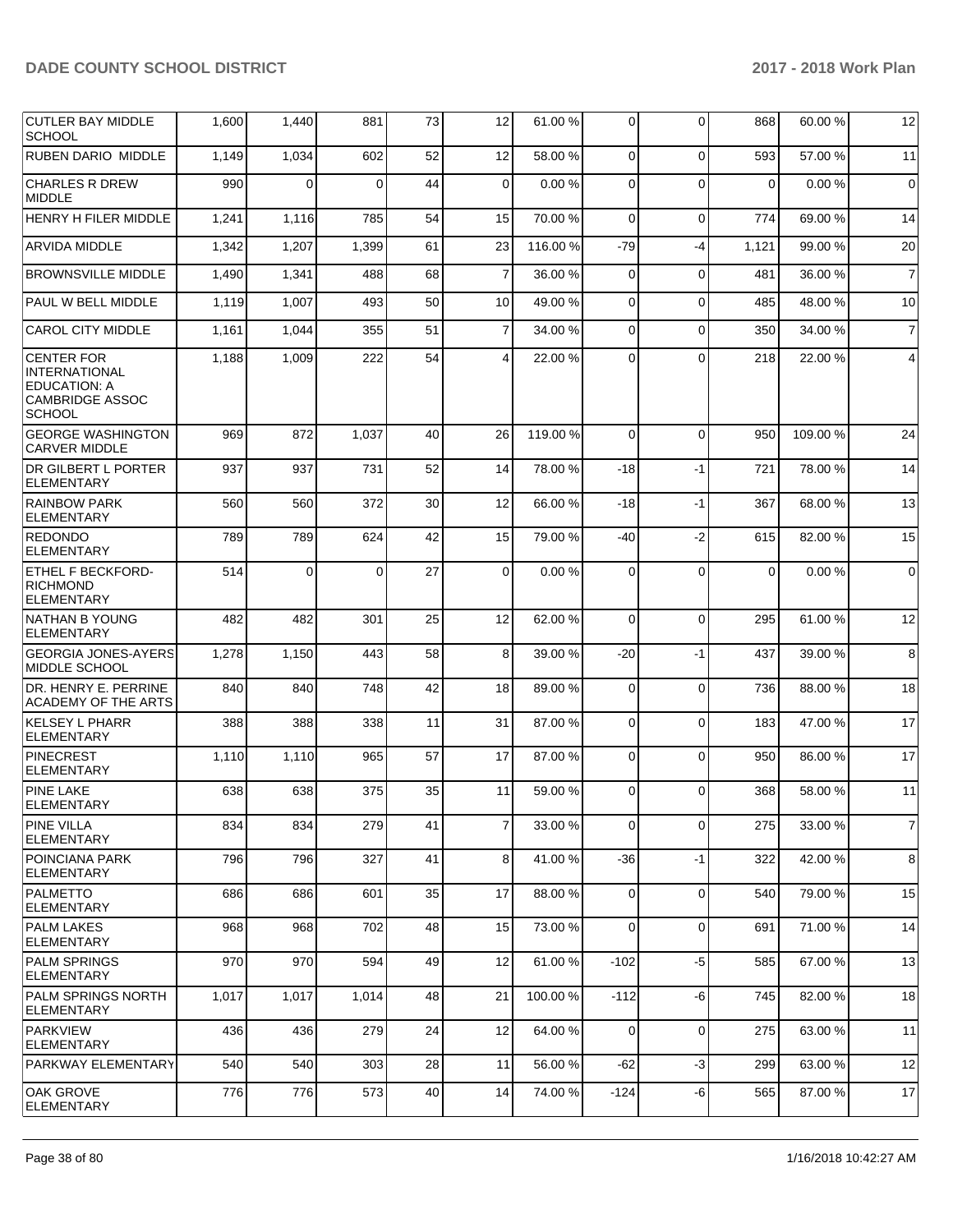| <b>OJUS ELEMENTARY</b>                                   | 904   | 904   | 954   | 46 | 21               | 106.00 % | $\Omega$     | $\mathbf 0$ | 812 | 90.00 % | 18             |
|----------------------------------------------------------|-------|-------|-------|----|------------------|----------|--------------|-------------|-----|---------|----------------|
| <b>AGENORIA S</b><br>PASCHAL/OLINDA<br><b>ELEMENTARY</b> | 560   | 560   | 424   | 19 | 22               | 76.00 %  | $\Omega$     | $\Omega$    | 342 | 61.00 % | 18             |
| OLYMPIA HEIGHTS<br><b>ELEMENTARY</b>                     | 642   | 642   | 453   | 32 | 14               | 71.00 %  | $-62$        | $-2$        | 447 | 77.00 % | 15             |
| DR. ROBERT B. INGRAM<br><b>ELEMENTARY</b>                | 558   | 558   | 389   | 29 | 13               | 70.00%   | $\Omega$     | $\Omega$    | 383 | 69.00 % | 13             |
| <b>ORCHARD VILLA</b><br><b>ELEMENTARY</b>                | 723   | 723   | 401   | 41 | 10               | 55.00 %  | $\Omega$     | $\Omega$    | 395 | 55.00 % | 10             |
| NORTH COUNTY K-8<br><b>CENTER</b>                        | 724   | 651   | 404   | 32 | 13               | 62.00 %  | $\Omega$     | $\Omega$    | 397 | 61.00%  | 12             |
| <b>NORTH GLADE</b><br><b>ELEMENTARY</b>                  | 508   | 508   | 272   | 24 | 11               | 53.00 %  | $\Omega$     | $\Omega$    | 267 | 53.00 % | 11             |
| NORTH HIALEAH<br><b>ELEMENTARY</b>                       | 688   | 688   | 516   | 31 | 17               | 75.00 %  | $\Omega$     | $\Omega$    | 507 | 74.00 % | 16             |
| NORTH MIAMI<br><b>ELEMENTARY</b>                         | 764   | 764   | 469   | 40 | 12               | 61.00%   | $\Omega$     | 0           | 462 | 60.00 % | 12             |
| <b>NORTH TWIN LAKES</b><br><b>ELEMENTARY</b>             | 569   | 569   | 474   | 30 | 16               | 83.00 %  | $-18$        | $-1$        | 466 | 85.00 % | 16             |
| <b>NORWOOD</b><br><b>ELEMENTARY</b>                      | 542   | 542   | 480   | 24 | 20               | 88.00%   | $\Omega$     | $\Omega$    | 397 | 73.00 % | 17             |
| MYRTLE GROVE K-8<br><b>CENTER</b>                        | 756   | 680   | 497   | 38 | 13               | 73.00 %  | $\Omega$     | $\Omega$    | 414 | 61.00%  | 11             |
| <b>MIAMI MACARTHUR</b><br><b>SOUTH SENIOR HIGH</b>       | 714   | 714   | 116   | 33 | 4                | 16.00 %  | $-159$       | $-7$        | 114 | 21.00 % | $\overline{4}$ |
| NATURAL BRIDGE<br><b>ELEMENTARY</b>                      | 668   | 668   | 654   | 34 | 19               | 98.00%   | $\Omega$     | $\Omega$    | 568 | 85.00 % | 17             |
| NORLAND ELEMENTARY                                       | 708   | 708   | 692   | 36 | 19               | 98.00 %  | $\Omega$     | $\Omega$    | 555 | 78.00 % | 15             |
| <b>NORTH BEACH</b><br><b>ELEMENTARY</b>                  | 887   | 887   | 1,027 | 47 | 22               | 116.00 % | $\Omega$     | $\Omega$    | 859 | 97.00 % | 18             |
| <b>BARBARA HAWKINS</b><br><b>ELEMENTARY</b>              | 492   | 492   | 255   | 26 | 10               | 52.00 %  | $\Omega$     | $\Omega$    | 251 | 51.00 % | 10             |
| <b>MIAMI SHORES</b><br><b>ELEMENTARY</b>                 | 750   | 750   | 731   | 39 | 19               | 97.00%   | $-36$        | $-2$        | 618 | 87.00 % | 17             |
| <b>MIAMI SPRINGS</b><br><b>ELEMENTARY</b>                | 602   | 602   | 399   | 31 | 13               | 66.00 %  | $\Omega$     | $\mathbf 0$ | 392 | 65.00 % | 13             |
| IM A MILAM K-8 CENTER                                    | 1,156 | 1,040 | 934   | 59 | 16               | 90.00%   | -88          | $-5$        | 919 | 97.00 % | 17             |
| PHYLLIS R MILLER<br>ELEMENTARY                           | 731   | 731   | 602   | 41 | 15               | 82.00 %  | $\Omega$     | $\Omega$    | 593 | 81.00 % | 14             |
| MORNINGSIDE K-8<br><b>CENTER</b>                         | 740   | 666   | 499   | 38 | 13               | 75.00 %  | $\mathbf{0}$ | $\mathbf 0$ | 491 | 74.00%  | 13             |
| <b>ROBERT RUSSA MOTON</b><br> ELEMENTARY                 | 715   | 715   | 325   | 35 | 9                | 45.00 %  | $\Omega$     | 0           | 321 | 45.00 % | 9              |
| <b> FLAMINGO</b><br><b>ELEMENTARY</b>                    | 884   | 884   | 599   | 44 | 14               | 68.00 %  | $-18$        | $-1$        | 590 | 68.00%  | 14             |
| <b>FLORIDA CITY</b><br>ELEMENTARY                        | 920   | 920   | 797   | 45 | 18               | 87.00 %  | $-108$       | $-5$        | 735 | 91.00%  | 18             |
| <b>GLORIA FLOYD</b><br> ELEMENTARY                       | 792   | 792   | 533   | 42 | 13               | 67.00 %  | $\Omega$     | 0           | 525 | 66.00 % | 13             |
| <b>BENJAMIN FRANKLIN K-</b><br>8 CENTER                  | 702   | 631   | 555   | 37 | 15               | 88.00 %  | $-92$        | $-5$        | 522 | 97.00 % | 16             |
| <b>FULFORD ELEMENTARY</b>                                | 503   | 503   | 540   | 27 | 20               | 107.00%  | $\Omega$     | $\mathbf 0$ | 482 | 96.00%  | 18             |
| MIAMI PARK<br>ELEMENTARY                                 | 740   | 740   | 228   | 37 | $6 \overline{6}$ | 31.00 %  | $\mathbf 0$  | 0           | 224 | 30.00 % | 6              |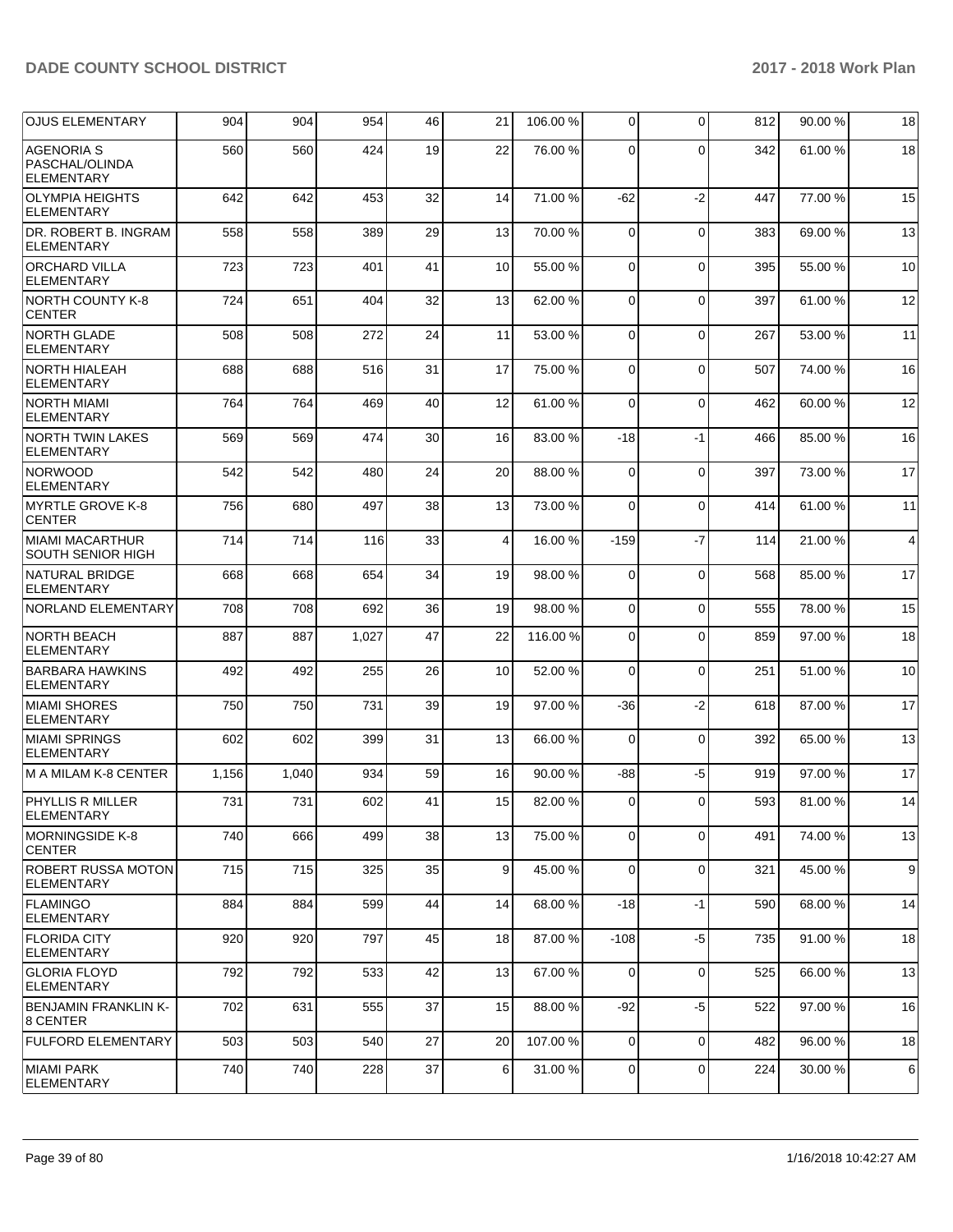| LILLIE C EVANS K-8<br><b>CENTER</b>                  | 721   | 648      | 352      | 37 | 10 <sup>1</sup>   | 54.00 %  | $\Omega$       | $\Omega$                | 347   | 54.00 % | 9                |
|------------------------------------------------------|-------|----------|----------|----|-------------------|----------|----------------|-------------------------|-------|---------|------------------|
| EVERGLADES K-8<br><b>CENTER</b>                      | 1,320 | 1,188    | 1,031    | 63 | 16                | 87.00 %  | $-101$         | $-4$                    | 1,016 | 93.00 % | 17               |
| <b>DAVID FAIRCHILD</b><br><b>ELEMENTARY</b>          | 728   | 728      | 570      | 36 | 16                | 78.00 %  | $\Omega$       | $\mathbf 0$             | 561   | 77.00 % | 16               |
| FAIRLAWN<br><b>ELEMENTARY</b>                        | 612   | 612      | 592      | 30 | 20                | 97.00 %  | $\Omega$       | $\Omega$                | 508   | 83.00 % | 17               |
| <b>FLAGAMI ELEMENTARY</b>                            | 548   | 548      | 411      | 28 | 15                | 75.00 %  | -44            | $-2$                    | 404   | 80.00%  | 16               |
| <b>HENRY M FLAGLER</b><br><b>IELEMENTARY</b>         | 938   | 938      | 716      | 47 | 15                | 76.00 %  | $\Omega$       | $\Omega$                | 705   | 75.00 % | 15               |
| <b>PAUL LAURENCE</b><br><b>DUNBAR K-8 CENTER</b>     | 875   | 787      | 335      | 49 | $\overline{7}$    | 43.00 %  | $\Omega$       | $\Omega$                | 330   | 42.00 % | $\overline{7}$   |
| JOHN G DUPUIS<br><b>ELEMENTARY</b>                   | 739   | 739      | 492      | 38 | 13                | 67.00 %  | $-116$         | -5                      | 485   | 78.00 % | 15               |
| AMELIA EARHART<br><b>IELEMENTARY</b>                 | 518   | 518      | 449      | 31 | 14                | 87.00 %  | $\Omega$       | $\Omega$                | 426   | 82.00 % | 14               |
| <b>EARLINGTON HEIGHTS</b><br><b>ELEMENTARY</b>       | 656   | 656      | 447      | 34 | 13                | 68.00 %  | $\Omega$       | $\Omega$                | 440   | 67.00 % | 13               |
| <b>EDISON PARK K-8</b><br><b>CENTER</b>              | 682   | 613      | 441      | 36 | 12                | 72.00 %  | $\Omega$       | $\Omega$                | 434   | 71.00 % | 12               |
| <b>EMERSON</b><br><b>IELEMENTARY</b>                 | 576   | 576      | 357      | 30 | $12 \overline{ }$ | 62.00 %  | $\Omega$       | $\Omega$                | 351   | 61.00%  | 12               |
| <b>CUTLER RIDGE</b><br><b>ELEMENTARY</b>             | 982   | 982      | 438      | 48 | 9                 | 45.00 %  | $\Omega$       | $\Omega$                | 431   | 44.00 % | $\boldsymbol{9}$ |
| <b>CYPRESS ELEMENTARY</b>                            | 550   | 495      | 333      | 29 | 11                | 67.00 %  | $\Omega$       | $\Omega$                | 328   | 66.00 % | 11               |
| <b>DEVON AIRE K-8</b><br><b>CENTER</b>               | 1,546 | 1,391    | 1,520    | 71 | 21                | 109.00%  | $\Omega$       | $\Omega$                | 1,343 | 97.00 % | 19               |
| <b>FREDERICK DOUGLASS</b><br><b>ELEMENTARY</b>       | 280   | $\Omega$ | $\Omega$ | 16 | $\Omega$          | 0.00%    | 466            | 25                      | 460   | 99.00 % | 11               |
| MARJORY STONEMAN<br>DOUGLAS ELEMENTARY               | 1,321 | 1,321    | 896      | 72 | 12                | 68.00 %  | $\Omega$       | $\mathbf 0$             | 882   | 67.00 % | 12               |
| <b>CHARLES R DREW K-8</b><br><b>CENTER</b>           | 658   | 592      | 391      | 33 | 12                | 66.00 %  | $\Omega$       | $\Omega$                | 385   | 65.00 % | 12               |
| CORAL GABLES<br><b>PREPARATORY</b><br><b>ACADEMY</b> | 952   | 856      | 914      | 47 | 19                | 107.00%  | $\Omega$       | $\Omega$                | 854   | 100.00% | 18               |
| <b>CORAL PARK</b><br>ELEMENTARY                      | 970   | 970      | 1,103    | 46 | 24                | 114.00 % | 116            | $\overline{7}$          | 959   | 88.00 % | 18               |
| CORAL REEF<br>ELEMENTARY                             | 932   | 932      | 870      | 49 | 18                | 93.00 %  | $\overline{0}$ | 0                       | 857   | 92.00%  | 17               |
| <b>CORAL TERRACE</b><br><b>ELEMENTARY</b>            | 632   | 632      | 401      | 32 | 13                | 63.00 %  | $\overline{0}$ | 0                       | 395   | 62.00 % | 12               |
| CORAL WAY K-8<br><b>CENTER</b>                       | 1,725 | 1,552    | 1,428    | 83 | 17                | 92.00 %  | $-178$         | $-7$                    | 1,331 | 97.00 % | 18               |
| <b>CRESTVIEW</b><br>ELEMENTARY                       | 884   | 884      | 383      | 44 | 9                 | 43.00 %  | $\Omega$       | 0                       | 377   | 43.00 % | 9                |
| <b>CITRUS GROVE</b><br><b>ELEMENTARY</b>             | 772   | 772      | 920      | 39 | 24                | 119.00 % | $\overline{0}$ | 0                       | 694   | 90.00 % | 18               |
| <b>CLAUDE PEPPER</b><br> ELEMENTARY                  | 932   | 932      | 594      | 49 | 12                | 64.00%   | $\Omega$       | $\mathbf 0$             | 585   | 63.00 % | 12               |
| COCONUT GROVE<br>ELEMENTARY                          | 374   | 374      | 464      | 19 | 24                | 124.00%  | 154            | 6                       | 456   | 86.00 % | 18               |
| COLONIAL DRIVE<br><b>ELEMENTARY</b>                  | 460   | 460      | 303      | 24 | 13                | 66.00 %  | 0              | 0                       | 298   | 65.00 % | 12               |
| <b>COMSTOCK</b><br>ELEMENTARY                        | 591   | 591      | 518      | 30 | 17                | 88.00%   | 44             | $\overline{\mathbf{c}}$ | 518   | 82.00 % | 16               |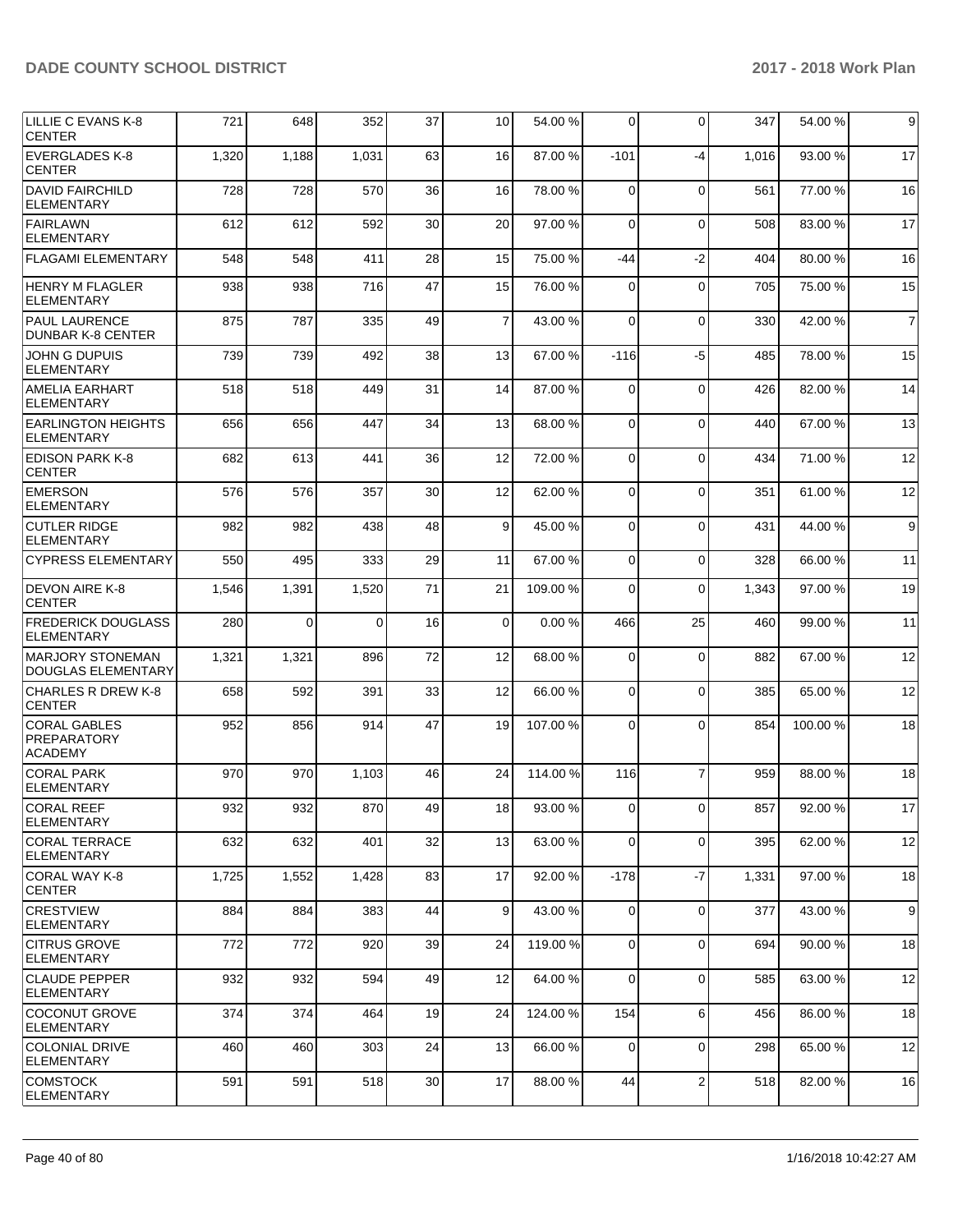| <b>INEVA KING COOPER</b><br><b>EDUCATIONAL CENTER</b> | 1301    | 1301    | 102 I   | 13     |                 | 78.00 %  |     |     | 100 I   | 77.00 % |    |
|-------------------------------------------------------|---------|---------|---------|--------|-----------------|----------|-----|-----|---------|---------|----|
|                                                       | 377.813 | 354.669 | 279.016 | 17,671 | 16 <sup>1</sup> | 78.67 %I | -31 | 100 | 267.234 | 75.35 % | 15 |

The COFTE Projected Total (267,234) for 2021 - 2022 must match the Official Forecasted COFTE Total (267,235 ) for 2021 - 2022 before this section can be completed. In the event that the COFTE Projected Total does not match the Official forecasted COFTE, then the Balanced Projected COFTE Table should be used to balance COFTE.

| Projected COFTE for 2021 - 2022 |         |
|---------------------------------|---------|
| Elementary (PK-3)               | 82,417  |
| Middle (4-8)                    | 97,958  |
| High (9-12)                     | 86,859  |
|                                 | 267,235 |

| <b>Grade Level Type</b> | <b>Balanced Projected</b><br>COFTE for 2021 - 2022 |
|-------------------------|----------------------------------------------------|
| Elementary (PK-3)       |                                                    |
| Middle (4-8)            |                                                    |
| High (9-12)             |                                                    |
|                         | 267,234                                            |

### **Relocatable Replacement**

Number of relocatable classrooms clearly identified and scheduled for replacement in the school board adopted financially feasible 5-year district work program.

| Location                                        | $2017 - 2018$ | 2018 - 2019 | 2019 - 2020  | $2020 - 2021$  | $2021 - 2022$ | Year 5 Total    |
|-------------------------------------------------|---------------|-------------|--------------|----------------|---------------|-----------------|
| AIR BASE K-8 CENTER FOR INTERNATIONAL EDUCATION | 0             | 6           | $\Omega$     | $\Omega$       | $\Omega$      | $6 \,$          |
| BEL-AIRE ELEMENTARY                             | 0             |             | <sup>0</sup> | $\Omega$       | O             | $\overline{7}$  |
| <b>BLUE LAKES ELEMENTARY</b>                    | 0             | ∩           |              | 0              | 0             | 1               |
| <b>BUNCHE PARK ELEMENTARY</b>                   | $\Omega$      |             | <sup>0</sup> | 0              | 0             | $\overline{4}$  |
| CAMPBELL DRIVE K-8 CENTER                       | $\Omega$      | $\Omega$    | $\Omega$     | $\Omega$       |               | $\overline{2}$  |
| <b>GEORGE WASHINGTON CARVER ELEMENTARY</b>      | $\Omega$      | ∩           | n            | $\overline{2}$ | n             | $\overline{2}$  |
| <b>COCONUT GROVE ELEMENTARY</b>                 | $\Omega$      | $\Omega$    | <sup>0</sup> |                | ŋ             | 1               |
| <b>COMSTOCK ELEMENTARY</b>                      | $\Omega$      | $\Omega$    |              | $\Omega$       | O             | $\overline{4}$  |
| <b>CORAL PARK ELEMENTARY</b>                    | $\Omega$      | 5           | $\Omega$     | $\Omega$       | $\Omega$      | 5 <sup>1</sup>  |
| <b>CORAL WAY K-8 CENTER</b>                     | 0             | $\Omega$    | $\Omega$     | $\Omega$       |               | $\overline{7}$  |
| JOHN G DUPUIS ELEMENTARY                        | $\Omega$      | $\Omega$    | $\Omega$     | 5              | $\Omega$      | 5 <sup>5</sup>  |
| <b>EVERGLADES K-8 CENTER</b>                    | 0             | $\Omega$    | $\Omega$     | 4              | O             | $\overline{4}$  |
| DAVID FAIRCHILD ELEMENTARY                      |               | $\Omega$    | <sup>0</sup> | 0              | O             | 1               |
| <b>FLAGAMI ELEMENTARY</b>                       | $\Omega$      | $\Omega$    | <sup>0</sup> | 2              | O             | $\overline{2}$  |
| <b>FLAMINGO ELEMENTARY</b>                      | $\Omega$      | $\Omega$    |              | 0              | $\Omega$      | 1               |
| <b>FLORIDA CITY ELEMENTARY</b>                  | 0             | ∩           | $\Omega$     | 0              | 5             | $5\overline{)}$ |
| BENJAMIN FRANKLIN K-8 CENTER                    | $\Omega$      | $\Omega$    | $\Omega$     | $\Omega$       | 5             | 5 <sup>5</sup>  |
| JACK DAVID GORDON ELEMENTARY                    | $\Omega$      | ∩           | <sup>n</sup> | 9              | n             | 9               |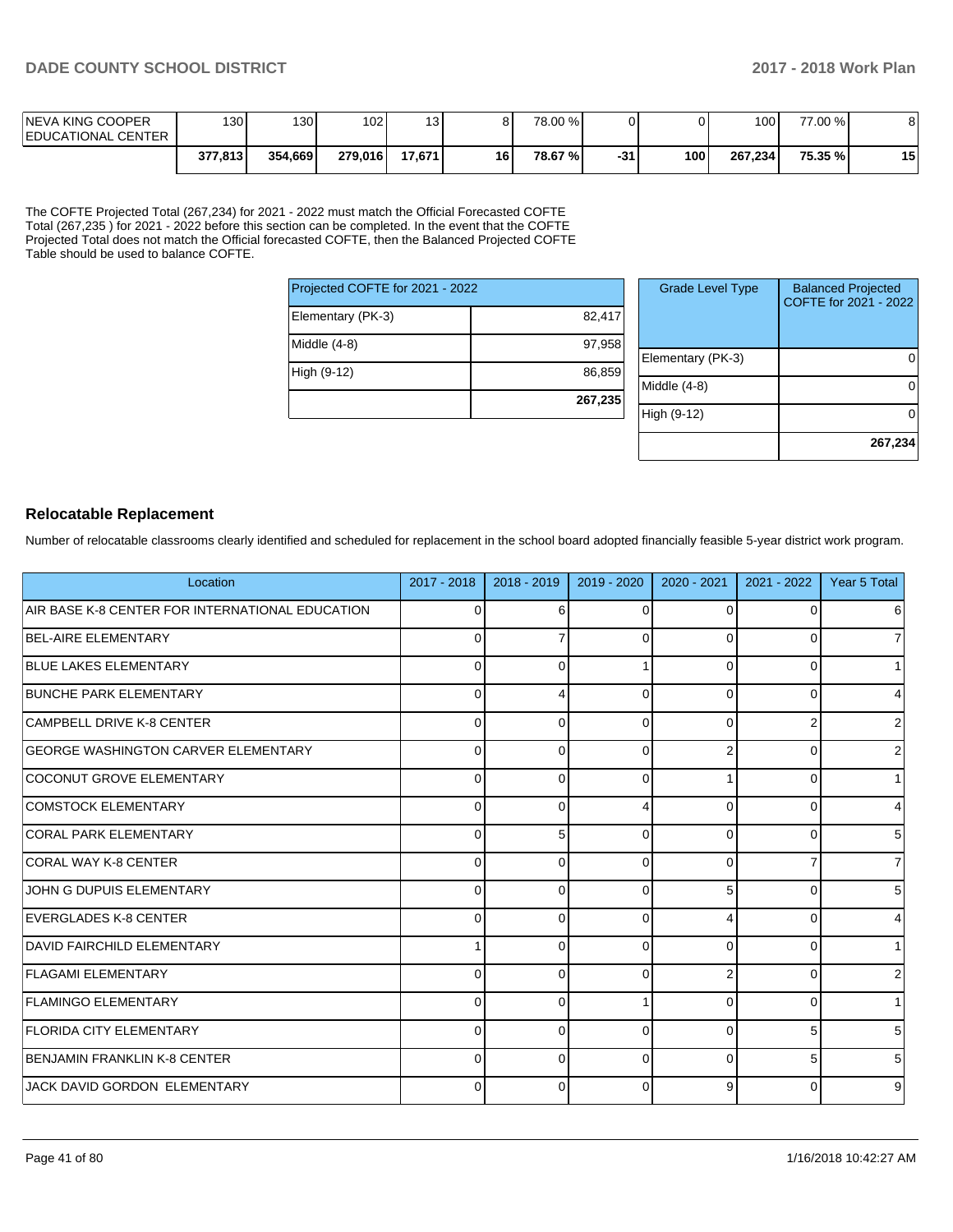| <b>GOLDEN GLADES ELEMENTARY</b>          | 0              | 1              | $\overline{0}$ | $\overline{0}$  | 0        | 1                       |
|------------------------------------------|----------------|----------------|----------------|-----------------|----------|-------------------------|
| JOELLA C GOOD ELEMENTARY                 | 0              | 0              | $\Omega$       | $\Omega$        | 2        | $\overline{c}$          |
| <b>GREYNOLDS PARK ELEMENTARY</b>         | $\mathbf 0$    | $\mathbf 0$    | $\Omega$       | $\Omega$        | 10       | 10                      |
| CHARLES R HADLEY ELEMENTARY              | 0              | $\mathbf 0$    | $\Omega$       | $\Omega$        | 9        | 9                       |
| JOE HALL ELEMENTARY                      | $\mathbf 0$    | $\mathbf 0$    | $\Omega$       | 1               | $\Omega$ | $\mathbf{1}$            |
| HIBISCUS ELEMENTARY                      | 0              | $\mathbf 0$    | $\Omega$       | 1               | $\Omega$ | $\mathbf{1}$            |
| <b>OLIVER HOOVER ELEMENTARY</b>          | $\mathbf 0$    | $\mathbf 0$    | $\Omega$       | $\overline{7}$  | $\Omega$ | $\boldsymbol{7}$        |
| KENWOOD K-8 CENTER                       | $\mathbf 0$    | $\mathbf 0$    | $\Omega$       | 1               | $\Omega$ | $\mathbf{1}$            |
| LEEWOOD K-8 CENTER                       | $\mathbf 0$    | $\mathbf 0$    | $\Omega$       | $\overline{2}$  | $\Omega$ | $\boldsymbol{2}$        |
| <b>LEISURE CITY K-8 CENTER</b>           | $\mathbf 0$    | $\mathbf 0$    | $\Omega$       | 5 <sup>5</sup>  | 0        | $\mathbf 5$             |
| LAURA C SAUNDERS ELEMENTARY              | $\mathbf 0$    | $\mathbf 0$    | 1              | $\Omega$        | $\Omega$ | $\mathbf{1}$            |
| <b>FRANK CRAWFORD MARTIN K-8 CENTER</b>  | 0              | $\mathbf 0$    | $\Omega$       | 1               | $\Omega$ | $\mathbf{1}$            |
| MIAMI SHORES ELEMENTARY                  | $\mathbf 0$    | $\mathbf 0$    | $\Omega$       | $\Omega$        | 2        | $\boldsymbol{2}$        |
| M A MILAM K-8 CENTER                     | 0              | $\mathbf 0$    | $\Omega$       | 5 <sup>5</sup>  | 0        | $\mathbf 5$             |
| MIAMI MACARTHUR SOUTH SENIOR HIGH        | $\overline{7}$ | $\mathbf 0$    | $\Omega$       | $\Omega$        | $\Omega$ | $\overline{7}$          |
| NORTH TWIN LAKES ELEMENTARY              | 0              | $\mathbf 0$    | $\Omega$       | 1               | $\Omega$ | $\mathbf{1}$            |
| OAK GROVE ELEMENTARY                     | $\mathbf 0$    | $\mathbf 0$    | $\Omega$       | 6               | $\Omega$ | 6                       |
| <b>OLYMPIA HEIGHTS ELEMENTARY</b>        | 0              | $\mathbf 0$    | $\Omega$       | $\overline{2}$  | 0        | $\overline{\mathbf{c}}$ |
| <b>PALM SPRINGS ELEMENTARY</b>           | $\mathbf 0$    | $\mathbf 0$    | 5              | $\Omega$        | $\Omega$ | $\mathbf 5$             |
| PALM SPRINGS NORTH ELEMENTARY            | 0              | $\mathbf 0$    | $\Omega$       | $\mathbf 0$     | 6        | 6                       |
| <b>PARKWAY ELEMENTARY</b>                | $\mathbf 0$    | $\mathbf 0$    | 3              | $\Omega$        | $\Omega$ | 3                       |
| POINCIANA PARK ELEMENTARY                | 1              | $\mathbf 0$    | $\Omega$       | $\Omega$        | $\Omega$ | $\mathbf{1}$            |
| DR GILBERT L PORTER ELEMENTARY           | $\mathbf 0$    | 1              | $\Omega$       | $\Omega$        | $\Omega$ | $\mathbf{1}$            |
| RAINBOW PARK ELEMENTARY                  | $\mathbf 0$    | $\mathbf 0$    | 1              | $\Omega$        | $\Omega$ | 1                       |
| <b>REDONDO ELEMENTARY</b>                | $\Omega$       | $\Omega$       | $\Omega$       | $\overline{2}$  |          | $\overline{2}$          |
| JANE S ROBERTS K-8 CENTER                | 0              | $\overline{0}$ | $\overline{0}$ | 10 <sup>1</sup> | 0        | 10                      |
| <b>ROYAL PALM ELEMENTARY</b>             | $\mathbf 0$    | 0              | $\Omega$       | $\overline{0}$  |          | 1                       |
| <b>SEMINOLE ELEMENTARY</b>               | $\mathbf 0$    | $\mathbf 0$    | 1              | $\Omega$        | 0        | $\mathbf{1}$            |
| SOUTH MIAMI K-8 CENTER                   | $\mathbf 0$    | $\mathbf 0$    | $\Omega$       | $\Omega$        | 10       | 10                      |
| <b>SPRINGVIEW ELEMENTARY</b>             | $\mathbf 0$    | $\mathbf 0$    | $\Omega$       | 3               | 0        | 3                       |
| <b>SUNSET PARK ELEMENTARY</b>            | $\mathbf 0$    | $\Omega$       | $\Omega$       | 3               | 0        | 3                       |
| <b>SWEETWATER ELEMENTARY</b>             | 0              | $\mathbf 0$    | $\Omega$       | 1               | $\Omega$ | $\mathbf{1}$            |
| MAE M WALTERS ELEMENTARY                 | 0              | 0              | $\Omega$       | $\overline{2}$  | 0        | $\overline{\mathbf{c}}$ |
| HENRY S WEST LABORATORY SCHOOL           | 0              | 0              | $\Omega$       | $\Omega$        |          | $\mathbf{1}$            |
| <b>GEORGIA JONES-AYERS MIDDLE SCHOOL</b> | 0              | 1              | $\Omega$       | $\overline{0}$  | 0        | 1                       |
| ARVIDA MIDDLE                            | 0              | 0              | $\Omega$       | $\overline{0}$  | 4        | 4                       |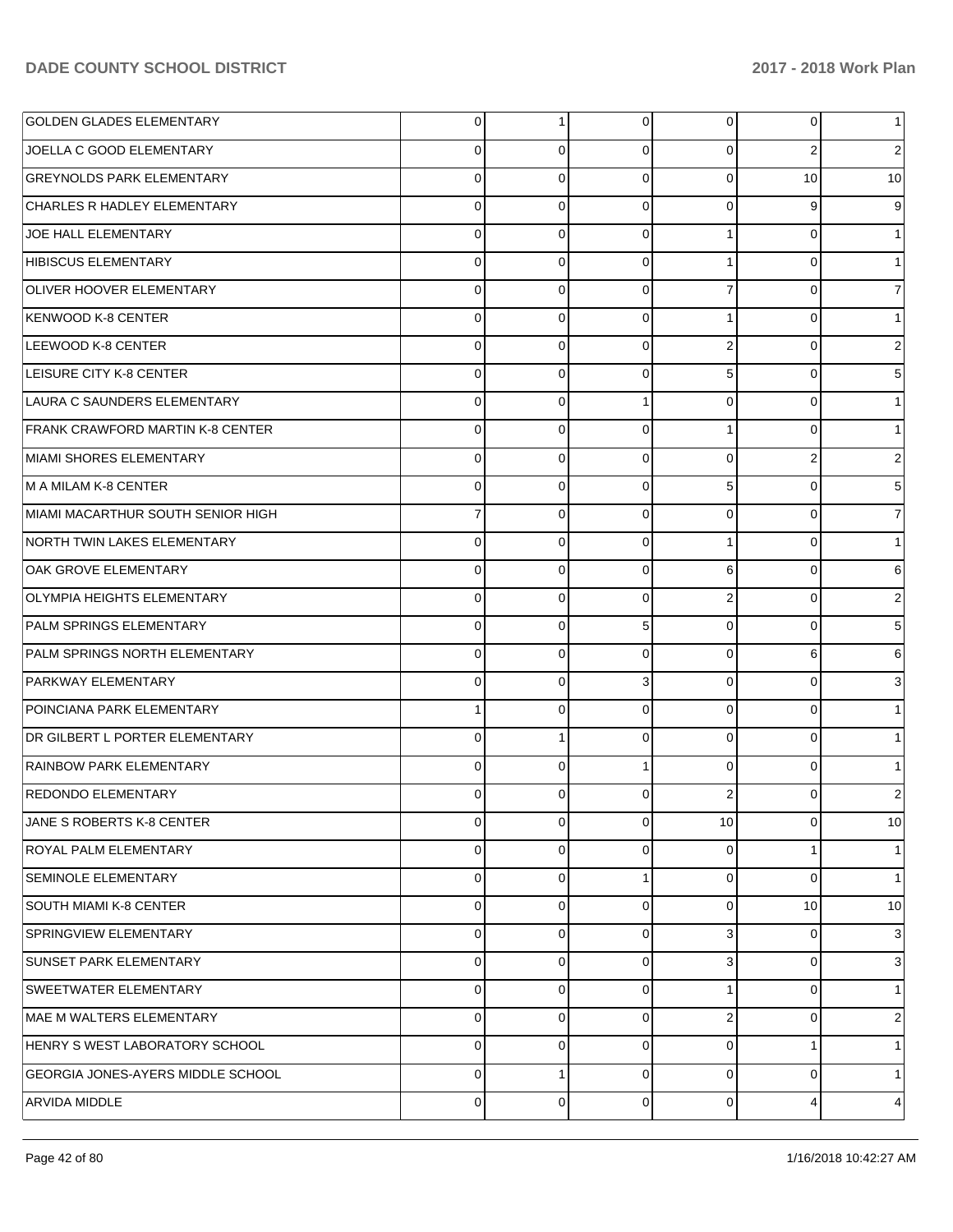| HOWARD D MCMILLAN MIDDLE                  | 0           | ∩        | っ        | $\Omega$ |          | 2   |
|-------------------------------------------|-------------|----------|----------|----------|----------|-----|
| MIAMI LAKES MIDDLE                        | 0           | $\Omega$ | $\Omega$ | $\Omega$ |          |     |
| MIAMI SPRINGS MIDDLE                      | $\Omega$    | $\Omega$ | $\Omega$ | 10       | $\Omega$ | 10  |
| NORLAND MIDDLE                            | $\Omega$    | 8        | $\Omega$ | $\Omega$ | $\Omega$ | 8   |
| <b>RICHMOND HEIGHTS MIDDLE</b>            | 0           |          | $\Omega$ | $\Omega$ |          | 2   |
| <b>SOUTH MIAMI MIDDLE</b>                 | $\mathbf 0$ | ∩        | $\Omega$ | $\Omega$ |          | 2   |
| AMERICAN SENIOR HIGH                      | $\mathbf 0$ | $\Omega$ | $\Omega$ | $\Omega$ |          | 5   |
| HIALEAH-MIAMI LAKES SENIOR HIGH           | $\Omega$    | 2        | $\Omega$ | 0        | ∩        | 2   |
| <b>MIAMI CORAL PARK SENIOR HIGH</b>       | $\mathbf 0$ | $\Omega$ | $\Omega$ |          |          |     |
| MIAMI KILLIAN SENIOR HIGH                 | 0           | 10       | $\Omega$ | $\Omega$ |          | 10  |
| <b>SOUTH MIAMI SENIOR HIGH</b>            | $\Omega$    | $\Omega$ | $\Omega$ | 6        | O        | 6   |
| GEORGE T BAKER AVIATION TECHNICAL COLLEGE | $\Omega$    | 3        | $\Omega$ | 0        | ∩        | 3   |
| D A DORSEY TECHNICAL COLLEGE              | $\mathbf 0$ | $\Omega$ | $\Omega$ | $\Omega$ |          | 2   |
| RUTH OWENS KRUSE EDUCATION CENTER         | $\mathbf 0$ | $\Omega$ | $\Omega$ | 0        |          | 4   |
| HIALEAH GARDENS ELEMENTARY                | 0           | $\Omega$ | $\Omega$ | $\Omega$ |          | 2   |
| IRVING & BEATRICE PESKOE K-8 CENTER       | $\Omega$    | ∩        | $\Omega$ | $\Omega$ |          | 1   |
| EUGENIA B THOMAS K-8 CENTER               | 0           | C        | $\Omega$ | $\Omega$ | 6        | 6   |
| <b>HERBERT A AMMONS MIDDLE</b>            | $\Omega$    | $\Omega$ | $\Omega$ | $\Omega$ | 43       | 43  |
| GATEWAY ENVIRONMENTAL K-8 LEARNING CENTER | $\Omega$    | $\Omega$ | $\Omega$ | $\Omega$ | 8        | 8   |
| <b>Total Relocatable Replacements:</b>    | 9           | 50       | 19       | 93       | 141      | 312 |

# **Charter Schools Tracking**

Information regarding the use of charter schools.

| Location-Type                                                                                                  | # Relocatable<br>units or<br>permanent<br>classrooms | Owner                | Year Started or<br><b>Scheduled</b> | <b>Student</b><br><b>Stations</b> | <b>Students</b><br>Enrolled | Years in<br>Contract | <b>Total Charter</b><br><b>Students</b><br>projected for<br>2021 - 2022 |
|----------------------------------------------------------------------------------------------------------------|------------------------------------------------------|----------------------|-------------------------------------|-----------------------------------|-----------------------------|----------------------|-------------------------------------------------------------------------|
| BridgePrep Academy of Arts &<br>Minds-3138 Commodore Plaza,<br>Miami Florida 33133                             |                                                      | 23 LEASE RENT        | 2004                                | 500                               | 307                         |                      | 500                                                                     |
| Archimedean Academy -12425<br>SW 72 St., Miami Florida 33183                                                   |                                                      | 29 LEASE RENT        | 2002                                | 560                               | 585                         | 15                   | 650                                                                     |
| Archimedean Middle<br>Conservatory - 12425 SW 72 St.,<br>Miami Florida 33183                                   |                                                      | <b>15 LEASE RENT</b> | 2005                                | 330                               | 329                         | 15                   | 330                                                                     |
| Aspira Leadership and College<br>Preparatory Academy School -<br>13330 SW 288 St., Homestead<br> Florida 33033 |                                                      | 21 LEASE RENT        | 2000                                | 400                               | 322                         | 5.                   | 504                                                                     |
| Aspira Raul Arnaldo Martinez<br>Charter School - 13300 Memorial<br>Hwy., N. Miami Florida 33161                |                                                      | 29 LEASE RENT        | 1999                                | 600                               | 479                         | 15                   | 600                                                                     |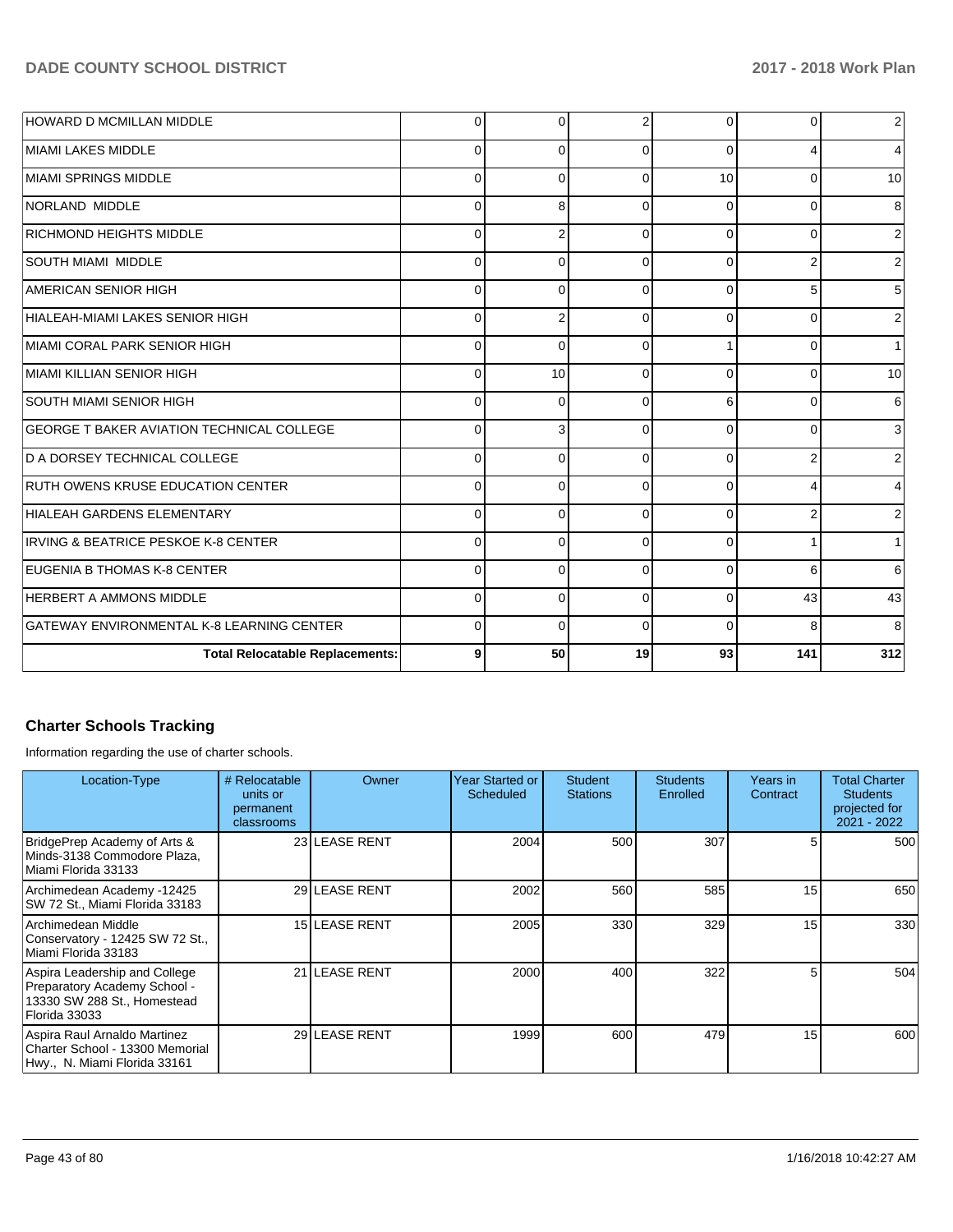| Aventura City of Excellence<br>School - 3333 NE 188 St.,<br>Aventura Florida 33180            |    | 65 LEASE RENT        | 2003 | 1,400 | 1,009 | 15             | 1,400 |
|-----------------------------------------------------------------------------------------------|----|----------------------|------|-------|-------|----------------|-------|
| Pinecrest Glades PAMHS - 15250<br>SW 8th Street                                               | 7  | <b>LEASE RENT</b>    | 2016 | 175   | 162   | 5              | 2,124 |
| True North Classical Academy -<br>9393 SW 72 Street                                           |    | 14 LEASE RENT        | 2015 | 280   | 174   | 5              | 400   |
| Somerset Preparatory Academy<br>Sunset 11155 S.W. 112 Avenue<br>Miami Florida 33176           |    | 15 LEASE RENT        | 2015 | 900   | 140   | 5              | 900   |
| Somerset Virtual Academy Middle<br>High 11100 N.W. 27 Street Doral<br>Florida 33172           |    | <b>1 ILEASE RENT</b> | 2014 | 15    | 20    | 5              | 15    |
| AcadeMir Charter School<br>Preparatory - 19185 SW 127 Ave                                     |    | 28 LEASE RENT        | 2016 | 560   | 548   | 5              | 600   |
| Doral International Acad. of Math<br>and Science - 6700 NW 104<br>Avenue                      |    | 44 LEASE RENT        | 2011 | 760   | 60    | 9              | 800   |
| Mater Academy Bay - 22025 SW<br>87 Avenue                                                     |    | 7 LEASE RENT         | 2016 | 140   | 128   | 5              | 875   |
| Pinecrest Glades Academy -<br>15250 SW 8th Street                                             |    | 22 LEASE RENT        | 2016 | 440   | 422   | 5              | 876   |
| <b>International Studies Virtual</b><br>Academy 2480 SW 8 Street<br>Doral, Florida 33172      |    | 11 LEASE RENT        | 2014 | 250   | 5     | 5              | 250   |
| AcadeMir Preparatory Academy<br>5800 SW 135 Avenue Miami,<br>Florida 33176                    |    | 7 LEASE RENT         | 2015 | 131   | 250   | 5              | 600   |
| Beacon Colloge Prep 13400 N.W.<br>28 Avenue Miami Florida 33054                               | 21 | <b>LEASE RENT</b>    | 2014 | 234   | 229   | 5              | 234   |
| Excelsior Charter Academy 18200<br>N.W. 22 Avenue Miami Gardens<br>Florida 33056              |    | 25 LEASE RENT        | 2009 | 340   | 279   | 5              | 340   |
| Mater International Academy<br>3405 N.W. 27 Avenue Miami<br>Florida 33142                     |    | 8 LEASE RENT         | 2015 | 250   | 57    | 5              | 250   |
| Downtown Doral Charter<br>Elementary School 8390 N.W. 53<br>Street Miami Florida 33166        |    | 52 LEASE RENT        | 2015 | 768   | 414   | 5              | 768   |
| Somerset Academy Bay - 9500<br>SW 97 Avenue Miami, Florida<br>33176                           |    | 13 LEASE RENT        | 2013 | 280   | 231   | 5              | 750   |
| Somerset Academy Bay Middl e<br>School - 9500 SW 97 Avenue<br>Miami, Florida 33176            |    | 21 LEASE RENT        | 2013 | 44    | 59    | $\overline{5}$ | 750   |
| Sports Leadership and<br>Management (SLAM) CMS - 604<br>NW 12 Avenue, Miami, Florida<br>33136 |    | 118 LEASE RENT       | 2013 | 440   | 525   | 5              | 550   |
| Archimedean Upper Conservatory<br>12425 S.W. 72 Street Miami,<br>Florida 33183                |    | 15 LEASE RENT        | 2008 | 300   | 219   | 10             | 500   |
| Aspira Arts Deco Charter N.E. 19<br>Street Miami, Florida 33132                               |    | 29 LEASE RENT        | 2001 | 500   | 324   | 5              | 500   |
| The SEED School of Miami 15800<br>N.W. 42 Avenue Miami Gardens,<br>Florida 33054              |    | 3 LEASE RENT         | 2013 | 60    | 125   | 8              | 400   |
| Alpha Charter of Excellence<br>(ACE) 1217 S.W. Fourth Street,<br>Miami Florida 33135          |    | 19 LEASE RENT        | 2012 | 250   | 288   | 5              | 608   |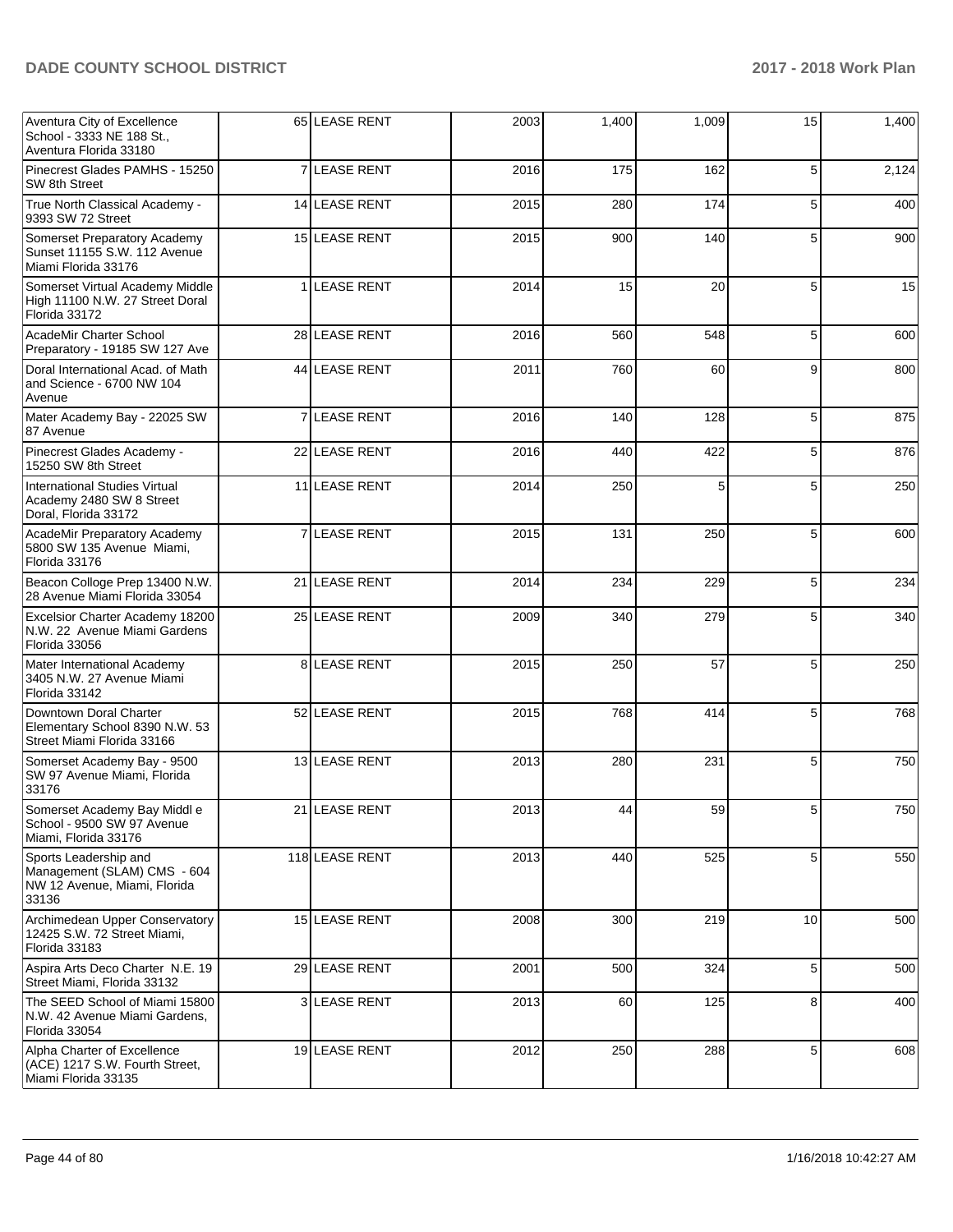| BridgePrep Academy of Greater<br>Miami - 137 N.E. 19 Street, Miami<br>Florida 33132                                       |                | 16 LEASE RENT     | 2011 | 320 | 448 | 5  | 550   |
|---------------------------------------------------------------------------------------------------------------------------|----------------|-------------------|------|-----|-----|----|-------|
| Latin Builder's Assoc.Const. and<br>Business Management Academy<br>11093 NW 138 Street, Hialeah<br>Gardens, Florida 33018 |                | 6 LEASE RENT      | 2012 | 150 | 148 | 10 | 400   |
| Mater Virtual academy Charter<br>Middle High School - 17300 n.w.<br>87 ave, Hialeah, Florida 33015                        | $\overline{4}$ | <b>LEASE RENT</b> | 2013 | 92  | 44  | 5  | 500   |
| Palm Glades Preparatory<br>Academy - 22655 SW 112 Avenue<br>(a.k.a. 11150 s.w. 226 terrace)<br>Miami, Florida 33170       |                | 21 LEASE RENT     | 2012 | 420 | 294 | 10 | 998   |
| Palm Glades Preparatory High<br>School - 22655 SW 112 Avenue<br>(a.k.a. 11150 s.w. 226 terrace)<br>Miami, Florida 33170   | $\overline{9}$ | <b>LEASE RENT</b> | 2012 | 225 | 272 | 10 | 1,400 |
| Advantage Academy Santa Fe -<br>9790 SW 107 Court, Miami<br>Florida 33176                                                 |                | 12 LEASE RENT     | 2011 | 360 | 255 | 5  | 652   |
| Lincoln-Marti Charter School<br>(International Campus) 103 East<br>Lucy Street, Florida City Florida<br>33034             |                | 25 LEASE RENT     | 2010 | 480 | 319 | 5  | 800   |
| Stellar Leadership Academy 7900<br>NW 27 Ave., Suite F20, Miami<br>Florida 33147                                          |                | 9 LEASE RENT      | 2005 | 625 | 276 | 5  | 600   |
| AcadeMir Charter School Middle -<br>5800 SW 135 Avenue Miami<br>Florida 33165                                             |                | 10 LEASE RENT     | 2012 | 122 | 231 | 5  | 255   |
| Academy of International<br>Education CS - 1080 Labaron<br>Drive, Miami Springs Florida<br>33166                          |                | 27 LEASE RENT     | 2011 | 420 | 439 | 10 | 1,000 |
| Advantage Academy of Math and<br>Science at Waterstone - 855<br>Waterstone Way, Homestead<br>Florida 33033                |                | 54 LEASE RENT     | 2011 | 180 | 154 | 9  | 998   |
| Mavericks High of North Miami<br>Dade County - 16150 NE 17<br>Avenue, North Miami Beach<br>Florida 33162                  |                | 8 LEASE RENT      | 2009 | 500 | 338 | 5  | 550   |
| Mavericks High of South Miami<br>Dade County - 698 North<br>Homestead Boulevard, Hotead<br>Florida 33030                  | 9 <sup>1</sup> | <b>LEASE RENT</b> | 2009 | 500 | 463 | 5  | 550   |
| Pinecrest Academy (North<br>Campus) - 10207 West Flagler<br>Street, Miami Florida 33174                                   |                | 19 LEASE RENT     | 2010 | 516 | 459 | 15 | 1,166 |
| Somerset Gables Academy - 624<br>Anastasia Avenue, Coral Gables<br>Florida 33134                                          |                | 22 LEASE RENT     | 2010 | 300 | 462 | 10 | 675   |
| Somerset Academy ES (South<br>Miami Campus) - 5876 SW 68<br>Street, South Miami Florida 33143                             |                | 20 LEASE RENT     | 2009 | 460 | 400 | 10 | 750   |
| Somerset Academy MS (South<br>Miami Campus) - 5876 SW 68<br>Street, South Miami Florida 33143                             |                | 6 LEASE RENT      | 2009 | 150 | 153 | 10 | 900   |
| Ben Gamla Charter School -<br>11155 S.W. 112 Avenue, Miami<br>Florida 33176                                               |                | 15 LEASE RENT     | 2010 | 300 | 238 | 15 | 900   |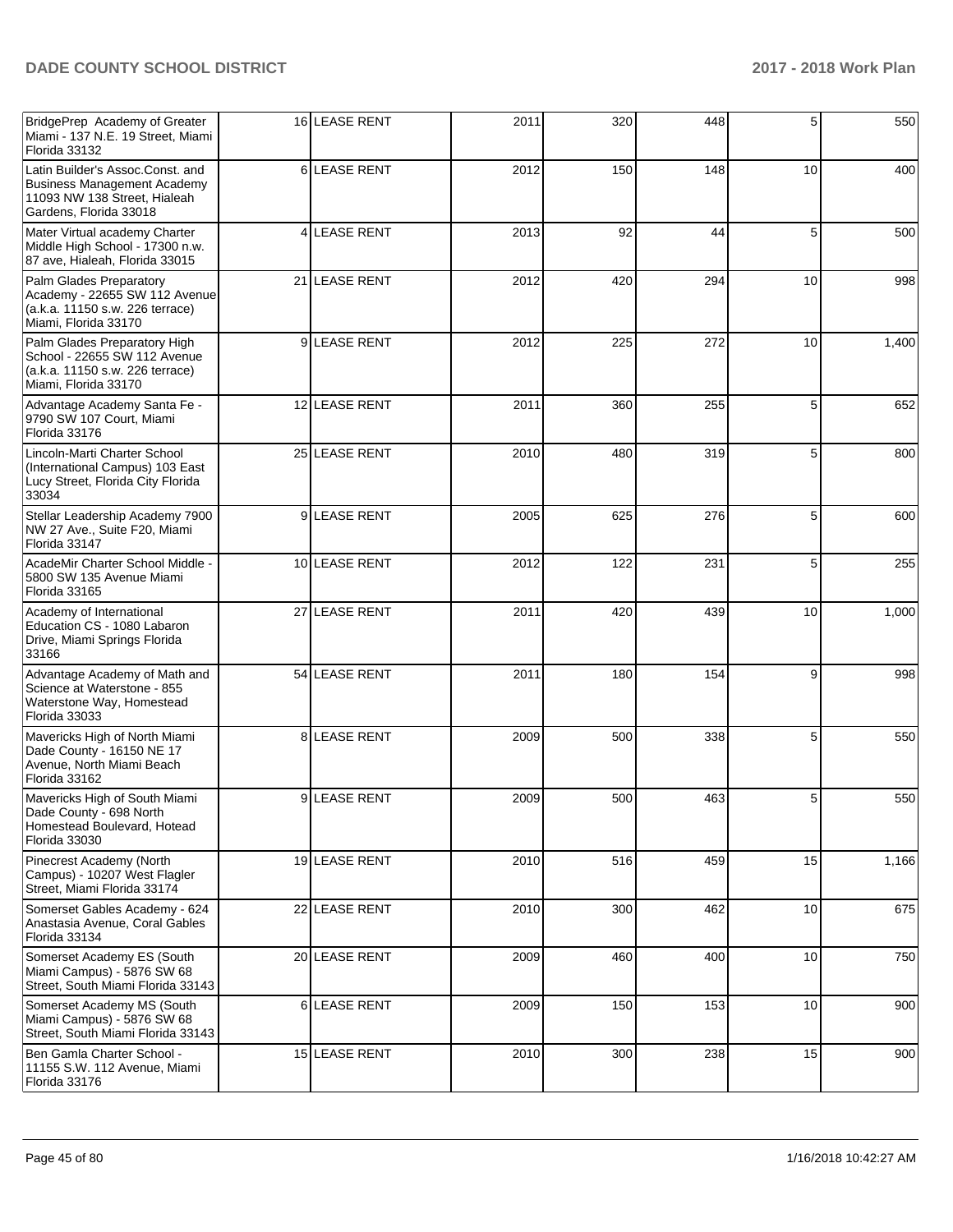| BridgePrep Academy South -<br>10700 SW 56 Street, Miami<br>Florida 33165                                      | 18 LEASE RENT | 2010 | 360   | 616   | 10 | 550   |
|---------------------------------------------------------------------------------------------------------------|---------------|------|-------|-------|----|-------|
| Integrated Science and Asian<br>Culture (ISAAC) Academy - 301<br>Westward Dr. Miami Springs,<br>Florida 33166 | 11 LEASE RENT | 2008 | 240   | 83    | 5  | 463   |
| International Studies Charter<br>Middle School - 2480 SW Eighth<br>Street, Miami Florida 33135                | 15 LEASE RENT | 2009 | 286   | 289   | 10 | 450   |
| Keys Gate Charter High School -<br>2325 - 2335 SE 28 Avenue,<br>Homestead Florida 33035                       | 53 LEASE RENT | 2010 | 1,200 | 901   | 5  | 1,200 |
| Mater Academy (Miami Beach) -<br>8625 Byron Ave., Miami Beach<br>Florida 33141                                | 15 LEASE RENT | 2010 | 780   | 564   | 5  | 790   |
| Mater Academy East Charter High<br>School - 998 SW 1 St., Miami<br>Florida 33130                              | 13 LEASE RENT | 2007 | 650   | 266   | 10 | 1,000 |
| Mater Academy Lakes Middle<br>School - 17300 N.W. 87 Avenue,<br>Hialeah, Florida 33015                        | 29 LEASE RENT | 2006 | 730   | 849   | 15 | 900   |
| Mater Academy Lakes High<br>School - 17300 N.W. 87 Avenue,<br>Hialeah, Florida 33015                          | 41 LEASE RENT | 2006 | 1,025 | 918   | 15 | 1,200 |
| Mater Gardens Academy - 9010<br>NW 178 Ln., Hialeah Florida<br>33018                                          | 24 LEASE RENT | 2006 | 700   | 583   | 15 | 900   |
| Mater Gardens Academy Middle<br>School - 9010 NW 178 Ln.,<br>Hialeah Florida 33018                            | 10 LEASE RENT | 2006 | 320   | 216   | 15 | 450   |
| Mater Performing Arts &<br>Entertainment Academy - 7901<br>NW 103 St., Hialeah Gardens<br>Florida 33016       | 12 LEASE RENT | 2005 | 250   | 263   | 15 | 403   |
| Somerset Academy Charter High<br>School - 23255 SW 115 Ave.,<br>Homestead Florida 33032                       | 15 LEASE RENT | 2004 | 360   | 257   | 15 | 500   |
| Somerset Academy Middle<br>Charter School - 18491 SW 134<br>Ave., Miami Florida 33177                         | 13 LEASE RENT | 2004 | 286   | 231   | 15 | 500   |
| Theodore R. & Thelma A. Gibson<br>Charter School - 1682-1698 NW<br>Fourth Ave., Miami Florida 33136           | 15 LEASE RENT | 2003 | 460   | 253   | 5  | 600   |
| Youth Co-Op Charter School -<br>7700 West 20 ave, Hialeah<br>Florida 33016                                    | 80 LEASE RENT | 1998 | 820   | 1,064 | 15 | 1,000 |
| Doral Performing Arts &<br>Entertainment - 11100 NW 27 St.,<br>Doral Florida 33172                            | 25 LEASE RENT | 2005 | 950   | 254   | 10 | 403   |
| Early Beginings Academy-1411<br>NW 14 Ave., Miami Florida 33125                                               | 11 LEASE RENT | 2005 | 260   | 137   | 10 | 210   |
| Miami Community Charter School<br>- 101 S Redland Rd., Florida City<br>Florida 33034                          | 27 LEASE RENT | 2004 | 580   | 519   | 2  | 600   |
| Pinecrest Academy Middle School<br>- 14901 SW 42 St., Miami Florida<br>33185                                  | 20 LEASE RENT | 2003 | 850   | 496   | 15 | 800   |
| Pinecrest Preparatory Academy -<br>14301 SW 42 St., Miami Florida<br>33185                                    | 27 LEASE RENT | 2001 | 650   | 641   | 15 | 1,250 |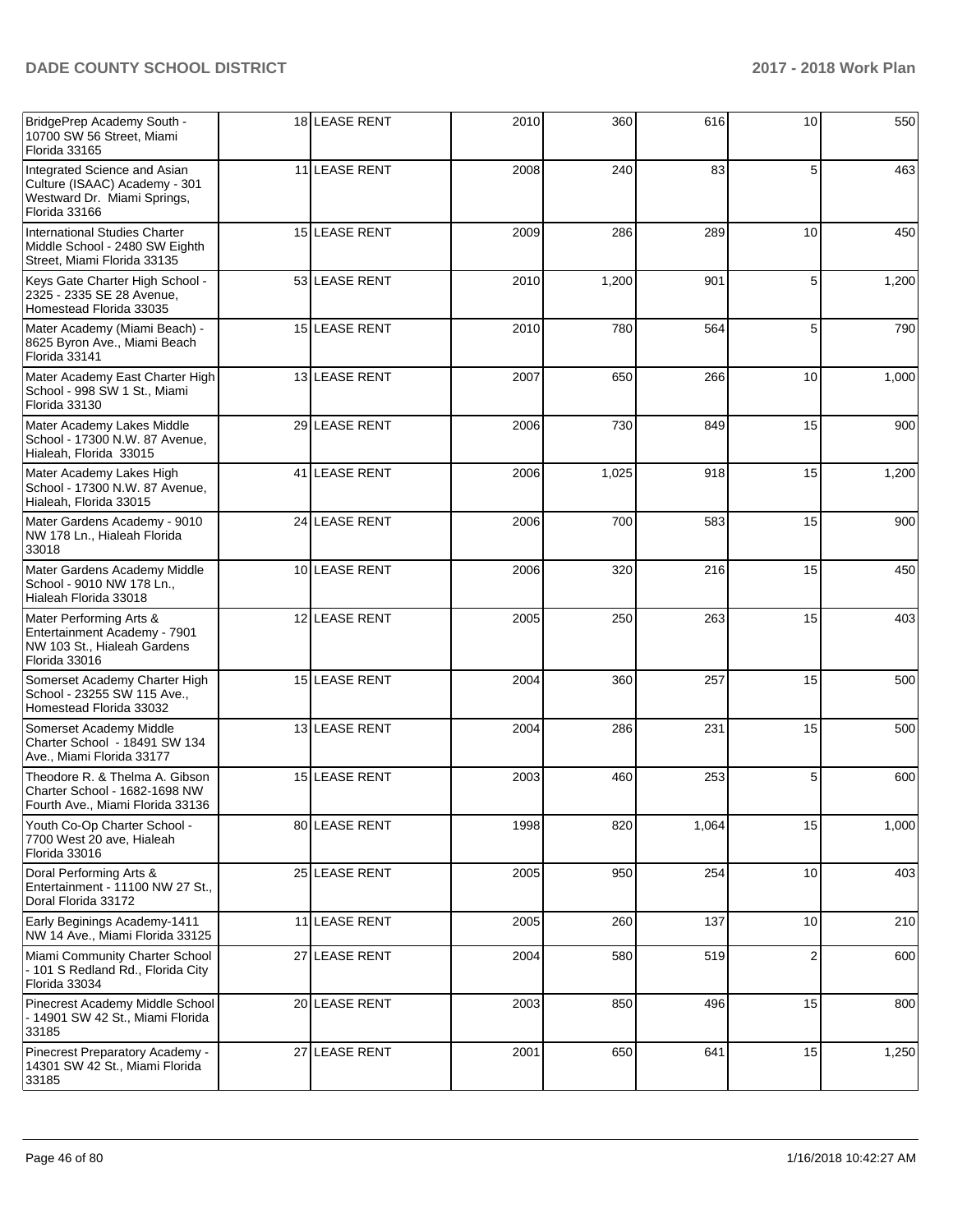| Renaissance Elementary Charter<br>School- 10651 N.W. 19 Street,<br>Doral Florida 33122                                |                | 38 LEASE RENT | 1999 | 910   | 903   | 15 | 910   |
|-----------------------------------------------------------------------------------------------------------------------|----------------|---------------|------|-------|-------|----|-------|
| Renaissance Middle Charter<br>School - 8360 NW 33 St., Doral<br>Florida 33122                                         |                | 26 LEASE RENT | 2005 | 450   | 433   | 15 | 500   |
| Somerset Academy - 18491 SW<br>134 Ave., Miami Florida 33177                                                          |                | 29 LEASE RENT | 2004 | 580   | 611   | 15 | 700   |
| iMater Academy Middle School -<br>651 W 20 Street Hialeah, Florida<br>33010                                           |                | 41 LEASE RENT | 2013 | 550   | 784   | 5  | 600   |
| iMater Preparatory Academy High<br>School - 651 W 20 Street Hialeah,<br>Florida 33010                                 |                | 38 LEASE RENT | 2013 | 225   | 457   | 5  | 750   |
| Mater Academy Charter High<br>School - 7901 NW 103 St.,<br>Hialeah Gardens Florida 33016                              |                | 68 LEASE RENT | 2012 | 1,500 | 1,375 | 15 | 1,967 |
| Mater Academy East Middle<br>School - 998 SW 1 St., Miami<br>Florida 33130                                            |                | 13 LEASE RENT | 2005 | 400   | 313   | 10 | 400   |
| Mater Academy East Charter<br>School - 450 SW Fourth St.,<br>Miami Florida 33130                                      |                | 20 LEASE RENT | 2002 | 660   | 568   | 15 | 800   |
| Miami Children's Museum Charter<br>School - 980 McArthur Causeway,<br>Miami Florida 33132                             |                | 11 LEASE RENT | 2004 | 394   | 288   | 5  | 350   |
| Somerset Oaks Academy - 1000<br>Old Dixie Highway, Homestead<br>Florida 33030                                         |                | 24 LEASE RENT | 2011 | 100   | 541   | 5  | 900   |
| Somerset Academy (Silver Palms)<br>23255 S.W. 115 Avenue,<br>Homestead Florida 33032                                  |                | 36 LEASE RENT | 2007 | 785   | 827   | 10 | 900   |
| Sports Leadership Academy of<br>Miami CHS - 604 NW 12 Avenue,<br>Miami Florida 33136                                  |                | 61 LEASE RENT | 2012 | 983   | 370   | 5  | 1,000 |
| Youth Co-Op Preparatory High<br>School - 7700 W. 20 Avenue,<br>Hialeah Gardens Florida 33018                          |                | 36 LEASE RENT | 2012 | 125   | 233   | 12 | 600   |
| Highly Inquisitive & Versatile<br>Education (HIVE) Preparatory<br>School - 5855 NW 171 Street<br>Miami, Florida 33015 |                | 26 LEASE RENT | 2009 | 450   | 571   | 15 | 900   |
| iMater Academy - 600 W 20<br>Street Hialeah, Florida 33010                                                            |                | 33 LEASE RENT | 2013 | 400   | 685   | 5  | 900   |
| <b>Mater Brickell Preparatory</b><br>Academy - 2805 S.W. 32 Avenue,<br>Miami Florida 33133                            |                | 9 LEASE RENT  | 2011 | 200   | 168   | 2  | 900   |
| Mater Grove Academy - 2805<br>S.W. 32 Avenue, Miami Florida<br>33133                                                  |                | 46 LEASE RENT | 2011 | 140   | 172   | 5  | 1,400 |
| North Gardens High School -<br>4692F N.W. 183 Street, Miami<br>Gardens Florida 33055                                  |                | 14 LEASE RENT | 2011 | 350   | 317   | 10 | 500   |
| North Park High School - 3400<br>N.W. 135 Street, Opalocka Florida<br>33054                                           | $\overline{7}$ | LEASE RENT    | 2011 | 350   | 330   | 10 | 500   |
| Pinecrest Cove Academy - 4301<br>S.W. 107 Ave, Miami Florida<br>33165                                                 |                | 38 LEASE RENT | 2011 | 224   | 716   | 15 | 1,100 |
| Somerset Academy CMS (South<br>Homestead) - 305 NE Second<br>Rd., Homestead Florida 33030                             |                | 18 LEASE RENT | 2008 | 75    | 361   | 10 | 450   |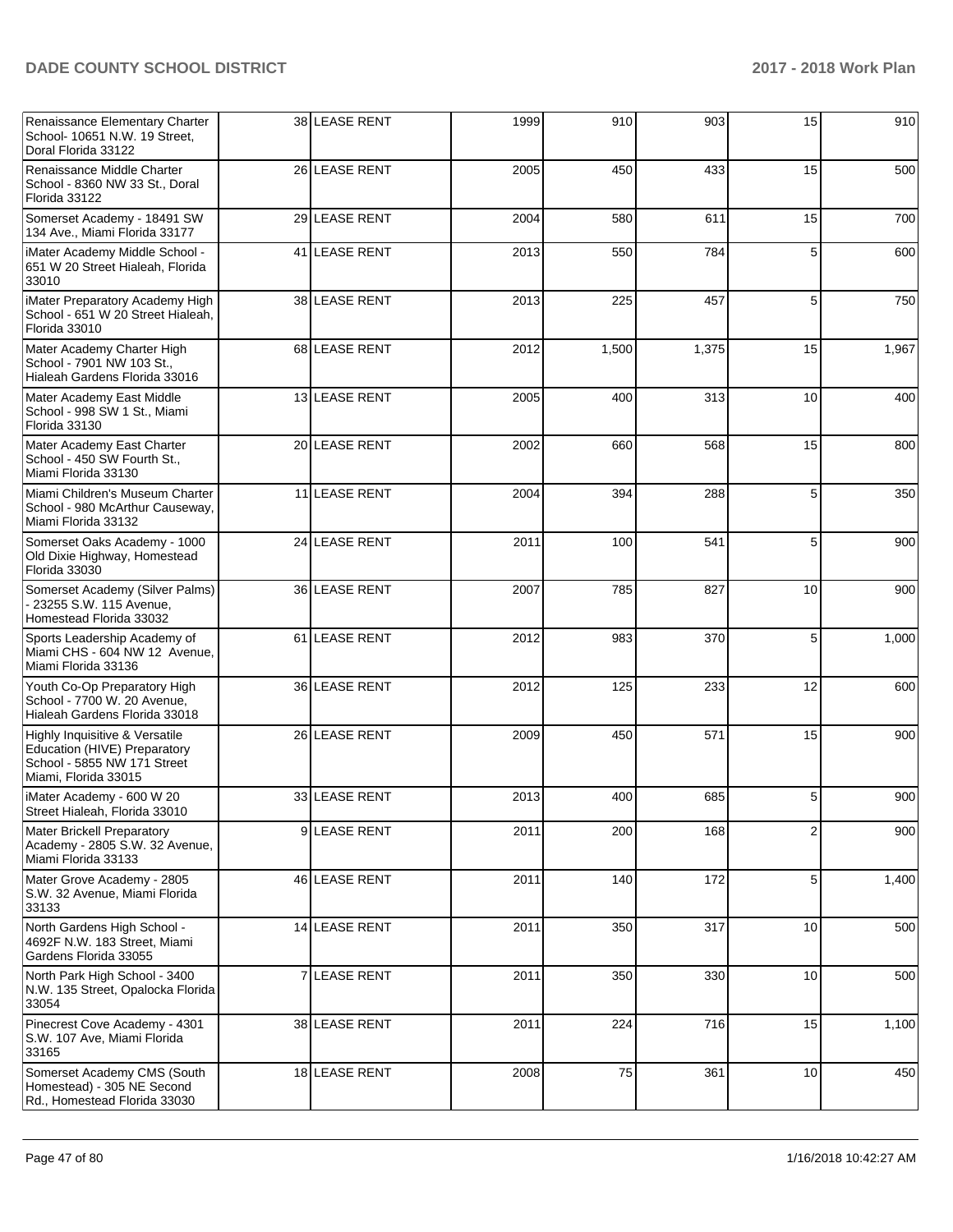| Doral Academy of Technology -<br>2601 N.W. 112 Avenue, Doral<br>Florida 33172                                     |    | 14 LEASE RENT     | 2011 | 280 | 180   | 9  | 300   |
|-------------------------------------------------------------------------------------------------------------------|----|-------------------|------|-----|-------|----|-------|
| Everglades Preparatory Academy<br>2251 Mowry Drive, Homestead<br>Florida 33033                                    |    | 23 LEASE RENT     | 2012 | 650 | 431   | 10 | 910   |
| Everglades Preparatory AHS -<br>2251 Mowry Drive, Homestead<br>Florida 33033                                      |    | 23 LEASE RENT     | 2012 | 450 | 428   | 10 | 900   |
| Green Springs High School -<br>3555 N.W. Seventh Street, Miami<br>Florida 33125                                   |    | 10 LEASE RENT     | 2011 | 175 | 344   | 10 | 500   |
| Just Arts and Management (JAM)<br>Charter Middle - 2450 N.W. 97<br>Avenue, Doral Florida 33172                    |    | 10 LEASE RENT     | 2012 | 154 | 100   | 5  | 600   |
| Mater Academy at Mount Sinai -<br>4300 Alton Road, Miami Beach<br>Florida 33141                                   |    | 5 LEASE RENT      | 2012 | 208 | 174   | 5  | 900   |
| Miami Community Charter High<br>School - 18720 SW 352 Street,<br>Florida City Florida 33034                       |    | 24 LEASE RENT     | 2009 | 350 | 199   | 5  | 550   |
| South Florida Autism Charter<br>School - 18305 N.W. 75 Place,<br>Hialeah Florida 33015                            |    | 22 LEASE RENT     | 2009 | 460 | 147   | 5  | 300   |
| AcadeMir Charter School West-<br>14880 SW 26 Street, Miami<br>Florida 33185                                       |    | 35 LEASE RENT     | 2010 | 618 | 612   | 15 | 968   |
| BridgePrep Academy of Village<br>Green - 4707 S.W. 127 Avenue,<br>Miami Florida 33175                             |    | 40 LEASE RENT     | 2011 | 800 | 709   | 5  | 828   |
| BridgePrep Academy<br>Interamerican Campus - 621<br>Beacom Boulevard, Miami Florida<br>33135                      | 11 | <b>LEASE RENT</b> | 2012 | 220 | 192   | 5  | 255   |
| Charter High School of the<br>Americas - 970-984 W. Flagler<br>Street, Miami Florida 33130                        |    | 19 LEASE RENT     | 2012 | 175 | 108   | 5  | 528   |
| Somerset AMS (Country Palms) -<br>1700 Krome Avenue (a.k.a. 47<br>ave n.w. 16 street), Homestead<br>Florida 33030 |    | 15 LEASE RENT     | 2008 | 44  | 24    | 10 | 600   |
| Somerset Academy CHS (South<br>Homestead) 305 NE Second Rd.,<br>Homestead Florida 33030                           |    | 11 LEASE RENT     | 2008 | 200 | 437   | 10 | 800   |
| Somerset Academy CHS (South<br>Campus) - 23255 SW 115 Ave.,<br>Homestead Florida 33032                            |    | 2 LEASE RENT      | 2008 | 50  | 30    | 10 | 1,000 |
| Miami Arts Charter School - 3900<br>Biscayne Blvd., Miami Florida<br>33137                                        |    | 63 LEASE RENT     | 2009 | 750 | 1,414 | 15 | 2,650 |
| Lincoln-Marti Charter School<br>(Little Havana Campus) - 970-984<br>West Flagler Street, Miami Florida<br>33130   |    | 72 LEASE RENT     | 2009 | 900 | 768   | 15 | 900   |
| Lincoln-Marti Charter School<br>(Hialeah Campus) - 3500 West<br>84 Street, Hialeah Florida 33018                  |    | 33 LEASE RENT     | 2009 | 800 | 343   | 15 | 1,200 |
| Mater Academy of International<br>Studies, 795 NW 32 St., Miami<br>Florida 33127                                  |    | 23 LEASE RENT     | 2008 | 560 | 503   | 10 | 553   |
| Mater Academy High School of<br>International Studies - 795 N.W.<br>32 Street, Miami Florida 33127                |    | 1 LEASE RENT      | 2008 | 224 | 14    | 10 | 500   |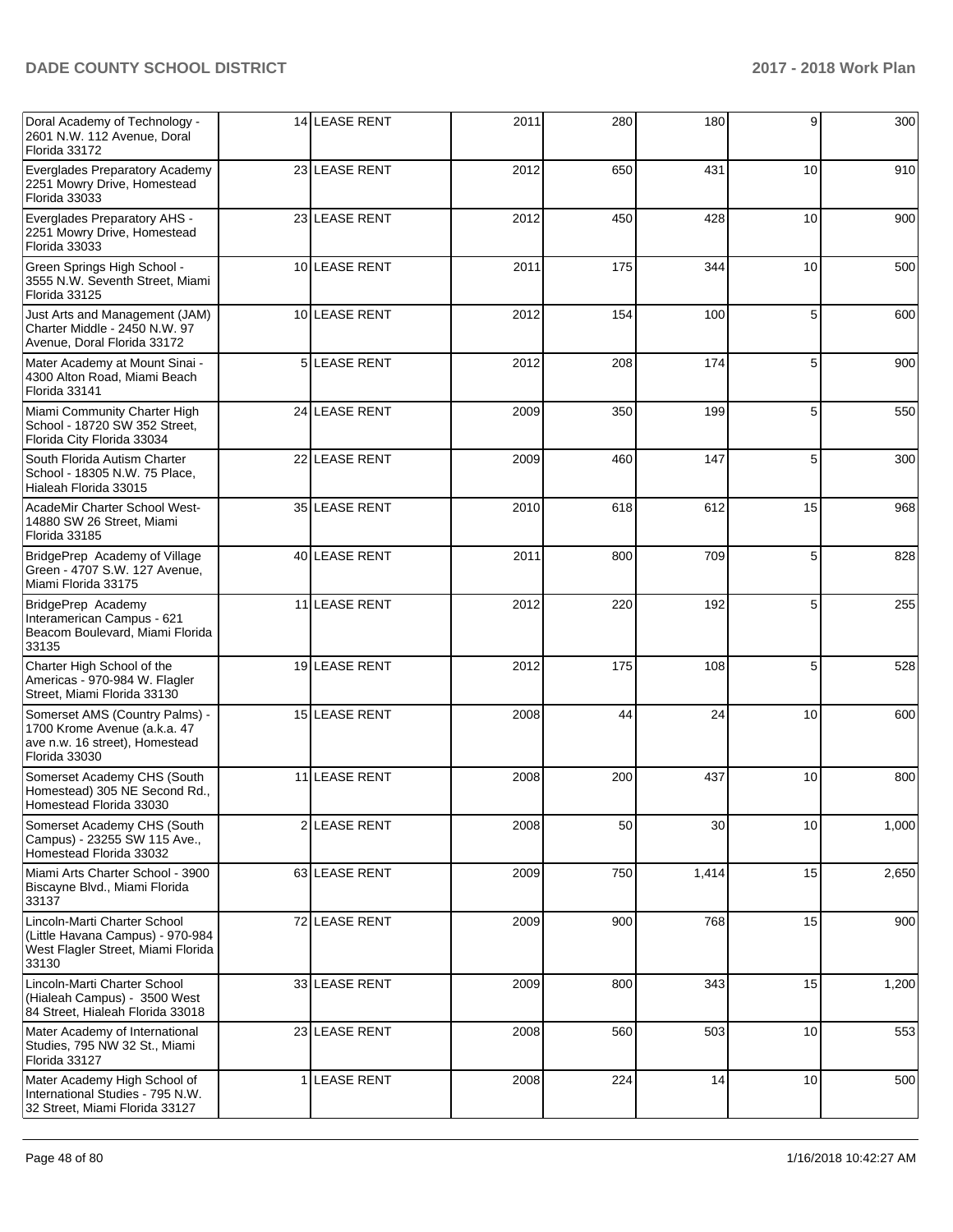| Mater of International Studies -<br>795 NW 32 St., Miami Florida<br>33127                       | 7 LEASE RENT   | 2008 | 420   | 181   | 10 | 495   |
|-------------------------------------------------------------------------------------------------|----------------|------|-------|-------|----|-------|
| Pinecrest Preparatory Academy<br>Charter High School - 14901 SW<br>42 St., Miami Florida 33185  | 20 LEASE RENT  | 2008 | 425   | 394   | 10 | 1,000 |
| Somerset Arts Academy - 1700<br>Krome Ave. (a.k.a. 47 n.w. 16 st.),<br>Homestead Florida 33030  | 16 LEASE RENT  | 2008 | 350   | 375   | 10 | 750   |
| Somerset Academy CES (South<br>Homestead) - 300 SE First Dr.,<br>Homestead Florida 33030        | 18 LEASE RENT  | 2008 | 580   | 462   | 10 | 1,000 |
| Pinecrest Academy (South<br>Campus) - 15130 SW 80 St.,<br>Miami Florida 33193                   | 37 LEASE RENT  | 2006 | 750   | 728   | 15 | 800   |
| Somerset Academy at Silver<br>Palms - 23255 SW 115 Ave.,<br>Homestead Florida 33032             | 31 LEASE RENT  | 2011 | 715   | 769   | 15 | 900   |
| Summerville Advantage Academy<br>- 11575 SW 243 St., Homestead<br>Florida 33032                 | 28 LEASE RENT  | 2007 | 550   | 456   | 15 | 750   |
| The Charter School at Waterstone<br>- 855 Waterstone Way,<br>Homestead Florida 33033            | 49 LEASE RENT  | 2005 | 1,150 | 955   | 15 | 1,150 |
| City of Hialeah Educational of<br>Academy - 2590 W 76 St.,<br>Hialeah Florida 33016             | 30 LEASE RENT  | 2008 | 550   | 665   | 15 | 800   |
| Excelsior Language Academy of<br>Hialeah - 369 E 10 St., Hialeah<br>Florida 33010               | 36 LEASE RENT  | 2008 | 550   | 253   | 5  | 500   |
| Florida International Academy -<br>13400 NW 28 Avenue Opalocka<br>Florida 33054                 | 18 LEASE RENT  | 1998 | 374   | 285   | 10 | 376   |
| International Studies Charter High<br>School - 2480 SW Eighth St.,<br>Miami Florida 33135       | 19 LEASE RENT  | 2004 | 400   | 303   | 15 | 1,000 |
| Keys Gate Charter School - 2000<br>SE 28 Ave., Homestead Florida<br>33035                       | 107 LEASE RENT | 2003 | 2,500 | 2,089 | 15 | 2,500 |
| Mater Academy - 7700 NW 98 St.,<br>Hialeah Gardens Florida 33016                                | 54 LEASE RENT  | 1998 | 987   | 1,077 | 15 | 1,200 |
| Mater Academy Charter Middle<br>School - 7901 NW 103 St.,<br>Hialeah Gardens Florida 33016      | 56 LEASE RENT  | 2003 | 1,700 | 1,305 | 15 | 1,719 |
| Miami Community Charter Middle<br>School - 18720 S.W. 352 Street.<br>Florida City Florida 33034 | 24 LEASE RENT  | 2007 | 308   | 268   | 5  | 484   |
| Coral Reef Montessori Academy<br>Charter School- 10853 SW 216<br>St., Cutler Bay Florida 33170  | 26 PRIVATE     | 1998 | 750   | 402   | 15 | 764   |
| Doctors Charter of Miami Shores -<br>11301 NW Fifth Ave., Miami<br>Shores Florida 33168         | 25 LEASE RENT  | 1997 | 995   | 513   | 15 | 690   |
| Doral Academy - 2450 NW 97<br>Ave., Doral Florida 33172                                         | 59 LEASE RENT  | 1999 | 1,150 | 1,124 | 15 | 2,200 |
| Doral Academy Charter Middle<br>School - 2601 NW 112 Ave., Doral<br>Florida 33172               | 40 LEASE RENT  | 2003 | 1,300 | 1,157 | 15 | 1,438 |
| Doral Academy High School -<br>11100 NW 27 St., Doral Florida<br>33172                          | 46 LEASE RENT  | 2001 | 1,300 | 1,304 | 15 | 1,800 |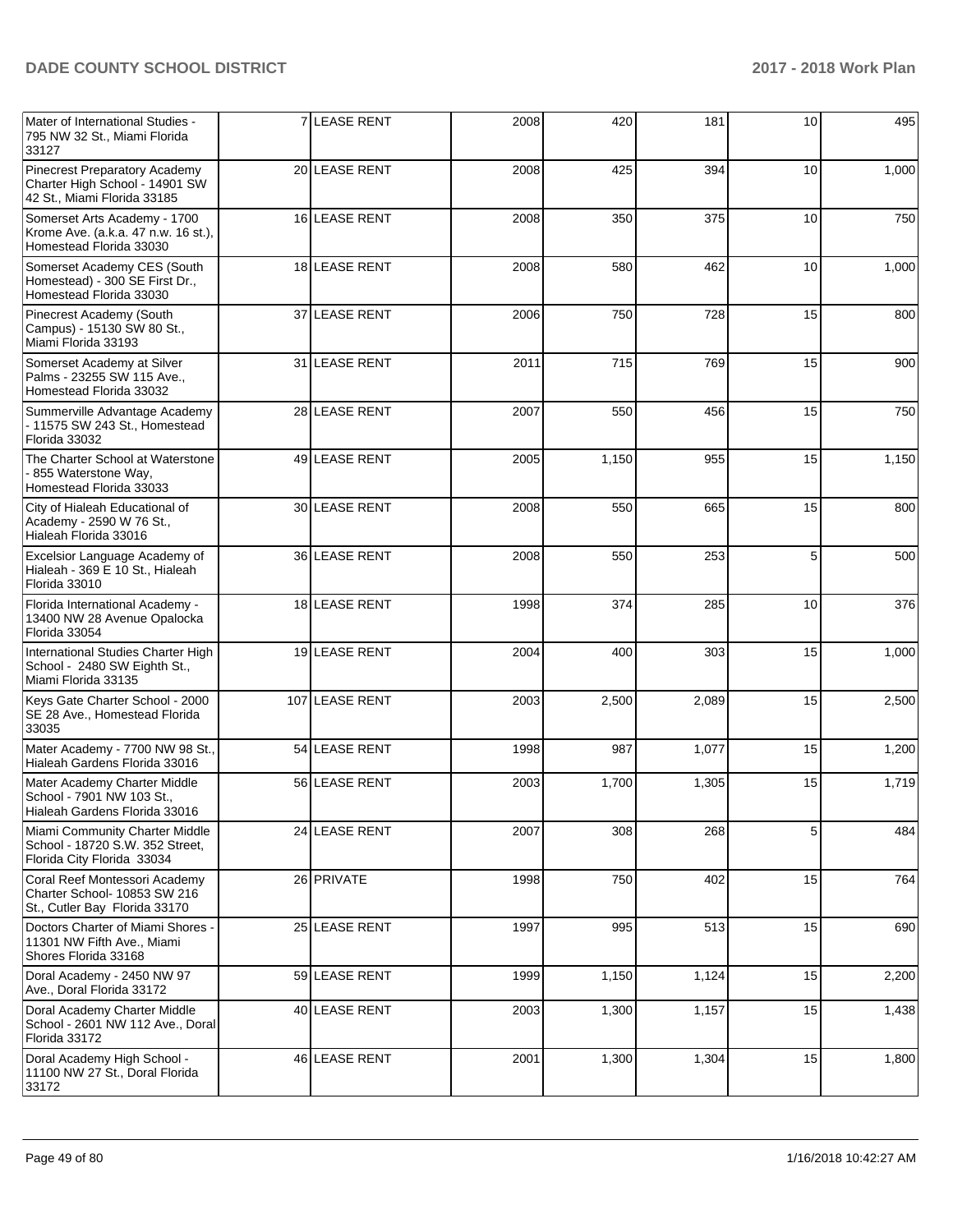| Downtown Miami Charter - 305<br>NW Third Ave., Miami Florida<br>33128 |       | 31 ILEASE RENT | 2002 | 600    | 617    | 15 | 650     |
|-----------------------------------------------------------------------|-------|----------------|------|--------|--------|----|---------|
|                                                                       | 32931 |                |      | 65.107 | 56,345 |    | 100,622 |

# **Special Purpose Classrooms Tracking**

The number of classrooms that will be used for certain special purposes in the current year, by facility and type of classroom, that the district will, 1), not use for educational purposes, and 2), the co-teaching classrooms that are not open plan classrooms and will be used for educational purposes.

| School                                              | <b>School Type</b> | # of Elementary<br>K-3 Classrooms | # of Middle 4-8<br><b>Classrooms</b> | # of High 9-12<br><b>Classrooms</b> | # of ESE<br><b>Classrooms</b> | # of Combo<br><b>Classrooms</b> | <b>Total</b><br><b>Classrooms</b> |
|-----------------------------------------------------|--------------------|-----------------------------------|--------------------------------------|-------------------------------------|-------------------------------|---------------------------------|-----------------------------------|
| <b>AUBURNDALE ELEMENTARY</b>                        | Educational        | $\mathbf{1}$                      | 0                                    | $\Omega$                            | $\Omega$                      | $\mathbf 0$                     | $\mathbf{1}$                      |
| <b>AVOCADO ELEMENTARY</b>                           | Educational        |                                   | $\Omega$                             | $\Omega$                            | 0                             | $\Omega$                        | $\overline{7}$                    |
| <b>BANYAN ELEMENTARY</b>                            | Educational        | 2                                 | 0                                    | $\Omega$                            | $\Omega$                      | $\Omega$                        | $\overline{2}$                    |
| <b>BENT TREE ELEMENTARY</b>                         | Educational        | 1                                 | $\Omega$                             | $\Omega$                            | 0                             | 0                               | $\mathbf{1}$                      |
| <b>BOWMAN ASHE/DOOLIN K-8</b><br><b>ACADEMY</b>     | Educational        | $\Omega$                          | 30                                   | $\Omega$                            | 0                             | $\Omega$                        | 30                                |
| <b>CLAUDE PEPPER ELEMENTARY</b>                     | Educational        | 5                                 | 6                                    | $\Omega$                            | $\Omega$                      | $\Omega$                        | 11                                |
| <b>CRESTVIEW ELEMENTARY</b>                         | Educational        | 3                                 | 0                                    | $\Omega$                            | 0                             | 0                               | 3                                 |
| <b>CUTLER RIDGE ELEMENTARY</b>                      | Educational        | $\overline{2}$                    | 0                                    | $\Omega$                            | 0                             | $\Omega$                        | 2                                 |
| MARJORY STONEMAN DOUGLAS<br><b>ELEMENTARY</b>       | Educational        | 2                                 | 6                                    | $\Omega$                            | $\Omega$                      | $\Omega$                        | 8                                 |
| PAUL LAURENCE DUNBAR K-8<br><b>CENTER</b>           | Educational        | 17                                | 0                                    | $\Omega$                            | 0                             | $\Omega$                        | 17                                |
| JOHN G DUPUIS ELEMENTARY                            | Educational        | 5                                 | $\Omega$                             | $\Omega$                            | $\Omega$                      | $\overline{0}$                  | 5                                 |
| <b>EARLINGTON HEIGHTS</b><br><b>ELEMENTARY</b>      | Educational        |                                   | $\Omega$                             | $\Omega$                            | $\Omega$                      | $\Omega$                        | $\mathbf{1}$                      |
| <b>EMERSON ELEMENTARY</b>                           | Educational        |                                   | 0                                    | $\Omega$                            | 0                             | 0                               | $\mathbf{1}$                      |
| DAVID FAIRCHILD ELEMENTARY                          | Educational        |                                   | 0                                    | $\Omega$                            | 0                             | $\Omega$                        | $\mathbf{1}$                      |
| <b>FLAGAMI ELEMENTARY</b>                           | Educational        | $\overline{2}$                    | 0                                    | $\Omega$                            | $\overline{0}$                | $\Omega$                        | $\overline{2}$                    |
| <b>FLAMINGO ELEMENTARY</b>                          | Educational        | $\overline{2}$                    | 0                                    | $\Omega$                            | 0                             | 0                               | $\overline{2}$                    |
| <b>GOLDEN GLADES ELEMENTARY</b>                     | Educational        | 4                                 | $\mathbf{0}$                         | $\Omega$                            | 1                             | $\Omega$                        | 5                                 |
| <b>CHARLES R HADLEY</b><br><b>ELEMENTARY</b>        | Educational        |                                   | $\Omega$                             | $\Omega$                            | 0                             | $\Omega$                        | $\mathbf{1}$                      |
| <b>HIALEAH ELEMENTARY</b>                           | Educational        |                                   | 0                                    | $\Omega$                            | $\mathbf 0$                   | $\Omega$                        | $\mathbf{1}$                      |
| <b>ZORA NEALE HURSTON</b><br><b>ELEMENTARY</b>      | Educational        | 2                                 | 8                                    | $\Omega$                            | $\Omega$                      | $\Omega$                        | 10                                |
| OLIVER HOOVER ELEMENTARY                            | Educational        |                                   | 3                                    | $\Omega$                            | 0                             | $\Omega$                        | $\overline{7}$                    |
| <b>MADIE IVES K-8 PREPARATORY</b><br><b>ACADEMY</b> | Educational        | $\Omega$                          | 10                                   | $\Omega$                            | 0                             | 0                               | 10                                |
| <b>KENDALE LAKES ELEMENTARY</b>                     | Educational        |                                   | 0                                    | $\Omega$                            | $\Omega$                      | $\Omega$                        | $\mathbf{1}$                      |
| <b>LAURA C SAUNDERS</b><br><b>ELEMENTARY</b>        | Educational        | $\Omega$                          | 1                                    | $\Omega$                            | 0                             | $\Omega$                        | $\mathbf{1}$                      |
| <b>LIBERTY CITY ELEMENTARY</b>                      | Educational        |                                   | 0                                    | $\Omega$                            | 0                             | 0                               | $\mathbf{1}$                      |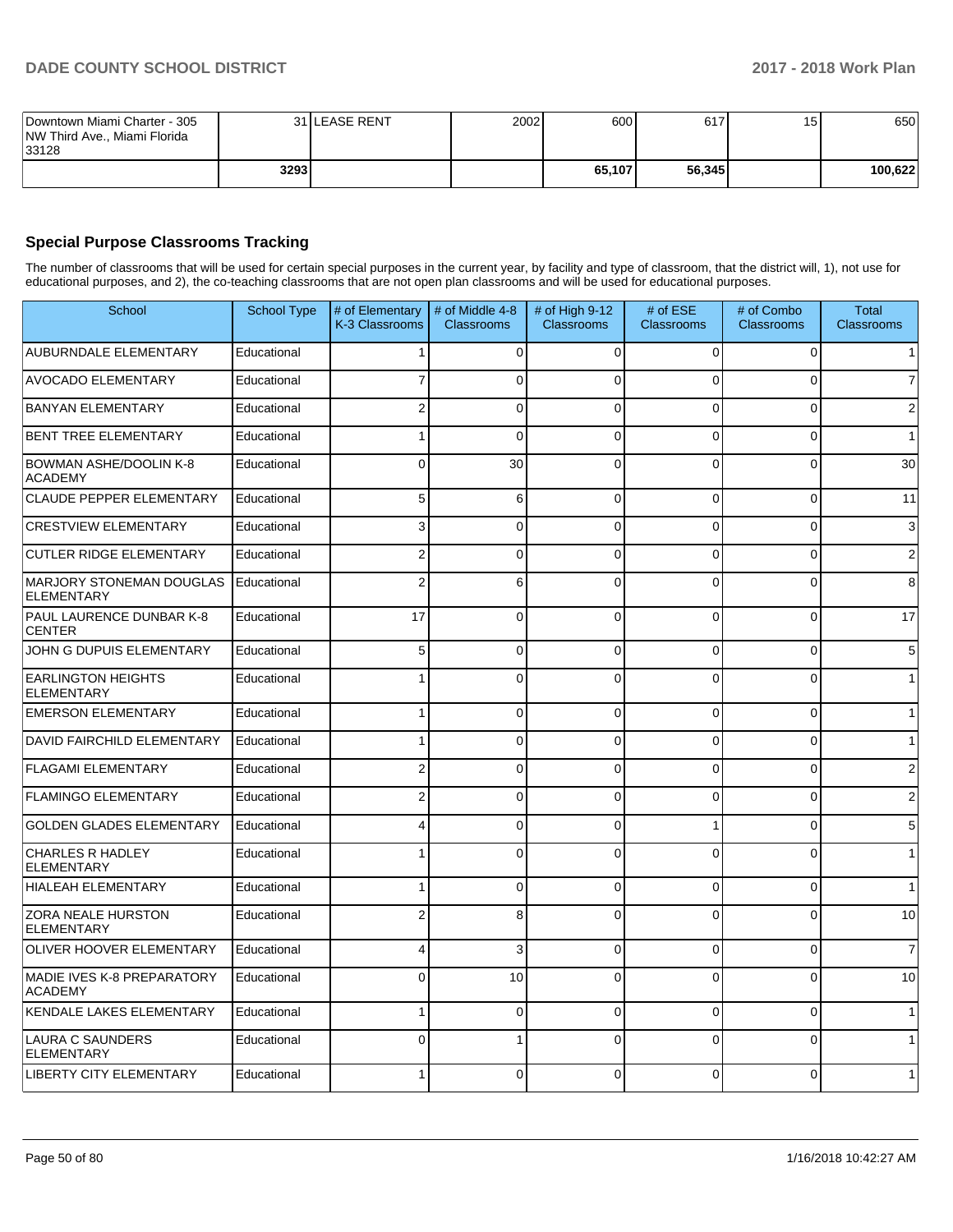| JESSE J. McCRARY JR.<br><b>ELEMENTARY SCHOOL</b>                                 | Educational |             | 0        | 0              | 0           | 0              | 1               |
|----------------------------------------------------------------------------------|-------------|-------------|----------|----------------|-------------|----------------|-----------------|
| TOUSSAINT L'OUVERTURE<br><b>ELEMENTARY</b>                                       | Educational | 2           | $\Omega$ | $\Omega$       | 0           | $\overline{0}$ | $\overline{2}$  |
| MIAMI HEIGHTS ELEMENTARY                                                         | Educational | 4           |          | $\Omega$       | 0           | 0              | $5\overline{)}$ |
| MIAMI PARK ELEMENTARY                                                            | Educational |             | 0        | $\Omega$       | 0           | 0              | 1               |
| <b>ROBERT RUSSA MOTON</b><br>ELEMENTARY                                          | Educational | 2           |          | $\Omega$       | 0           | 0              | $\mathbf{3}$    |
| NATURAL BRIDGE ELEMENTARY                                                        | Educational |             | 0        | $\Omega$       | $\Omega$    | $\overline{0}$ | 1               |
| NORTH GLADE ELEMENTARY                                                           | Educational | 2           | 2        | $\Omega$       | 0           | 0              | $\overline{4}$  |
| <b>NORTH TWIN LAKES</b><br><b>ELEMENTARY</b>                                     | Educational | 0           | 5        | $\Omega$       | 0           | 0              | $5\overline{)}$ |
| <b>ORCHARD VILLA ELEMENTARY</b>                                                  | Educational | 2           | 0        | $\Omega$       | $\Omega$    | $\overline{0}$ | $\sqrt{2}$      |
| <b>PINE LAKE ELEMENTARY</b>                                                      | Educational | 0           |          | $\Omega$       | 0           | 0              | 1               |
| POINCIANA PARK ELEMENTARY                                                        | Educational | 4           | 0        | $\Omega$       | $\Omega$    | 0              | $\overline{4}$  |
| JANE S ROBERTS K-8 CENTER                                                        | Educational | 0           |          | $\Omega$       | $\Omega$    | 0              | 1               |
| <b>ROYAL GREEN ELEMENTARY</b>                                                    | Educational | 4           | 2        | $\Omega$       | $\Omega$    | 0              | $6 \mid$        |
| SILVER BLUFF ELEMENTARY                                                          | Educational | 2           | 0        | $\Omega$       | $\Omega$    | 0              | $\overline{2}$  |
| DR. FREDERICA S<br>WILSON/SKYWAY ELEMENTARY<br><b>SCHOOL</b>                     | Educational | 9           | 4        | $\Omega$       | 0           | $\Omega$       | 13              |
| <b>SNAPPER CREEK ELEMENTARY</b>                                                  | Educational | 1           | 0        | $\Omega$       | 0           | $\overline{0}$ | 1 <sup>1</sup>  |
| <b>TROPICAL ELEMENTARY</b>                                                       | Educational | 2           | 1        | $\Omega$       |             | $\overline{0}$ | $\overline{4}$  |
| <b>WHISPERING PINES</b><br><b>ELEMENTARY</b>                                     | Educational | 2           | 2        | $\Omega$       | 0           | 0              | $\overline{4}$  |
| <b>WINSTON PARK K-8 CENTER</b>                                                   | Educational | 22          | 24       | $\Omega$       | $\Omega$    | 0              | 46              |
| NATHAN B YOUNG ELEMENTARY                                                        | Educational |             | 0        | $\Omega$       | 0           | 0              | 1               |
| <b>BROWNSVILLE MIDDLE</b>                                                        | Educational | 0           | 4        | $\Omega$       | 0           | 0              | $\overline{4}$  |
| PAUL W BELL MIDDLE                                                               | Educational | 0           | 12       | $\Omega$       | 0           | 0              | 12              |
| <b>CAROL CITY MIDDLE</b>                                                         | Educational | 0           | 2        | $\Omega$       | 0           | 0              | $\overline{2}$  |
| <b>CENTER FOR INTERNATIONAL</b><br><b>EDUCATION: A CAMBRIDGE</b><br>ASSOC SCHOOL | Educational | 0           | 0        | 10             | 3           | $\overline{0}$ | 13              |
| HENRY H FILER MIDDLE                                                             | Educational | $\mathbf 0$ | 15       | $\Omega$       | 3           | $\overline{0}$ | 18              |
| <b>HAMMOCKS MIDDLE</b>                                                           | Educational | 0           | 6        | $\Omega$       | 0           | $\overline{4}$ | 10              |
| THOMAS JEFFERSON MIDDLE                                                          | Educational | 0           | 1        | $\Omega$       | $\Omega$    | $\overline{0}$ | $\mathbf{1}$    |
| JOHN F KENNEDY MIDDLE                                                            | Educational | 0           | 3        | $\Omega$       |             | $\overline{0}$ | $\overline{4}$  |
| <b>LAKE STEVENS MIDDLE</b>                                                       | Educational | 0           | 3        | $\Omega$       | $\Omega$    | $\overline{0}$ | $\mathbf{3}$    |
| JOSE MARTI MAST 6-12<br><b>ACADEMY</b>                                           | Educational | 0           | 0        | $\overline{2}$ | $\Omega$    | $\overline{0}$ | $\overline{2}$  |
| <b>ITECH@ THOMAS A EDISON</b><br><b>EDUCATION CENTER</b>                         | Educational | 0           | 0        | 10             | 0           | $\overline{0}$ | 10              |
| NAUTILUS MIDDLE                                                                  | Educational | 0           | 2        | $\mathbf 0$    | $\mathbf 0$ | $\overline{0}$ | $\overline{2}$  |
| NORLAND MIDDLE                                                                   | Educational | 0           | 6        | $\mathbf 0$    | 0           | $\overline{0}$ | $6 \,$          |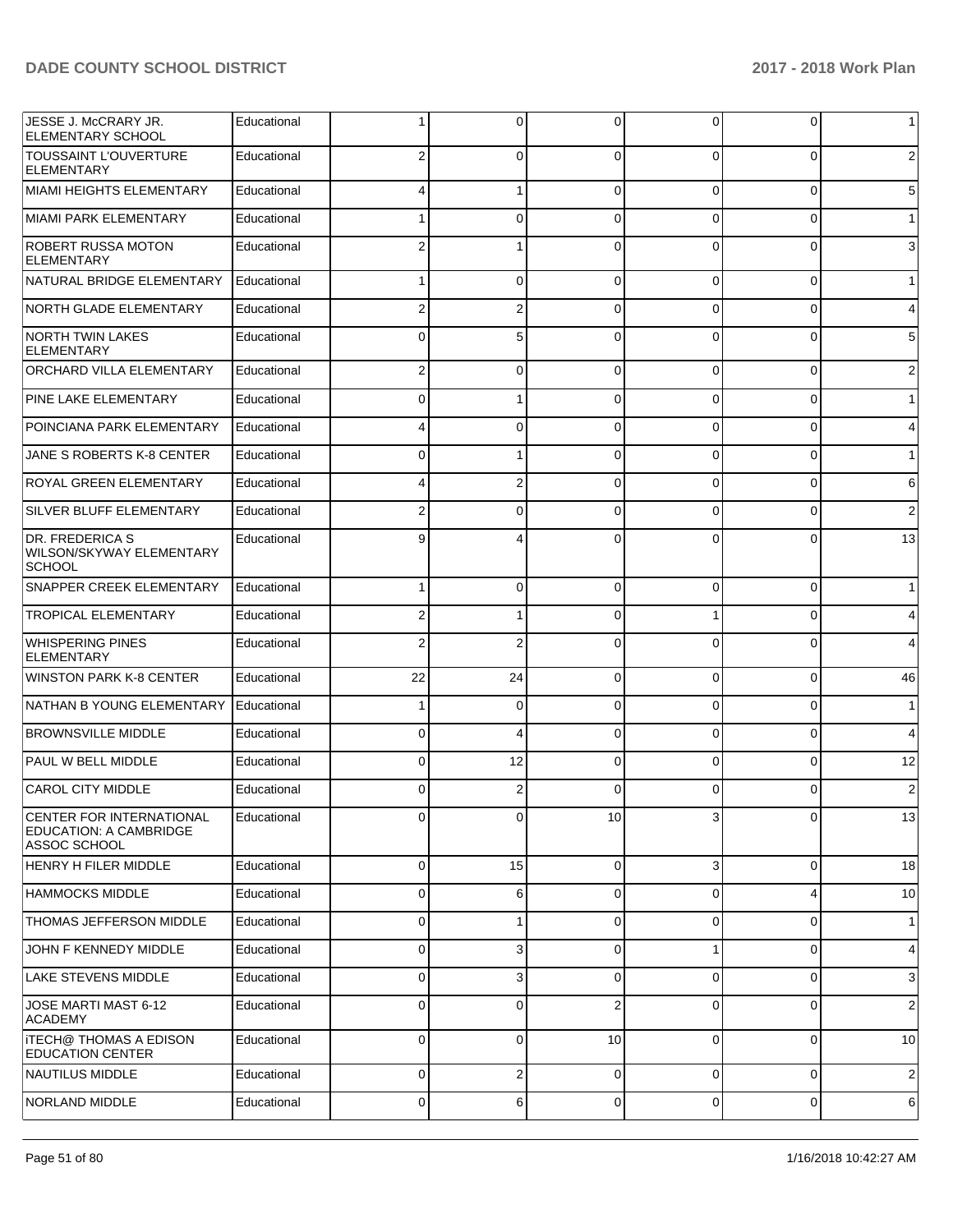| <b>HOMESTEAD</b>                                             | <b>Total Educational Classrooms:</b> | 155            | 195            | 63             | 29       | 5        | 447            |
|--------------------------------------------------------------|--------------------------------------|----------------|----------------|----------------|----------|----------|----------------|
| <b>MEDICAL ACADEMY FOR</b><br>SCIENCE AND TECHNOLOGY AT      | Educational                          | $\Omega$       | $\Omega$       | 6              | $\Omega$ | $\Omega$ | 6              |
| DR. MANUEL C. BARREIRO<br><b>ELEMENTARY</b>                  | Educational                          | 5              | 0              | $\Omega$       | $\Omega$ | $\Omega$ | 5              |
| <b>GOULDS ELEMENTARY SCHOOL</b>                              | Educational                          | 7              | $\Omega$       | $\Omega$       | $\Omega$ | $\Omega$ | $\overline{7}$ |
| JORGE MAS CANOSA MIDDLE<br><b>SCHOOL</b>                     | Educational                          | $\Omega$       | $\overline{2}$ | $\Omega$       | $\Omega$ | $\Omega$ | 2              |
| FELIX VARELA SENIOR HIGH                                     | Educational                          | $\Omega$       | $\Omega$       | 4              | $\Omega$ | $\Omega$ | 4              |
| <b>LAWTON CHILES MIDDLE</b>                                  | Educational                          | 0              | 13             | $\Omega$       | 0        | 0        | 13             |
| DR MICHAEL M KROP SENIOR<br><b>HIGH</b>                      | Educational                          | $\Omega$       | $\Omega$       | 4              | $\Omega$ | $\Omega$ | 4              |
| CHRISTINA M EVE ELEMENTARY                                   | Educational                          | 3              | $\Omega$       | $\Omega$       | $\Omega$ | $\Omega$ | 3              |
| <b>DR CARLOS J FINLAY</b><br><b>ELEMENTARY</b>               | Educational                          | $\overline{2}$ | $\Omega$       | $\Omega$       | $\Omega$ | $\Omega$ | $\overline{2}$ |
| <b>ENEIDA MASSAS HARTNER</b><br><b>ELEMENTARY</b>            | Educational                          | 10             | $\Omega$       | $\Omega$       | 1        | $\Omega$ | 11             |
| ROBERT RENICK EDUCATION<br><b>CENTER</b>                     | Educational                          | 0              | 0              | $\Omega$       | 14       | 0        | 14             |
| <b>BARBARA GOLEMAN SENIOR</b><br><b>HIGH</b>                 | Educational                          | $\Omega$       | 0              | 3              | $\Omega$ | $\Omega$ | 3              |
| <b>MIAMI JACKSON SENIOR HIGH</b>                             | Educational                          | 0              | 0              | 5              | 0        | 0        | 5              |
| MIAMI CAROL CITY SENIOR HIGH                                 | Educational                          | 0              | 0              |                | 0        | 0        | $\mathbf{1}$   |
| MIAMI BEACH SENIOR HIGH                                      | Educational                          | $\Omega$       | $\Omega$       | $\overline{2}$ | $\Omega$ | $\Omega$ | $\mathbf{2}$   |
| <b>HIALEAH-MIAMI LAKES SENIOR</b><br><b>HIGH</b>             | Educational                          | $\Omega$       | $\Omega$       | 10             | $\Omega$ | 0        | 10             |
| <b>HIALEAH SENIOR HIGH</b>                                   | Educational                          | 0              | $\Omega$       | 3              | $\Omega$ | $\Omega$ | $\mathbf{3}$   |
| <b>BOOKER T WASHINGTON SENIOR Educational</b><br><b>HIGH</b> |                                      | 0              | 0              | 3              | 0        | $\Omega$ | 3              |
| <b>REDLAND MIDDLE</b>                                        | Educational                          | 0              | 10             | 0              | 5        | 0        | 15             |
| PONCE DE LEON MIDDLE                                         | Educational                          | 0              | 1              | $\Omega$       | $\Omega$ | $\Omega$ | $\mathbf{1}$   |
| PARKWAY MIDDLE                                               | Educational                          | $\Omega$       | 3              | $\Omega$       | $\Omega$ | $\Omega$ | 3              |
| <b>PALMETTO MIDDLE</b>                                       | Educational                          | $\Omega$       | $\overline{2}$ | $\Omega$       | $\Omega$ | $\Omega$ | 2              |
| <b>NORTH DADE MIDDLE</b>                                     | Educational                          | 0              | 2              | $\Omega$       | 0        | 1        | 3              |

| School                                                    | <b>School Type</b> | # of Elementary<br>K-3 Classrooms | # of Middle 4-8<br><b>Classrooms</b> | # of High 9-12<br><b>Classrooms</b> | # of $ESE$<br>Classrooms | # of Combo<br><b>Classrooms</b> | Total<br>Classrooms |
|-----------------------------------------------------------|--------------------|-----------------------------------|--------------------------------------|-------------------------------------|--------------------------|---------------------------------|---------------------|
| AIR BASE K-8 CENTER FOR<br><b>INTERNATIONAL EDUCATION</b> | Co-Teaching        |                                   |                                      |                                     |                          |                                 | 3                   |
| AUBURNDALE ELEMENTARY                                     | Co-Teaching        |                                   |                                      |                                     |                          |                                 |                     |
| <b>AVOCADO ELEMENTARY</b>                                 | Co-Teaching        |                                   |                                      |                                     |                          |                                 | 4                   |
| RUTH K BROAD-BAY HARBOR K-8 Co-Teaching<br><b>ICENTER</b> |                    |                                   |                                      |                                     |                          |                                 | 10                  |
| <b>ETHEL KOGER BECKHAM</b><br><b>IELEMENTARY</b>          | Co-Teaching        |                                   |                                      |                                     |                          |                                 | 2                   |
| <b>BENT TREE ELEMENTARY</b>                               | Co-Teaching        |                                   |                                      |                                     |                          |                                 | 2                   |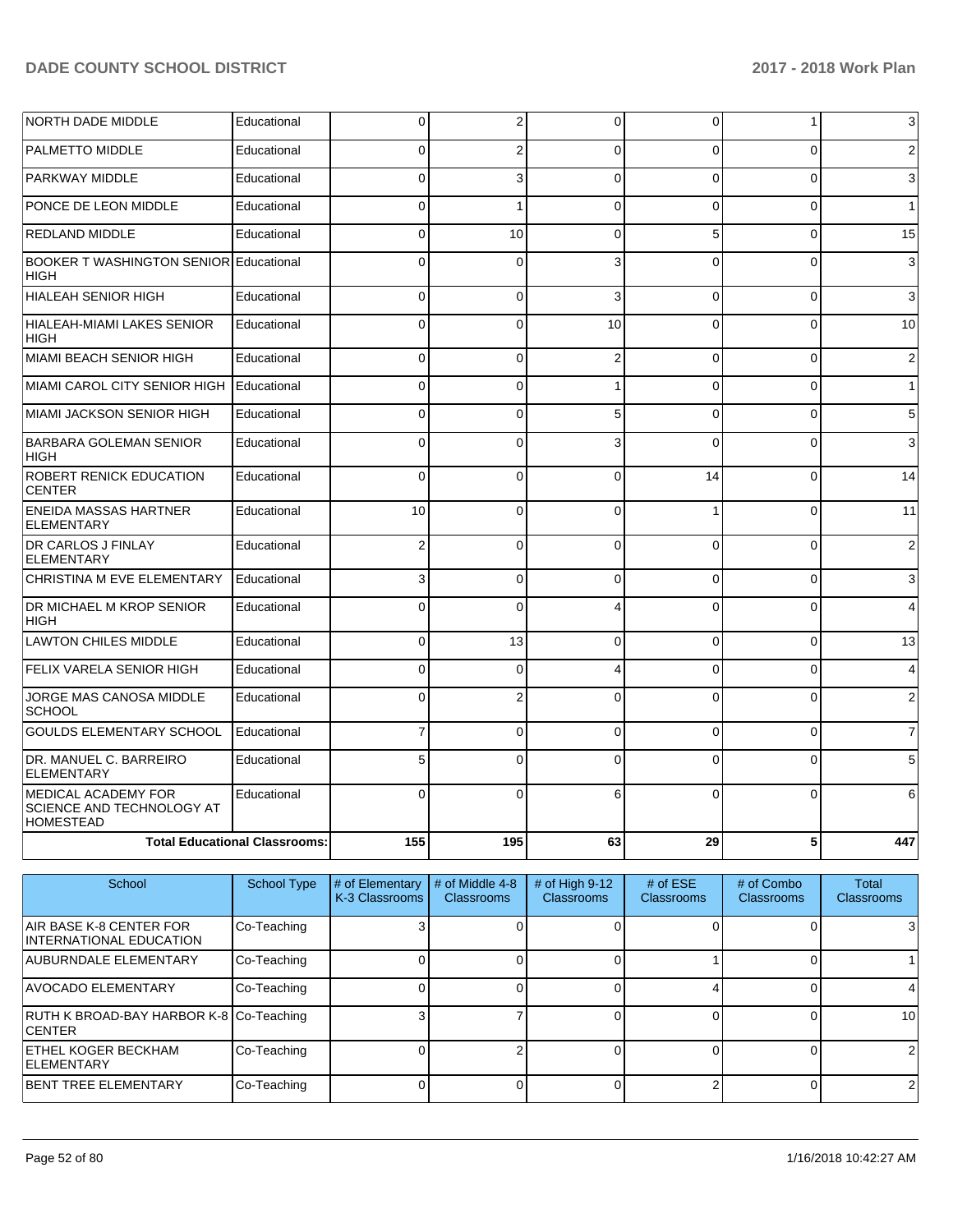| <b>BISCAYNE GARDENS</b><br><b>ELEMENTARY</b>         | Co-Teaching | 0        | 0              | $\Omega$    |             | 0              | $\mathbf{1}$   |
|------------------------------------------------------|-------------|----------|----------------|-------------|-------------|----------------|----------------|
| <b>BUNCHE PARK ELEMENTARY</b>                        | Co-Teaching | 0        | $\Omega$       | $\Omega$    | 2           | $\Omega$       | $\overline{c}$ |
| <b>CALUSA ELEMENTARY</b>                             | Co-Teaching | 2        | 0              | $\Omega$    | 5           | $\Omega$       | $\overline{7}$ |
| <b>FIENBERG-FISHER K-8 CENTER</b>                    | Co-Teaching | 0        | 0              | $\Omega$    | 6           | $\overline{2}$ | 8              |
| <b>CITRUS GROVE ELEMENTARY</b>                       | Co-Teaching | 3        | $\overline{2}$ | 6           | $\Omega$    | $\Omega$       | 11             |
| CLAUDE PEPPER ELEMENTARY                             | Co-Teaching | 0        | 0              | $\Omega$    | 4           | $\Omega$       | 4              |
| COCONUT GROVE ELEMENTARY                             | Co-Teaching | 6        | 0              | $\Omega$    | $\Omega$    | 0              | 6              |
| <b>NEVA KING COOPER</b><br><b>EDUCATIONAL CENTER</b> | Co-Teaching | 0        | 0              | $\Omega$    | 4           | 0              | 4              |
| <b>CORAL PARK ELEMENTARY</b>                         | Co-Teaching | 8        | 5              | $\Omega$    | 0           | 0              | 13             |
| <b>CYPRESS ELEMENTARY</b>                            | Co-Teaching | 10       | 12             | $\Omega$    | 0           | 0              | 22             |
| <b>DEVON AIRE K-8 CENTER</b>                         | Co-Teaching | 0        | 0              | $\Omega$    | 20          | 0              | 20             |
| <b>EDISON PARK K-8 CENTER</b>                        | Co-Teaching | 0        | $\Omega$       | $\Omega$    |             | 0              | $\mathbf{1}$   |
| LILLIE C EVANS K-8 CENTER                            | Co-Teaching | 0        | 6              | $\Omega$    | 0           | 0              | 6              |
| <b>EVERGLADES K-8 CENTER</b>                         | Co-Teaching |          | 0              | $\Omega$    | 0           | 0              | $\mathbf{1}$   |
| <b>FAIRLAWN ELEMENTARY</b>                           | Co-Teaching | 3        | $\Omega$       | $\Omega$    | 0           | 0              | 3              |
| <b>GLORIA FLOYD ELEMENTARY</b>                       | Co-Teaching | 0        | 0              | $\Omega$    | 3           | 0              | 3              |
| <b>BENJAMIN FRANKLIN K-8</b><br><b>CENTER</b>        | Co-Teaching | 0        | 0              | $\Omega$    |             | ŋ              | $\mathbf{1}$   |
| JACK DAVID GORDON<br><b>ELEMENTARY</b>               | Co-Teaching | 15       | 9              | $\Omega$    | 2           | 0              | 26             |
| JOELLA C GOOD ELEMENTARY                             | Co-Teaching | 3        | $\Omega$       | $\Omega$    | $\Omega$    | $\Omega$       | 3              |
| <b>GREYNOLDS PARK ELEMENTARY</b>                     | Co-Teaching | 2        | 0              | $\Omega$    |             | $\Omega$       | 3              |
| JOE HALL ELEMENTARY                                  | Co-Teaching | $\Omega$ | $\Omega$       | $\Omega$    | 6           | $\Omega$       | 6              |
| <b>KENDALE LAKES ELEMENTARY</b>                      | Co-Teaching | 0        | 0              | $\Omega$    |             | 0              | $\mathbf{1}$   |
| <b>KENSINGTON PARK</b><br><b>ELEMENTARY</b>          | Co-Teaching | 0        | 0              | $\Omega$    | 2           | $\Omega$       | $\overline{2}$ |
| <b>KENWOOD K-8 CENTER</b>                            | Co-Teaching |          | 0              | $\Omega$    | 0           |                | 2              |
| <b>KEY BISCAYNE K-8 CENTER</b>                       | Co-Teaching | 4        | 1              | $\Omega$    | 0           | 0              | 5              |
| WILLIAM H. LEHMAN<br><b>ELEMENTARY</b>               | Co-Teaching | 0        | 0              | $\Omega$    | 3           | 0              | $\mathbf{3}$   |
| MIAMI LAKES K-8 CENTER                               | Co-Teaching |          | 0              | $\mathbf 0$ | 0           | 0              | $\mathbf{1}$   |
| MIAMI PARK ELEMENTARY                                | Co-Teaching | 0        | 0              | $\mathbf 0$ | 1           | 0              | $\mathbf{1}$   |
| M A MILAM K-8 CENTER                                 | Co-Teaching | 0        | 1              | $\mathbf 0$ | 0           | 0              | $\mathbf{1}$   |
| NATURAL BRIDGE ELEMENTARY                            | Co-Teaching | 0        | 0              | $\mathbf 0$ | 0           | 5              | 5              |
| PALM LAKES ELEMENTARY                                | Co-Teaching | 0        | 0              | $\mathbf 0$ | 0           | 1              | $\mathbf{1}$   |
| PINECREST ELEMENTARY                                 | Co-Teaching | 0        | 0              | $\mathbf 0$ | 2           | 0              | $\sqrt{2}$     |
| PINE VILLA ELEMENTARY                                | Co-Teaching | 0        | 0              | $\mathbf 0$ | 5           | 0              | 5              |
| DR GILBERT L PORTER<br>ELEMENTARY                    | Co-Teaching | 0        | 0              | $\mathbf 0$ | $\mathbf 0$ | 1              | $\mathbf{1}$   |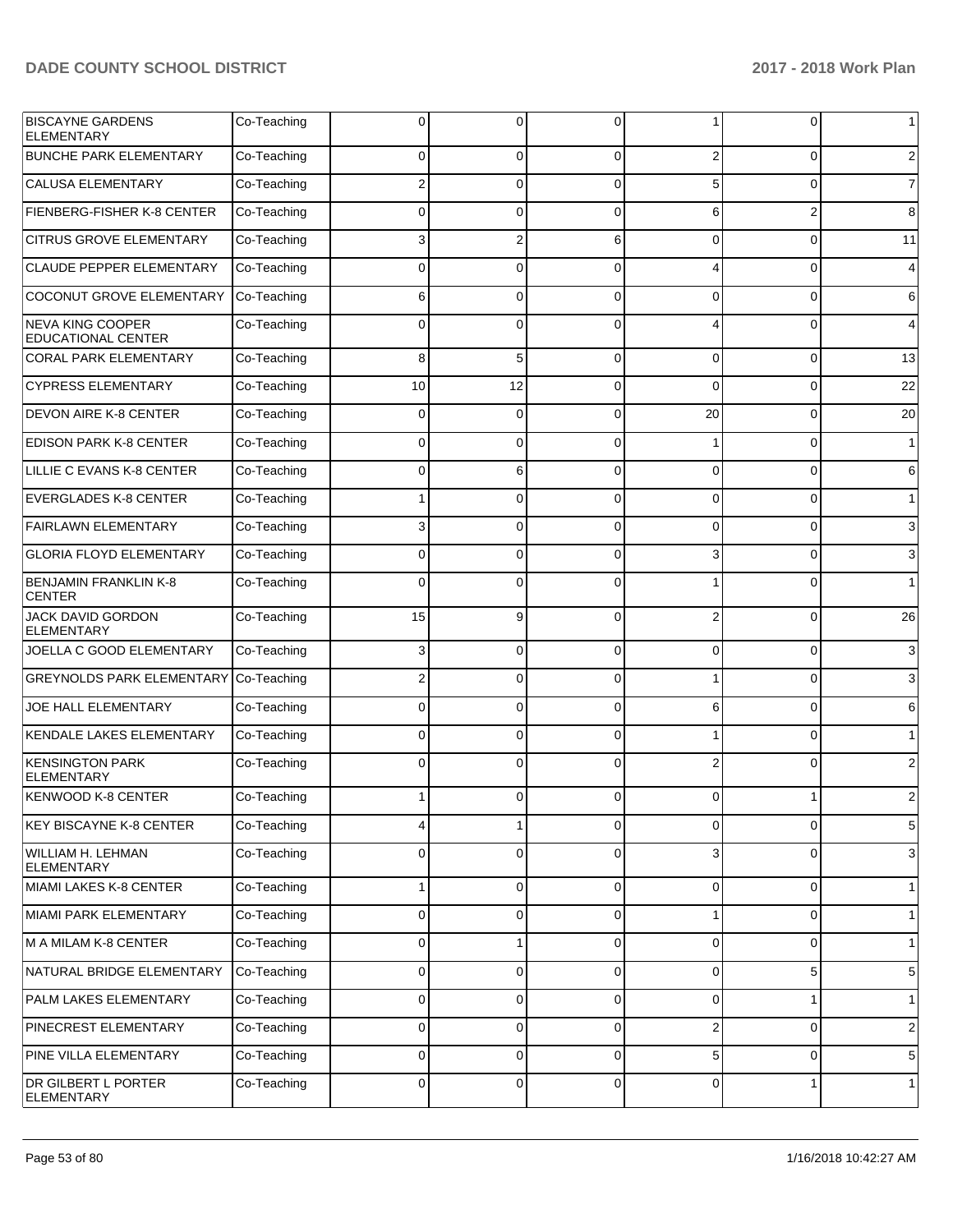| <b>RIVERSIDE ELEMENTARY</b>                           | Co-Teaching | 13             | 2           | 0        | 0        | 0              | 15             |
|-------------------------------------------------------|-------------|----------------|-------------|----------|----------|----------------|----------------|
| ROYAL GREEN ELEMENTARY                                | Co-Teaching | $\Omega$       | 0           | $\Omega$ | 6        | 6              | 12             |
| ROYAL PALM ELEMENTARY                                 | Co-Teaching | $\Omega$       | 0           | $\Omega$ |          | $\Omega$       | 1              |
| <b>SCOTT LAKE ELEMENTARY</b>                          | Co-Teaching | 0              | 0           | 0        | 2        | 3              | 5              |
| SHENANDOAH ELEMENTARY                                 | Co-Teaching | 7              | 3           | 0        | 0        | $\Omega$       | 10             |
| <b>BEN SHEPPARD ELEMENTARY</b>                        | Co-Teaching | 10             | 7           | 0        | 0        | 2              | 19             |
| SNAPPER CREEK ELEMENTARY                              | Co-Teaching | $\Omega$       | 0           | 0        | 6        |                | 7              |
| <b>SOUTHSIDE ELEMENTARY</b>                           | Co-Teaching | 7              | $\mathbf 0$ | 0        | 0        | $\Omega$       |                |
| E W F STIRRUP ELEMENTARY                              | Co-Teaching | 6              | 2           | 0        | 0        | $\Omega$       | 8              |
| <b>SWEETWATER ELEMENTARY</b>                          | Co-Teaching |                | 0           | 0        | 0        | $\Omega$       |                |
| <b>TWIN LAKES ELEMENTARY</b>                          | Co-Teaching | $\Omega$       | 0           | 0        |          | $\overline{2}$ | 6              |
| <b>WEST HOMESTEAD K-8 CENTER</b>                      | Co-Teaching | 21             | 19          | 0        | 2        | $\Omega$       | 42             |
| HENRY S WEST LABORATORY<br><b>SCHOOL</b>              | Co-Teaching | $\overline{2}$ |             | $\Omega$ | $\Omega$ | 0              |                |
| <b>CARRIE P MEEK/WESTVIEW K-8</b><br><b>CENTER</b>    | Co-Teaching | 0              | $\Omega$    | $\Omega$ |          | $\Omega$       | 1              |
| <b>WINSTON PARK K-8 CENTER</b>                        | Co-Teaching | 3              | 0           | 0        | 13       | $\mathbf 0$    | 16             |
| <b>BROWNSVILLE MIDDLE</b>                             | Co-Teaching | $\Omega$       |             | $\Omega$ | 0        | $\Omega$       |                |
| <b>CAROL CITY MIDDLE</b>                              | Co-Teaching | $\Omega$       | 0           | 0        | 0        |                | 1              |
| RUBEN DARIO MIDDLE                                    | Co-Teaching | $\Omega$       | 0           | 0        |          | $\Omega$       |                |
| HENRY H FILER MIDDLE                                  | Co-Teaching | $\Omega$       |             | 0        | 0        | $\Omega$       |                |
| <b>HAMMOCKS MIDDLE</b>                                | Co-Teaching | $\Omega$       | 5           | 0        | 12       | 9              | 26             |
| <b>HOMESTEAD MIDDLE</b>                               | Co-Teaching | $\Omega$       |             | 0        | 0        | $\Omega$       |                |
| THOMAS JEFFERSON MIDDLE                               | Co-Teaching | $\Omega$       |             | $\Omega$ |          | $\Omega$       | 2              |
| JOSE DE DIEGO MIDDLE                                  | Co-Teaching | $\Omega$       | 3           | 0        | 3        | $\Omega$       | 6              |
| HOWARD D MCMILLAN MIDDLE                              | Co-Teaching | $\Omega$       | 12          | $\Omega$ | 0        | $\Omega$       | 12             |
| MIAMI LAKES MIDDLE                                    | Co-Teaching | 0              | 2           | 0        | 0        | $\Omega$       | 2              |
| NAUTILUS MIDDLE                                       | Co-Teaching | $\Omega$       |             | 0        | 0        | 0              | 1              |
| PALM SPRINGS MIDDLE                                   | Co-Teaching | $\Omega$       | 0           | 0        | 6        |                | $\overline{7}$ |
| PALMETTO MIDDLE                                       | Co-Teaching | 0              |             | 0        |          | $\mathbf 0$    | 2              |
| PONCE DE LEON MIDDLE                                  | Co-Teaching | $\Omega$       |             | 0        | 0        | $\mathbf 0$    | $\mathbf{1}$   |
| RICHMOND HEIGHTS MIDDLE                               | Co-Teaching | 0              | 0           | 0        |          | $\mathbf 0$    | 1              |
| RIVIERA MIDDLE                                        | Co-Teaching | 0              | 0           | 0        | 12       | $\mathbf 0$    | 12             |
| SHENANDOAH MIDDLE                                     | Co-Teaching | 0              | 3           | 0        | $\Omega$ | $\mathbf 0$    | 3              |
| SOUTHWOOD MIDDLE                                      | Co-Teaching | 0              | 0           | 0        | 20       | 0              | 20             |
| SOUTH MIAMI MIDDLE                                    | Co-Teaching | 0              | 15          | 0        | 0        | $\mathbf 0$    | 15             |
| BOOKER T WASHINGTON SENIOR Co-Teaching<br><b>HIGH</b> |             | 0              | $\mathbf 0$ |          |          | $\mathbf 0$    | $\overline{c}$ |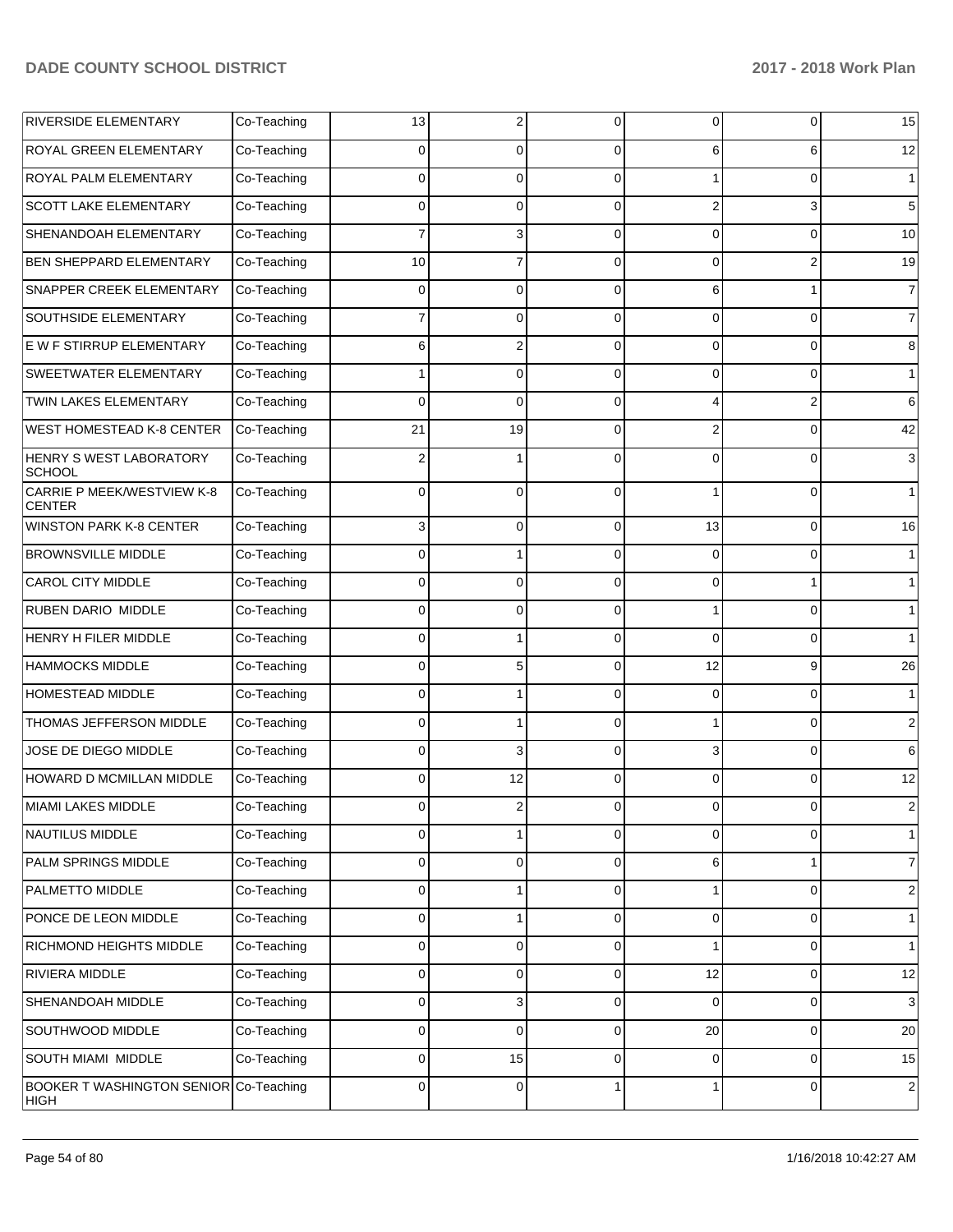| AMERICAN SENIOR HIGH                                    | Co-Teaching | 0              | 0           | 9        | 8              | 0              | 17             |
|---------------------------------------------------------|-------------|----------------|-------------|----------|----------------|----------------|----------------|
| <b>HIALEAH SENIOR HIGH</b>                              | Co-Teaching | 0              | 0           | 0        | 16             | 0              | 16             |
| HIALEAH-MIAMI LAKES SENIOR<br><b>HIGH</b>               | Co-Teaching | $\Omega$       | $\Omega$    | $\Omega$ | 8              | 5              | 13             |
| MIAMI BEACH SENIOR HIGH                                 | Co-Teaching | $\Omega$       | 0           | $\Omega$ | 6              | $\mathbf 0$    | $6 \mid$       |
| MIAMI CAROL CITY SENIOR HIGH                            | Co-Teaching | 0              | 0           | $\Omega$ | 6              | $\mathbf 0$    | $6 \,$         |
| MIAMI KILLIAN SENIOR HIGH                               | Co-Teaching | $\Omega$       | $\Omega$    | $\Omega$ | 16             | $\mathbf 0$    | 16             |
| İMIAMI SENIOR HIGH                                      | Co-Teaching | 0              | 0           | 17       | 5              | $\mathbf 0$    | 22             |
| MIAMI SPRINGS SENIOR HIGH                               | Co-Teaching | $\Omega$       | $\Omega$    | 18       | $\Omega$       | $\mathbf 0$    | 18             |
| <b>MIAMI SUNSET SENIOR HIGH</b>                         | Co-Teaching | $\Omega$       | 0           | 12       | 10             | 12             | 34             |
| NORTH MIAMI BEACH SENIOR<br><b>HIGH</b>                 | Co-Teaching | 0              | $\Omega$    | 11       | $\overline{2}$ | $\mathbf 0$    | 13             |
| WILLIAM H TURNER TECHNICAL<br><b>ARTS SENIOR HIGH</b>   | Co-Teaching | 0              | 0           | 2        | 0              | 0              | $\overline{2}$ |
| <b>TERRA ENVIRONMENTAL</b><br><b>RESEARCH INSTITUTE</b> | Co-Teaching | 0              | $\mathbf 0$ | 6        | $\Omega$       | $\mathbf 0$    | $6 \,$         |
| MIAMI SOUTHRIDGE SENIOR<br><b>HIGH</b>                  | Co-Teaching | $\Omega$       | $\Omega$    | 2        | $\Omega$       | 10             | 12             |
| ROBERT RENICK EDUCATION<br><b>CENTER</b>                | Co-Teaching | 2              | 4           |          |                | 0              | 14             |
| <b>RUTH OWENS KRUSE</b><br><b>EDUCATION CENTER</b>      | Co-Teaching | $\Omega$       | $\mathbf 0$ | $\Omega$ | 12             | $\mathbf 0$    | 12             |
| HIALEAH GARDENS<br><b>ELEMENTARY</b>                    | Co-Teaching | 4              | 3           | $\Omega$ | $\Omega$       | $\mathbf 0$    | $\overline{7}$ |
| <b>CORAL REEF SENIOR HIGH</b>                           | Co-Teaching | 0              | 0           | 0        | 19             | 0              | 19             |
| REDLAND ELEMENTARY                                      | Co-Teaching |                | 0           | $\Omega$ | $\Omega$       | 0              | 1              |
| <b>HERBERT A AMMONS MIDDLE</b>                          | Co-Teaching | 0              | 47          | $\Omega$ |                | 0              | 48             |
| <b>LAWTON CHILES MIDDLE</b>                             | Co-Teaching | 0              | 1           | 0        | Δ              | 1              | $6 \mid$       |
| FELIX VARELA SENIOR HIGH                                | Co-Teaching | 0              | 0           | $\Omega$ | 2              | $\overline{2}$ | $\overline{4}$ |
| JOHN A FERGUSON SENIOR HIGH Co-Teaching                 |             | 0              | 0           | $\Omega$ | $\Omega$       | 29             | 29             |
| LAMAR LOUIS CURRY MIDDLE                                | Co-Teaching | 0              | 12          | $\Omega$ | 0              | 12             | 24             |
| DAVID LAWRENCE JR K-8<br><b>CENTER</b>                  | Co-Teaching |                | 0           | 0        | 2              | 0              | 3              |
| RONALD W. REAGAN/DORAL<br><b>SENIOR HIGH SCHOOL</b>     | Co-Teaching | $\overline{0}$ | 0           |          | $\Omega$       | 0              | 1              |
| HIALEAH GARDENS MIDDLE<br><b>SCHOOL</b>                 | Co-Teaching | $\Omega$       | 4           | $\Omega$ | $\Omega$       | $\mathbf 0$    | $\overline{4}$ |
| <b>WEST HIALEAH GARDENS</b><br><b>ELEMENTARY SCHOOL</b> | Co-Teaching | 3              | 0           | $\Omega$ |                | 0              | $\overline{4}$ |
| NORMA BUTLER BOSSARD<br>ELEMENTARY                      | Co-Teaching | 6              | 0           | $\Omega$ | $\Omega$       | 1              | $\overline{7}$ |
| JORGE MAS CANOSA MIDDLE<br><b>SCHOOL</b>                | Co-Teaching | $\overline{0}$ | 0           | $\Omega$ | 5 <sup>5</sup> | 5 <sup>1</sup> | 10             |
| WESTLAND HIALEAH SENIOR<br><b>HIGH SCHOOL</b>           | Co-Teaching | 0              | 0           | $\Omega$ |                | 3              | $\overline{4}$ |
| COUNTRY CLUB MIDDLE<br><b>SCHOOL</b>                    | Co-Teaching | 0              | 1           | 0        | $\Omega$       | $\mathbf 0$    | 1              |
| SPANISH LAKE ELEMENTARY<br> SCHOOL                      | Co-Teaching | 1              | 3           | 0        | 3              | $\overline{0}$ | $\overline{7}$ |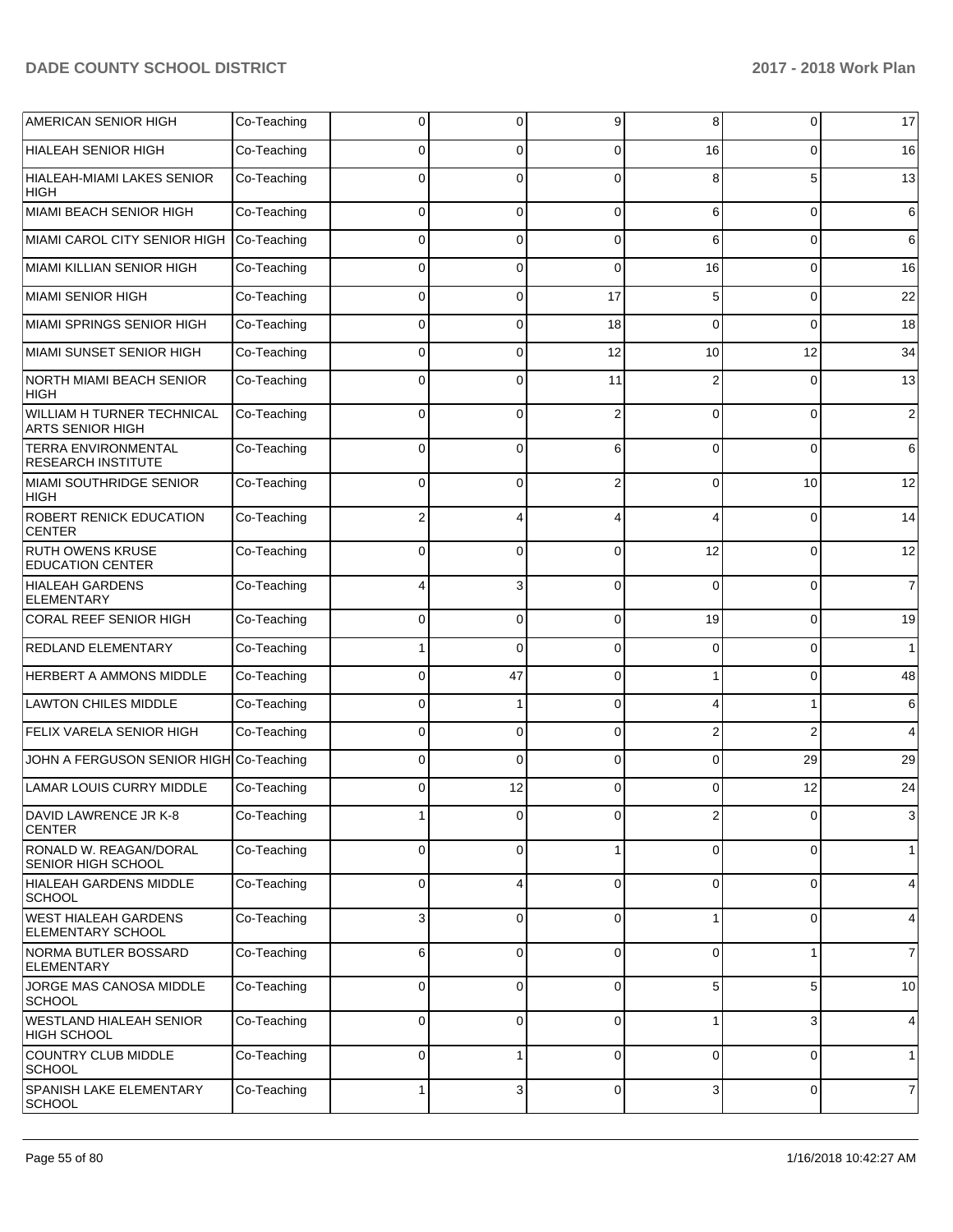| ∣MIAMI ARTS STUDIO 6-12 @<br>IZELDA GLAZER                | Co-Teaching                          |     | 40  | 29  |     |      | 71  |
|-----------------------------------------------------------|--------------------------------------|-----|-----|-----|-----|------|-----|
| COCONUT PALM K-8 ACADEMY                                  | Co-Teaching                          |     |     |     |     |      | 8   |
| MANDARIN LAKES K-8 ACADEMY Co-Teaching                    |                                      |     |     |     |     |      | 14  |
| GATEWAY ENVIRONMENTAL K-8 Co-Teaching<br>ILEARNING CENTER |                                      |     |     |     |     |      | 20  |
|                                                           | <b>Total Co-Teaching Classrooms:</b> | 158 | 250 | 118 | 327 | 119l | 972 |

#### **Infrastructure Tracking**

**Necessary offsite infrastructure requirements resulting from expansions or new schools. This section should include infrastructure information related to capacity project schedules and other project schedules (Section 4).** 

North Region - Barbara Hawkins Elementary - Partial Replacement North Region - Crestview Elementary - Partial Replacement North Region - Dr. Frederica S Wilson/ Skyway Elementary - Partial Replacement North Region - Miami Beach Senior - Addition North Region - Nautilus Middle - Partial Replacement North Region - Norman S. Edelcup/Sunny Isles Beach K-8 - Addition North Region - Norland Middle - Partial Replacement North Region - Palm Springs North Elementary - Addition North Region - Ruth K Broad/ Bay Harbor K-8 Center - Addition North Region - Secondary Facility - NE Miami-Dade North Region - West Lakes Preparatory Academy Central Region - Charles R Hadley Elementary - Addition Central Region - Coconut Grove Elementary - Addition Central Region - Comstock Elementary - Addition/Replacement Central Region - David Fairchild Elementary - Partial Replacement Central Region - Design and Architecture Senior High Central Region - Dr. Toni Bilbao Preparatory Academy - Addition Central Region - English Center - Replacement Central Region - Frederick Douglass Elementary - Addition Central Region - Henry W Laboratory School - Addition Central Region - Madison Middle - Partial Replacement Central Region - New Capacity - North of the river Central Region - New 6-12 (Brickell Growth south of river) Central Region - New K-8 @ NW 77 Terrace and NW 102 Avenue - Phase I Central Region - Rockway Middle - Partial Replacement Central Region - Southside Elementary - Addition South Region - Air Base K-8 Center for International Education - Addition South Region - Caribbean K-8 Center - Addition South Region - Coral Reef Elementary - Partial Replacement South Region - Gateway Environmental K-8 Learning Center South Region - Glades Middle - Addition South Region - Herbert A. Ammons Middle - Replacement South Region - Miami Arts Studio 6-12 @ Zelda Glazer - Addition South Region - Miami Palmetto Senior - Partial Replacement South Region - New K-5 @ Coral Way and SW 149 Avenue South Region - New K-5 @ SW 157 Avenue and SW 174 Street South Region - New K-8 @ SW 167 Avenue and SW 95 Street South Region - Redondo Elementary - Partial Replacement

**Proposed location of planned facilities, whether those locations are consistent with the comprehensive plans of all affected local governments, and recommendations for infrastructure and other improvements to land adjacent to existing facilities. Provisions of 1013.33(12), (13) and (14) and 1013.36 must be addressed for new facilities planned within the 1st three years of the plan (Section 5).**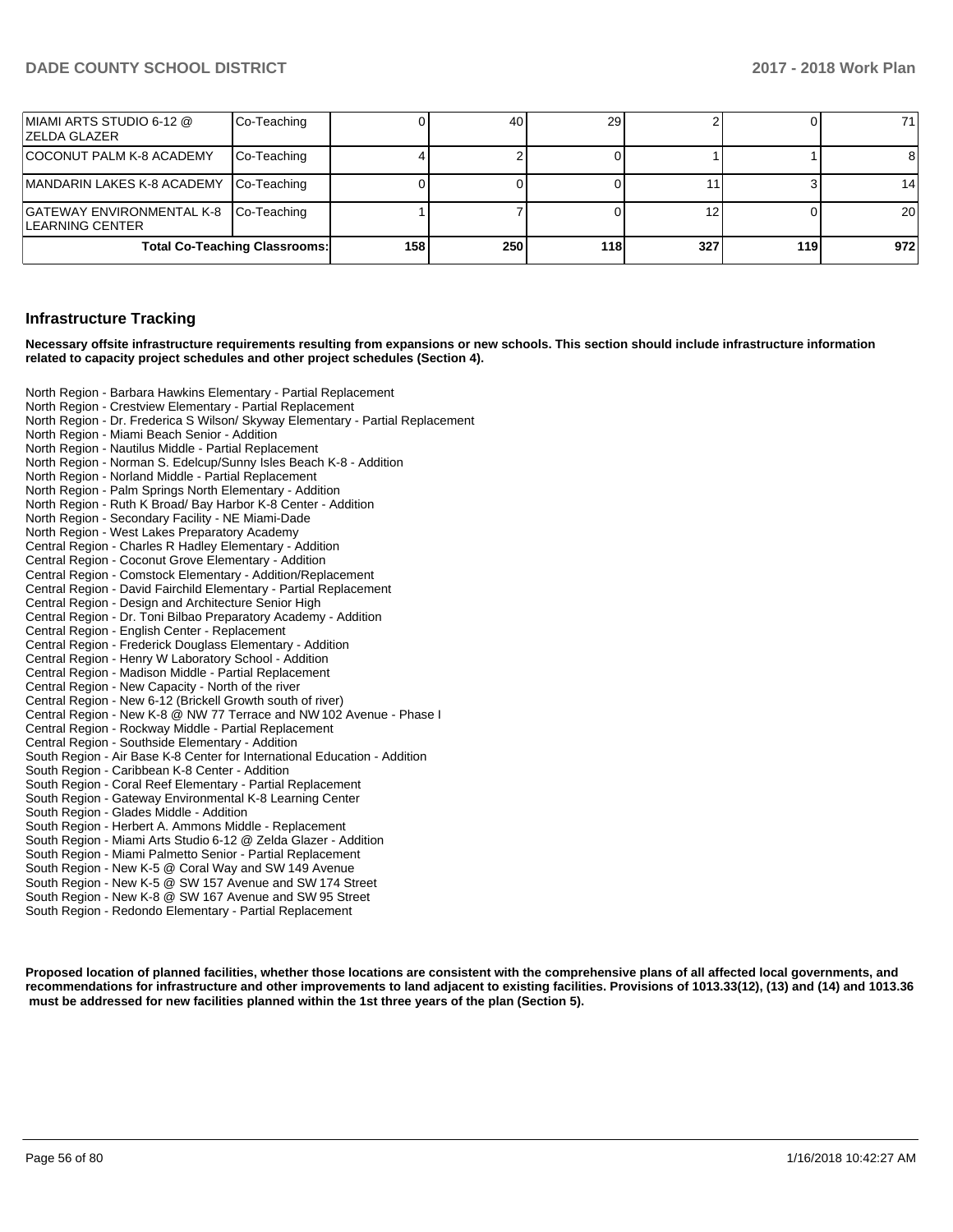North Region - Barbara Hawkins Elementary - Partial Replacement North Region - Crestview Elementary - Partial Replacement North Region - Dr. Frederica S Wilson/ Skyway Elementary - Partial Replacement North Region - Miami Beach Senior - Addition North Region - Nautilus Middle - Partial Replacement North Region - Norman S. Edelcup/Sunny Isles Beach K-8 - Addition North Region - Norland Middle - Partial Replacement North Region - Palm Springs North Elementary - Addition North Region - Ruth K Broad/ Bay Harbor K-8 Center - Addition North Region - Secondary Facility - NE Miami-Dade North Region - West Lakes Preparatory Academy Central Region - Charles R Hadley Elementary - Addition Central Region - Coconut Grove Elementary - Addition Central Region - Comstock Elementary - Addition/Replacement Central Region - David Fairchild Elementary - Partial Replacement Central Region - Design and Architecture Senior High Central Region - Dr. Toni Bilbao Preparatory Academy - Addition Central Region - English Center - Replacement Central Region - Frederick Douglass Elementary - Addition Central Region - Henry W Laboratory School - Addition Central Region - Madison Middle - Partial Replacement Central Region - New Capacity - North of the river Central Region - New 6-12 (Brickell Growth south of river) Central Region - New K-8 @ NW 77 Terrace and NW 102 Avenue - Phase I Central Region - Rockway Middle - Partial Replacement Central Region - Southside Elementary - Addition South Region - Air Base K-8 Center for International Education - Addition South Region - Caribbean K-8 Center - Addition South Region - Coral Reef Elementary - Partial Replacement South Region - Gateway Environmental K-8 Learning Center South Region - Glades Middle - Addition South Region - Herbert A. Ammons Middle - Replacement South Region - Miami Arts Studio 6-12 @ Zelda Glazer - Addition South Region - Miami Palmetto Senior - Partial Replacement South Region - New K-5 @ Coral Way and SW 149 Avenue South Region - New K-5 @ SW 157 Avenue and SW 174 Street South Region - New K-8 @ SW 167 Avenue and SW 95 Street South Region - Redondo Elementary - Partial Replacement

**Consistent with Comp Plan?** Yes

#### **Net New Classrooms**

The number of classrooms, by grade level and type of construction, that were added during the last fiscal year.

| List the net new classrooms added in the 2016 - 2017 fiscal year.                                                                                       |                              |                            |                                                                        |                        | List the net new classrooms to be added in the 2017 - 2018 fiscal<br>year. |                            |                                |                      |
|---------------------------------------------------------------------------------------------------------------------------------------------------------|------------------------------|----------------------------|------------------------------------------------------------------------|------------------------|----------------------------------------------------------------------------|----------------------------|--------------------------------|----------------------|
| "Classrooms" is defined as capacity carrying classrooms that are added to increase<br>capacity to enable the district to meet the Class Size Amendment. |                              |                            | Totals for fiscal year 2017 - 2018 should match totals in Section 15A. |                        |                                                                            |                            |                                |                      |
| Location                                                                                                                                                | $2016 - 2017$ #<br>Permanent | $2016 - 2017$ #<br>Modular | $2016 - 2017$ #<br>Relocatable                                         | $2016 - 2017$<br>Total | $2017 - 2018$ #<br>Permanent                                               | $2017 - 2018$ #<br>Modular | $2017 - 2018$ #<br>Relocatable | 2017 - 2018<br>Total |
| Elementary (PK-3)                                                                                                                                       | 21                           |                            | $-35$                                                                  | $-14$                  | 79                                                                         |                            |                                | 79                   |
| Middle (4-8)                                                                                                                                            | 35                           |                            | $-38$                                                                  | -3                     | 12                                                                         |                            |                                | 12                   |
| High (9-12)                                                                                                                                             | $-55$                        |                            | $-35$                                                                  | $-90$                  | 13 <sub>1</sub>                                                            |                            |                                | 13                   |
|                                                                                                                                                         |                              |                            | $-108$                                                                 | $-107$                 | 104                                                                        |                            |                                | 104                  |

### **Relocatable Student Stations**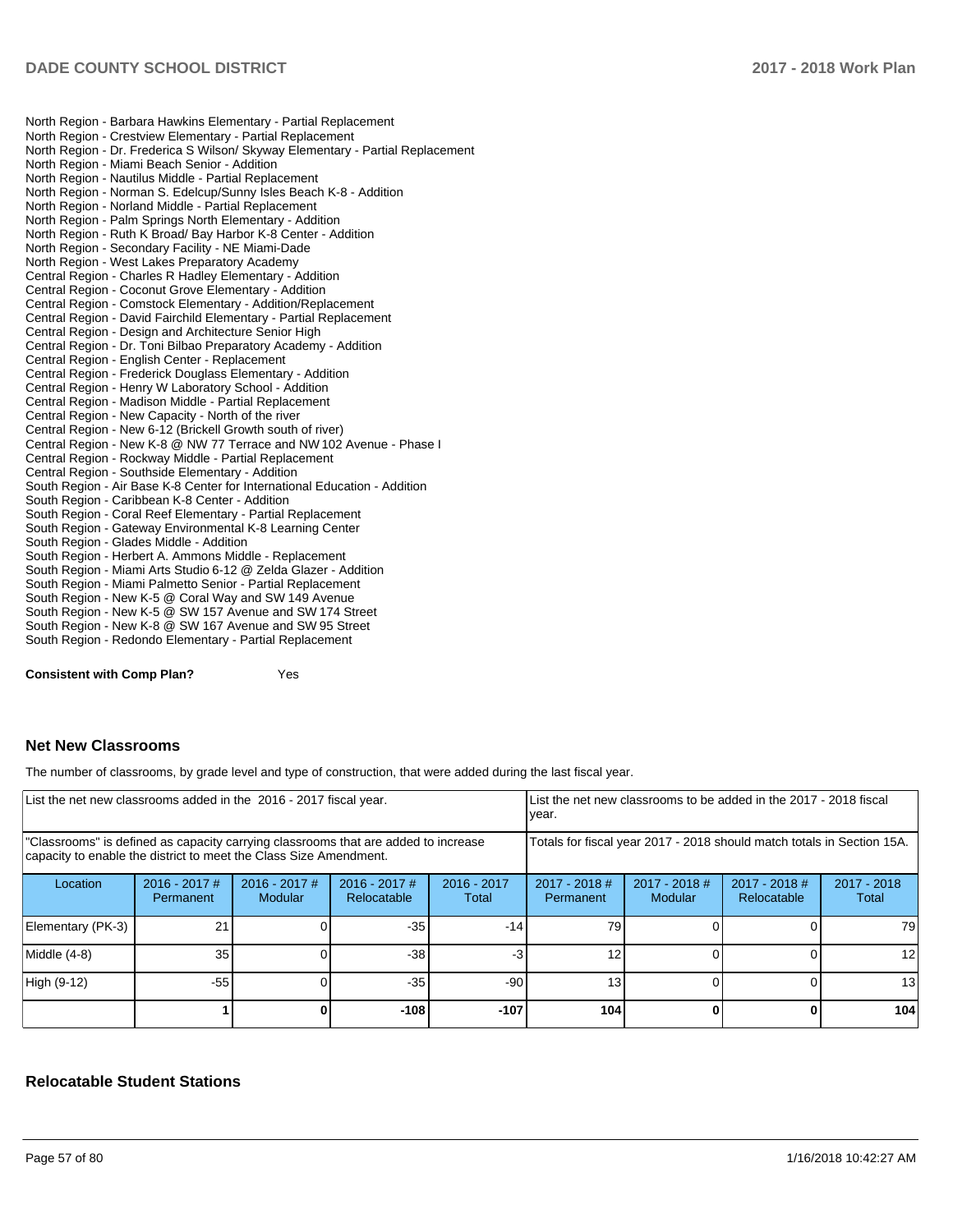Number of students that will be educated in relocatable units, by school, in the current year, and the projected number of students for each of the years in the workplan.

| <b>Site</b>                                                       | 2017 - 2018    | 2018 - 2019 | 2019 - 2020 | 2020 - 2021 | 2021 - 2022    | 5 Year Average |
|-------------------------------------------------------------------|----------------|-------------|-------------|-------------|----------------|----------------|
| <b>ARCOLA LAKE ELEMENTARY</b>                                     | $\overline{0}$ | 0           | $\Omega$    | $\Omega$    | $\mathbf 0$    | $\overline{0}$ |
| <b>AUBURNDALE ELEMENTARY</b>                                      | $\Omega$       | $\Omega$    | $\Omega$    | $\Omega$    | $\Omega$       | $\overline{0}$ |
| <b>AVOCADO ELEMENTARY</b>                                         | $\Omega$       | $\mathbf 0$ | $\Omega$    | $\Omega$    | $\overline{0}$ | $\overline{0}$ |
| <b>CITRUS GROVE ELEMENTARY</b>                                    | $\Omega$       | $\Omega$    | $\Omega$    | $\Omega$    | $\overline{0}$ | $\overline{0}$ |
| CLAUDE PEPPER ELEMENTARY                                          | $\Omega$       | $\Omega$    | $\Omega$    | $\Omega$    | $\overline{0}$ | $\overline{0}$ |
| COCONUT GROVE ELEMENTARY                                          | 22             | 22          | 22          | 22          | $\overline{0}$ | 18             |
| COLONIAL DRIVE ELEMENTARY                                         | $\Omega$       | $\Omega$    | $\Omega$    | $\Omega$    | $\overline{0}$ | $\overline{0}$ |
| COMSTOCK ELEMENTARY                                               | 90             | 90          | 90          | $\Omega$    | $\overline{0}$ | 54             |
| NEVA KING COOPER EDUCATIONAL CENTER                               | $\Omega$       | $\mathbf 0$ | $\Omega$    | $\Omega$    | $\mathbf{0}$   | $\overline{0}$ |
| CORAL GABLES PREPARATORY ACADEMY                                  | $\Omega$       | $\Omega$    | $\Omega$    | $\Omega$    | $\overline{0}$ | $\overline{0}$ |
| CORAL PARK ELEMENTARY                                             | 148            | 148         | $\Omega$    | $\Omega$    | $\overline{0}$ | 59             |
| CORAL REEF ELEMENTARY                                             | $\Omega$       | $\Omega$    | $\Omega$    | $\Omega$    | $\overline{0}$ | $\overline{0}$ |
| CORAL TERRACE ELEMENTARY                                          | $\Omega$       | $\Omega$    | $\Omega$    | $\Omega$    | $\Omega$       | $\overline{0}$ |
| CORAL WAY K-8 CENTER                                              | 198            | 198         | 198         | 198         | 198            | 198            |
| <b>CRESTVIEW ELEMENTARY</b>                                       | 0              | $\mathbf 0$ | $\Omega$    | $\Omega$    | $\overline{0}$ | $\overline{0}$ |
| <b>CUTLER RIDGE ELEMENTARY</b>                                    | $\Omega$       | $\mathbf 0$ | $\Omega$    | $\Omega$    | $\overline{0}$ | $\overline{0}$ |
| CYPRESS ELEMENTARY                                                | $\Omega$       | $\Omega$    | $\Omega$    | $\Omega$    | $\overline{0}$ | $\overline{0}$ |
| <b>DEVON AIRE K-8 CENTER</b>                                      | $\Omega$       | $\mathbf 0$ | $\Omega$    | $\Omega$    | $\overline{0}$ | $\overline{0}$ |
| FREDERICK DOUGLASS ELEMENTARY                                     | $\Omega$       | $\Omega$    | $\Omega$    | $\Omega$    | $\overline{0}$ | $\overline{0}$ |
| MARJORY STONEMAN DOUGLAS ELEMENTARY                               | $\mathbf 0$    | $\mathbf 0$ | $\Omega$    | $\Omega$    | $\overline{0}$ | $\overline{0}$ |
| CHARLES R DREW K-8 CENTER                                         | $\Omega$       | $\Omega$    | $\Omega$    | $\Omega$    | $\overline{0}$ | $\overline{0}$ |
| PAUL LAURENCE DUNBAR K-8 CENTER                                   | $\Omega$       | $\Omega$    | $\Omega$    | $\Omega$    | $\overline{0}$ | $\overline{0}$ |
| JOHN G DUPUIS ELEMENTARY                                          | 116            | 116         | 116         | 116         | $\overline{0}$ | 93             |
| AMELIA EARHART ELEMENTARY                                         | 0              | $\mathbf 0$ | 0           | $\Omega$    | $\mathbf 0$    | $\overline{0}$ |
| <b>EARLINGTON HEIGHTS ELEMENTARY</b>                              | $\Omega$       | $\Omega$    | $\Omega$    | $\Omega$    | $\Omega$       | $\overline{0}$ |
| JOE HALL ELEMENTARY                                               | 18             | 18          | 18          | 18          | $\overline{0}$ | 14             |
| HIALEAH ELEMENTARY                                                | $\Omega$       | $\Omega$    | $\Omega$    | $\Omega$    | $\mathbf 0$    | $\overline{0}$ |
| <b>HIBISCUS ELEMENTARY</b>                                        | 22             | 22          | 22          | 22          | $\overline{0}$ | 18             |
| VIRGINIA A BOONE HIGHLAND OAKS<br><b>ELEMENTARY</b>               | $\Omega$       | $\Omega$    | $\Omega$    | $\Omega$    | $\mathbf 0$    | $\overline{0}$ |
| <b>HOLMES ELEMENTARY</b>                                          | 0              | 0           | 0           | $\Omega$    | 0              | $\overline{0}$ |
| <b>ZORA NEALE HURSTON ELEMENTARY</b>                              | 0              | $\mathbf 0$ | 0           | 0           | 0              | $\overline{0}$ |
| <b>OLIVER HOOVER ELEMENTARY</b>                                   | 154            | 154         | 154         | 154         | 0              | 123            |
| THENA CROWDER EARLY CHILDHOOD<br><b>DIAGNOSTIC SPECIAL ED CTR</b> | 0              | 0           | 0           | 0           | 0              | $\mathbf 0$    |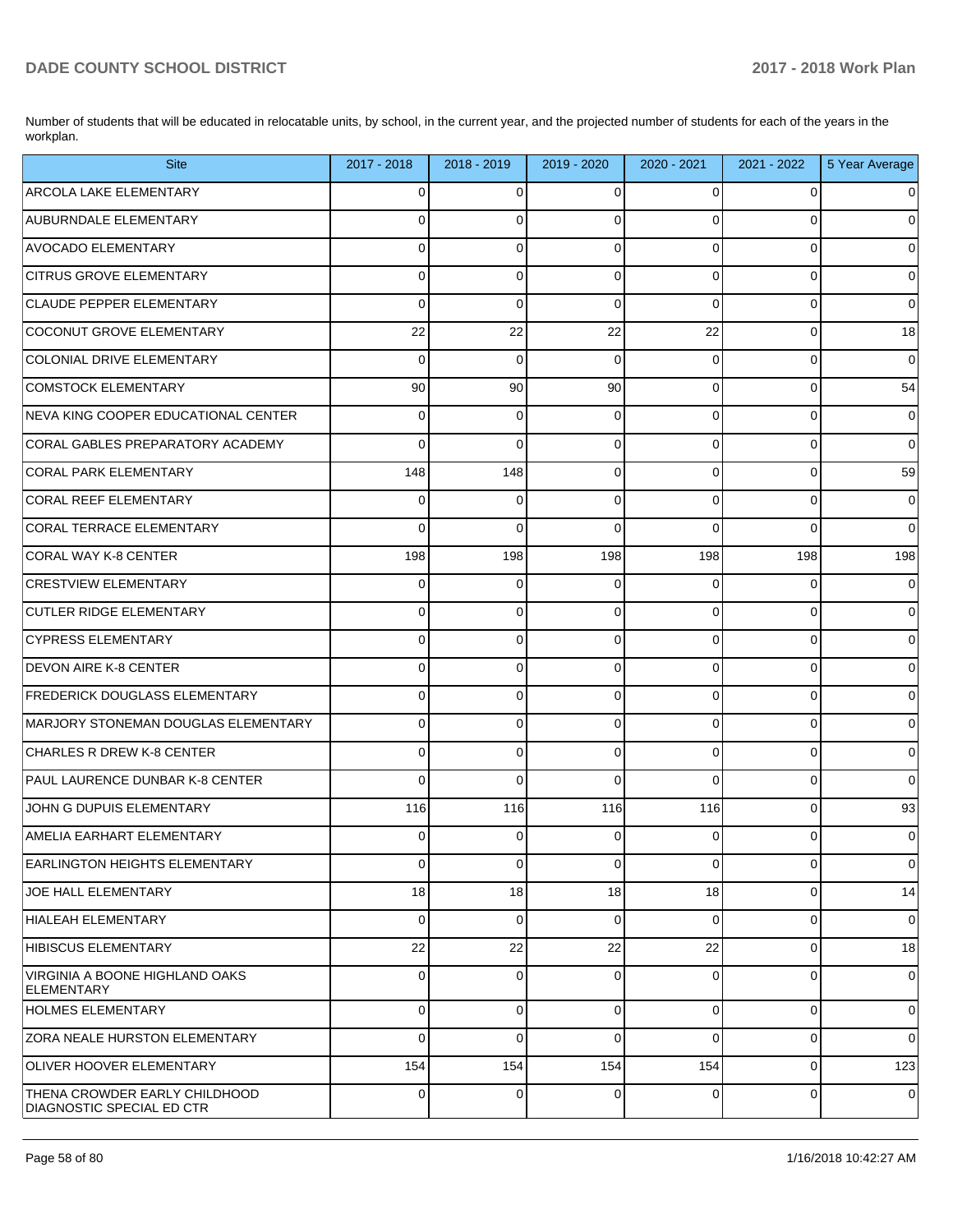| HOWARD DRIVE ELEMENTARY                                  | 0        | 0           | 0           | 0              | 0              | 0              |
|----------------------------------------------------------|----------|-------------|-------------|----------------|----------------|----------------|
| IMADIE IVES COMMUNITY ELEMENTARY                         | 0        | 0           | 0           | 0              | $\Omega$       | 0              |
| KENDALE ELEMENTARY                                       | $\Omega$ | $\mathbf 0$ | $\mathbf 0$ | 0              | $\Omega$       | 0              |
| KENDALE LAKES ELEMENTARY                                 | 0        | $\mathbf 0$ | $\mathbf 0$ | 0              | $\mathbf 0$    | 0              |
| <b>KENSINGTON PARK ELEMENTARY</b>                        | 0        | $\Omega$    | $\Omega$    | $\Omega$       | 0              | $\Omega$       |
| KENWOOD K-8 CENTER                                       | 18       | 18          | 18          | 18             | 0              | 14             |
| <b>KEY BISCAYNE K-8 CENTER</b>                           | $\Omega$ | $\mathbf 0$ | 0           | 0              | $\mathbf 0$    | $\Omega$       |
| <b>TREASURE ISLAND ELEMENTARY</b>                        | 0        | $\mathbf 0$ | 0           | 0              | $\mathbf 0$    | 0              |
| <b>TROPICAL ELEMENTARY</b>                               | 0        | 0           | $\Omega$    | 0              | 0              | 0              |
| <b>FRANCES S TUCKER ELEMENTARY</b>                       | 0        | $\mathbf 0$ | $\mathbf 0$ | 0              | $\mathbf 0$    | 0              |
| <b>TWIN LAKES ELEMENTARY</b>                             | 0        | $\mathbf 0$ | $\Omega$    | 0              | 0              | 0              |
| VILLAGE GREEN ELEMENTARY                                 | 0        | $\mathbf 0$ | 0           | 0              | 0              | 0              |
| VINELAND K-8 CENTER                                      | $\Omega$ | $\Omega$    | $\Omega$    | $\Omega$       | $\mathbf 0$    | $\Omega$       |
| MAE M WALTERS ELEMENTARY                                 | 54       | 54          | 54          | 54             | $\mathbf 0$    | 43             |
| <b>WEST HOMESTEAD K-8 CENTER</b>                         | 0        | $\Omega$    | $\Omega$    | 0              | $\Omega$       | $\Omega$       |
| HENRY S WEST LABORATORY SCHOOL                           | 22       | 22          | 22          | 22             | 22             | 22             |
| DR HENRY W MACK/WEST LITTLE RIVER K-8<br><b>CENTER</b>   | 0        | $\Omega$    | 0           | 0              | $\Omega$       | 0              |
| KINLOCH PARK MIDDLE                                      | 0        | $\mathbf 0$ | 0           | $\Omega$       | $\Omega$       | 0              |
| <b>LAKE STEVENS MIDDLE</b>                               | 0        | 0           | 0           | 0              | $\Omega$       | 0              |
| JOSE DE DIEGO MIDDLE                                     | 0        | 0           | 0           | 0              | $\mathbf 0$    | 0              |
| <b>MADISON MIDDLE</b>                                    | 0        | 0           | 0           | 0              | $\Omega$       | 0              |
| <b>HORACE MANN MIDDLE</b>                                | 0        | 0           | $\mathbf 0$ | 0              | $\mathbf 0$    | 0              |
| JOSE MARTI MAST 6-12 ACADEMY                             | 0        | 0           | 0           | 0              | $\Omega$       | 0              |
| ARTHUR AND POLLY MAYS CONSERVATORY OF<br><b>THE ARTS</b> | 0        | $\Omega$    | $\Omega$    | 0              | $\Omega$       | 0              |
| HOWARD D MCMILLAN MIDDLE                                 | 44       | 44          | 44          | $\Omega$       | $\overline{0}$ | 26             |
| ADA MERRITT K-8 CENTER                                   | 0        | 0           | 0           | 0              | 0              | 0              |
| <b>ITECH@ THOMAS A EDISON EDUCATION CENTER</b>           | 0        | $\mathbf 0$ | 0           | $\Omega$       | $\Omega$       | 0              |
| MIAMI LAKES MIDDLE                                       | 88       | 88          | 88          | 88             | 88             | 88             |
| MIAMI SPRINGS MIDDLE                                     | 352      | 352         | 352         | 352            | 0              | 282            |
| NAUTILUS MIDDLE                                          | $\Omega$ | 0           | 0           | $\Omega$       | $\mathbf 0$    | 0              |
| NORLAND MIDDLE                                           | 176      | 176         | 0           | $\Omega$       | $\mathbf 0$    | 70             |
| NORTH DADE MIDDLE                                        | $\Omega$ | 0           | 0           | $\Omega$       | 0              | 0              |
| NORTH MIAMI MIDDLE                                       | 0        | 0           | 0           | $\Omega$       | $\mathbf 0$    | 0              |
| PALM SPRINGS MIDDLE                                      | 0        | $\mathbf 0$ | 0           | $\Omega$       | $\Omega$       | 0              |
| <b>PALMETTO MIDDLE</b>                                   | 0        | 0           | 0           | $\overline{0}$ | 0              | $\overline{0}$ |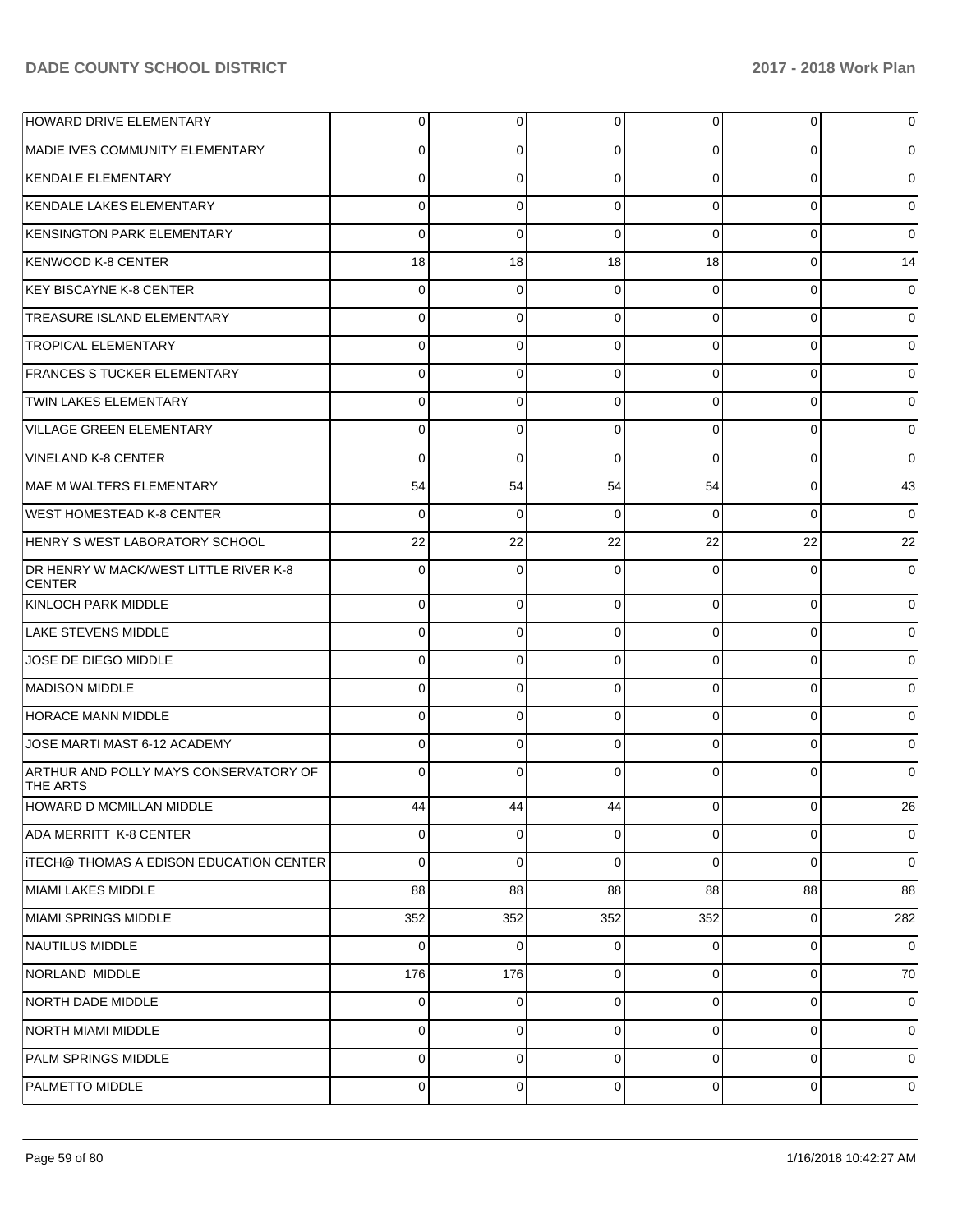| PARKWAY MIDDLE                             | $\overline{0}$ | 0           | 0              | $\overline{0}$ | 0           | 0              |
|--------------------------------------------|----------------|-------------|----------------|----------------|-------------|----------------|
| PONCE DE LEON MIDDLE                       | $\Omega$       | 0           | $\Omega$       | 0              | $\Omega$    | 0              |
| <b>REDLAND MIDDLE</b>                      | $\Omega$       | $\Omega$    | $\Omega$       | 0              | $\Omega$    | $\mathbf 0$    |
| <b>RICHMOND HEIGHTS MIDDLE</b>             | 44             | 44          | 0              | 0              | $\Omega$    | 18             |
| <b>RIVIERA MIDDLE</b>                      | $\Omega$       | 0           | $\Omega$       | 0              | $\Omega$    | $\Omega$       |
| <b>ROCKWAY MIDDLE</b>                      | 0              | 0           | 0              | 0              | $\Omega$    | 0              |
| MIAMI NORTHWESTERN SENIOR HIGH             | $\Omega$       | $\Omega$    | $\mathbf 0$    | 0              | $\Omega$    | 0              |
| MIAMI PALMETTO SENIOR HIGH                 | 0              | 0           | 0              | 0              | $\Omega$    | $\mathbf 0$    |
| MIAMI SENIOR HIGH                          | $\Omega$       | $\Omega$    | $\Omega$       | 0              | $\Omega$    | $\Omega$       |
| MIAMI SPRINGS SENIOR HIGH                  | 0              | 0           | 0              | 0              | $\Omega$    | $\mathbf 0$    |
| MIAMI SUNSET SENIOR HIGH                   | $\Omega$       | $\Omega$    | $\Omega$       | 0              | $\Omega$    | $\Omega$       |
| NORTH MIAMI BEACH SENIOR HIGH              | 0              | 0           | 0              | 0              | $\Omega$    | $\mathbf 0$    |
| RUTH K BROAD-BAY HARBOR K-8 CENTER         | $\Omega$       | $\Omega$    | $\Omega$       | 0              | $\Omega$    | 0              |
| ETHEL KOGER BECKHAM ELEMENTARY             | $\Omega$       | $\Omega$    | 0              | 0              | $\Omega$    | $\Omega$       |
| BEL-AIRE ELEMENTARY                        | 134            | 134         | $\Omega$       | 0              | $\Omega$    | 54             |
| <b>BENT TREE ELEMENTARY</b>                | 0              | 0           | $\mathbf 0$    | 0              | $\Omega$    | 0              |
| <b>BISCAYNE ELEMENTARY</b>                 | $\Omega$       | $\Omega$    | $\Omega$       | 0              | $\Omega$    | $\mathbf 0$    |
| BISCAYNE GARDENS ELEMENTARY                | 0              | 0           | 0              | 0              | $\Omega$    | 0              |
| <b>VAN E BLANTON ELEMENTARY</b>            | $\Omega$       | $\Omega$    | $\Omega$       | 0              | $\Omega$    | $\Omega$       |
| <b>BLUE LAKES ELEMENTARY</b>               | 36             | 36          | 36             | 0              | $\Omega$    | 22             |
| BOWMAN ASHE/DOOLIN K-8 ACADEMY             | $\Omega$       | $\Omega$    | $\Omega$       | 0              | $\Omega$    | $\Omega$       |
| <b>BRENTWOOD ELEMENTARY</b>                | 0              | 0           | $\mathbf 0$    | 0              | $\Omega$    | 0              |
| JAMES H BRIGHT ELEMENTARY                  | $\Omega$       | $\Omega$    | $\Omega$       | 0              | $\Omega$    | $\Omega$       |
| BROADMOOR ELEMENTARY                       | $\Omega$       | 0           | $\Omega$       | 0              | $\Omega$    | 0              |
| W J BRYAN ELEMENTARY                       | 0              | 0           | $\Omega$       | 0              | $\Omega$    | 0              |
| <b>BUNCHE PARK ELEMENTARY</b>              | 80             | 80          | $\overline{0}$ | $\overline{0}$ | 0           | 32             |
| CAMPBELL DRIVE K-8 CENTER                  | 36             | 36          | 36             | 36             | 36          | 36             |
| CARIBBEAN ELEMENTARY                       | $\overline{0}$ | $\mathbf 0$ | $\overline{0}$ | $\overline{0}$ | $\mathbf 0$ | 0              |
| CALUSA ELEMENTARY                          | $\overline{0}$ | 0           | 0              | $\overline{0}$ | $\mathbf 0$ | 0              |
| <b>CAROL CITY ELEMENTARY</b>               | $\Omega$       | 0           | $\Omega$       | $\Omega$       | $\Omega$    | $\mathbf 0$    |
| <b>GEORGE WASHINGTON CARVER ELEMENTARY</b> | 44             | 44          | 44             | 44             | $\mathbf 0$ | 35             |
| FIENBERG-FISHER K-8 CENTER                 | $\Omega$       | $\mathbf 0$ | 0              | $\overline{0}$ | $\Omega$    | 0              |
| WILLIAM A CHAPMAN ELEMENTARY               | $\overline{0}$ | 0           | $\Omega$       | $\Omega$       | $\mathbf 0$ | $\mathbf 0$    |
| <b>EDISON PARK K-8 CENTER</b>              | $\Omega$       | 0           | $\mathbf 0$    | $\Omega$       | $\Omega$    | $\mathbf 0$    |
| <b>EMERSON ELEMENTARY</b>                  | $\Omega$       | 0           | 0              | $\Omega$       | $\mathbf 0$ | $\mathbf 0$    |
| LILLIE C EVANS K-8 CENTER                  | $\overline{0}$ | 0           | 0              | $\overline{0}$ | $\mathbf 0$ | $\overline{0}$ |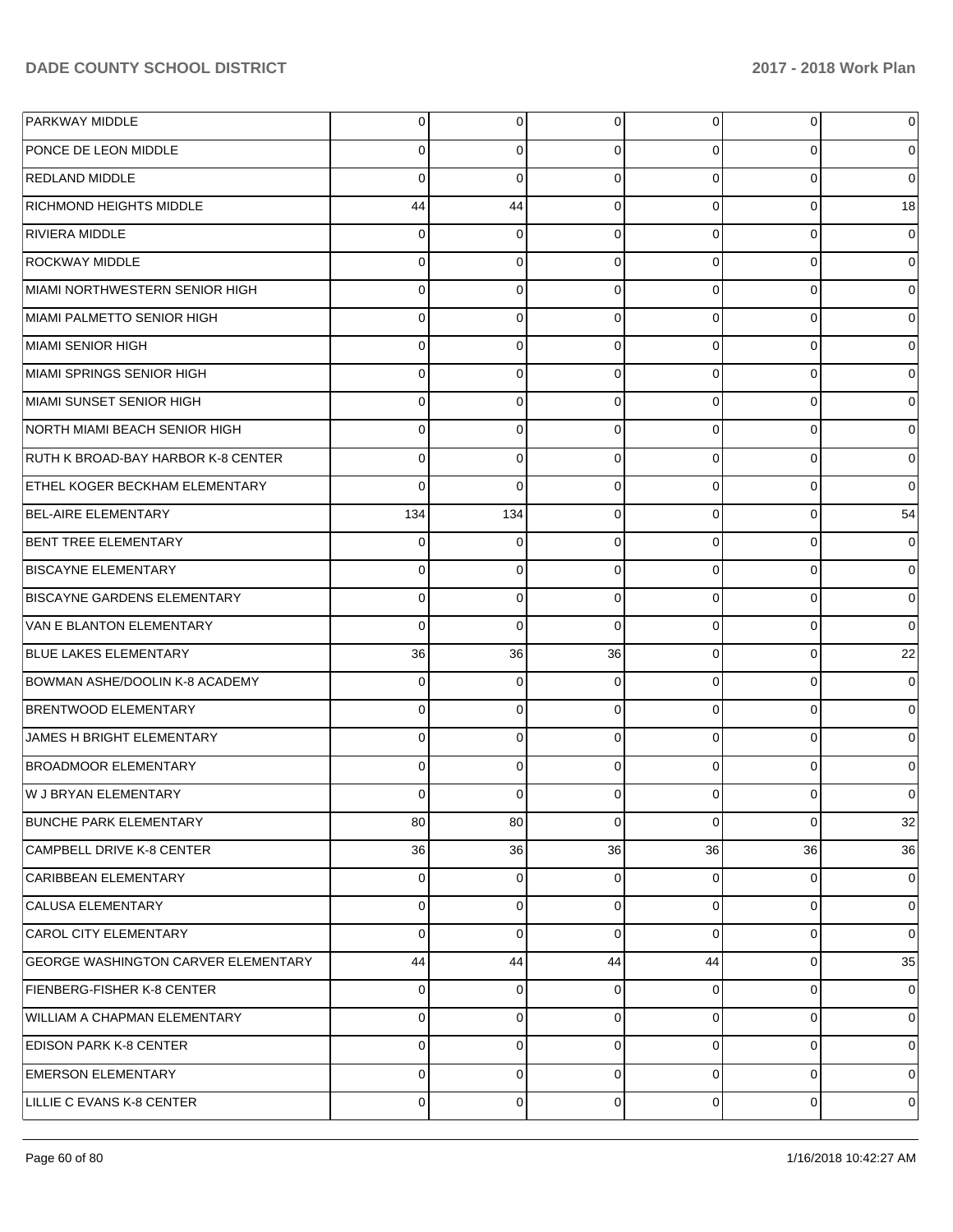| <b>EVERGLADES K-8 CENTER</b>                                    | 112            | 112         | 112         | 112            | 0        | 90             |
|-----------------------------------------------------------------|----------------|-------------|-------------|----------------|----------|----------------|
| <b>DAVID FAIRCHILD ELEMENTARY</b>                               | 18             | $\Omega$    | $\Omega$    | 0              | $\Omega$ | 4              |
| <b>FAIRLAWN ELEMENTARY</b>                                      | $\Omega$       | $\Omega$    | $\Omega$    | $\Omega$       | $\Omega$ | $\overline{0}$ |
| <b>FLAGAMI ELEMENTARY</b>                                       | 44             | 44          | 44          | 44             | $\Omega$ | 35             |
| HENRY M FLAGLER ELEMENTARY                                      | $\Omega$       | $\Omega$    | $\Omega$    | $\Omega$       | $\Omega$ | $\overline{0}$ |
| <b>FLAMINGO ELEMENTARY</b>                                      | 18             | 18          | 18          | $\Omega$       | $\Omega$ | 11             |
| <b>FLORIDA CITY ELEMENTARY</b>                                  | 108            | 108         | 108         | 108            | 108      | 108            |
| <b>GLORIA FLOYD ELEMENTARY</b>                                  | $\Omega$       | $\Omega$    | $\Omega$    | $\Omega$       | $\Omega$ | $\overline{0}$ |
| BENJAMIN FRANKLIN K-8 CENTER                                    | 102            | 102         | 102         | 102            | 102      | 102            |
| <b>FULFORD ELEMENTARY</b>                                       | $\Omega$       | $\Omega$    | $\Omega$    | $\Omega$       | $\Omega$ | $\overline{0}$ |
| JACK DAVID GORDON ELEMENTARY                                    | 162            | 162         | 162         | 162            | $\Omega$ | 130            |
| <b>GOLDEN GLADES ELEMENTARY</b>                                 | 18             | 18          | $\Omega$    | $\Omega$       | $\Omega$ | $\overline{7}$ |
| JOELLA C GOOD ELEMENTARY                                        | 36             | 36          | 36          | 36             | 36       | 36             |
| <b>GRATIGNY ELEMENTARY</b>                                      | $\overline{0}$ | $\mathbf 0$ | $\mathbf 0$ | $\Omega$       | $\Omega$ | $\overline{0}$ |
| <b>GREENGLADE ELEMENTARY</b>                                    | $\Omega$       | $\Omega$    | $\Omega$    | $\Omega$       | $\Omega$ | $\Omega$       |
| <b>GREYNOLDS PARK ELEMENTARY</b>                                | 244            | 244         | 244         | 244            | 244      | 244            |
| <b>SEMINOLE ELEMENTARY</b>                                      | 18             | 18          | 18          | $\Omega$       | $\Omega$ | 11             |
| SHADOWLAWN ELEMENTARY                                           | $\overline{0}$ | $\mathbf 0$ | $\Omega$    | $\Omega$       | $\Omega$ | $\overline{0}$ |
| SHENANDOAH ELEMENTARY                                           | $\Omega$       | 0           | $\Omega$    | $\Omega$       | $\Omega$ | $\overline{0}$ |
| <b>BEN SHEPPARD ELEMENTARY</b>                                  | $\Omega$       | $\mathbf 0$ | $\Omega$    | $\Omega$       | $\Omega$ | $\overline{0}$ |
| <b>SILVER BLUFF ELEMENTARY</b>                                  | $\Omega$       | $\Omega$    | $\Omega$    | $\Omega$       | $\Omega$ | $\overline{0}$ |
| <b>ERNEST R GRAHAM K-8 ACADEMY</b>                              | $\Omega$       | $\mathbf 0$ | $\Omega$    | $\Omega$       | $\Omega$ | $\overline{0}$ |
| DR. FREDERICA S WILSON/SKYWAY<br><b>ELEMENTARY SCHOOL</b>       | $\Omega$       | $\Omega$    | $\Omega$    | $\Omega$       | $\Omega$ | $\Omega$       |
| <b>SOUTH POINTE ELEMENTARY</b>                                  | $\Omega$       | $\Omega$    | $\Omega$    | $\Omega$       | $\Omega$ | $\Omega$       |
| <b>CARRIE P MEEK/WESTVIEW K-8 CENTER</b>                        | $\overline{0}$ | 0           | 0           | $\overline{0}$ | 0        | 0              |
| PHILLIS WHEATLEY ELEMENTARY                                     | $\Omega$       | $\Omega$    | $\Omega$    | $\Omega$       | $\Omega$ | $\mathbf 0$    |
| WHISPERING PINES ELEMENTARY                                     | $\Omega$       | $\Omega$    | $\Omega$    | $\Omega$       | $\Omega$ | $\overline{0}$ |
| <b>WINSTON PARK K-8 CENTER</b>                                  | $\Omega$       | $\Omega$    | $\Omega$    | $\Omega$       | $\Omega$ | $\overline{0}$ |
| NATHAN B YOUNG ELEMENTARY                                       | $\Omega$       | $\mathbf 0$ | $\Omega$    | $\Omega$       | $\Omega$ | $\overline{0}$ |
| <b>GEORGIA JONES-AYERS MIDDLE SCHOOL</b>                        | 22             | $\Omega$    | $\Omega$    | $\Omega$       | $\Omega$ | 4              |
| <b>ARVIDA MIDDLE</b>                                            | 88             | 88          | 88          | 88             | 88       | 88             |
| <b>BROWNSVILLE MIDDLE</b>                                       | $\Omega$       | $\Omega$    | $\Omega$    | $\Omega$       | $\Omega$ | $\overline{0}$ |
| PAUL W BELL MIDDLE                                              | $\Omega$       | $\mathbf 0$ | $\mathbf 0$ | $\Omega$       | $\Omega$ | $\overline{0}$ |
| <b>CAROL CITY MIDDLE</b>                                        | $\Omega$       | $\Omega$    | $\Omega$    | $\Omega$       | $\Omega$ | $\overline{0}$ |
| CENTER FOR INTERNATIONAL EDUCATION: A<br>CAMBRIDGE ASSOC SCHOOL | $\overline{0}$ | 0           | $\mathbf 0$ | $\overline{0}$ | 0        | 0              |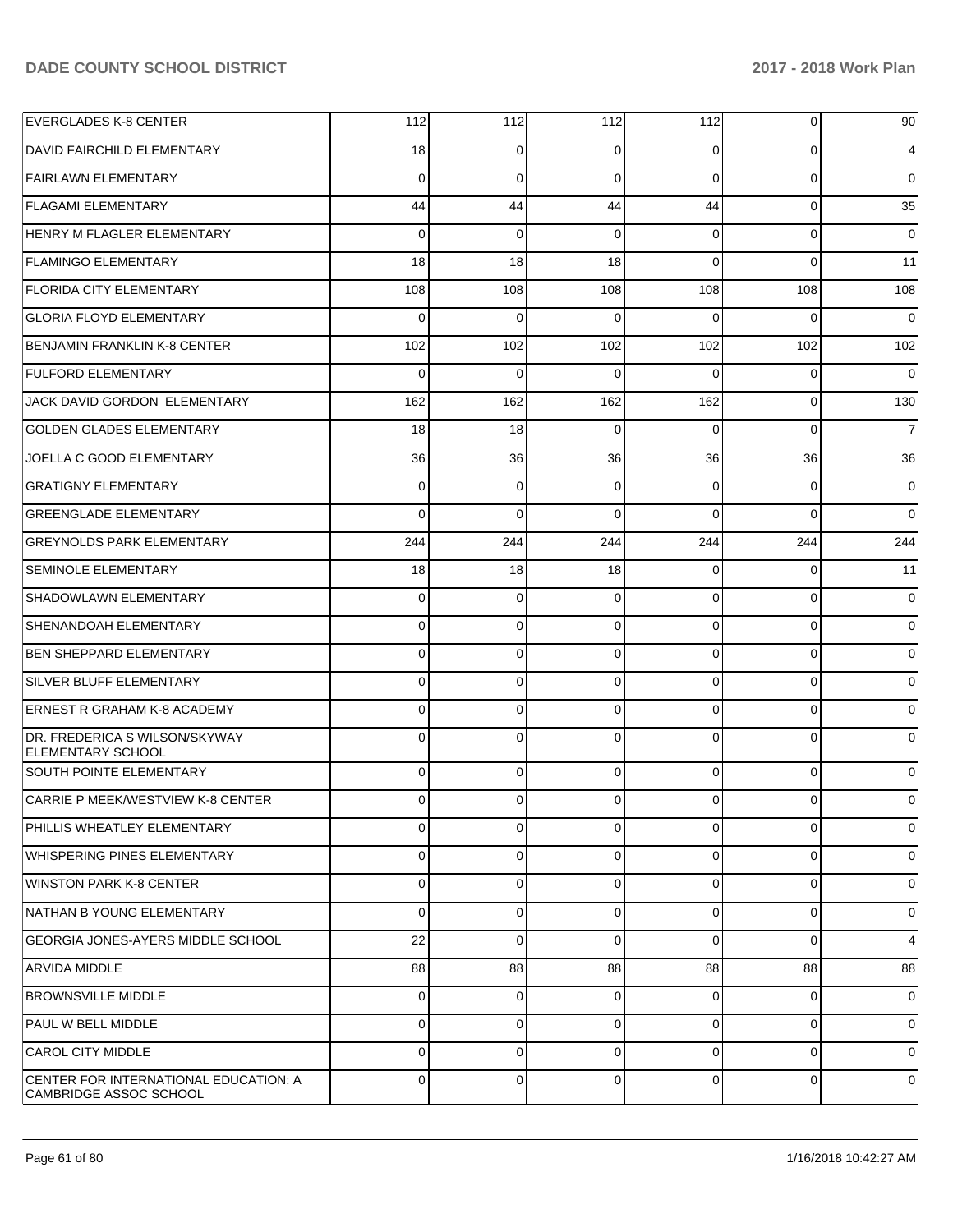| <b>GEORGE WASHINGTON CARVER MIDDLE</b>                              | 0        | $\overline{0}$ | 0        | 0        | 0           | 0           |
|---------------------------------------------------------------------|----------|----------------|----------|----------|-------------|-------------|
| CUTLER BAY SENIOR HIGH SCHOOL                                       | 0        | 0              |          | 0        | 0           | 0           |
| <b>CITRUS GROVE MIDDLE</b>                                          | 0        | $\mathbf 0$    | $\Omega$ | 0        | $\Omega$    | 0           |
| <b>CUTLER BAY MIDDLE SCHOOL</b>                                     | 0        | 0              | 0        | 0        | 0           | 0           |
| <b>RUBEN DARIO MIDDLE</b>                                           | 0        | 0              | $\Omega$ | 0        | $\Omega$    | 0           |
| <b>CHARLES R DREW MIDDLE</b>                                        | 0        | 0              | $\Omega$ | 0        | $\Omega$    | 0           |
| <b>HENRY H FILER MIDDLE</b>                                         | 0        | 0              | $\Omega$ | 0        | $\Omega$    | 0           |
| <b>GLADES MIDDLE</b>                                                | 0        | 0              | 0        | 0        | 0           | 0           |
| <b>HAMMOCKS MIDDLE</b>                                              | 0        | 0              | $\Omega$ | 0        | $\Omega$    | 0           |
| HIALEAH MIDDLE                                                      | 0        | 0              | $\Omega$ | 0        | 0           | 0           |
| HIGHLAND OAKS MIDDLE                                                | 0        | 0              | $\Omega$ | 0        | $\Omega$    | 0           |
| <b>HOMESTEAD MIDDLE</b>                                             | 0        | 0              | 0        | 0        | 0           | 0           |
| <b>THOMAS JEFFERSON MIDDLE</b>                                      | 0        | 0              | $\Omega$ | 0        | $\Omega$    | 0           |
| JOHN F KENNEDY MIDDLE                                               | 0        | 0              | 0        | 0        | 0           | 0           |
| <b>SHENANDOAH MIDDLE</b>                                            | 0        | $\mathbf 0$    | $\Omega$ | 0        | $\Omega$    | 0           |
| SOUTHWOOD MIDDLE                                                    | 0        | $\mathbf 0$    | 0        | 0        | $\Omega$    | 0           |
| <b>SOUTH MIAMI MIDDLE</b>                                           | 44       | 44             | 44       | 44       | 44          | 44          |
| W R THOMAS MIDDLE                                                   | 0        | $\mathbf 0$    | 0        | 0        | 0           | 0           |
| <b>BOOKER T WASHINGTON SENIOR HIGH</b>                              | 0        | $\mathbf 0$    | $\Omega$ | 0        | $\Omega$    | $\mathbf 0$ |
| WEST MIAMI MIDDLE                                                   | 0        | 0              | $\Omega$ | $\Omega$ | 0           | 0           |
| <b>WESTVIEW MIDDLE</b>                                              | 0        | 0              | $\Omega$ | 0        | $\Omega$    | 0           |
| INTERNATIONAL STUDIES PREPARATORY<br><b>ACADEMY AT GABLES</b>       | 0        | 0              | 0        | $\Omega$ | $\Omega$    | 0           |
| MEDICAL ACADEMY FOR SCIENCE AND<br><b>TECHNOLOGY AT HOMESTEAD</b>   | $\Omega$ | $\mathbf 0$    | $\Omega$ | $\Omega$ | $\Omega$    | $\Omega$    |
| COCONUT PALM K-8 ACADEMY                                            | 0        | 0              | 0        | 0        | 0           |             |
| MANDARIN LAKES K-8 ACADEMY                                          | 0        | $\overline{0}$ | $\Omega$ | $\Omega$ | 0           |             |
| NORMAN S. EDELCUP/SUNNY ISLES BEACH K-8                             | 0        | 0              | 0        | 0        | 0           | 0           |
| ALONZO AND TRACY MOURNING SENIOR HIGH<br><b>BISCAYNE BAY CAMPUS</b> | 0        | $\mathbf 0$    | $\Omega$ | $\Omega$ | $\Omega$    | $\Omega$    |
| <b>GATEWAY ENVIRONMENTAL K-8 LEARNING</b><br><b>CENTER</b>          | 176      | 176            | 176      | 176      | 176         | 176         |
| YOUNG MEN'S PREPARATORY ACADEMY                                     | $\Omega$ | $\mathbf 0$    | $\Omega$ | $\Omega$ | $\Omega$    | $\mathbf 0$ |
| WEST LAKE PREPARATORY ACADEMY                                       | $\Omega$ | $\mathbf 0$    | $\Omega$ | $\Omega$ | $\Omega$    | $\mathbf 0$ |
| DR. TONI BILBAO PREPARATORY ACADEMY                                 | $\Omega$ | $\Omega$       | $\Omega$ | $\Omega$ | $\Omega$    | $\mathbf 0$ |
| AMERICAN SENIOR HIGH                                                | 125      | 125            | 125      | 125      | 125         | 125         |
| G HOLMES BRADDOCK SENIOR HIGH                                       | $\Omega$ | $\mathbf 0$    | $\Omega$ | $\Omega$ | $\Omega$    | $\mathbf 0$ |
| <b>CORAL GABLES SENIOR HIGH</b>                                     | $\Omega$ | $\mathbf 0$    | $\Omega$ | $\Omega$ | $\Omega$    | $\mathbf 0$ |
| <b>DESIGN AND ARCHITECTURE SENIOR HIGH</b>                          | 0        | $\mathbf 0$    | $\Omega$ | $\Omega$ | $\mathbf 0$ | $\mathbf 0$ |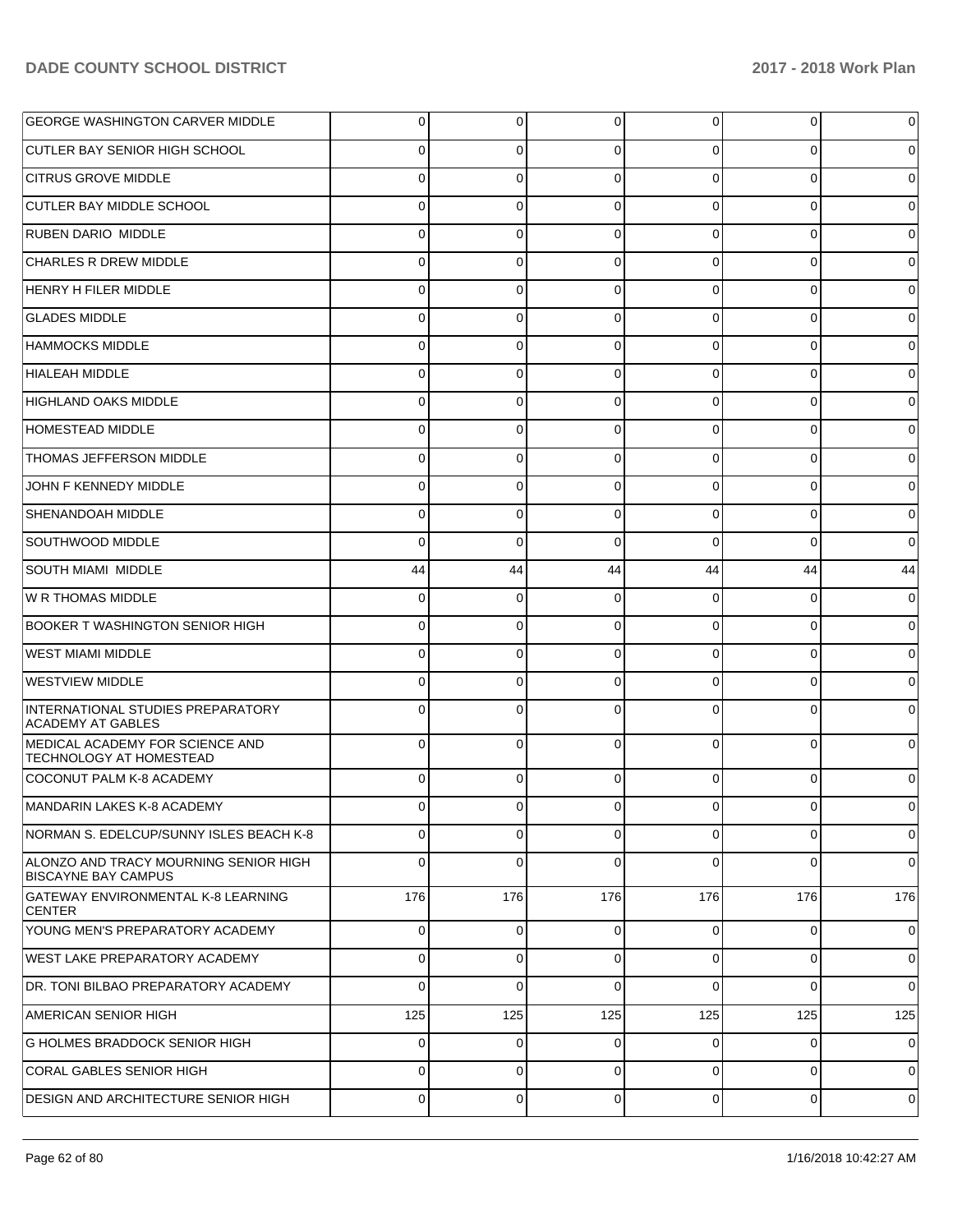| <b>HIALEAH SENIOR HIGH</b>                                       | $\overline{0}$ | 0            | $\overline{0}$ | $\overline{0}$ | 0           | 0              |
|------------------------------------------------------------------|----------------|--------------|----------------|----------------|-------------|----------------|
| HIALEAH-MIAMI LAKES SENIOR HIGH                                  | 50             | 50           | $\Omega$       | 0              | $\Omega$    | 20             |
| HOMESTEAD SENIOR HIGH                                            | $\Omega$       | $\Omega$     | $\Omega$       | 0              | $\Omega$    | $\Omega$       |
| MARITIME & SCIENCE TECHNOLOGY ACADEMY                            | $\Omega$       | 0            | $\Omega$       | 0              | $\Omega$    | 0              |
| MIAMI BEACH SENIOR HIGH                                          | $\Omega$       | $\Omega$     | $\Omega$       | 0              | $\Omega$    | 0              |
| MIAMI CAROL CITY SENIOR HIGH                                     | $\Omega$       | $\Omega$     | $\Omega$       | 0              | $\Omega$    | 0              |
| MIAMI CENTRAL SENIOR HIGH                                        | $\Omega$       | $\Omega$     | $\Omega$       | 0              | $\Omega$    | $\Omega$       |
| MIAMI CORAL PARK SENIOR HIGH                                     | 25             | 25           | 25             | 25             | $\Omega$    | 20             |
| MIAMI EDISON SENIOR HIGH                                         | $\Omega$       | $\Omega$     | $\Omega$       | 0              | $\Omega$    | $\Omega$       |
| <b>MIAMI JACKSON SENIOR HIGH</b>                                 | $\Omega$       | $\Omega$     | $\Omega$       | 0              | $\Omega$    | $\Omega$       |
| MIAMI KILLIAN SENIOR HIGH                                        | 250            | 250          | $\Omega$       | 0              | $\Omega$    | 100            |
| MIAMI NORLAND SENIOR                                             | $\Omega$       | 0            | $\Omega$       | 0              | $\Omega$    | 0              |
| JUVENILE JUSTICE CENTER                                          | $\Omega$       | $\Omega$     | $\Omega$       | 0              | $\Omega$    | $\Omega$       |
| ROBERT RENICK EDUCATION CENTER                                   | $\Omega$       | 0            | $\Omega$       | 0              | $\Omega$    | 0              |
| ENEIDA MASSAS HARTNER ELEMENTARY                                 | $\Omega$       | $\Omega$     | $\Omega$       | 0              | $\Omega$    | $\Omega$       |
| <b>RUTH OWENS KRUSE EDUCATION CENTER</b>                         | 50             | 50           | 50             | 50             | 50          | 50             |
| MIAMI LAKES EDUCATIONAL CENTER AND<br><b>TECHNICAL COLLEGE</b>   | $\Omega$       | $\Omega$     | $\Omega$       | <sup>0</sup>   | $\Omega$    | $\Omega$       |
| ROBERT MORGAN EDUCATIONAL CENTER AND<br><b>TECHNICAL COLLEGE</b> | $\Omega$       | $\Omega$     | $\Omega$       | 0              | $\Omega$    | $\Omega$       |
| DR MICHAEL M KROP SENIOR HIGH                                    | 0              | 0            | 0              | 0              | $\Omega$    |                |
| LINDA LENTIN K-8 CENTER                                          | 0              | 0            | $\Omega$       | 0              | 0           |                |
| <b>REDLAND ELEMENTARY</b>                                        | 0              | 0            | $\Omega$       | n              | 0           |                |
| FIENBERG-FISHER ADULT & COMMUNITY<br><b>EDUCATION CENTER</b>     | 0              | 0            | ∩              |                | 0           |                |
| <b>DORAL MIDDLE</b>                                              | $\Omega$       | $\Omega$     | $\Omega$       | <sup>0</sup>   | $\Omega$    | $\Omega$       |
| <b>HERBERT A AMMONS MIDDLE</b>                                   | 1,100          | 1,100        | 1,100          | 1,100          | $\Omega$    | 880            |
| LAWTON CHILES MIDDLE                                             | υı             | <sub>U</sub> | <sub>U</sub>   | U.             | U           | 0              |
| HUBERT O SIBLEY K-8 ACADEMY                                      | $\Omega$       | $\Omega$     | $\Omega$       | $\Omega$       | $\Omega$    | $\Omega$       |
| <b>FELIX VARELA SENIOR HIGH</b>                                  | $\Omega$       | 0            | $\Omega$       | $\Omega$       | $\Omega$    | 0              |
| MIAMI LAKES TECHNOLOGICAL SENIOR HIGH                            | $\Omega$       | $\Omega$     | $\Omega$       | $\Omega$       | $\Omega$    | $\Omega$       |
| ROBERT MORGAN EDUCATIONAL CENTER - SHS                           | $\Omega$       | $\Omega$     | $\Omega$       | $\Omega$       | $\Omega$    | $\Omega$       |
| <b>BOB GRAHAM EDUCATION CENTER</b>                               | $\Omega$       | $\Omega$     | $\Omega$       | $\Omega$       | $\Omega$    | $\Omega$       |
| SPANISH LAKE ELEMENTARY SCHOOL                                   | $\Omega$       | $\Omega$     | $\Omega$       | $\Omega$       | $\Omega$    | $\Omega$       |
| <b>GOULDS ELEMENTARY SCHOOL</b>                                  | $\Omega$       | $\Omega$     | $\Omega$       | $\Omega$       | $\Omega$    | $\Omega$       |
| MIAMI ARTS STUDIO 6-12 @ ZELDA GLAZER                            | $\Omega$       | $\Omega$     | $\Omega$       | $\Omega$       | $\Omega$    | $\Omega$       |
| <b>ANDOVER MIDDLE SCHOOL</b>                                     | $\Omega$       | $\Omega$     | $\Omega$       | $\Omega$       | $\Omega$    | $\Omega$       |
| DR. MANUEL C. BARREIRO ELEMENTARY                                | $\overline{0}$ | 0            | $\overline{0}$ | $\overline{0}$ | $\mathbf 0$ | $\overline{0}$ |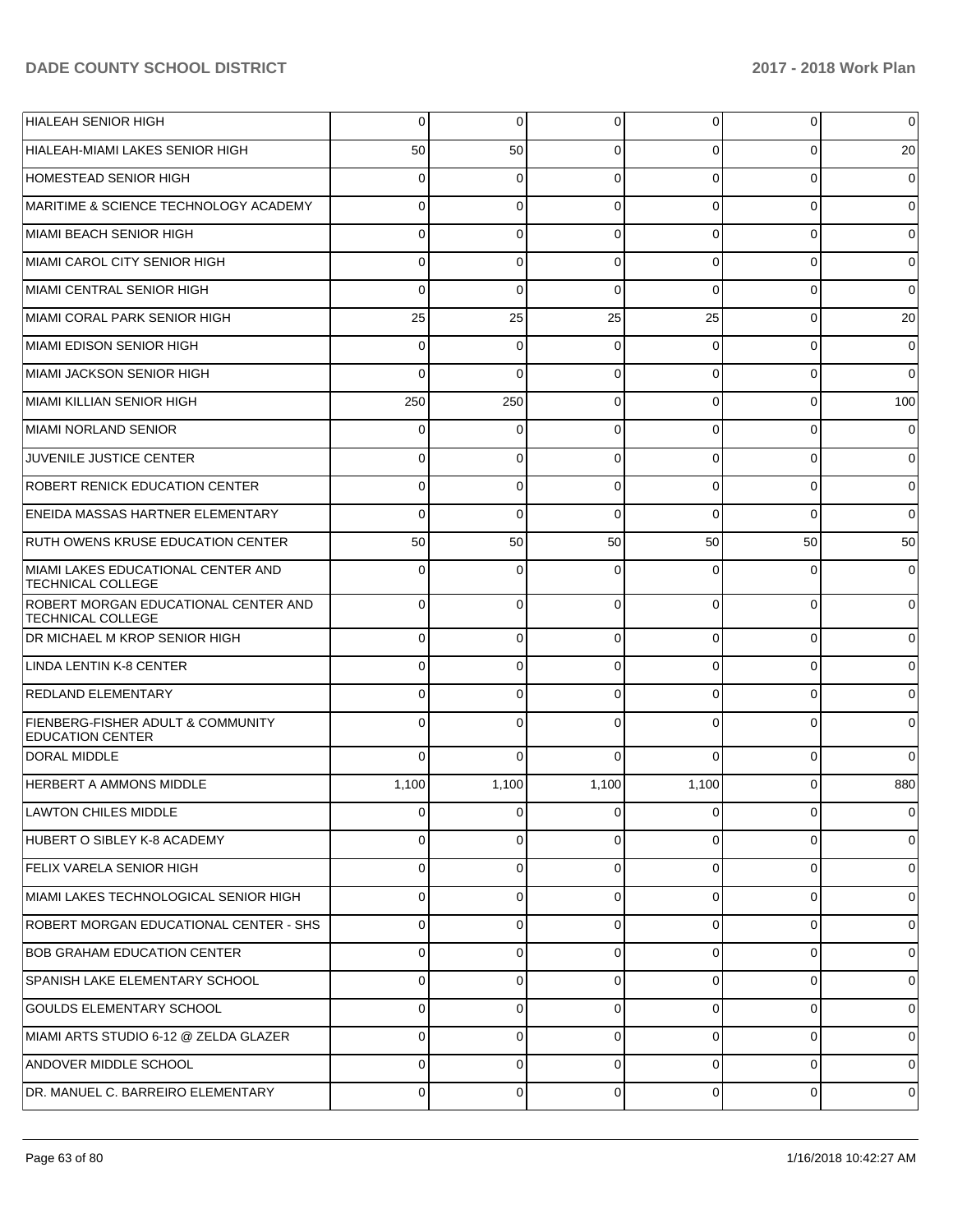| ARCH CREEK ELEMENTARY SCHOOL                     | 0              | 0           | 0        | 0              | 0              | 0           |
|--------------------------------------------------|----------------|-------------|----------|----------------|----------------|-------------|
| IDR. ROLANDO ESPINOSA K-8 CENTER                 | $\Omega$       | 0           | $\Omega$ | 0              | $\Omega$       | $\Omega$    |
| KINLOCH PARK ELEMENTARY                          | $\Omega$       | 0           | $\Omega$ | $\Omega$       | 0              | 0           |
| <b>LAKE STEVENS ELEMENTARY</b>                   | $\Omega$       | 0           | $\Omega$ | 0              | $\Omega$       | $\mathbf 0$ |
| LAKEVIEW ELEMENTARY                              | $\Omega$       | $\mathbf 0$ | $\Omega$ | $\Omega$       | 0              | 0           |
| LEEWOOD K-8 CENTER                               | 40             | 40          | 40       | 40             | 0              | 32          |
| WILLIAM H. LEHMAN ELEMENTARY                     | $\Omega$       | 0           | $\Omega$ | 0              | 0              | $\Omega$    |
| NATURAL BRIDGE ELEMENTARY                        | $\Omega$       | 0           | $\Omega$ | 0              | $\Omega$       | 0           |
| NORLAND ELEMENTARY                               | $\Omega$       | 0           | $\Omega$ | 0              | 0              | 0           |
| NORTH BEACH ELEMENTARY                           | $\Omega$       | 0           | $\Omega$ | 0              | $\Omega$       | 0           |
| BARBARA HAWKINS ELEMENTARY                       | $\Omega$       | 0           | $\Omega$ | 0              | 0              | $\Omega$    |
| NORTH COUNTY K-8 CENTER                          | $\Omega$       | 0           | $\Omega$ | 0              | 0              | $\Omega$    |
| NORTH GLADE ELEMENTARY                           | $\Omega$       | 0           | $\Omega$ | 0              | 0              | 0           |
| NORTH HIALEAH ELEMENTARY                         | $\Omega$       | 0           | $\Omega$ | 0              | $\Omega$       | 0           |
| <b>NORTH MIAMI ELEMENTARY</b>                    | $\Omega$       | 0           | $\Omega$ | $\Omega$       | 0              | $\Omega$    |
| NORTH TWIN LAKES ELEMENTARY                      | 18             | 18          | 18       | 18             | 0              | 14          |
| NORWOOD ELEMENTARY                               | $\Omega$       | $\Omega$    | $\Omega$ | $\Omega$       | 0              | $\Omega$    |
| OAK GROVE ELEMENTARY                             | 124            | 124         | 124      | 124            | 0              | 99          |
| <b>OJUS ELEMENTARY</b>                           | $\Omega$       | 0           | $\Omega$ | 0              | 0              | 0           |
| AGENORIA S PASCHAL/OLINDA ELEMENTARY             | $\Omega$       | $\mathbf 0$ | $\Omega$ | $\Omega$       | $\Omega$       | $\Omega$    |
| OLYMPIA HEIGHTS ELEMENTARY                       | 62             | 62          | 62       | 62             | 0              | 50          |
| DR. ROBERT B. INGRAM ELEMENTARY                  | $\Omega$       | 0           | $\Omega$ | $\Omega$       | 0              | 0           |
| <b>ORCHARD VILLA ELEMENTARY</b>                  | $\Omega$       | 0           | $\Omega$ | 0              | $\Omega$       | 0           |
| PALMETTO ELEMENTARY                              | $\Omega$       | 0           | $\Omega$ | $\Omega$       | 0              | 0           |
| <b>PALM LAKES ELEMENTARY</b>                     | $\Omega$       | 0           | $\Omega$ | 0              | $\Omega$       | 0           |
| PALM SPRINGS ELEMENTARY                          | 102            | 102         | 102      | $\overline{0}$ | $\overline{0}$ | 61          |
| PALM SPRINGS NORTH ELEMENTARY                    | 112            | 112         | 112      | 112            | 112            | 112         |
| PARKVIEW ELEMENTARY                              | $\Omega$       | $\mathbf 0$ | $\Omega$ | $\Omega$       | $\mathbf 0$    | $\mathbf 0$ |
| PARKWAY ELEMENTARY                               | 62             | 62          | 62       | $\Omega$       | $\mathbf 0$    | 37          |
| DR. HENRY E. PERRINE ACADEMY OF THE ARTS         | $\Omega$       | 0           | $\Omega$ | $\Omega$       | $\Omega$       | 0           |
| KELSEY L PHARR ELEMENTARY                        | $\Omega$       | $\mathbf 0$ | $\Omega$ | $\Omega$       | $\mathbf 0$    | 0           |
| SNAPPER CREEK ELEMENTARY                         | $\Omega$       | 0           | $\Omega$ | $\Omega$       | $\Omega$       | $\mathbf 0$ |
| NORTH DADE CENTER FOR MODERN<br><b>LANGUAGES</b> | $\Omega$       | 0           | $\Omega$ | $\Omega$       | $\Omega$       | $\mathbf 0$ |
| SOUTH HIALEAH ELEMENTARY                         | $\overline{0}$ | 0           | $\Omega$ | $\Omega$       | $\Omega$       | $\mathbf 0$ |
| <b>SOUTH MIAMI K-8 CENTER</b>                    | 220            | 220         | 220      | 220            | 220            | 220         |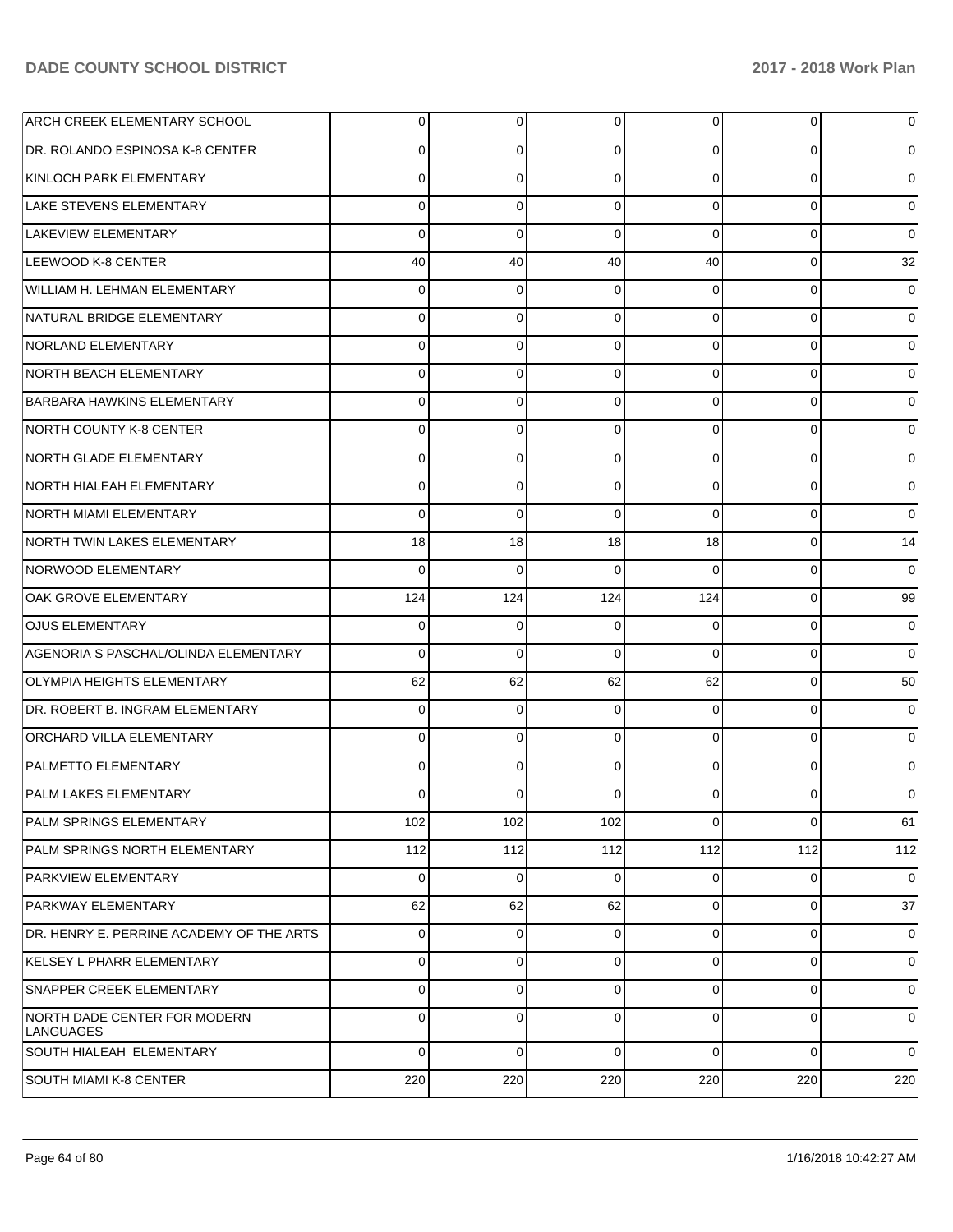| SOUTH MIAMI HEIGHTS ELEMENTARY                             | 0               | 0               | $\overline{0}$  | $\overline{0}$ | $\overline{0}$  | $\overline{0}$ |
|------------------------------------------------------------|-----------------|-----------------|-----------------|----------------|-----------------|----------------|
| <b>SOUTHSIDE ELEMENTARY</b>                                | 0               | 0               | $\Omega$        | 0              | $\overline{0}$  | $\overline{0}$ |
| SPRINGVIEW ELEMENTARY                                      | 58              | 58              | 58              | 58             | $\overline{0}$  | 46             |
| E W F STIRRUP ELEMENTARY                                   | 0               | 0               | 0               | 0              | $\overline{0}$  | $\overline{0}$ |
| <b>SUNSET ELEMENTARY</b>                                   | 0               | 0               | $\Omega$        | 0              | $\overline{0}$  | $\overline{0}$ |
| <b>SUNSET PARK ELEMENTARY</b>                              | 58              | 58              | 58              | 58             | $\overline{0}$  | 46             |
| <b>SWEETWATER ELEMENTARY</b>                               | 22              | 22              | 22              | 22             | $\overline{0}$  | 18             |
| SYLVANIA HEIGHTS ELEMENTARY                                | 0               | 0               | 0               | 0              | $\overline{0}$  | $\overline{0}$ |
| NORTH MIAMI SENIOR HIGH                                    | 0               | 0               | $\Omega$        | 0              | $\overline{0}$  | $\overline{0}$ |
| WILLIAM H TURNER TECHNICAL ARTS SENIOR<br><b>HIGH</b>      | 0               | 0               | $\Omega$        | 0              | $\overline{0}$  | $\overline{0}$ |
| TERRA ENVIRONMENTAL RESEARCH INSTITUTE                     | 0               | 0               | $\Omega$        | $\Omega$       | $\overline{0}$  | $\overline{0}$ |
| SOUTH DADE SENIOR HIGH                                     | $\Omega$        | $\Omega$        | $\Omega$        | $\Omega$       | $\overline{0}$  | $\overline{0}$ |
| SOUTH MIAMI SENIOR HIGH                                    | 150             | 150             | 150             | 150            | $\overline{0}$  | 120            |
| MIAMI SOUTHRIDGE SENIOR HIGH                               | 0               | $\Omega$        | $\Omega$        | 0              | $\overline{0}$  | $\overline{0}$ |
| SOUTHWEST MIAMI SENIOR HIGH                                | $\Omega$        | 0               | $\Omega$        | 0              | $\overline{0}$  | $\overline{0}$ |
| <b>BARBARA GOLEMAN SENIOR HIGH</b>                         | $\Omega$        | $\Omega$        | $\Omega$        | 0              | $\overline{0}$  | $\overline{0}$ |
| <b>GEORGE T BAKER AVIATION TECHNICAL</b><br><b>COLLEGE</b> | 75              | 75              | $\Omega$        | 0              | $\overline{0}$  | 30             |
| <b>ENGLISH CENTER</b>                                      | 0               | 0               | $\Omega$        | 0              | 0               | $\overline{0}$ |
| LINDSEY HOPKINS TECHNICAL COLLEGE                          | 0               | 0               | $\Omega$        | 0              | 0               | $\overline{0}$ |
| JAN MANN OPPORTUNITY SCHOOL                                | 0               | 0               | $\Omega$        | 0              | 0               | $\overline{0}$ |
| <b>COPE CENTER NORTH</b>                                   | 0               | 0               | $\Omega$        | 0              | 0               | $\overline{0}$ |
| DOROTHY M WALLACE - COPE CENTER SOUTH                      | 0               | 0               | $\Omega$        | 0              | 0               | $\overline{0}$ |
| D A DORSEY TECHNICAL COLLEGE                               | 36              | 36              | 36              | 36             | 36              | 36             |
| HIALEAH GARDENS ELEMENTARY                                 | 66              | 66              | 66              | 66             | 66              | 66             |
| IRVING & BEATRICE PESKOE K-8 CENTER                        | 18 <sup>1</sup> | 18 <sup>l</sup> | 18 <sup>l</sup> | 18             | 18 <sup>l</sup> | 18             |
| CHARLES DAVID WYCHE JR ELEMENTARY                          | 0               | 0               | $\Omega$        | 0              | 0               | $\overline{0}$ |
| EUGENIA B THOMAS K-8 CENTER                                | 196             | 196             | 196             | 196            | 196             | 196            |
| JOHN I SMITH K-8 CENTER                                    | 0               | 0               | $\Omega$        | 0              | $\overline{0}$  | $\overline{0}$ |
| MAYA ANGELOU ELEMENTARY                                    | 0               | 0               | $\Omega$        | 0              | $\overline{0}$  | $\overline{0}$ |
| DR EDWARD L WHIGHAM ELEMENTARY                             | 0               | 0               | $\Omega$        | 0              | 0               | $\overline{0}$ |
| CORAL REEF SENIOR HIGH                                     | 0               | 0               | $\Omega$        | 0              | 0               | $\overline{0}$ |
| HENRY E S REEVES ELEMENTARY                                | 0               | 0               | $\Omega$        | 0              | $\overline{0}$  | $\overline{0}$ |
| DANTE B FASCELL ELEMENTARY                                 | 0               | 0               | $\Omega$        | 0              | 0               | $\overline{0}$ |
| DR CARLOS J FINLAY ELEMENTARY                              | 0               | 0               | $\Omega$        | 0              | 0               | $\overline{0}$ |
| CHRISTINA M EVE ELEMENTARY                                 | 0               | 0               | 0               | 0              | 0               | $\overline{0}$ |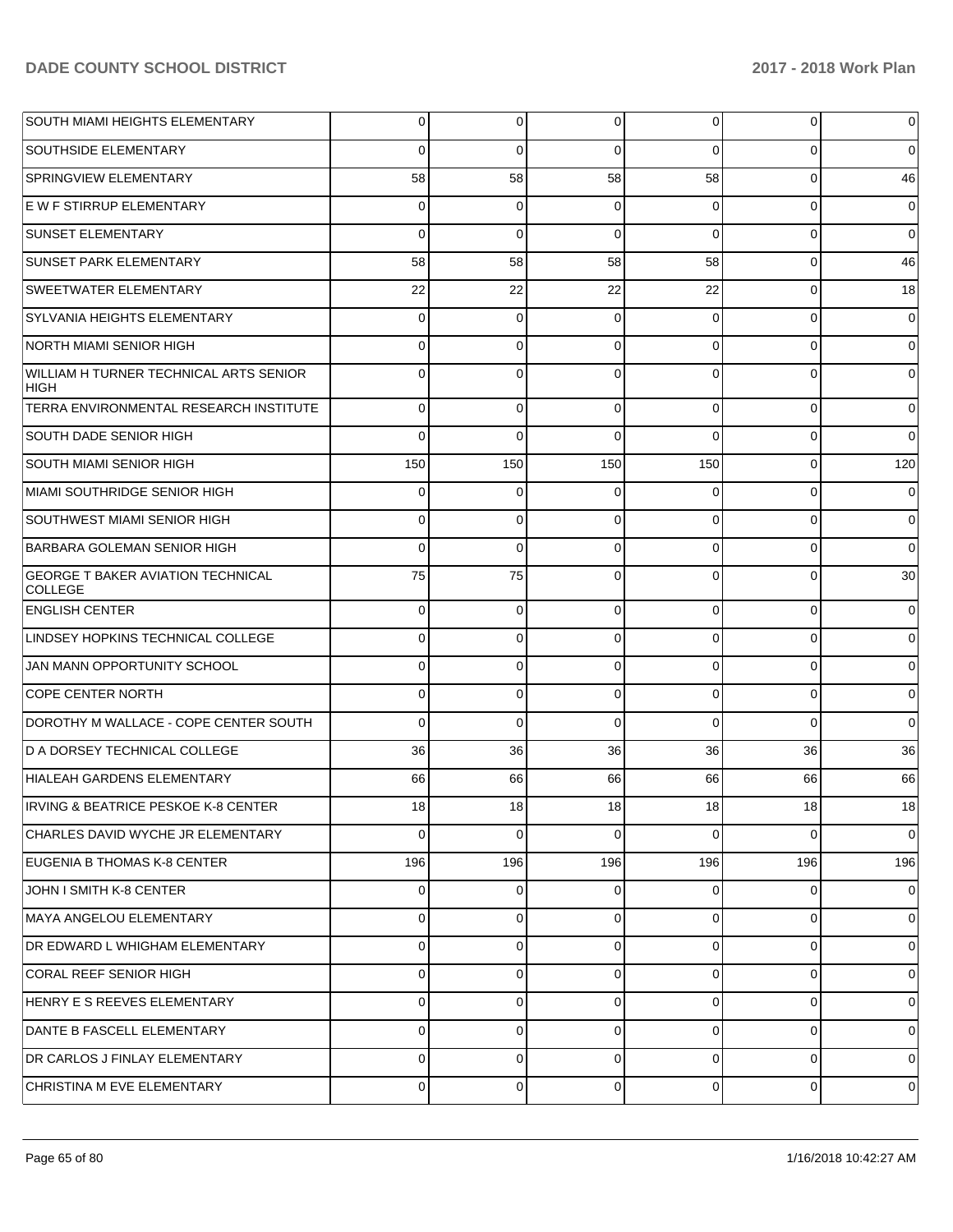| JOHN A FERGUSON SENIOR HIGH                         | $\overline{0}$ | $\overline{0}$ | 0        | $\overline{0}$ | $\overline{0}$ | $\overline{0}$ |
|-----------------------------------------------------|----------------|----------------|----------|----------------|----------------|----------------|
| LAMAR LOUIS CURRY MIDDLE                            | 0              | $\overline{0}$ | 0        | $\Omega$       | $\overline{0}$ | $\overline{0}$ |
| RONALD W. REAGAN/DORAL SENIOR HIGH<br><b>SCHOOL</b> | $\Omega$       | $\mathbf 0$    | $\Omega$ | $\Omega$       | $\Omega$       | $\overline{0}$ |
| AVENTURA WATERWAYS K-8 CENTER                       | $\Omega$       | $\overline{0}$ | $\Omega$ | $\Omega$       | $\overline{0}$ | $\overline{0}$ |
| HIALEAH GARDENS MIDDLE SCHOOL                       | $\Omega$       | $\overline{0}$ | $\Omega$ | $\Omega$       | $\overline{0}$ | $\overline{0}$ |
| <b>WEST HIALEAH GARDENS ELEMENTARY SCHOOL</b>       | $\Omega$       | $\overline{0}$ | $\Omega$ | $\Omega$       | $\overline{0}$ | $\overline{0}$ |
| HIALEAH GARDENS SENIOR HIGH SCHOOL                  | $\Omega$       | $\overline{0}$ | $\Omega$ | $\Omega$       | $\overline{0}$ | $\overline{0}$ |
| INORMA BUTLER BOSSARD ELEMENTARY                    | $\Omega$       | $\overline{0}$ | $\Omega$ | $\Omega$       | $\overline{0}$ | $\overline{0}$ |
| JORGE MAS CANOSA MIDDLE SCHOOL                      | $\Omega$       | $\overline{0}$ | $\Omega$ | $\Omega$       | $\overline{0}$ | $\overline{0}$ |
| YOUNG WOMEN'S ACADEMY                               | $\Omega$       | $\overline{0}$ | $\Omega$ | $\Omega$       | $\overline{0}$ | $\overline{0}$ |
| WESTLAND HIALEAH SENIOR HIGH SCHOOL                 | $\Omega$       | $\overline{0}$ | $\Omega$ | $\Omega$       | $\overline{0}$ | $\overline{0}$ |
| COUNTRY CLUB MIDDLE SCHOOL                          | $\Omega$       | $\overline{0}$ | $\Omega$ | $\Omega$       | $\overline{0}$ | $\overline{0}$ |
| SOUTH DADE MIDDLE SCHOOL                            | $\Omega$       | $\overline{0}$ | $\Omega$ | $\Omega$       | $\overline{0}$ | $\overline{0}$ |
| <b>BANYAN ELEMENTARY</b>                            | $\Omega$       | $\overline{0}$ | $\Omega$ | $\Omega$       | $\overline{0}$ | $\overline{0}$ |
| <b>GULFSTREAM ELEMENTARY</b>                        | $\Omega$       | $\Omega$       | $\Omega$ | $\Omega$       | $\Omega$       | $\Omega$       |
| <b>CHARLES R HADLEY ELEMENTARY</b>                  | 196            | 196            | 196      | 196            | 196            | 196            |
| <b>LEISURE CITY K-8 CENTER</b>                      | 90             | 90             | 90       | 90             | $\overline{0}$ | 72             |
| LAURA C SAUNDERS ELEMENTARY                         | 18             | 18             | 18       | $\Omega$       | $\overline{0}$ | 11             |
| LIBERTY CITY ELEMENTARY                             | $\Omega$       | $\overline{0}$ | $\Omega$ | $\Omega$       | $\overline{0}$ | $\overline{0}$ |
| JESSE J. MCCRARY JR. ELEMENTARY SCHOOL              | $\Omega$       | $\overline{0}$ | $\Omega$ | $\Omega$       | $\overline{0}$ | $\overline{0}$ |
| LORAH PARK ELEMENTARY                               | $\Omega$       | $\overline{0}$ | $\Omega$ | $\Omega$       | $\overline{0}$ | $\overline{0}$ |
| <b>TOUSSAINT L'OUVERTURE ELEMENTARY</b>             | $\Omega$       | $\overline{0}$ | $\Omega$ | $\Omega$       | $\overline{0}$ | $\overline{0}$ |
| LUDLAM ELEMENTARY                                   | $\Omega$       | $\overline{0}$ | $\Omega$ | $\Omega$       | $\overline{0}$ | $\overline{0}$ |
| FRANK CRAWFORD MARTIN K-8 CENTER                    | 18             | 18             | 18       | 18             | $\overline{0}$ | 14             |
| <b>WESLEY MATTHEWS ELEMENTARY</b>                   | $\Omega$       | $\mathbf 0$    | $\Omega$ | $\Omega$       | $\mathbf 0$    | $\overline{0}$ |
| MEADOWLANE ELEMENTARY                               | $\mathbf 0$    | $\overline{0}$ | $\Omega$ | $\Omega$       | $\overline{0}$ | $\overline{0}$ |
| MELROSE ELEMENTARY                                  | $\mathbf 0$    | $\mathbf 0$    | $\Omega$ | $\Omega$       | $\overline{0}$ | $\overline{0}$ |
| MIAMI GARDENS ELEMENTARY                            | $\mathbf 0$    | $\mathbf 0$    | $\Omega$ | $\Omega$       | $\overline{0}$ | $\overline{0}$ |
| MIAMI HEIGHTS ELEMENTARY                            | 0              | $\overline{0}$ | $\Omega$ | $\Omega$       | $\overline{0}$ | $\overline{0}$ |
| MIAMI LAKES K-8 CENTER                              | $\mathbf 0$    | $\mathbf 0$    | $\Omega$ | $\Omega$       | $\overline{0}$ | $\overline{0}$ |
| MIAMI PARK ELEMENTARY                               | $\Omega$       | $\overline{0}$ | $\Omega$ | $\Omega$       | $\overline{0}$ | $\overline{0}$ |
| MIAMI SHORES ELEMENTARY                             | 36             | 36             | 36       | 36             | 36             | 36             |
| MIAMI SPRINGS ELEMENTARY                            | 0              | $\mathbf 0$    | 0        | $\Omega$       | $\overline{0}$ | $\overline{0}$ |
| M A MILAM K-8 CENTER                                | 98             | 98             | 98       | 98             | $\overline{0}$ | 78             |
| PHYLLIS R MILLER ELEMENTARY                         | $\overline{0}$ | $\overline{0}$ | 0        | $\overline{0}$ | $\overline{0}$ | $\overline{0}$ |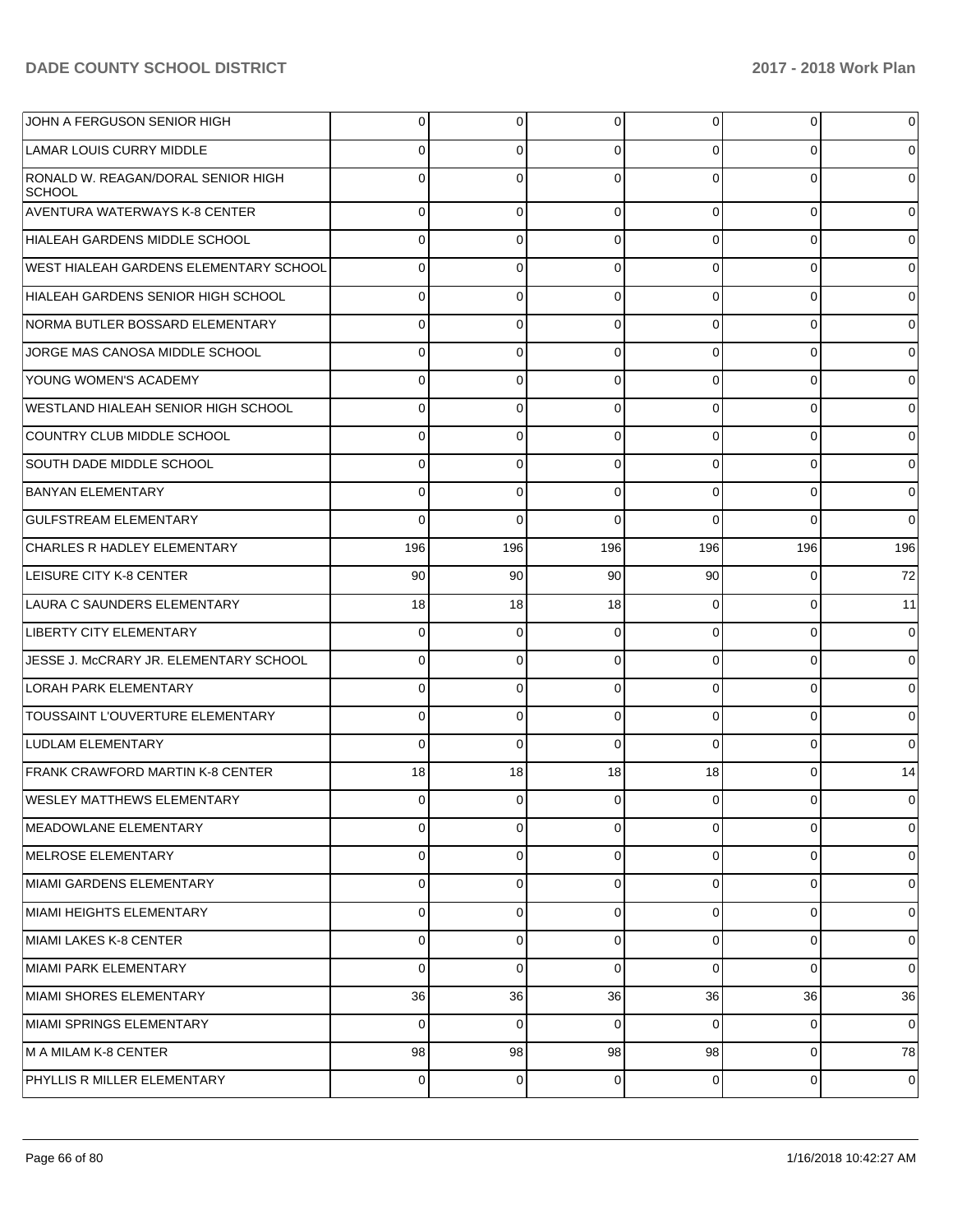| Total number of COFTE students projected by year.         | 276.540  | 273.638     | 271.053     | 269,057        | 267.235     | 271,505        |
|-----------------------------------------------------------|----------|-------------|-------------|----------------|-------------|----------------|
| Total students in relocatables by year.                   | 7,182    | 6,947       | 5,846       | 5,440          | 2,215       | 5,526          |
| Totals for DADE COUNTY SCHOOL DISTRICT                    |          |             |             |                |             |                |
| LENORA BRAYNON SMITH ELEMENTARY                           | 0        | $\mathbf 0$ | 0           | $\overline{0}$ | $\mathbf 0$ | $\overline{0}$ |
| AIR BASE K-8 CENTER FOR INTERNATIONAL<br><b>EDUCATION</b> | 108      | 108         | $\Omega$    | $\Omega$       | $\Omega$    | 43             |
| DAVID LAWRENCE JR K-8 CENTER                              | $\Omega$ | $\mathbf 0$ | 0           | $\overline{0}$ | 0           | 0              |
| <b>SCOTT LAKE ELEMENTARY</b>                              | $\Omega$ | $\Omega$    | 0           | $\Omega$       | $\Omega$    | $\Omega$       |
| <b>SANTA CLARA ELEMENTARY</b>                             | $\Omega$ | $\mathbf 0$ | $\Omega$    | $\Omega$       | $\Omega$    | 0              |
| <b>GERTRUDE K EDELMAN/SABAL PALM</b><br>ELEMENTARY        | $\Omega$ | $\mathbf 0$ | 0           | $\Omega$       | $\Omega$    | $\mathbf 0$    |
| <b>ROYAL PALM ELEMENTARY</b>                              | 18       | 18          | 18          | 18             | 18          | 18             |
| <b>ROYAL GREEN ELEMENTARY</b>                             | 0        | $\Omega$    | $\Omega$    | $\Omega$       | $\Omega$    | $\Omega$       |
| <b>ROCKWAY ELEMENTARY</b>                                 | $\Omega$ | $\Omega$    | 0           | 0              | $\Omega$    | $\Omega$       |
| JANE S ROBERTS K-8 CENTER                                 | 204      | 204         | 204         | 204            | $\Omega$    | 163            |
| <b>RIVERSIDE ELEMENTARY</b>                               | $\Omega$ | $\Omega$    | $\Omega$    | $\Omega$       | $\Omega$    | $\Omega$       |
| ETHEL F BECKFORD-RICHMOND ELEMENTARY                      | $\Omega$ | $\mathbf 0$ | $\mathbf 0$ | $\Omega$       | $\Omega$    | $\pmb{0}$      |
| <b>REDONDO ELEMENTARY</b>                                 | 40       | 40          | 40          | 40             | $\Omega$    | 32             |
| <b>RAINBOW PARK ELEMENTARY</b>                            | 18       | 18          | 18          | $\Omega$       | $\Omega$    | 11             |
| DR GILBERT L PORTER ELEMENTARY                            | 18       | 18          | $\Omega$    | $\Omega$       | $\Omega$    | $\overline{7}$ |
| POINCIANA PARK ELEMENTARY                                 | 36       | $\Omega$    | $\Omega$    | $\Omega$       | $\Omega$    | $\overline{7}$ |
| <b>PINE VILLA ELEMENTARY</b>                              | $\Omega$ | $\Omega$    | $\Omega$    | $\Omega$       | $\Omega$    | $\Omega$       |
| PINE LAKE ELEMENTARY                                      | 0        | $\mathbf 0$ | $\mathbf 0$ | $\overline{0}$ | 0           | $\mathbf 0$    |
| PINECREST ELEMENTARY                                      | $\Omega$ | $\Omega$    | 0           | $\Omega$       | $\Omega$    | $\mathbf 0$    |
| MIAMI MACARTHUR SOUTH SENIOR HIGH                         | 159      | $\Omega$    | $\Omega$    | $\Omega$       | $\Omega$    | 32             |
| MYRTLE GROVE K-8 CENTER                                   | $\Omega$ | $\Omega$    | $\Omega$    | $\Omega$       | $\Omega$    | $\Omega$       |
| <b>ROBERT RUSSA MOTON ELEMENTARY</b>                      | 0        | $\mathbf 0$ | 0           | $\Omega$       | $\Omega$    | $\Omega$       |
| <b>MORNINGSIDE K-8 CENTER</b>                             | 0        | 0           | 0           | $\overline{0}$ | 0           | 0              |

### **Leased Facilities Tracking**

Exising leased facilities and plans for the acquisition of leased facilities, including the number of classrooms and student stations, as reported in the educational plant survey, that are planned in that location at the end of the five year workplan.

Percent in relocatables by year. **3 % 3 % 2 % 2 % 1 % 2 %**

| Location                                                         | # of Leased<br><b>IClassrooms 2017 - I</b><br>2018 | <b>FISH Student</b><br><b>Stations</b> | Owner              | # of Leased<br>Classrooms 2021 -<br>2022 | <b>FISH Student</b><br><b>Stations</b> |
|------------------------------------------------------------------|----------------------------------------------------|----------------------------------------|--------------------|------------------------------------------|----------------------------------------|
| <b>AIR BASE K-8 CENTER FOR INTERNATIONAL</b><br><b>EDUCATION</b> | б.                                                 |                                        | 108 Mobile Modular | 10 <sup>1</sup>                          | 220                                    |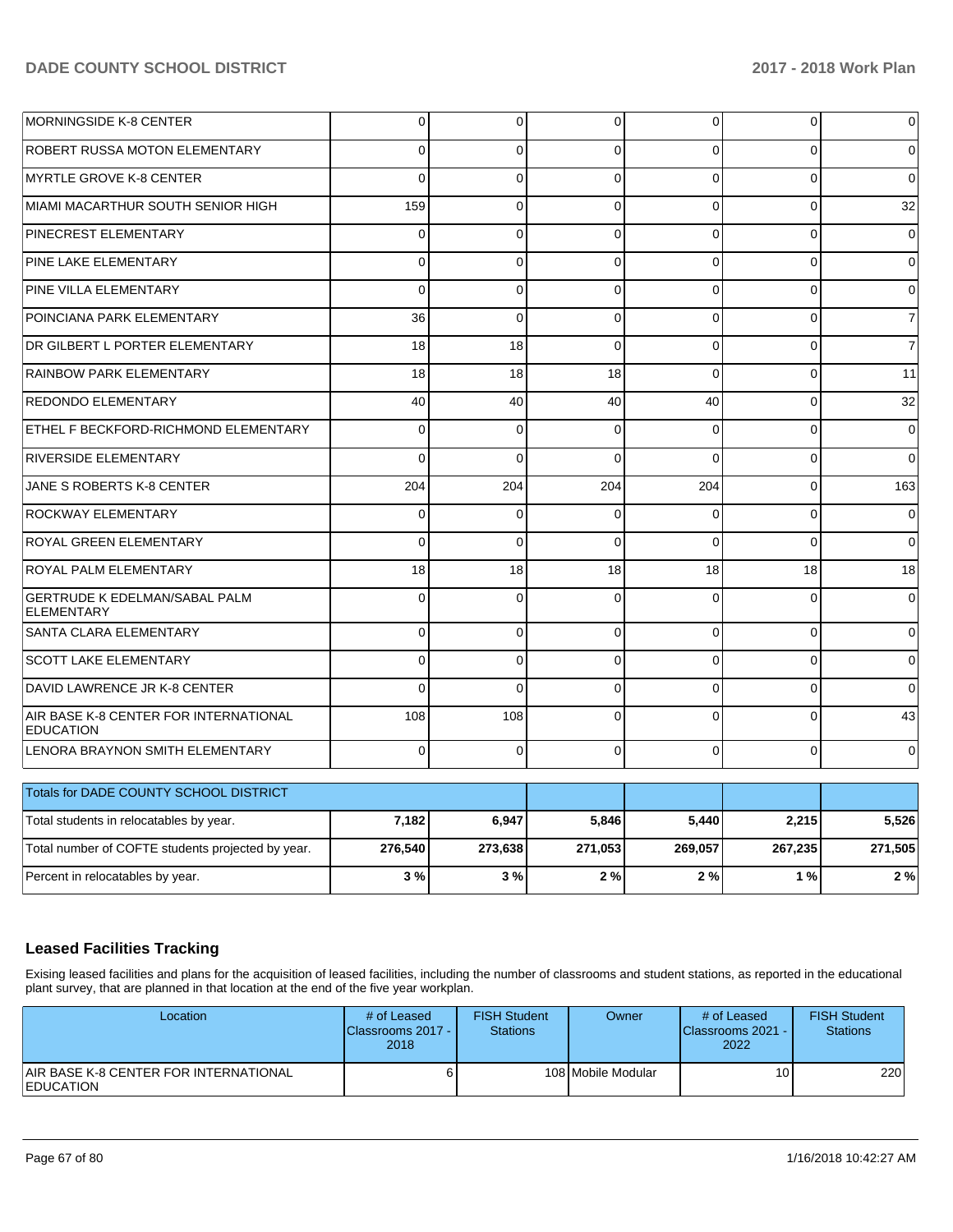| LENORA BRAYNON SMITH ELEMENTARY            | 0        | 0        |                        | 0           | 0        |
|--------------------------------------------|----------|----------|------------------------|-------------|----------|
| <b>ARCOLA LAKE ELEMENTARY</b>              | 0        | 0        |                        | 0           | 0        |
| AUBURNDALE ELEMENTARY                      | 0        | 0        |                        | $\mathbf 0$ | 0        |
| <b>AVOCADO ELEMENTARY</b>                  | 0        | 0        |                        | 0           | 0        |
| <b>BANYAN ELEMENTARY</b>                   | 0        | 0        |                        | $\mathbf 0$ | 0        |
| RUTH K BROAD-BAY HARBOR K-8 CENTER         | 0        | 0        |                        | 0           | 0        |
| <b>ETHEL KOGER BECKHAM ELEMENTARY</b>      | 0        | 0        |                        | $\mathbf 0$ | 0        |
| BEL-AIRE ELEMENTARY                        | 0        | 0        |                        | 0           | 0        |
| BENT TREE ELEMENTARY                       | 0        | 0        |                        | $\mathbf 0$ | 0        |
| <b>BISCAYNE ELEMENTARY</b>                 | 0        | 0        |                        | 0           | 0        |
| BISCAYNE GARDENS ELEMENTARY                | 0        | 0        |                        | $\mathbf 0$ | 0        |
| <b>VAN E BLANTON ELEMENTARY</b>            | 0        | 0        |                        | 0           | 0        |
| BLUE LAKES ELEMENTARY                      | 0        | 0        |                        | $\mathbf 0$ | 0        |
| BOWMAN ASHE/DOOLIN K-8 ACADEMY             | 0        | 0        |                        | 0           | 0        |
| <b>BRENTWOOD ELEMENTARY</b>                | 0        | 0        |                        | 0           | 0        |
| JAMES H BRIGHT ELEMENTARY                  | 0        | 0        |                        | 0           | 0        |
| <b>BROADMOOR ELEMENTARY</b>                | 0        | 0        |                        | $\mathbf 0$ | 0        |
| W J BRYAN ELEMENTARY                       | 0        | 0        |                        | 0           | 0        |
| <b>BUNCHE PARK ELEMENTARY</b>              | $\Omega$ |          | 0 Miami-Dade<br>County | 1           | 18       |
| CAMPBELL DRIVE K-8 CENTER                  | 0        | $\Omega$ |                        | $\mathbf 0$ | $\Omega$ |
| CARIBBEAN ELEMENTARY                       | $\Omega$ | $\Omega$ |                        | $\mathbf 0$ | 0        |
| <b>CALUSA ELEMENTARY</b>                   | $\Omega$ | $\Omega$ |                        | $\mathbf 0$ | $\Omega$ |
| CAROL CITY ELEMENTARY                      | $\Omega$ | $\Omega$ |                        | $\mathbf 0$ | $\Omega$ |
| <b>GEORGE WASHINGTON CARVER ELEMENTARY</b> | $\Omega$ | $\Omega$ |                        | $\Omega$    | $\Omega$ |
| FIENBERG-FISHER K-8 CENTER                 | $\Omega$ |          | 0 Miami-Dade<br>County | 2           | 36       |
| WILLIAM A CHAPMAN ELEMENTARY               | 0        | $\Omega$ |                        | 0           | 0        |
| <b>CITRUS GROVE ELEMENTARY</b>             | $\Omega$ | 0        |                        | 0           | 0        |
| CHARLES R HADLEY ELEMENTARY                | $\Omega$ | 0        |                        | 0           | 0        |
| JOE HALL ELEMENTARY                        | $\Omega$ | 0        |                        | 0           | 0        |
| <b>HIALEAH ELEMENTARY</b>                  | $\Omega$ | 0        |                        | 0           | 0        |
| <b>HIBISCUS ELEMENTARY</b>                 | $\Omega$ | 0        |                        | 0           | 0        |
| VIRGINIA A BOONE HIGHLAND OAKS ELEMENTARY  | $\Omega$ | 0        |                        | 0           | 0        |
| <b>HOLMES ELEMENTARY</b>                   | $\Omega$ | 0        |                        | 0           | 0        |
| <b>ZORA NEALE HURSTON ELEMENTARY</b>       | $\Omega$ | 0        |                        | 0           | 0        |
| OLIVER HOOVER ELEMENTARY                   | 0        | 0        |                        | 0           | 0        |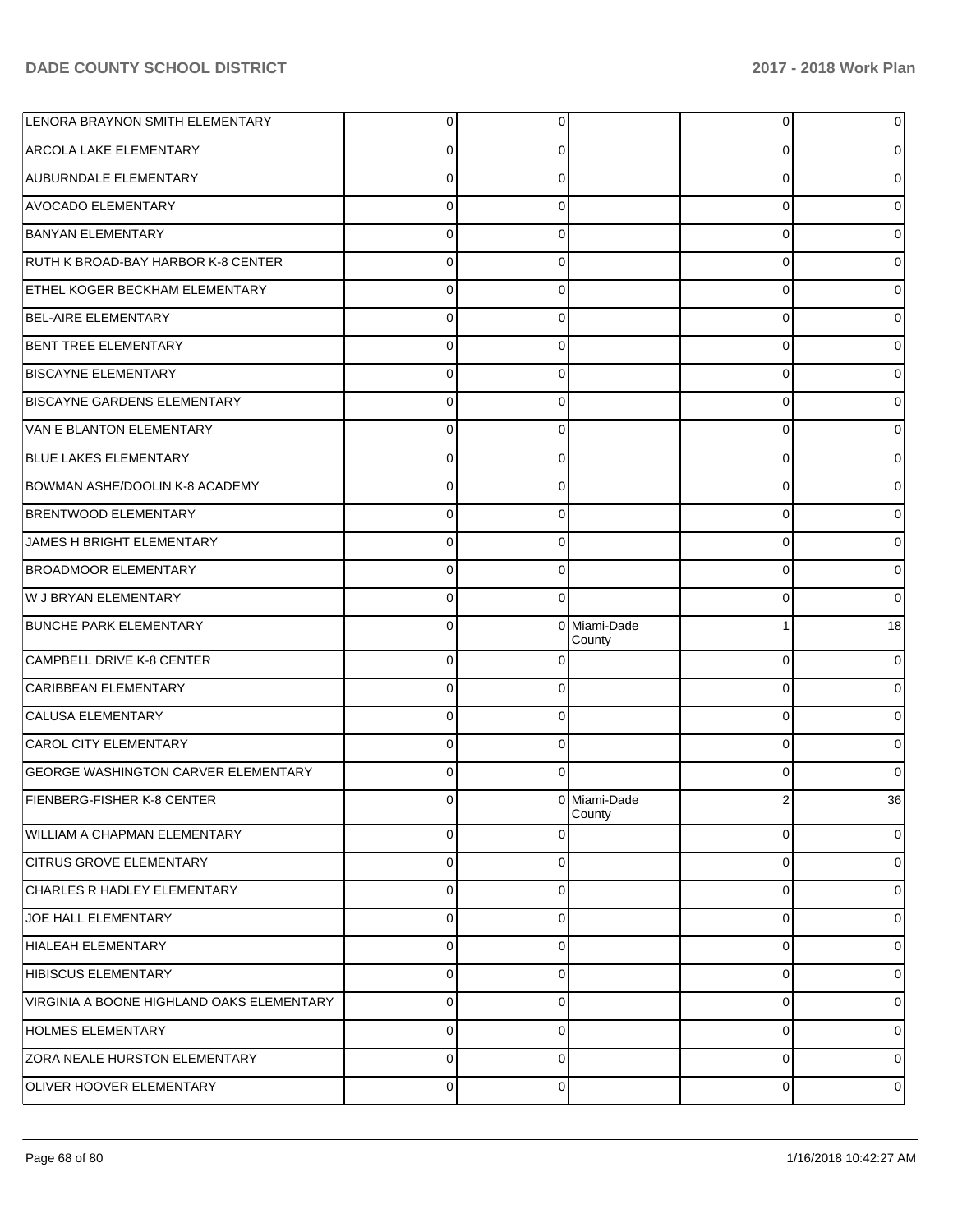| THENA CROWDER EARLY CHILDHOOD DIAGNOSTIC<br><b>SPECIAL ED CTR</b> | $\Omega$       | $\Omega$    |                        | $\Omega$ | $\overline{0}$ |
|-------------------------------------------------------------------|----------------|-------------|------------------------|----------|----------------|
| HOWARD DRIVE ELEMENTARY                                           | $\overline{0}$ | $\Omega$    |                        | $\Omega$ | $\overline{0}$ |
| MADIE IVES COMMUNITY ELEMENTARY                                   | $\overline{0}$ | $\Omega$    |                        | 0        | $\overline{0}$ |
| KENDALE ELEMENTARY                                                | $\overline{0}$ | $\Omega$    |                        | $\Omega$ | $\overline{0}$ |
| KENDALE LAKES ELEMENTARY                                          | $\overline{0}$ | $\Omega$    |                        | 0        | $\overline{0}$ |
| <b>KENSINGTON PARK ELEMENTARY</b>                                 | $\overline{0}$ | $\Omega$    |                        | $\Omega$ | $\overline{0}$ |
| KENWOOD K-8 CENTER                                                | $\overline{0}$ | 0           |                        | $\Omega$ | $\overline{0}$ |
| KEY BISCAYNE K-8 CENTER                                           | $\overline{0}$ | $\Omega$    |                        | $\Omega$ | $\overline{0}$ |
| KINLOCH PARK ELEMENTARY                                           | $\overline{0}$ | $\Omega$    |                        | 0        | $\overline{0}$ |
| <b>LAKE STEVENS ELEMENTARY</b>                                    | $\overline{0}$ | $\Omega$    |                        | 0        | $\overline{0}$ |
| <b>LAKEVIEW ELEMENTARY</b>                                        | $\overline{0}$ | $\Omega$    |                        | 0        | $\overline{0}$ |
| LEEWOOD K-8 CENTER                                                | $\overline{0}$ | $\Omega$    |                        | $\Omega$ | $\overline{0}$ |
| WILLIAM H. LEHMAN ELEMENTARY                                      | $\overline{0}$ | $\Omega$    |                        | $\Omega$ | $\overline{0}$ |
| LEISURE CITY K-8 CENTER                                           | $\overline{0}$ |             | 0 Miami-Dade<br>County | 5        | 90             |
| LAURA C SAUNDERS ELEMENTARY                                       | $\overline{0}$ | $\Omega$    |                        | 0        | $\overline{0}$ |
| LIBERTY CITY ELEMENTARY                                           | $\overline{0}$ | $\Omega$    |                        | 0        | $\overline{0}$ |
| JESSE J. McCRARY JR. ELEMENTARY SCHOOL                            | $\overline{0}$ | $\Omega$    |                        | $\Omega$ | $\overline{0}$ |
| <b>LORAH PARK ELEMENTARY</b>                                      | $\overline{0}$ | $\Omega$    |                        | 0        | $\overline{0}$ |
| TOUSSAINT L'OUVERTURE ELEMENTARY                                  | $\overline{0}$ | $\Omega$    |                        | $\Omega$ | $\overline{0}$ |
| <b>LUDLAM ELEMENTARY</b>                                          | $\overline{0}$ | $\Omega$    |                        | 0        | $\overline{0}$ |
| FRANK CRAWFORD MARTIN K-8 CENTER                                  | $\overline{0}$ | $\Omega$    |                        | 0        | $\overline{0}$ |
| <b>WESLEY MATTHEWS ELEMENTARY</b>                                 | $\overline{0}$ | $\Omega$    |                        | 0        | $\overline{0}$ |
| MEADOWLANE ELEMENTARY                                             | $\overline{0}$ | $\Omega$    |                        | 0        | $\overline{0}$ |
| MELROSE ELEMENTARY                                                | $\Omega$       | $\Omega$    |                        | $\Omega$ | 0              |
| IMIAMI GARDENS ELEMENTARY                                         | $\Omega$       | $\Omega$    |                        |          | 0              |
| MIAMI HEIGHTS ELEMENTARY                                          | $\overline{0}$ | $\Omega$    |                        | 0        | $\overline{0}$ |
| MIAMI LAKES K-8 CENTER                                            | $\overline{0}$ | $\Omega$    |                        | 0        | $\overline{0}$ |
| MIAMI PARK ELEMENTARY                                             | $\overline{0}$ | $\Omega$    |                        | 0        | $\overline{0}$ |
| MIAMI SHORES ELEMENTARY                                           | $\overline{0}$ | $\Omega$    |                        | 0        | $\overline{0}$ |
| MIAMI SPRINGS ELEMENTARY                                          | $\overline{0}$ | $\Omega$    |                        | 0        | $\overline{0}$ |
| M A MILAM K-8 CENTER                                              | $\overline{0}$ | $\Omega$    |                        | 0        | $\overline{0}$ |
| PHYLLIS R MILLER ELEMENTARY                                       | $\overline{0}$ | $\Omega$    |                        | 0        | $\overline{0}$ |
| MORNINGSIDE K-8 CENTER                                            | $\overline{0}$ | $\Omega$    |                        | 0        | $\overline{0}$ |
| <b>ROBERT RUSSA MOTON ELEMENTARY</b>                              | $\overline{0}$ | $\Omega$    |                        | 0        | $\overline{0}$ |
| MYRTLE GROVE K-8 CENTER                                           | $\overline{0}$ | $\mathbf 0$ |                        | 0        | 0              |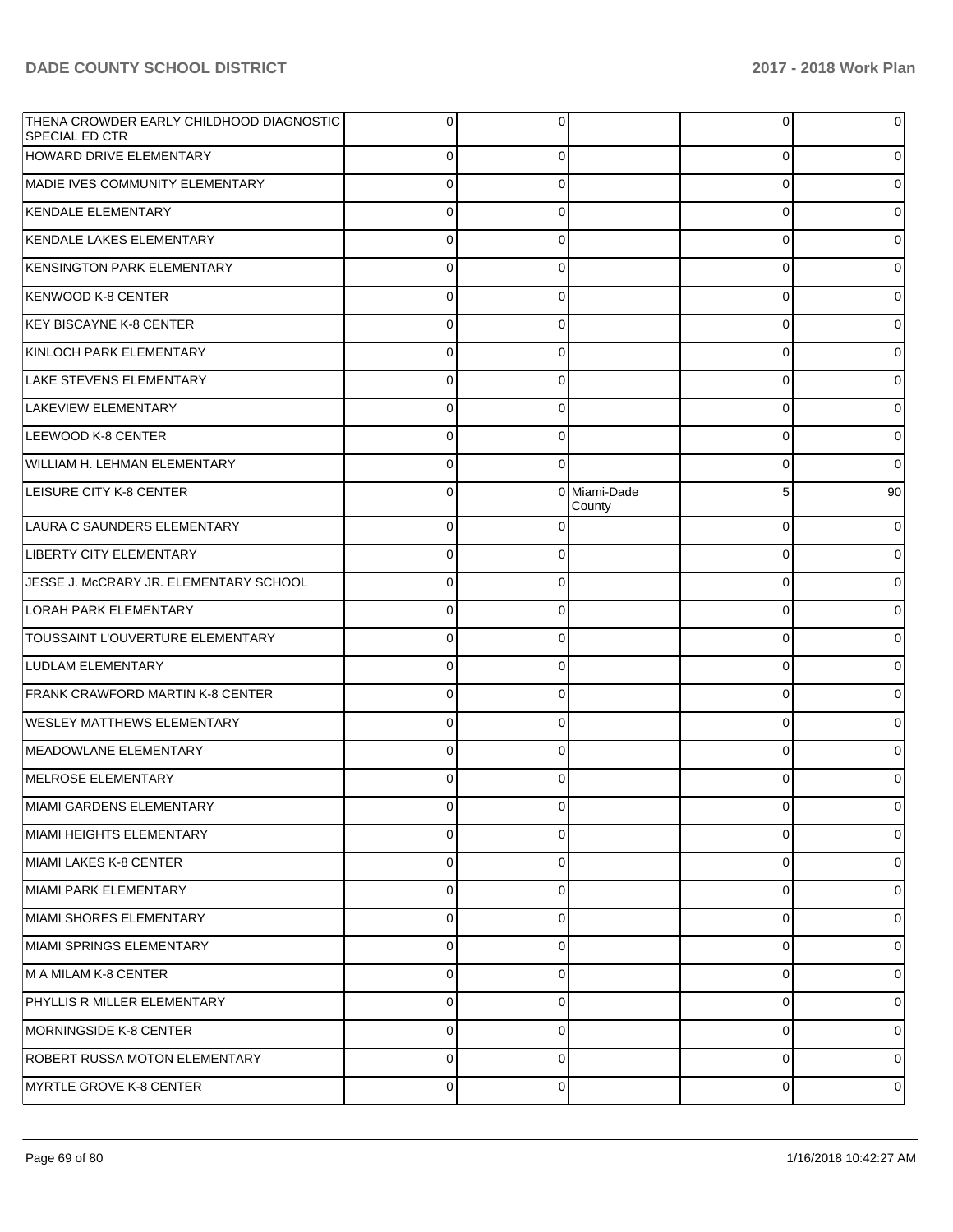| <b>MIAMI MACARTHUR SOUTH SENIOR HIGH</b> | $\overline{0}$ | 0        |                        | 0           | 0        |
|------------------------------------------|----------------|----------|------------------------|-------------|----------|
| NATURAL BRIDGE ELEMENTARY                | 0              | 0        |                        | 0           | 0        |
| NORLAND ELEMENTARY                       | 0              | 0        |                        | 0           | 0        |
| NORTH BEACH ELEMENTARY                   | $\Omega$       | 0        |                        | 0           | 0        |
| <b>BARBARA HAWKINS ELEMENTARY</b>        | 0              | 0        |                        | 0           | 0        |
| NORTH COUNTY K-8 CENTER                  | 0              | 0        |                        | 0           | 0        |
| NORTH GLADE ELEMENTARY                   | 0              | 0        |                        | 0           | 0        |
| NORTH HIALEAH ELEMENTARY                 | $\Omega$       | 0        |                        | 0           | 0        |
| NORTH MIAMI ELEMENTARY                   | 0              | 0        |                        | 0           | 0        |
| NORTH TWIN LAKES ELEMENTARY              | 0              | 0        |                        | 0           | 0        |
| NORWOOD ELEMENTARY                       | 0              | 0        |                        | 0           | 0        |
| OAK GROVE ELEMENTARY                     | $\Omega$       |          | 0 Miami-Dade<br>County | 1           | 18       |
| <b>OJUS ELEMENTARY</b>                   | $\Omega$       | $\Omega$ |                        | $\mathbf 0$ | 0        |
| AGENORIA S PASCHAL/OLINDA ELEMENTARY     | $\Omega$       | $\Omega$ |                        | $\mathbf 0$ | $\Omega$ |
| <b>OLYMPIA HEIGHTS ELEMENTARY</b>        | $\Omega$       | $\Omega$ |                        | $\mathbf 0$ | 0        |
| DR. ROBERT B. INGRAM ELEMENTARY          | $\Omega$       | $\Omega$ |                        | $\mathbf 0$ | 0        |
| <b>ORCHARD VILLA ELEMENTARY</b>          | $\Omega$       | $\Omega$ |                        | $\Omega$    |          |
| PALMETTO ELEMENTARY                      | $\Omega$       | $\Omega$ |                        | $\Omega$    |          |
| PALM LAKES ELEMENTARY                    | $\Omega$       | $\Omega$ |                        | $\mathbf 0$ | 0        |
| PALM SPRINGS ELEMENTARY                  | $\Omega$       | $\Omega$ |                        | $\mathbf 0$ | 0        |
| PALM SPRINGS NORTH ELEMENTARY            | $\Omega$       | $\Omega$ |                        | $\mathbf 0$ | 0        |
| <b>PARKVIEW ELEMENTARY</b>               | $\Omega$       | $\Omega$ |                        | $\Omega$    |          |
| PARKWAY ELEMENTARY                       | $\Omega$       | $\Omega$ |                        | $\mathbf 0$ |          |
| DR. HENRY E. PERRINE ACADEMY OF THE ARTS | $\Omega$       | $\Omega$ |                        | $\Omega$    |          |
| KELSEY L PHARR ELEMENTARY                | $\Omega$       | $\Omega$ |                        | 0           | 0        |
| PINECREST ELEMENTARY                     | $\Omega$       | $\Omega$ |                        | 0           | 0        |
| <b>PINE LAKE ELEMENTARY</b>              | $\Omega$       | $\Omega$ |                        | $\mathbf 0$ | 0        |
| <b>PINE VILLA ELEMENTARY</b>             | $\Omega$       | $\Omega$ |                        | $\mathbf 0$ | $\Omega$ |
| POINCIANA PARK ELEMENTARY                | $\Omega$       | $\Omega$ |                        | $\mathbf 0$ | 0        |
| DR GILBERT L PORTER ELEMENTARY           | $\Omega$       | $\Omega$ |                        | $\mathbf 0$ | $\Omega$ |
| RAINBOW PARK ELEMENTARY                  | $\Omega$       | $\Omega$ |                        | $\mathbf 0$ | 0        |
| <b>REDONDO ELEMENTARY</b>                | $\Omega$       | $\Omega$ |                        | $\mathbf 0$ | $\Omega$ |
| ETHEL F BECKFORD-RICHMOND ELEMENTARY     | $\Omega$       | $\Omega$ |                        | $\mathbf 0$ | 0        |
| <b>RIVERSIDE ELEMENTARY</b>              | $\Omega$       | $\Omega$ |                        | $\mathbf 0$ | 0        |
| JANE S ROBERTS K-8 CENTER                | $\mathbf 0$    | 0        |                        | 0           | 0        |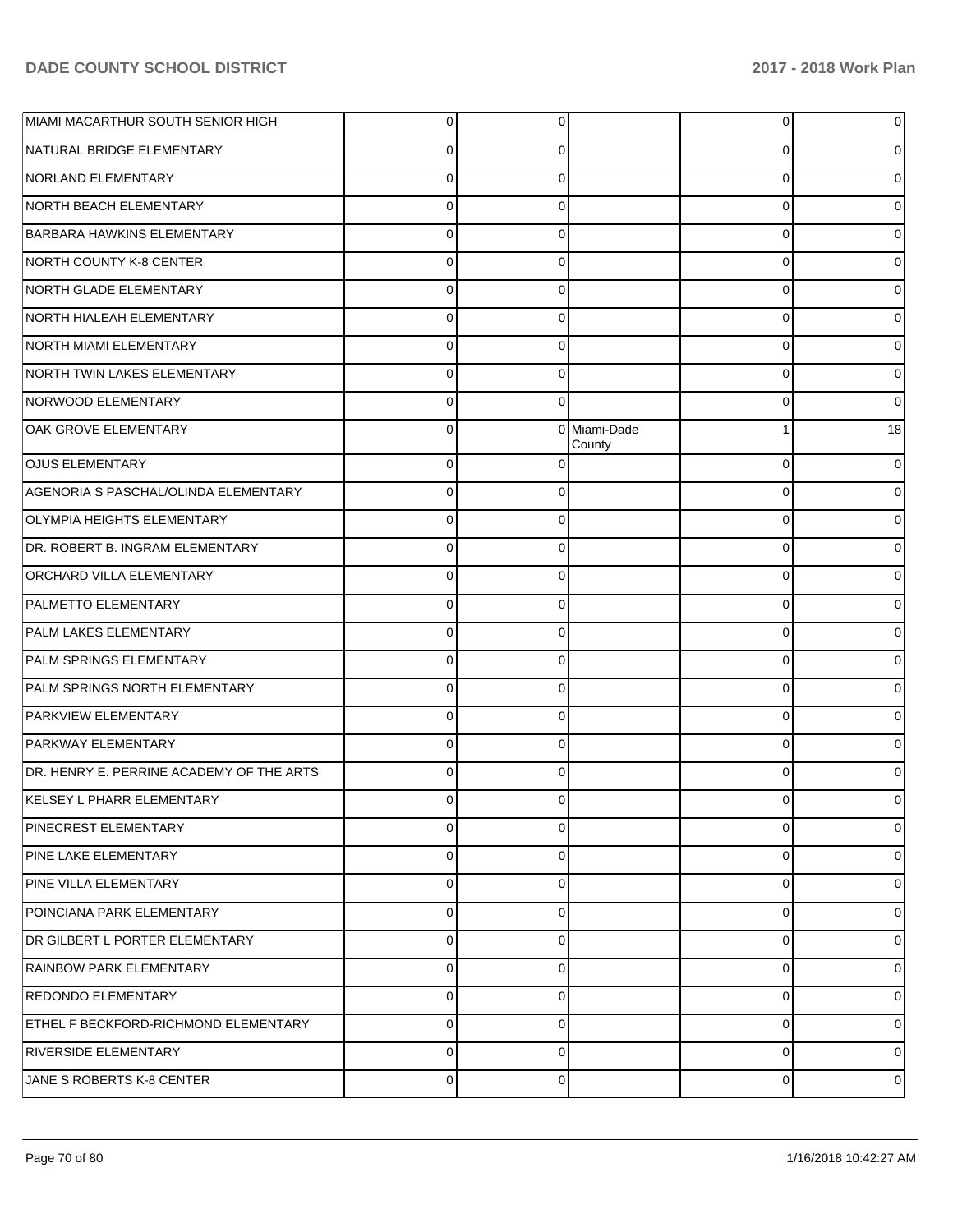| ROCKWAY ELEMENTARY                                        | 0        | 0        |                        | $\overline{0}$ | 0        |
|-----------------------------------------------------------|----------|----------|------------------------|----------------|----------|
| <b>ROYAL GREEN ELEMENTARY</b>                             | 0        | O        |                        | 0              | 0        |
| <b>ROYAL PALM ELEMENTARY</b>                              | 0        |          |                        | 0              |          |
| GERTRUDE K EDELMAN/SABAL PALM ELEMENTARY                  | 0        | O        |                        | 0              |          |
| SANTA CLARA ELEMENTARY                                    | 0        |          |                        | 0              |          |
| <b>SCOTT LAKE ELEMENTARY</b>                              | 0        | O        |                        | 0              |          |
| <b>SEMINOLE ELEMENTARY</b>                                | 0        | 0        |                        | 0              |          |
| SHADOWLAWN ELEMENTARY                                     | 0        | 0        |                        | 0              |          |
| SHENANDOAH ELEMENTARY                                     | 0        |          |                        | 0              |          |
| <b>BEN SHEPPARD ELEMENTARY</b>                            | 0        | O        |                        | 0              |          |
| SILVER BLUFF ELEMENTARY                                   | 0        |          |                        | 0              |          |
| <b>ERNEST R GRAHAM K-8 ACADEMY</b>                        | 0        | 0        |                        | 0              | o        |
| DR. FREDERICA S WILSON/SKYWAY ELEMENTARY<br><b>SCHOOL</b> | 0        |          |                        | 0              |          |
| SOUTH POINTE ELEMENTARY                                   | $\Omega$ |          | 0 Miami-Dade<br>County | 1              | 18       |
| SNAPPER CREEK ELEMENTARY                                  | 0        | U        |                        | $\mathbf 0$    | $\Omega$ |
| NORTH DADE CENTER FOR MODERN LANGUAGES                    | $\Omega$ | $\Omega$ |                        | $\mathbf 0$    | 0        |
| SOUTH HIALEAH ELEMENTARY                                  | $\Omega$ | $\Omega$ |                        | $\mathbf 0$    |          |
| SOUTH MIAMI K-8 CENTER                                    | 0        | $\Omega$ |                        | $\mathbf 0$    |          |
| <b>SOUTH MIAMI HEIGHTS ELEMENTARY</b>                     | $\Omega$ | $\Omega$ |                        | $\mathbf 0$    |          |
| SOUTHSIDE ELEMENTARY                                      | 0        | $\Omega$ |                        | $\mathbf 0$    |          |
| SPRINGVIEW ELEMENTARY                                     | $\Omega$ | $\Omega$ |                        | $\mathbf 0$    |          |
| E W F STIRRUP ELEMENTARY                                  | $\Omega$ | 0        |                        | $\mathbf 0$    |          |
| <b>SUNSET ELEMENTARY</b>                                  | $\Omega$ | $\Omega$ |                        | $\mathbf 0$    |          |
| <b>SUNSET PARK ELEMENTARY</b>                             | U        | ∩        |                        | $\Omega$       |          |
| SWEETWATER ELEMENTARY                                     |          |          |                        | ∩              |          |
| SYLVANIA HEIGHTS ELEMENTARY                               | $\Omega$ | $\Omega$ |                        | $\mathbf 0$    | $\Omega$ |
| <b>TREASURE ISLAND ELEMENTARY</b>                         | $\Omega$ |          | 0 Miami-Dade<br>County | $\overline{2}$ | 36       |
| <b>TROPICAL ELEMENTARY</b>                                | 0        | 0        |                        | 0              | 0        |
| <b>FRANCES S TUCKER ELEMENTARY</b>                        | 0        | 0        |                        | 0              | 0        |
| <b>TWIN LAKES ELEMENTARY</b>                              | $\Omega$ | 0        |                        | 0              | 0        |
| VILLAGE GREEN ELEMENTARY                                  | $\Omega$ | 0        |                        | 0              | 0        |
| VINELAND K-8 CENTER                                       | $\Omega$ | 0        |                        | 0              | 0        |
| MAE M WALTERS ELEMENTARY                                  | $\Omega$ | 0        |                        | 0              | 0        |
| <b>WEST HOMESTEAD K-8 CENTER</b>                          | $\Omega$ | 0        |                        | 0              | 0        |
| HENRY S WEST LABORATORY SCHOOL                            | 0        | 0        |                        | 0              | 0        |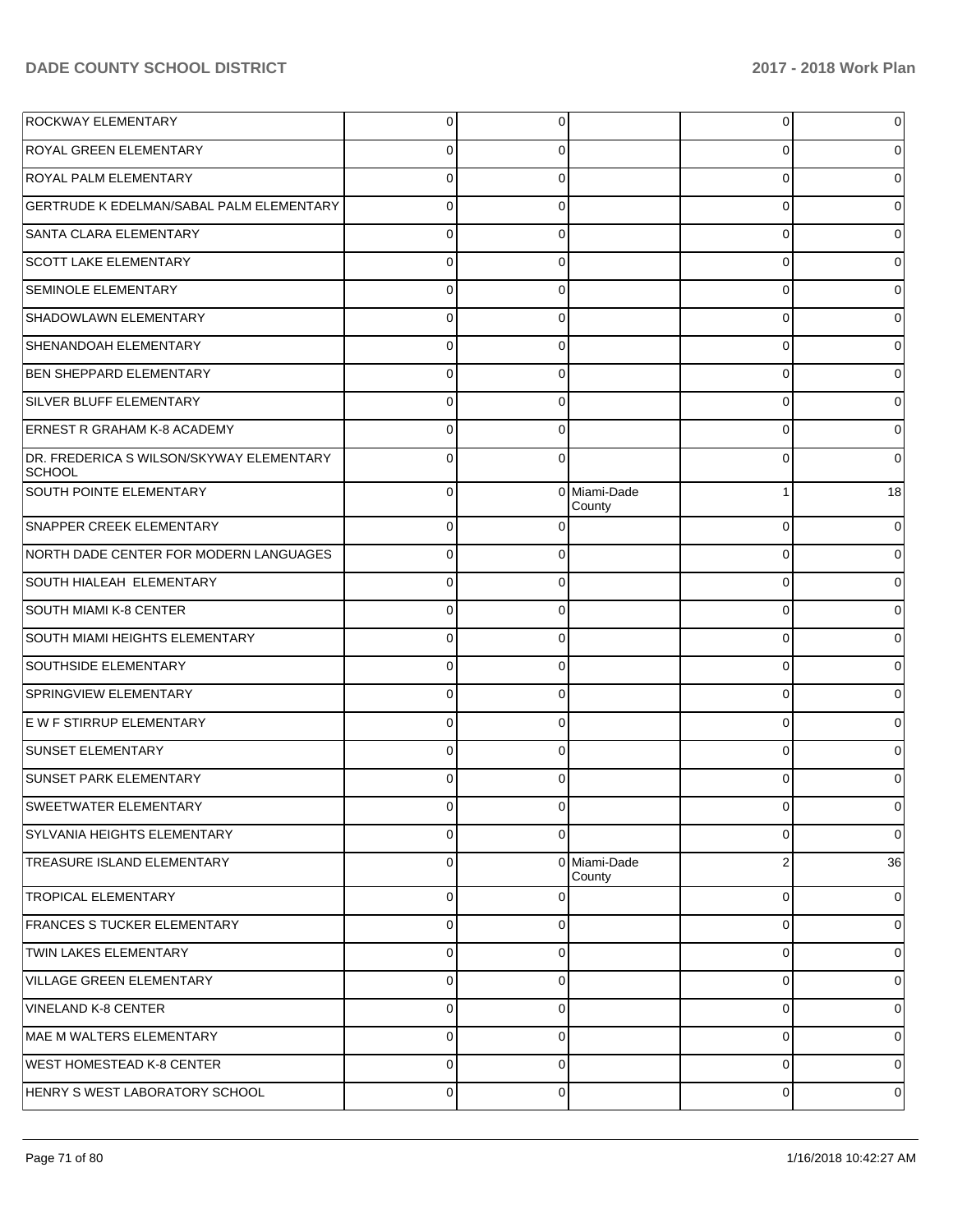| DR HENRY W MACK/WEST LITTLE RIVER K-8<br><b>CENTER</b> | 0              | $\Omega$    |                            | 0           | 0              |
|--------------------------------------------------------|----------------|-------------|----------------------------|-------------|----------------|
| CARRIE P MEEK/WESTVIEW K-8 CENTER                      | $\Omega$       |             | 0 Miami-Dade<br>County     |             | 18             |
| PHILLIS WHEATLEY ELEMENTARY                            | $\Omega$       | ∩           |                            | $\Omega$    | 0              |
| WHISPERING PINES ELEMENTARY                            | $\Omega$       | ∩           |                            | $\Omega$    | 0              |
| <b>WINSTON PARK K-8 CENTER</b>                         | $\Omega$       | $\Omega$    |                            | 0           | 0              |
| NATHAN B YOUNG ELEMENTARY                              | $\Omega$       | $\Omega$    | Miami-Dade<br>County       | 2           | 36             |
| GEORGIA JONES-AYERS MIDDLE SCHOOL                      | $\mathbf 0$    | 0           |                            | 0           | $\Omega$       |
| <b>ARVIDA MIDDLE</b>                                   | $\mathbf 0$    | $\Omega$    |                            | 0           | 0              |
| <b>ROCKWAY MIDDLE</b>                                  | $\Omega$       | $\Omega$    |                            | 0           | 0              |
| SHENANDOAH MIDDLE                                      | $\mathbf 0$    | 0           |                            | 0           | 0              |
| SOUTHWOOD MIDDLE                                       | $\Omega$       | $\Omega$    |                            | 0           | 0              |
| <b>SOUTH MIAMI MIDDLE</b>                              | $\mathbf 0$    | 0           |                            | 0           | 0              |
| W R THOMAS MIDDLE                                      | $\Omega$       | $\Omega$    |                            | 0           | 0              |
| <b>BOOKER T WASHINGTON SENIOR HIGH</b>                 | $\mathbf 0$    | 0           |                            | 0           | 0              |
| <b>WEST MIAMI MIDDLE</b>                               | $\Omega$       | $\Omega$    |                            | 0           | 0              |
| <b>WESTVIEW MIDDLE</b>                                 | $\Omega$       | 0           |                            | 0           | 0              |
| AMERICAN SENIOR HIGH                                   | $\Omega$       | $\Omega$    |                            | $\Omega$    | 0              |
| <b>G HOLMES BRADDOCK SENIOR HIGH</b>                   | $\mathbf 0$    | $\mathbf 0$ |                            | 0           | 0              |
| CORAL GABLES SENIOR HIGH                               | $\Omega$       | $\Omega$    |                            | $\Omega$    | $\Omega$       |
| DESIGN AND ARCHITECTURE SENIOR HIGH                    | $\mathbf 0$    |             | 0 DACRA Design<br>4141 LLC | 6           | 150            |
| HIALEAH SENIOR HIGH                                    | $\mathbf 0$    | $\Omega$    |                            | $\mathbf 0$ | $\Omega$       |
| HIALEAH-MIAMI LAKES SENIOR HIGH                        | $\mathbf 0$    | $\Omega$    |                            | $\Omega$    |                |
| HOMESTEAD SENIOR HIGH                                  | $\mathbf 0$    | $\Omega$    |                            | $\Omega$    |                |
| MIAMI BEACH SENIOR HIGH                                | $\Omega$       | $\Omega$    |                            | $\Omega$    |                |
| MIAMI CAROL CITY SENIOR HIGH                           | $\overline{0}$ | 0           |                            | 0           | $\overline{0}$ |
| MIAMI CENTRAL SENIOR HIGH                              | $\mathbf 0$    | $\Omega$    |                            | 0           | $\Omega$       |
| MIAMI CORAL PARK SENIOR HIGH                           | $\mathbf 0$    | $\mathbf 0$ |                            | $\mathbf 0$ | 0              |
| MIAMI EDISON SENIOR HIGH                               | $\mathbf 0$    | $\mathbf 0$ |                            | 0           | 0              |
| MIAMI JACKSON SENIOR HIGH                              | $\mathbf 0$    | $\mathbf 0$ |                            | $\mathbf 0$ | 0              |
| MIAMI KILLIAN SENIOR HIGH                              | $\mathbf 0$    | $\mathbf 0$ |                            | $\mathbf 0$ | 0              |
| MIAMI NORLAND SENIOR                                   | $\mathbf 0$    | $\Omega$    |                            | $\mathbf 0$ | 0              |
| MIAMI NORTHWESTERN SENIOR HIGH                         | $\mathbf 0$    | $\Omega$    |                            | 0           | 0              |
| MIAMI PALMETTO SENIOR HIGH                             | $\mathbf 0$    | $\mathbf 0$ |                            | $\mathbf 0$ | 0              |
| MIAMI SENIOR HIGH                                      | $\mathbf 0$    | $\mathbf 0$ |                            | $\mathbf 0$ | 0              |
| MIAMI SPRINGS SENIOR HIGH                              | $\mathbf{0}$   | $\mathbf 0$ |                            | 0           | 0              |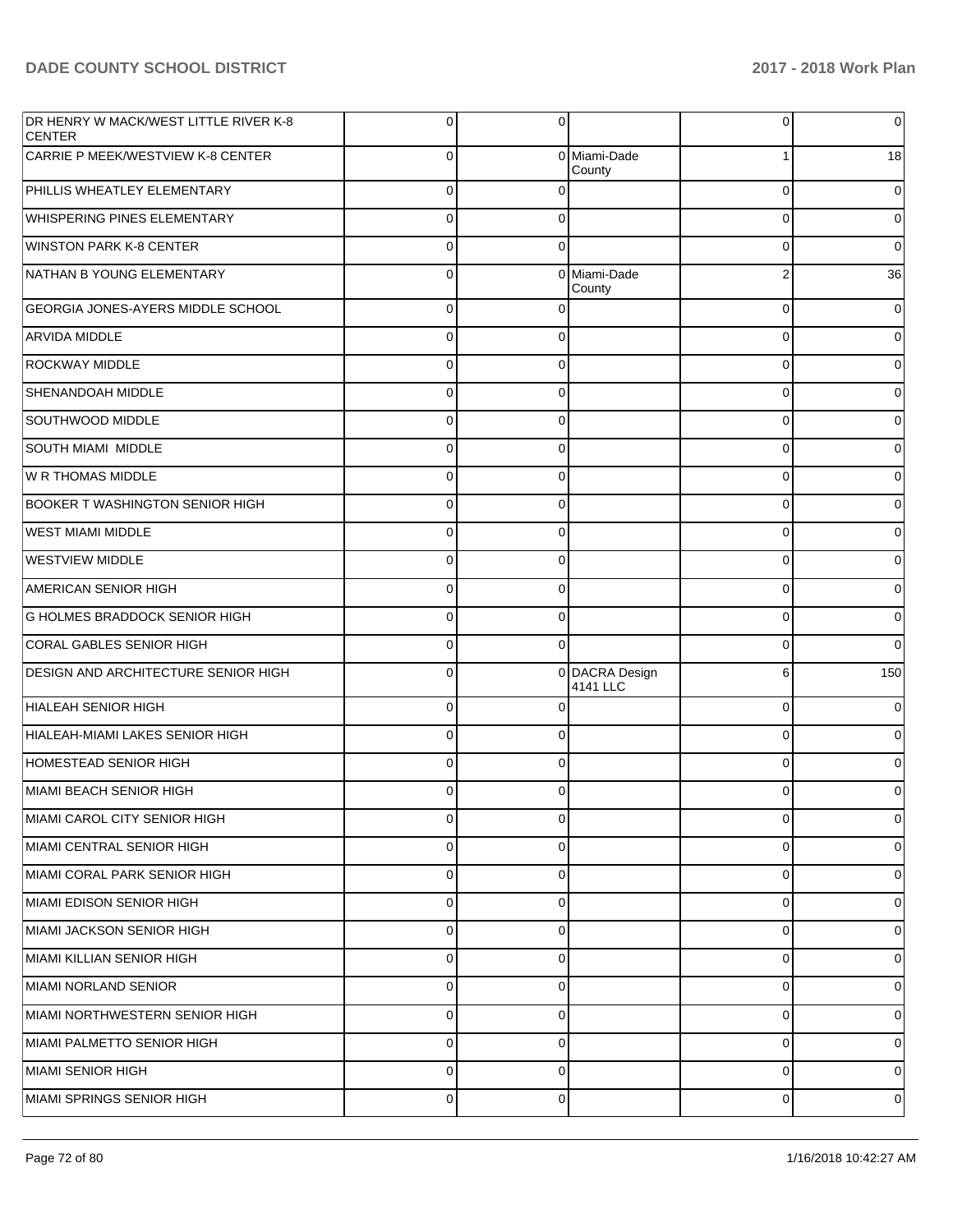| MIAMI SUNSET SENIOR HIGH                                         | 0        | 0        |                   | $\overline{0}$ | 0  |
|------------------------------------------------------------------|----------|----------|-------------------|----------------|----|
| NORTH MIAMI BEACH SENIOR HIGH                                    |          |          |                   | 0              |    |
| NORTH MIAMI SENIOR HIGH                                          | $\Omega$ | 0        |                   | 0              |    |
| WILLIAM H TURNER TECHNICAL ARTS SENIOR HIGH                      | $\Omega$ | 0        |                   | 0              |    |
| TERRA ENVIRONMENTAL RESEARCH INSTITUTE                           | $\Omega$ | 0        |                   | 0              |    |
| <b>SOUTH DADE SENIOR HIGH</b>                                    | 0        | 0        |                   | 0              |    |
| <b>SOUTH MIAMI SENIOR HIGH</b>                                   | $\Omega$ | 0        |                   | 0              |    |
| MIAMI SOUTHRIDGE SENIOR HIGH                                     | 0        | 0        |                   | 0              |    |
| SOUTHWEST MIAMI SENIOR HIGH                                      | $\Omega$ | 0        |                   | 0              |    |
| BARBARA GOLEMAN SENIOR HIGH                                      | 0        | 0        |                   | 0              |    |
| <b>GEORGE T BAKER AVIATION TECHNICAL COLLEGE</b>                 | $\Omega$ | 0        |                   | 0              |    |
| <b>ENGLISH CENTER</b>                                            | 0        | 0        |                   | 0              |    |
| LINDSEY HOPKINS TECHNICAL COLLEGE                                | $\Omega$ | 0        |                   | 0              |    |
| JAN MANN OPPORTUNITY SCHOOL                                      | 0        | 0        |                   | 0              |    |
| <b>COPE CENTER NORTH</b>                                         | 0        |          |                   | 0              |    |
| DOROTHY M WALLACE - COPE CENTER SOUTH                            | $\Omega$ | 0        |                   | 0              |    |
| D A DORSEY TECHNICAL COLLEGE                                     | $\Omega$ | 0        |                   | 0              |    |
| JUVENILE JUSTICE CENTER                                          | $\Omega$ | 0        |                   | 0              |    |
| <b>ROBERT RENICK EDUCATION CENTER</b>                            | $\Omega$ | 0        |                   | $\Omega$       |    |
| <b>ENEIDA MASSAS HARTNER ELEMENTARY</b>                          | 0        | 0        |                   | 0              | 0  |
| <b>RUTH OWENS KRUSE EDUCATION CENTER</b>                         |          |          | 50 Mobile Modular | 4              | 50 |
| MIAMI LAKES EDUCATIONAL CENTER AND<br><b>TECHNICAL COLLEGE</b>   | 0        |          |                   | $\Omega$       |    |
| ROBERT MORGAN EDUCATIONAL CENTER AND<br><b>TECHNICAL COLLEGE</b> | $\Omega$ | 0        |                   | 0              |    |
| HIALEAH GARDENS ELEMENTARY                                       | U        |          |                   | 0              |    |
| IRVING & BEATRICE PESKOE K-8 CENTER                              |          |          |                   |                |    |
| CHARLES DAVID WYCHE JR ELEMENTARY                                | 0        | 0        |                   | 0              | 0  |
| EUGENIA B THOMAS K-8 CENTER                                      | 0        | 0        |                   | $\mathbf 0$    | 0  |
| JOHN I SMITH K-8 CENTER                                          | 0        | 0        |                   | $\mathbf 0$    | 0  |
| MAYA ANGELOU ELEMENTARY                                          | 0        | 0        |                   | $\mathbf 0$    | 0  |
| DR EDWARD L WHIGHAM ELEMENTARY                                   | 0        | 0        |                   | $\mathbf 0$    | 0  |
| CORAL REEF SENIOR HIGH                                           | 0        | 0        |                   | $\mathbf 0$    | 0  |
| HENRY E S REEVES ELEMENTARY                                      | 0        | $\Omega$ |                   | $\mathbf 0$    | 0  |
| DANTE B FASCELL ELEMENTARY                                       | 0        | 0        |                   | $\mathbf 0$    | 0  |
| DR CARLOS J FINLAY ELEMENTARY                                    | 0        | 0        |                   | $\mathbf 0$    | 0  |
| CHRISTINA M EVE ELEMENTARY                                       | 0        | 0        |                   | 0              | 0  |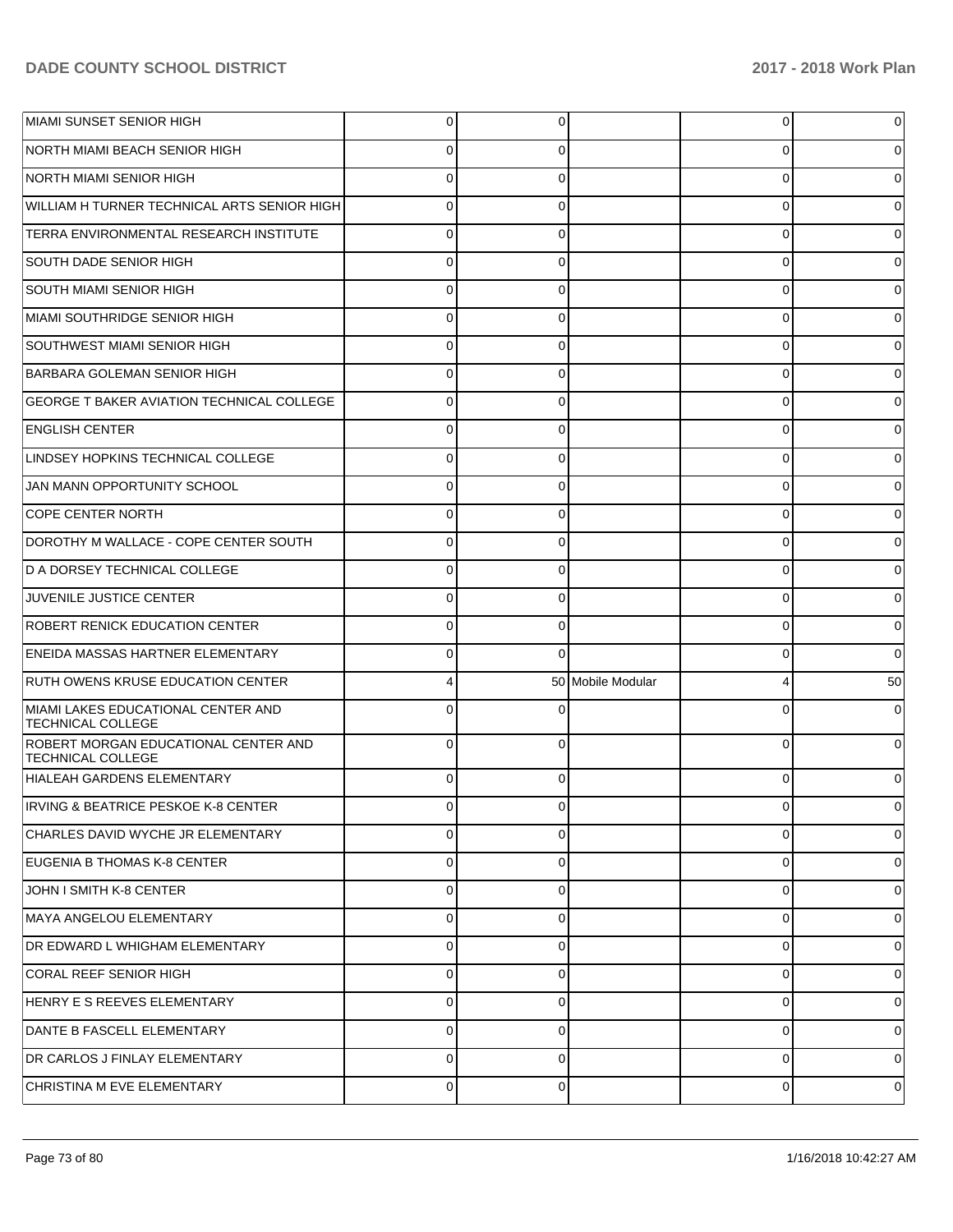| LINDA LENTIN K-8 CENTER                                       | $\overline{0}$ | 0           |                 | 0        | $\overline{0}$ |
|---------------------------------------------------------------|----------------|-------------|-----------------|----------|----------------|
| <b>REDLAND ELEMENTARY</b>                                     | $\Omega$       | $\Omega$    |                 | 0        | $\overline{0}$ |
| FIENBERG-FISHER ADULT & COMMUNITY<br><b>EDUCATION CENTER</b>  | $\Omega$       | $\Omega$    |                 | $\Omega$ | $\Omega$       |
| <b>DORAL MIDDLE</b>                                           | $\Omega$       | $\Omega$    |                 | $\Omega$ | 0              |
| <b>HERBERT A AMMONS MIDDLE</b>                                | $\Omega$       | $\Omega$    |                 | $\Omega$ | 0              |
| <b>LAWTON CHILES MIDDLE</b>                                   | $\Omega$       | $\Omega$    |                 | $\Omega$ | 0              |
| HUBERT O SIBLEY K-8 ACADEMY                                   | $\Omega$       | $\Omega$    |                 | $\Omega$ | 0              |
| <b>FELIX VARELA SENIOR HIGH</b>                               | $\Omega$       | $\Omega$    |                 | $\Omega$ | 0              |
| MIAMI LAKES TECHNOLOGICAL SENIOR HIGH                         | $\Omega$       | $\Omega$    |                 | $\Omega$ | 0              |
| ROBERT MORGAN EDUCATIONAL CENTER - SHS                        | $\Omega$       | $\Omega$    |                 | $\Omega$ | 0              |
| <b>BOB GRAHAM EDUCATION CENTER</b>                            | $\Omega$       | $\Omega$    |                 | $\Omega$ | 0              |
| JOHN A FERGUSON SENIOR HIGH                                   | $\Omega$       | $\Omega$    |                 | $\Omega$ | 0              |
| <b>LAMAR LOUIS CURRY MIDDLE</b>                               | $\Omega$       | $\Omega$    |                 | $\Omega$ | 0              |
| DAVID LAWRENCE JR K-8 CENTER                                  | $\Omega$       | $\Omega$    |                 | $\Omega$ | 0              |
| RONALD W. REAGAN/DORAL SENIOR HIGH SCHOOL                     | $\Omega$       | $\Omega$    |                 | $\Omega$ | $\Omega$       |
| <b>AVENTURA WATERWAYS K-8 CENTER</b>                          | $\Omega$       |             | 0 RK Associates | 24       | 528            |
| HIALEAH GARDENS MIDDLE SCHOOL                                 | $\overline{0}$ | $\Omega$    |                 | $\Omega$ | $\Omega$       |
| <b>WEST HIALEAH GARDENS ELEMENTARY SCHOOL</b>                 | $\Omega$       | $\Omega$    |                 | $\Omega$ | $\Omega$       |
| HIALEAH GARDENS SENIOR HIGH SCHOOL                            | $\overline{0}$ | $\Omega$    |                 | $\Omega$ | 0              |
| NORMA BUTLER BOSSARD ELEMENTARY                               | $\Omega$       | $\Omega$    |                 | $\Omega$ | 0              |
| JORGE MAS CANOSA MIDDLE SCHOOL                                | $\Omega$       | $\Omega$    |                 | $\Omega$ | 0              |
| YOUNG WOMEN'S ACADEMY                                         | $\Omega$       | $\Omega$    |                 | $\Omega$ | 0              |
| WESTLAND HIALEAH SENIOR HIGH SCHOOL                           | $\Omega$       | $\Omega$    |                 | $\Omega$ | 0              |
| COUNTRY CLUB MIDDLE SCHOOL                                    | $\Omega$       | $\Omega$    |                 | $\Omega$ | 0              |
| SOUTH DADE MIDDLE SCHOOL                                      | $\Omega$       | $\Omega$    |                 | 0        | 0              |
| <b>SPANISH LAKE ELEMENTARY SCHOOL</b>                         | $\Omega$       | $\Omega$    |                 | $\Omega$ | $\mathbf 0$    |
| <b>GOULDS ELEMENTARY SCHOOL</b>                               | $\Omega$       | $\Omega$    |                 | $\Omega$ | $\overline{0}$ |
| MIAMI ARTS STUDIO 6-12 @ ZELDA GLAZER                         | $\Omega$       | $\Omega$    |                 | $\Omega$ | $\overline{0}$ |
| <b>ANDOVER MIDDLE SCHOOL</b>                                  | $\Omega$       | $\Omega$    |                 | $\Omega$ | $\overline{0}$ |
| DR. MANUEL C. BARREIRO ELEMENTARY                             | $\Omega$       | $\Omega$    |                 | $\Omega$ | $\overline{0}$ |
| ARCH CREEK ELEMENTARY SCHOOL                                  | $\Omega$       | $\Omega$    |                 | $\Omega$ | $\overline{0}$ |
| DR. ROLANDO ESPINOSA K-8 CENTER                               | $\Omega$       | $\Omega$    |                 | $\Omega$ | $\overline{0}$ |
| INTERNATIONAL STUDIES PREPARATORY ACADEMY<br><b>AT GABLES</b> | $\Omega$       | $\Omega$    |                 | $\Omega$ | $\overline{0}$ |
| MEDICAL ACADEMY FOR SCIENCE AND<br>TECHNOLOGY AT HOMESTEAD    | $\Omega$       | $\Omega$    |                 | 0        | $\Omega$       |
| COCONUT PALM K-8 ACADEMY                                      | $\overline{0}$ | $\mathbf 0$ |                 | 0        | 0              |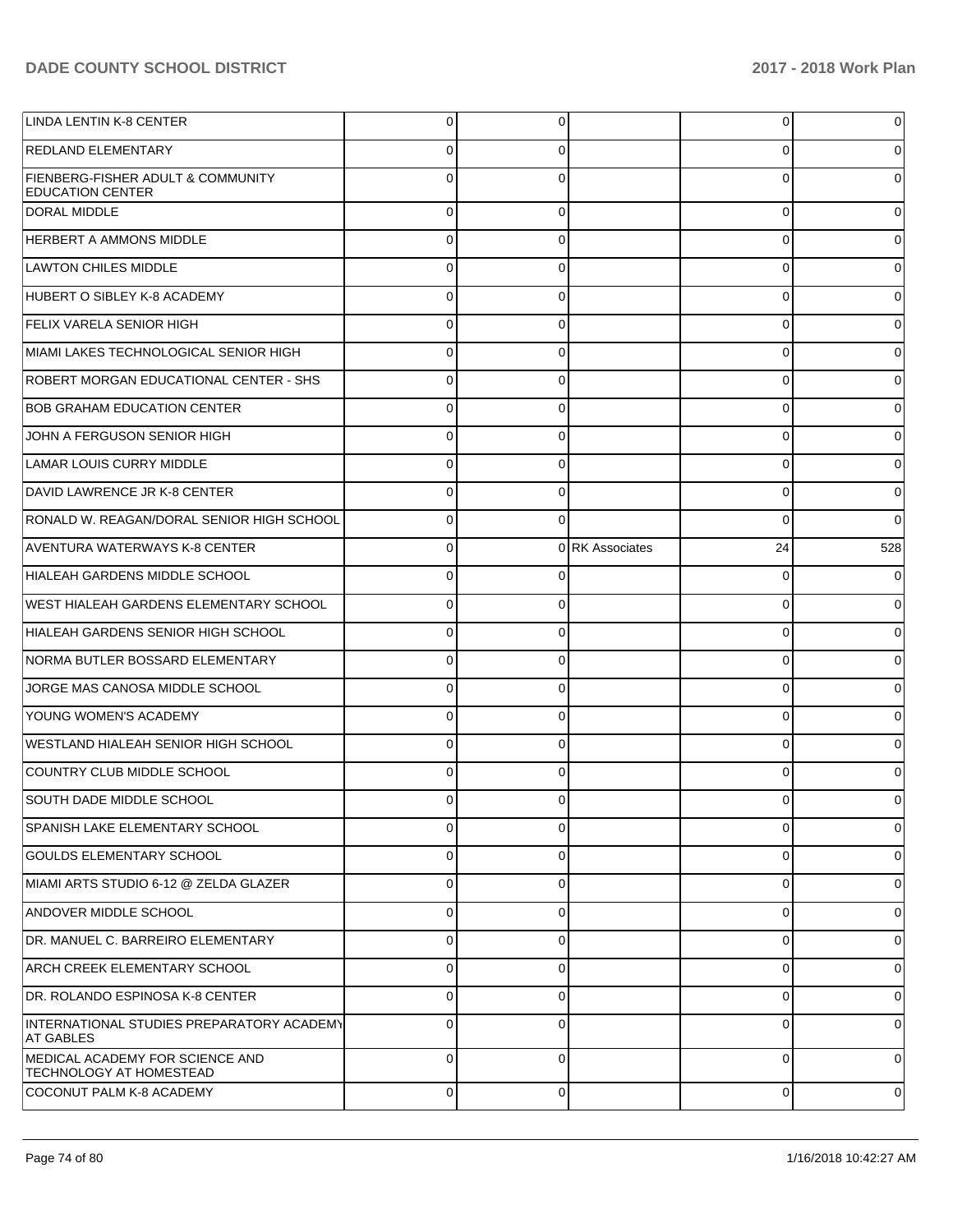| <b>MANDARIN LAKES K-8 ACADEMY</b>                                   | $\overline{0}$ | 0           |                                        | $\overline{0}$ | 0   |
|---------------------------------------------------------------------|----------------|-------------|----------------------------------------|----------------|-----|
| NORMAN S. EDELCUP/SUNNY ISLES BEACH K-8                             | $\mathbf 0$    | 0           |                                        | 0              | 0   |
| ALONZO AND TRACY MOURNING SENIOR HIGH<br><b>BISCAYNE BAY CAMPUS</b> | $\Omega$       | $\Omega$    |                                        | $\Omega$       | 0   |
| <b>GATEWAY ENVIRONMENTAL K-8 LEARNING CENTER</b>                    | 8              |             | 176 Mobile Modular                     | 8              | 176 |
| YOUNG MEN'S PREPARATORY ACADEMY                                     | $\mathbf 0$    | $\Omega$    |                                        | 0              |     |
| DR MICHAEL M KROP SENIOR HIGH                                       | $\Omega$       | $\Omega$    |                                        | 0              | 0   |
| MARITIME & SCIENCE TECHNOLOGY ACADEMY                               | $\mathbf 0$    | 0           |                                        | 0              | 0   |
| <b>WEST LAKE PREPARATORY ACADEMY</b>                                | $\Omega$       | $\Omega$    |                                        | 0              | 0   |
| DR. TONI BILBAO PREPARATORY ACADEMY                                 | $\Omega$       | $\Omega$    |                                        | $\mathbf 0$    | 0   |
| FIU - North Campus                                                  |                |             | Florida<br>International<br>University | 12             | 300 |
| <b>BROWNSVILLE MIDDLE</b>                                           | $\mathbf 0$    | $\Omega$    |                                        | 0              | 0   |
| <b>PAUL W BELL MIDDLE</b>                                           | $\mathbf 0$    | 0           |                                        | $\Omega$       | 0   |
| <b>CAROL CITY MIDDLE</b>                                            | $\mathbf 0$    | 0           |                                        | 0              | 0   |
| CENTER FOR INTERNATIONAL EDUCATION: A<br>CAMBRIDGE ASSOC SCHOOL     | $\Omega$       | $\Omega$    |                                        | $\Omega$       |     |
| <b>GEORGE WASHINGTON CARVER MIDDLE</b>                              | $\overline{0}$ | $\Omega$    |                                        | $\mathbf 0$    | 0   |
| CUTLER BAY SENIOR HIGH SCHOOL                                       | $\Omega$       | $\Omega$    |                                        | $\Omega$       |     |
| <b>CITRUS GROVE MIDDLE</b>                                          | $\Omega$       | $\Omega$    |                                        | $\Omega$       |     |
| CUTLER BAY MIDDLE SCHOOL                                            | $\Omega$       | $\Omega$    |                                        | $\Omega$       |     |
| <b>RUBEN DARIO MIDDLE</b>                                           | $\mathbf 0$    | $\Omega$    |                                        | $\Omega$       |     |
| <b>CHARLES R DREW MIDDLE</b>                                        | $\mathbf 0$    | $\Omega$    |                                        | $\Omega$       |     |
| <b>HENRY H FILER MIDDLE</b>                                         | $\Omega$       | $\Omega$    |                                        | $\Omega$       |     |
| <b>GLADES MIDDLE</b>                                                | $\Omega$       | $\Omega$    |                                        | $\Omega$       |     |
| <b>HAMMOCKS MIDDLE</b>                                              | $\Omega$       | $\Omega$    |                                        | $\Omega$       |     |
| HIALEAH MIDDLE                                                      | $\Omega$       | $\Omega$    |                                        | 0              | 0   |
| <b>HIGHLAND OAKS MIDDLE</b>                                         | $\mathbf 0$    | $\Omega$    |                                        | $\Omega$       | 0   |
| <b>HOMESTEAD MIDDLE</b>                                             | $\overline{0}$ | $\Omega$    |                                        | $\mathbf 0$    | 0   |
| THOMAS JEFFERSON MIDDLE                                             | $\overline{0}$ | $\Omega$    |                                        | 0              | 0   |
| JOHN F KENNEDY MIDDLE                                               | $\overline{0}$ | $\Omega$    |                                        | $\mathbf 0$    | 0   |
| KINLOCH PARK MIDDLE                                                 | $\overline{0}$ | $\Omega$    |                                        | $\mathbf 0$    | 0   |
| LAKE STEVENS MIDDLE                                                 | $\overline{0}$ | $\Omega$    |                                        | $\mathbf 0$    | 0   |
| JOSE DE DIEGO MIDDLE                                                | $\overline{0}$ | $\Omega$    |                                        | 0              | 0   |
| <b>MADISON MIDDLE</b>                                               | $\overline{0}$ | $\Omega$    |                                        | $\mathbf 0$    | 0   |
| <b>HORACE MANN MIDDLE</b>                                           | $\overline{0}$ | $\Omega$    |                                        | $\mathbf 0$    | 0   |
| JOSE MARTI MAST 6-12 ACADEMY                                        | $\mathbf 0$    | $\mathbf 0$ |                                        | 0              | 0   |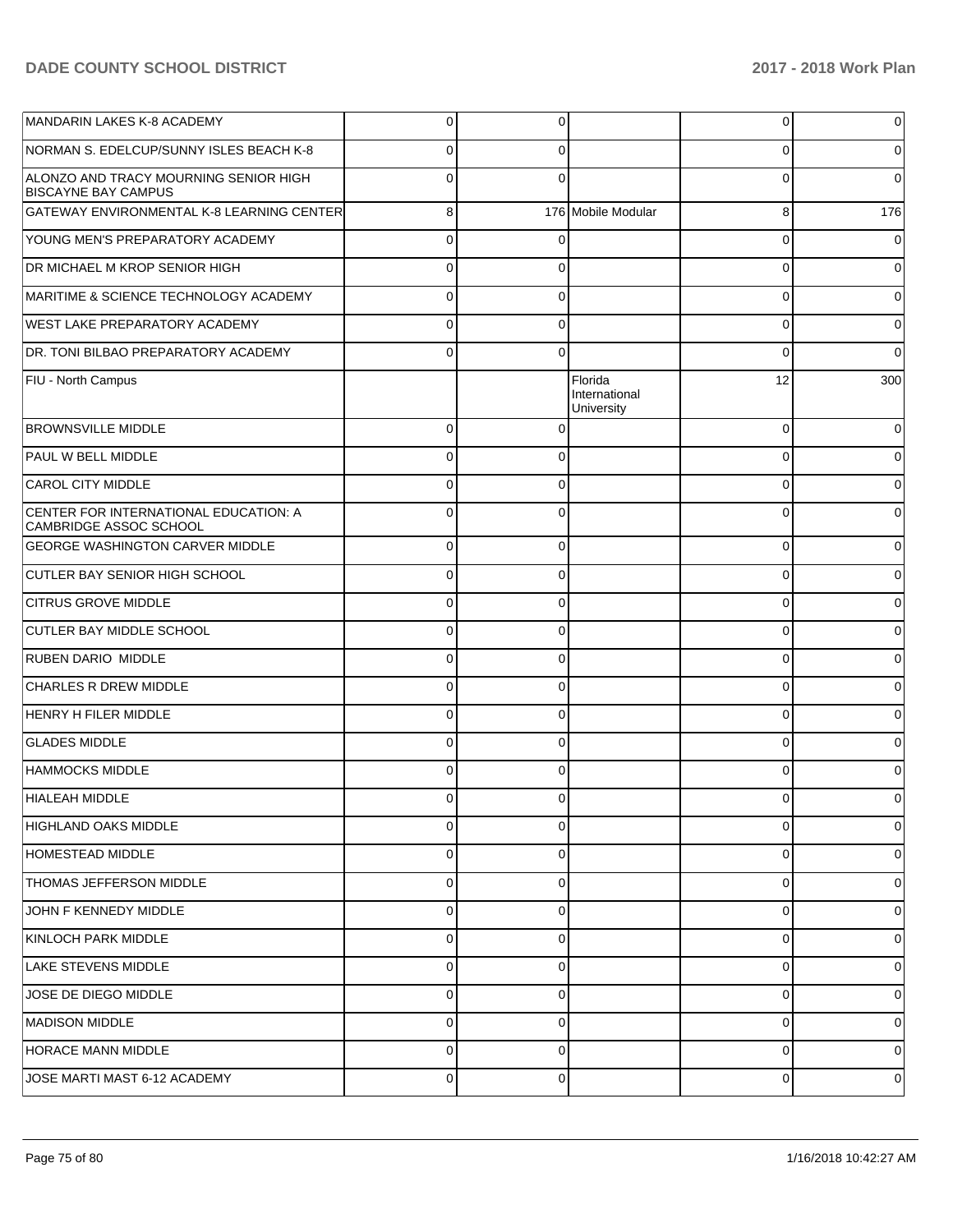| ARTHUR AND POLLY MAYS CONSERVATORY OF THE<br><b>ARTS</b> | $\overline{0}$ | $\Omega$    |                        | 0              | $\overline{0}$ |
|----------------------------------------------------------|----------------|-------------|------------------------|----------------|----------------|
| <b>HOWARD D MCMILLAN MIDDLE</b>                          | $\overline{0}$ | $\Omega$    |                        | 0              | 0              |
| ADA MERRITT K-8 CENTER                                   | $\overline{0}$ | $\Omega$    |                        | 0              | 0              |
| <b>ITECH@ THOMAS A EDISON EDUCATION CENTER</b>           | $\overline{0}$ | $\Omega$    |                        | 0              | $\overline{0}$ |
| MIAMI LAKES MIDDLE                                       | $\overline{0}$ | $\Omega$    |                        | 0              | 0              |
| MIAMI SPRINGS MIDDLE                                     | $\overline{0}$ | $\Omega$    |                        | $\Omega$       | $\overline{0}$ |
| <b>NAUTILUS MIDDLE</b>                                   | $\overline{0}$ | $\Omega$    |                        | 0              | 0              |
| NORLAND MIDDLE                                           | $\overline{0}$ | $\Omega$    |                        | 0              | $\overline{0}$ |
| NORTH DADE MIDDLE                                        | $\overline{0}$ | $\Omega$    |                        | 0              | 0              |
| NORTH MIAMI MIDDLE                                       | $\overline{0}$ | $\Omega$    |                        | $\Omega$       | $\overline{0}$ |
| PALM SPRINGS MIDDLE                                      | $\overline{0}$ | $\mathbf 0$ |                        | 0              | 0              |
| PALMETTO MIDDLE                                          | $\overline{0}$ | $\Omega$    |                        | $\Omega$       | $\overline{0}$ |
| <b>PARKWAY MIDDLE</b>                                    | $\overline{0}$ | $\Omega$    |                        | 0              | $\overline{0}$ |
| PONCE DE LEON MIDDLE                                     | $\overline{0}$ | $\Omega$    |                        | 0              | $\overline{0}$ |
| <b>REDLAND MIDDLE</b>                                    | $\overline{0}$ | $\Omega$    |                        | 0              | 0              |
| <b>RICHMOND HEIGHTS MIDDLE</b>                           | $\overline{0}$ |             | 0 Miami-Dade<br>County | 13             | 286            |
| <b>RIVIERA MIDDLE</b>                                    | $\overline{0}$ | ∩           |                        | 0              | $\overline{0}$ |
| <b>CLAUDE PEPPER ELEMENTARY</b>                          | $\overline{0}$ | $\Omega$    |                        | 0              | $\overline{0}$ |
| COCONUT GROVE ELEMENTARY                                 | $\overline{0}$ | $\Omega$    |                        | 0              | $\overline{0}$ |
| COLONIAL DRIVE ELEMENTARY                                | $\overline{0}$ | $\Omega$    |                        | 0              | $\overline{0}$ |
| <b>COMSTOCK ELEMENTARY</b>                               | $\overline{0}$ | $\Omega$    |                        | 0              | $\mathbf 0$    |
| NEVA KING COOPER EDUCATIONAL CENTER                      | $\overline{0}$ | $\Omega$    |                        | 0              | $\overline{0}$ |
| CORAL GABLES PREPARATORY ACADEMY                         | $\overline{0}$ | $\Omega$    |                        | 0              | $\overline{0}$ |
| <b>CORAL PARK ELEMENTARY</b>                             | $\Omega$       | $\Omega$    |                        | 0              | $\overline{0}$ |
| <b>CORAL REEF ELEMENTARY</b>                             | $\Omega$       | $\Omega$    |                        | ∩              | $\Omega$       |
| CORAL TERRACE ELEMENTARY                                 | $\overline{0}$ | 0           |                        | $\Omega$       | $\overline{0}$ |
| CORAL WAY K-8 CENTER                                     | $\overline{0}$ | $\Omega$    |                        | $\mathbf 0$    | $\overline{0}$ |
| <b>CRESTVIEW ELEMENTARY</b>                              | $\overline{0}$ | $\mathbf 0$ |                        | $\mathbf 0$    | $\overline{0}$ |
| <b>CUTLER RIDGE ELEMENTARY</b>                           | $\overline{0}$ | $\Omega$    |                        | $\mathbf 0$    | $\overline{0}$ |
| <b>CYPRESS ELEMENTARY</b>                                | $\overline{0}$ | $\mathbf 0$ |                        | $\mathbf 0$    | $\overline{0}$ |
| <b>DEVON AIRE K-8 CENTER</b>                             | $\overline{0}$ | $\Omega$    |                        | $\mathbf 0$    | $\overline{0}$ |
| <b>FREDERICK DOUGLASS ELEMENTARY</b>                     | $\mathbf{0}$   | $\mathbf 0$ |                        | $\mathbf 0$    | $\overline{0}$ |
| MARJORY STONEMAN DOUGLAS ELEMENTARY                      | $\overline{0}$ | $\Omega$    |                        | $\mathbf 0$    | $\overline{0}$ |
| <b>CHARLES R DREW K-8 CENTER</b>                         | $\overline{0}$ |             | 0 Miami-Dade<br>County | $\overline{2}$ | 36             |
| PAUL LAURENCE DUNBAR K-8 CENTER                          | $\overline{0}$ | $\mathbf 0$ |                        | 0              | 0              |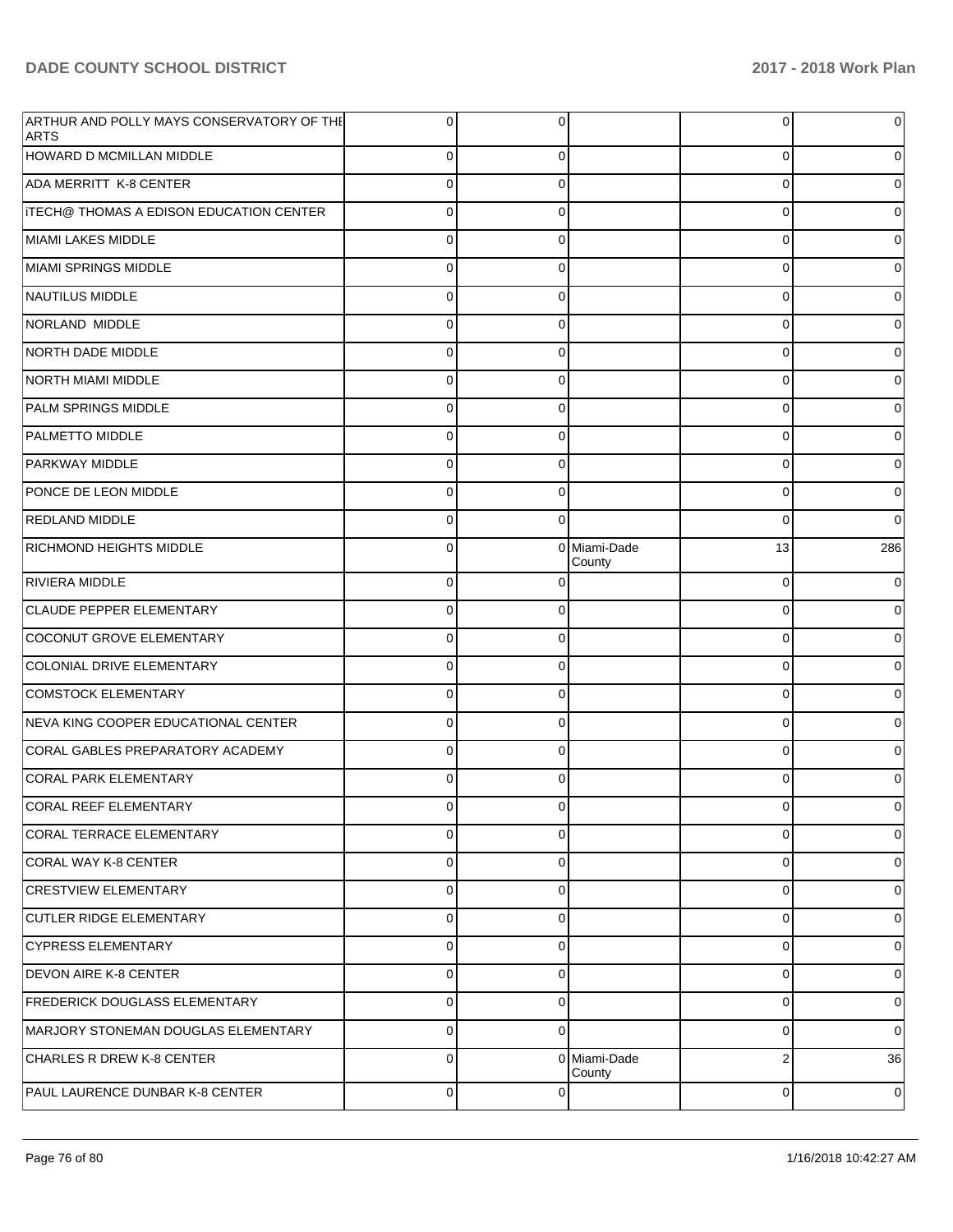| JOHN G DUPUIS ELEMENTARY             | $\overline{0}$  | 0        | 0        | 0              |
|--------------------------------------|-----------------|----------|----------|----------------|
| AMELIA EARHART ELEMENTARY            | $\Omega$        | 0        | 0        | $\Omega$       |
| <b>EARLINGTON HEIGHTS ELEMENTARY</b> | $\Omega$        | $\Omega$ | $\Omega$ | $\overline{0}$ |
| <b>EDISON PARK K-8 CENTER</b>        | $\mathbf 0$     | 0        | 0        | $\Omega$       |
| <b>EMERSON ELEMENTARY</b>            | $\mathbf 0$     |          | $\Omega$ | $\overline{0}$ |
| LILLIE C EVANS K-8 CENTER            | $\overline{0}$  | $\Omega$ | $\Omega$ | $\overline{0}$ |
| <b>EVERGLADES K-8 CENTER</b>         | $\Omega$        | $\Omega$ | $\Omega$ | $\Omega$       |
| DAVID FAIRCHILD ELEMENTARY           | $\Omega$        | $\Omega$ | $\Omega$ | $\Omega$       |
| <b>FAIRLAWN ELEMENTARY</b>           | $\Omega$        | 0        | 0        | $\overline{0}$ |
| <b>FLAGAMI ELEMENTARY</b>            | $\Omega$        | $\Omega$ | $\Omega$ | $\Omega$       |
| HENRY M FLAGLER ELEMENTARY           | $\mathbf 0$     | $\Omega$ | 0        | $\overline{0}$ |
| <b>FLAMINGO ELEMENTARY</b>           | $\mathbf 0$     |          | $\Omega$ | $\overline{0}$ |
| <b>FLORIDA CITY ELEMENTARY</b>       | $\Omega$        | $\Omega$ | $\Omega$ | $\Omega$       |
| <b>GLORIA FLOYD ELEMENTARY</b>       | $\Omega$        | $\Omega$ | $\Omega$ | $\Omega$       |
| BENJAMIN FRANKLIN K-8 CENTER         | $\Omega$        | $\Omega$ | $\Omega$ | $\Omega$       |
| <b>FULFORD ELEMENTARY</b>            | $\mathbf 0$     | 0        | 0        | $\overline{0}$ |
| JACK DAVID GORDON ELEMENTARY         | $\overline{0}$  | $\Omega$ | $\Omega$ | $\overline{0}$ |
| <b>GOLDEN GLADES ELEMENTARY</b>      | $\Omega$        | 0        | 0        | $\overline{0}$ |
| JOELLA C GOOD ELEMENTARY             | $\mathbf 0$     |          | $\Omega$ | $\Omega$       |
| <b>GRATIGNY ELEMENTARY</b>           | $\Omega$        | ∩        | $\Omega$ | $\overline{0}$ |
| <b>GREENGLADE ELEMENTARY</b>         | $\Omega$        | $\Omega$ | $\Omega$ | $\Omega$       |
| <b>GREYNOLDS PARK ELEMENTARY</b>     | $\Omega$        | $\Omega$ | $\Omega$ | $\overline{0}$ |
| <b>GULFSTREAM ELEMENTARY</b>         | $\Omega$        | $\Omega$ | $\Omega$ | $\Omega$       |
|                                      | 18 <sup>1</sup> | 334      | 94       | 2,016          |

# **Failed Standard Relocatable Tracking**

Relocatable units currently reported by school, from FISH, and the number of relocatable units identified as 'Failed Standards'.

Nothing reported for this section.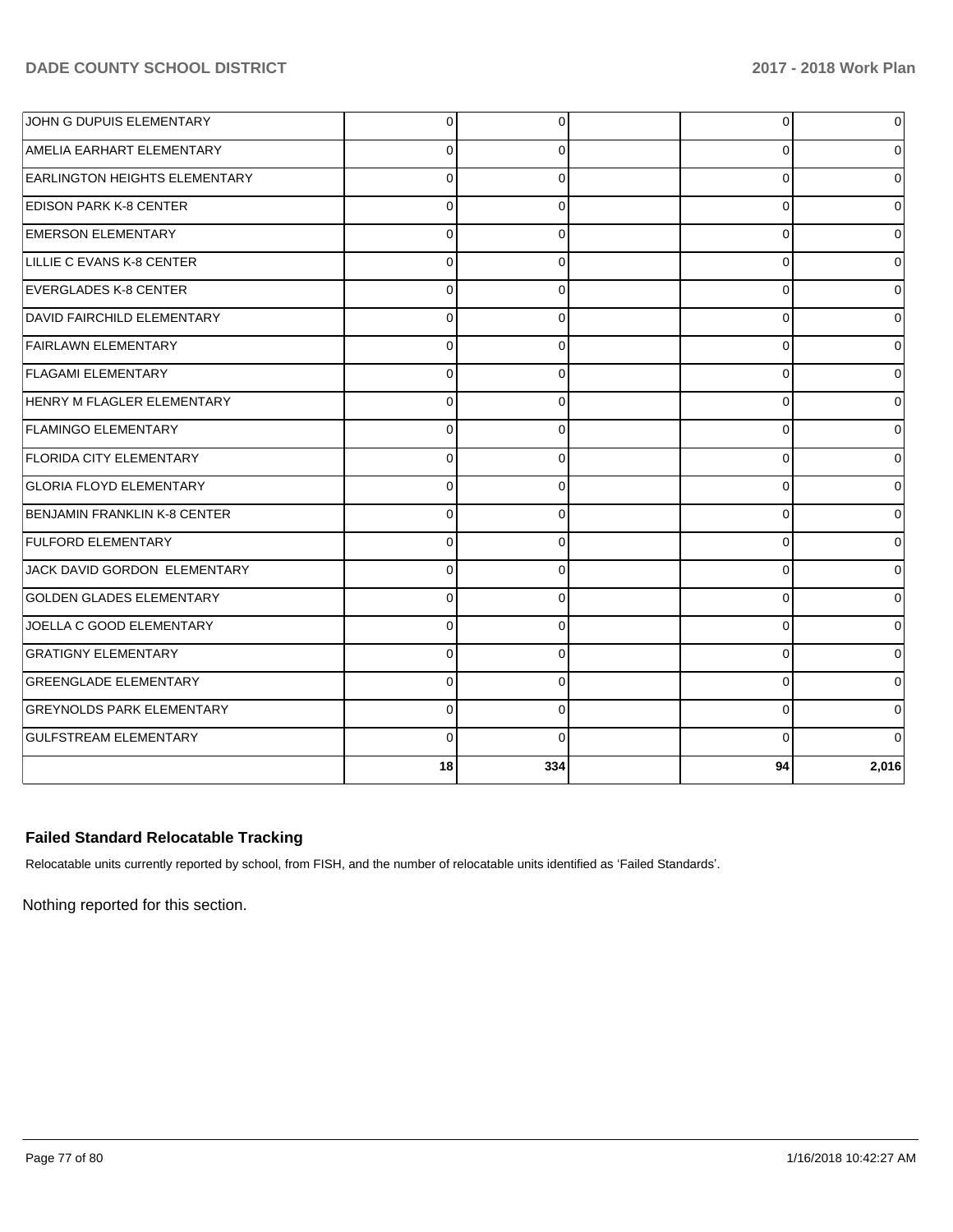# **Planning**

### **Class Size Reduction Planning**

**Plans approved by the school board that reduce the need for permanent student stations such as acceptable school capacity levels, redistricting, busing, year-round schools, charter schools, magnet schools, public-private partnerships, multitrack scheduling, grade level organization, block scheduling, or other alternatives.**

Yearly, the School Board avails itself of a number of different tools to address class size reduction planning requirements. Most salient among them are: the yearly attendance boundary process which is used to ascertain whether any schools should be reviewed for possible boundary adjustments as a means to balance the need for student stations; implementation of magnet programs in under enrolled areas of the district or different grade configurations as a means to promote enrollment without the need for new facilities; and the yearly process of reviewing, processing and approving charter school applications, which has had the effect of increasing choices available to parents and students (see http://charterschools.dadeschools.net/ for process, timelines and activities).

#### **School Closure Planning**

**Plans for the closure of any school, including plans for disposition of the facility or usage of facility space, and anticipated revenues.** 

Presently, there is no Board approved plan in place for school closures.

# **Long Range Planning**

#### **Ten-Year Maintenance**

District projects and locations regarding the projected need for major renovation, repair, and maintenance projects within the district in years 6-10 beyond the projects plans detailed in the five years covered by the work plan.

| Project                | 2021 - 2022 / 2026 - 2027<br><b>Projected Cost</b> |
|------------------------|----------------------------------------------------|
| Maintenance and Repair | \$1,652,957,039                                    |
|                        | \$1,652,957,039                                    |

# **Ten-Year Capacity**

Schedule of capital outlay projects projected to ensure the availability of satisfactory student stations for the projected student enrollment in K-12 programs for the future 5 years beyond the 5-year district facilities work program.

| Project    | Location, Community, Quadrant or other<br>general location | 2021 - 2022 / 2026 - 2027<br><b>Projected Cost</b> |
|------------|------------------------------------------------------------|----------------------------------------------------|
| S/S "FFF1" | South Region                                               | \$40,900,000                                       |
|            |                                                            | \$40,900,000                                       |

## **Ten-Year Planned Utilization**

Schedule of planned capital outlay projects identifying the standard grade groupings, capacities, and planned utilization rates of future educational facilities of the district for both permanent and relocatable facilities.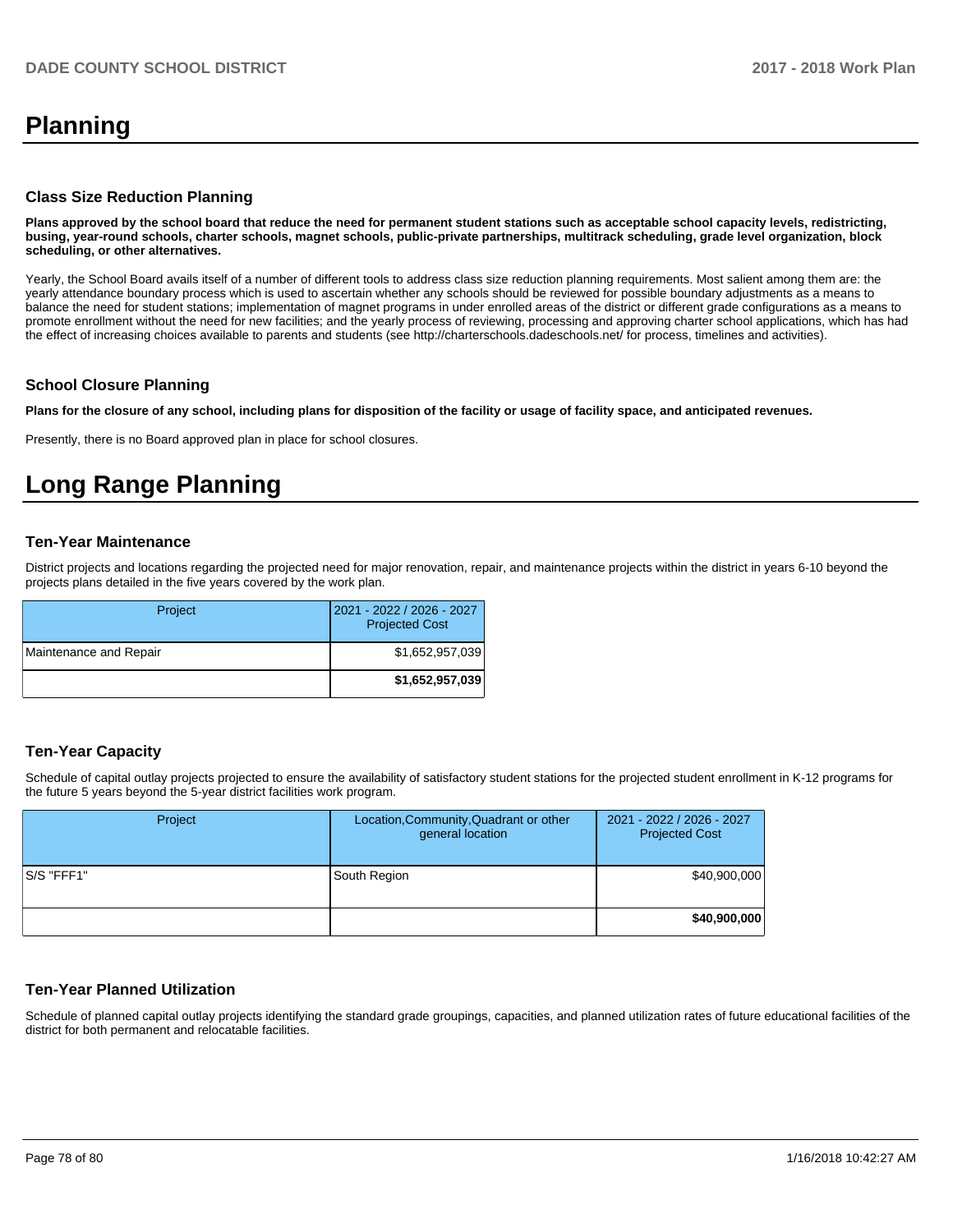| <b>Grade Level Projections</b>  | <b>FISH</b><br><b>Student</b><br><b>Stations</b> | Actual 2016 -<br><b>2017 FISH</b><br>Capacity | Actual<br>$2016 -$<br>2017<br><b>COFTE</b> | Actual 2016 - 2017<br><b>Utilization</b> | Actual 2017 - 2018 / 2026 - 2027 new<br>Student Capacity to be added/removed | Projected 2026<br><b>2027 COFTE</b> | Projected 2026 -<br>2027 Utilization |
|---------------------------------|--------------------------------------------------|-----------------------------------------------|--------------------------------------------|------------------------------------------|------------------------------------------------------------------------------|-------------------------------------|--------------------------------------|
| Elementary - District<br>Totals | 124.994                                          | 124,994                                       | 96,637.70                                  | 77.31 %                                  | $-1.134$                                                                     | 91,268                              | 73.69 %                              |
| Middle - District Totals        | 129.336                                          | 116,358                                       | 95,585.25                                  | 82.15 %                                  | -495                                                                         | 88.660                              | 76.52 %                              |
| High - District Totals          | 108,803                                          | 102,815                                       | 85.077.48                                  | 82.75 %                                  | $-464$                                                                       | 78,230                              | 76.43 %                              |
| Other - ESE, etc                | 16.867                                           | 10.502                                        | 1,715.73                                   | 16.34 %                                  | 2.062                                                                        | 2.608                               | 20.76 %                              |
|                                 | 380,000                                          |                                               | 354,669   279,016.16                       | 78.67%                                   | $-31$                                                                        | 260,766                             | 73.53 %                              |

**Combination schools are included with the middle schools for student stations, capacity, COFTE and utilization purposes because these facilities all have a 90% utilization factor. Use this space to explain or define the grade groupings for combination schools.** 

No comments to report.

#### **Ten-Year Infrastructure Planning**

**Proposed Location of Planned New, Remodeled, or New Additions to Facilities in 06 thru 10 out years (Section 28).**

S/S "FFF1" - South Region

Plans for closure of any school, including plans for disposition of the facility or usage of facility space, and anticipated revenues in the 06 thru 10 out **years (Section 29).**

Presently, there is no Board approved plan for school closures.

#### **Twenty-Year Maintenance**

District projects and locations regarding the projected need for major renovation, repair, and maintenance projects within the district in years 11-20 beyond the projects plans detailed in the five years covered by the work plan.

|                        | \$4,046,061,567                          |
|------------------------|------------------------------------------|
| Maintenance and Repair | \$4,046,061,567                          |
| Project                | 2026 - 2027 / 2036 - 2037 Projected Cost |

## **Twenty-Year Capacity**

Schedule of capital outlay projects projected to ensure the availability of satisfactory student stations for the projected student enrollment in K-12 programs for the future 11-20 years beyond the 5-year district facilities work program.